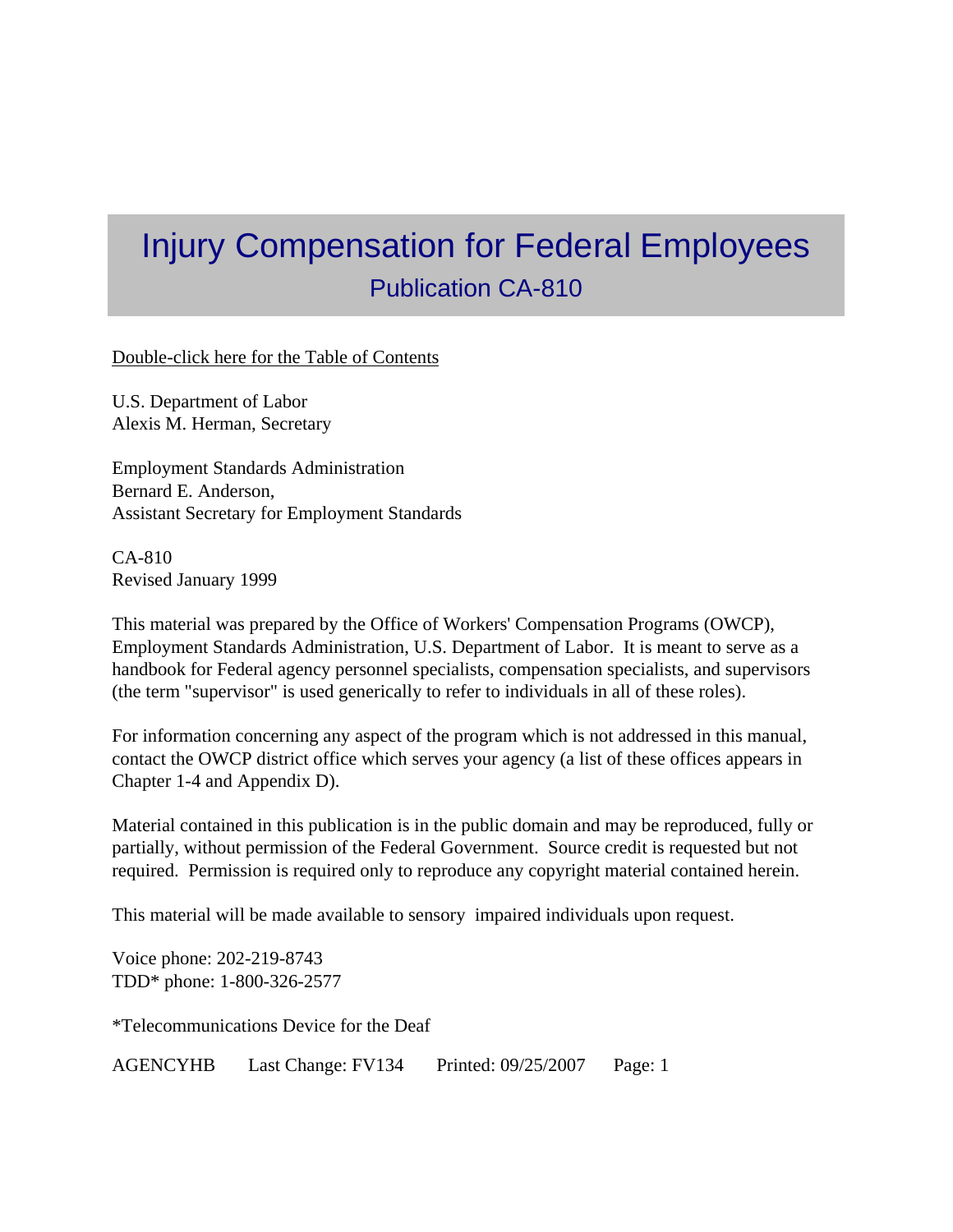## **Table of Contents**

### **Chapter 1. Overview**

- 1-1 Purpose
- 1-2 Exclusiveness of Remedy
- 1-3 OWCP Structure
- 1-4 Jurisdiction
- 1-5 Information and Records
- 1-6 Penalties
- 1-7 Forms
- 1-8 References
- 1-9 Training

### **Chapter 2. Initiating Claims**

- 2-1 Exposure to Infectious Agents
- 2-2 Traumatic Injury
- 2-3 Occupational Disease
- 2-4 Recurrences
- 2-5 Death

#### **Chapter 3. Conditions of Coverage**

- 3-1 Time
- 3-2 Civil Employee
- 3-3 Fact of Injury
- 3-4 Performance of Duty
- 3-5 Causal Relationship
- 3-6 Statutory Exclusions

## **Chapter 4. Processing Claims**

- 4-1 Administrative Matters
- 4-2 Burden of Proof
- 4-3 Questionable Cases
- 4-4 Decisions and Notification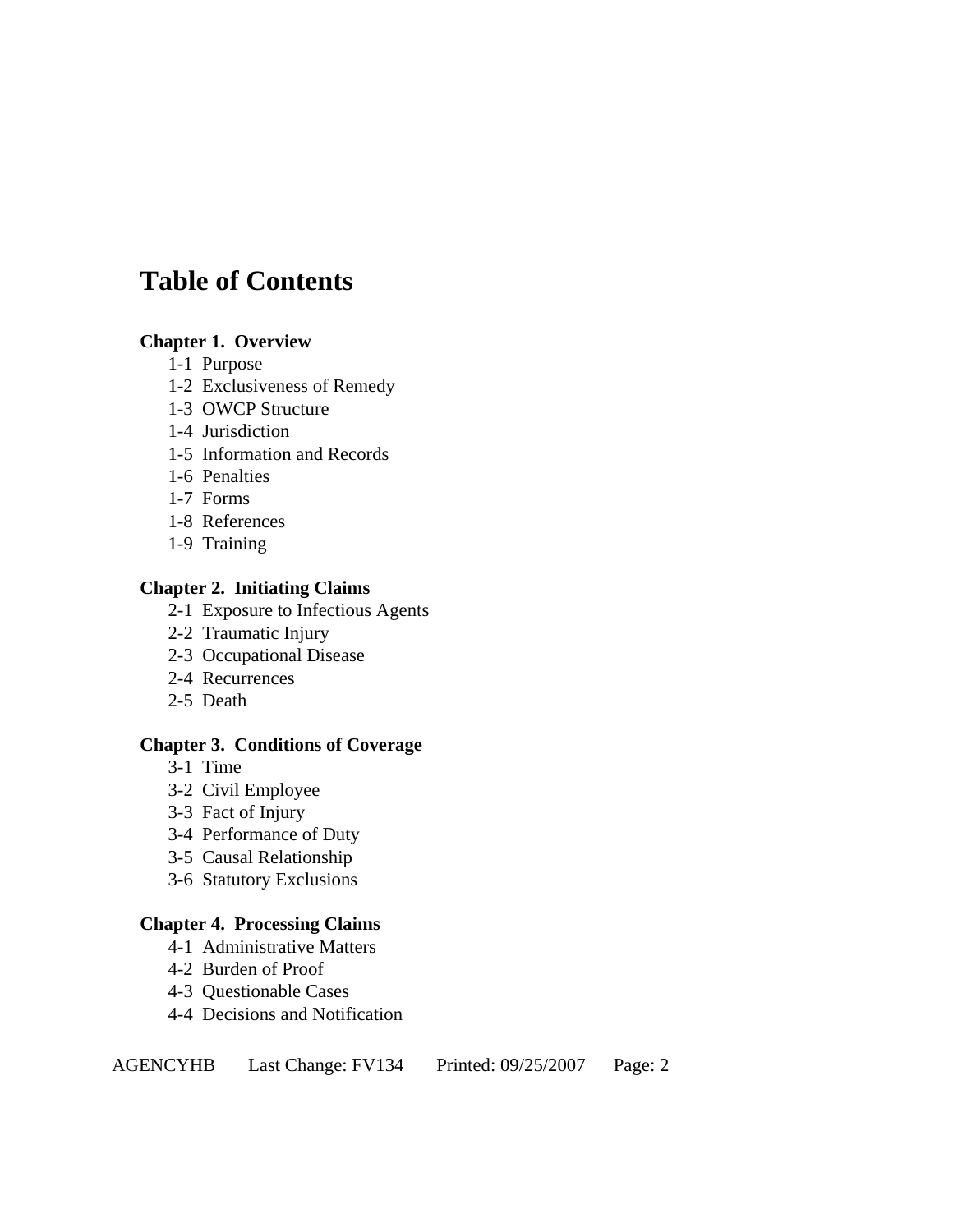#### **Chapter 5. Continuation of Pay (COP)**

- 5-1 Definition and Entitlement
- 5-2 Use of Leave Instead of COP
- 5-3 Controversion
- 5-4 Pay Rate for COP Purposes
- 5-5 Computation
- 5-6 Light- or Limited-Duty Assignments
- 5-7 Recurrences
- 5-8 Terminating COP
- 5-9 Reporting COP--Form CA-3

## **Chapter 6. Medical Benefits and Care**

- 6-1 Entitlement
- 6-2 Definition of Physician
- 6-3 Choice of Physician
- 6-4 Medical Treatment and Evaluation
- 6-5 Exclusion of Providers
- 6-6 Payment of Bills

## **Chapter 7. Compensation Benefits**

- 7-1 Disability Benefits
- 7-2 Death Benefits
- 7-3 Dual Benefits
- 7-4 Computing Compensation

## **Chapter 8. Managing Disability Claims**

- 8-1 Initial Actions by OWCP
- 8-2 Retention Rights
- 8-3 Nurse Services
- 8-4 Reemployment with the Agency
- 8-5 Vocational Rehabilitation Services
- 8-6 Assisted Reemployment
- 8-7 Payment of Relocation Expenses
- 8-8 Employees in Light- or Limited-Duty Status
- 8-9 Separation from Employment

## **Chapter 9. Agency Management of Compensation Claims**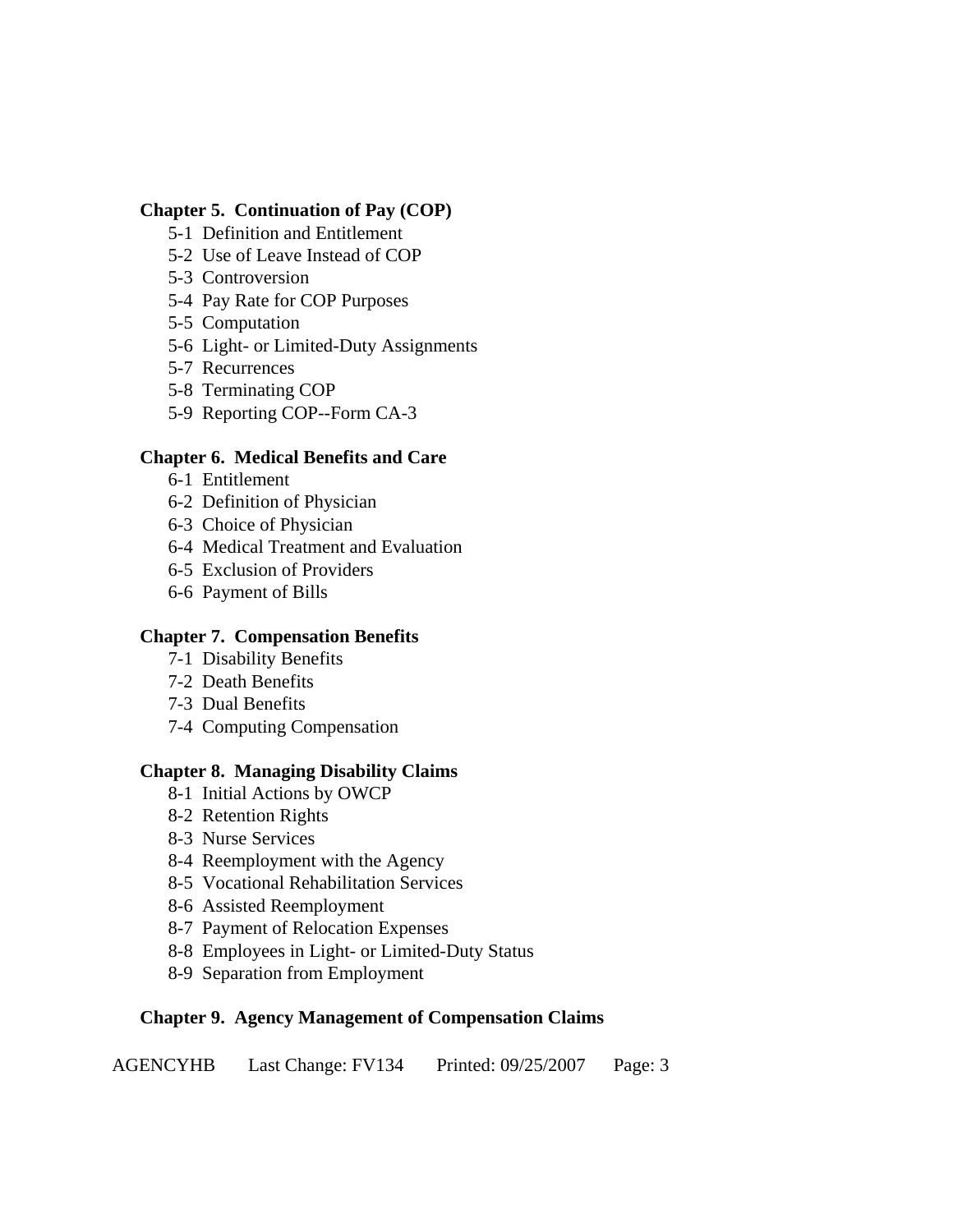- 9-1 Obtaining Information
- 9-2 Inspection and Protection of Records
- 9-3 Managing Compensation Programs
- 9-4 Record-Keeping
- 9-5 Chargeback

**Appendix A. Basic Forms**

**Appendix B. Injury/Illness Type and Source Codes**

**Appendix C. Occupational Disease Checklists**

**Appendix D. Address List and Jurisdictional Map**

## **Chapter 1. Overview**

This chapter provides basic information about the administration of the Federal Employees' Compensation Act (FECA).

- 1-1 Purpose
- 1-2 Exclusiveness of Remedy
- 1-3 OWCP Structure
- 1-4 Jurisdiction
- 1-5 Information and Records
- 1-6 Penalties
- 1-7 Forms
- 1-8 References
- 1-9 Training

#### **1-1. Purpose**

The FECA provides compensation benefits to civilian employees of the United States for disability due to personal injury or disease sustained while in the performance of duty. The FECA also provides for payment of benefits to dependents if a work-related injury or disease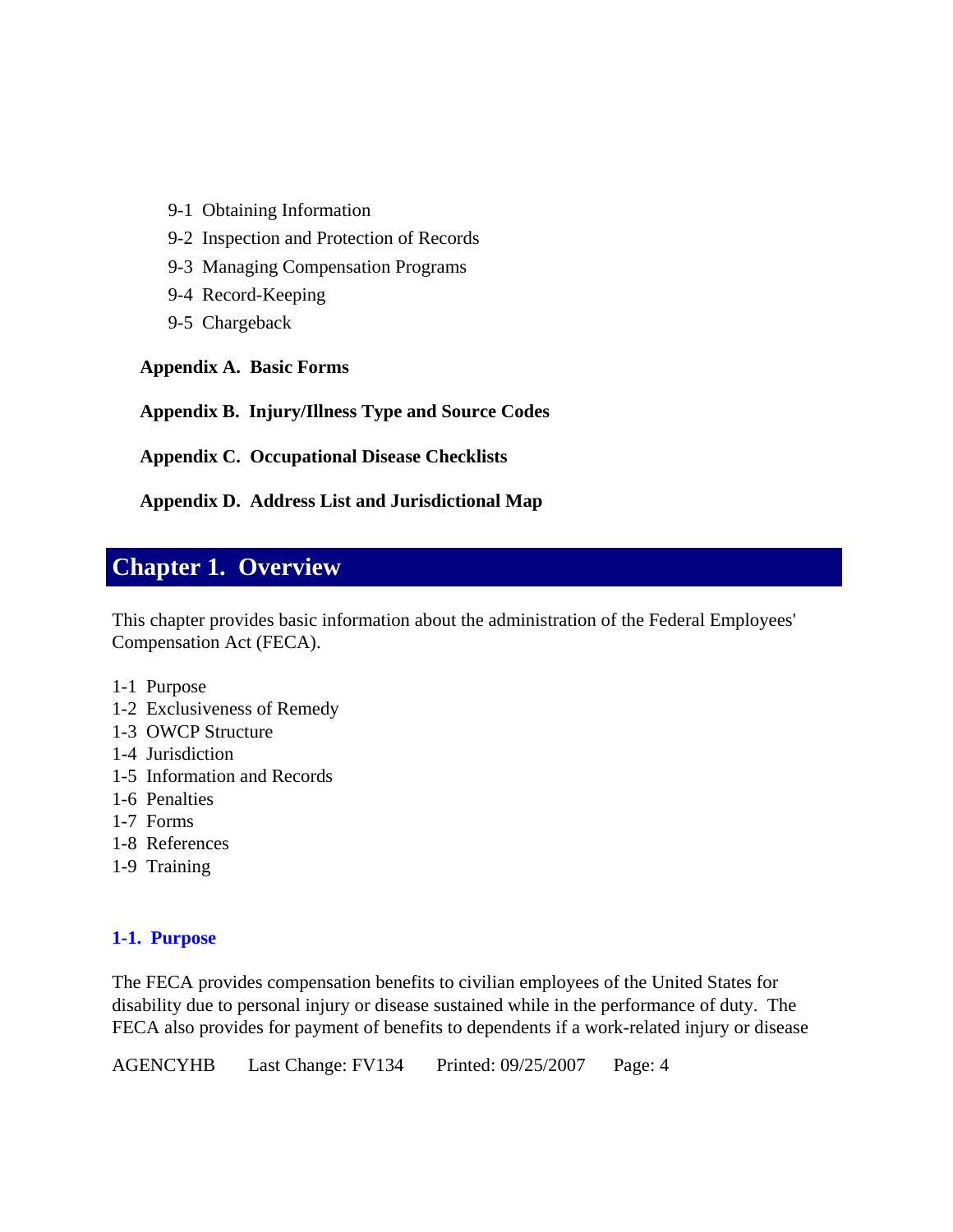causes an employee's death. The FECA is intended to be remedial in nature, and proceedings under it are non-adversarial.

#### **1-2. Exclusiveness of remedy**

Benefits provided under the FECA constitute the sole remedy against the United States for work-related injury or death. A Federal employee or surviving dependent is not entitled to sue the United States or recover damages for such injury or death under any other law.

## **1-3. OWCP Structure**

The Division of Federal Employees' Compensation (DFEC) administers the FECA. The Director for DFEC and the various OWCP Regional Directors have authority over the operations of the 12 district offices. Each of these offices is headed by a District Director, who is responsible for office functions.

In each district office are two or more Supervisory Claims Examiners, or Claims Managers, who are responsible for the operation of individual claims units. A number of Senior Claims Examiners and Claims Examiners have primary responsibility for handling claims. Individuals at each level have specific responsibilities for issuing decisions on claims.

## **1-4. Jurisdiction**

The jurisdictions of the 12 district offices are as follows (see Appendix D for addresses and map):

District 1--Boston, MA: Connecticut, Maine, Massachusetts, New Hampshire, Rhode Island, and Vermont.

District 2--New York, NY: New Jersey, New York, Puerto Rico, and the Virgin Islands.

District 3--Philadelphia, PA: Delaware, Pennsylvania, and West Virginia.

District 6--Jacksonville, FL: Alabama, Florida, Georgia, Kentucky, Mississippi, North Carolina, South Carolina, and Tennessee.

District 9--Cleveland, OH: Indiana, Michigan, and Ohio.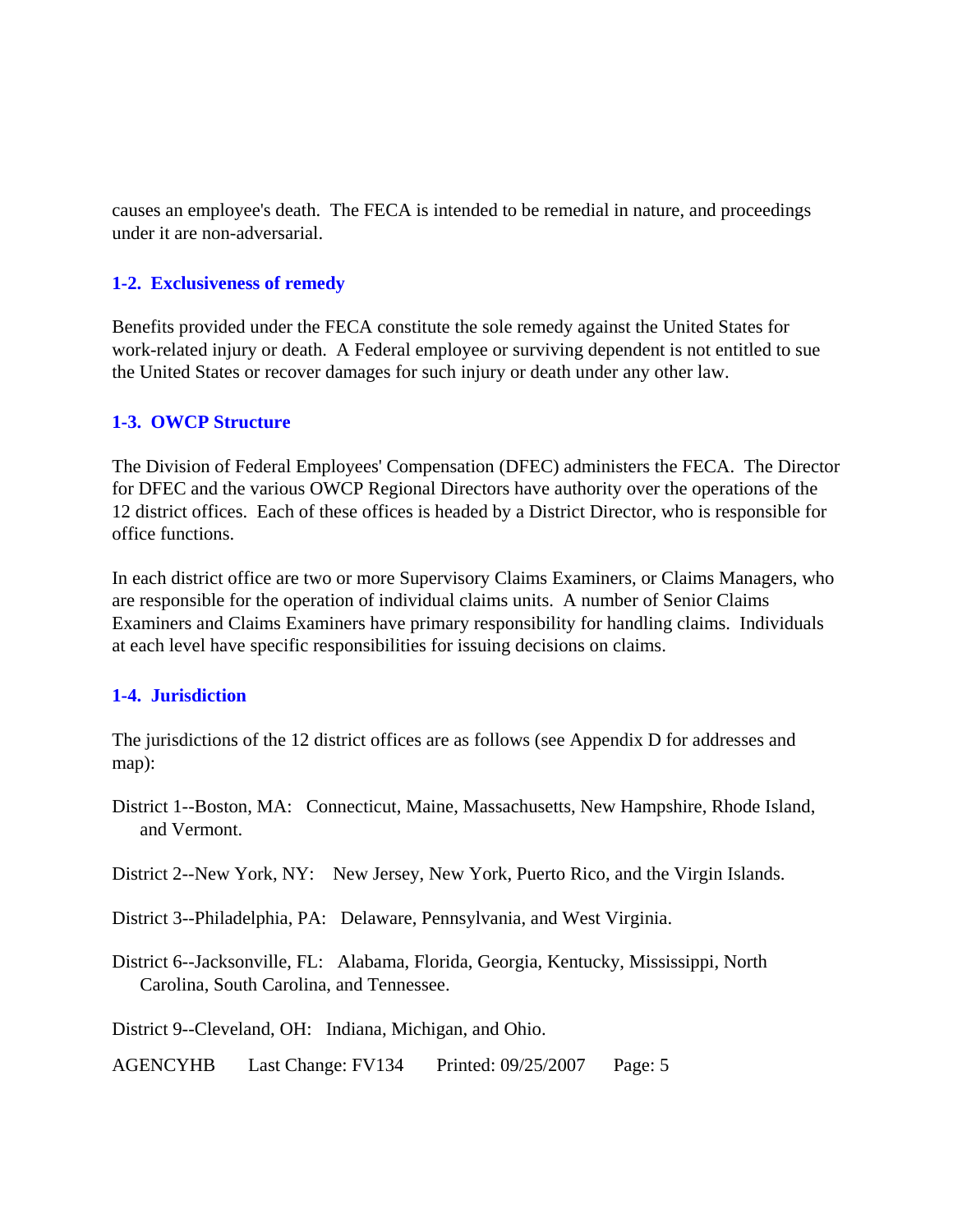District 10--Chicago, IL: Illinois, Minnesota, and Wisconsin.

- District 11--Kansas City, MO: Iowa, Kansas, Missouri, and Nebraska; Department of Labor employees.
- District 12--Denver, CO: Colorado, Montana, North Dakota, South Dakota, Utah, and Wyoming.
- District 13--San Francisco, CA: Arizona, California, Hawaii, and Nevada; Pacific territories and possessions.

District 14--Seattle, WA: Alaska, Idaho, Oregon, and Washington.

District 16--Dallas, TX: Arkansas, Louisiana, New Mexico, Oklahoma, and Texas.

District 25--Washington, DC: Maryland, Virginia, the District of Columbia; employees injured overseas; employees claiming injury due to radiation or Agent Orange; Peace Corps and VISTA volunteers; Members of Congress and their staffs; White House officials and employees; Reserve Officer Training Corps (ROTC) Cadets; members of the Coast Guard Auxiliary and temporary members of the Coast Guard Reserve; employees whose cases involve security considerations; and certain non-Federal claims.

## **1-5. Information and Records**

Individual case files are protected under the Privacy Act, and only the employee, his or her representative (if any), and agency personnel may routinely have access to a given file. Any of these parties may inspect the file at the district office which has custody of it; an appointment should be requested ahead of time. If it is not possible to travel to the district office, the case may be reviewed in another Department of Labor office.

Employees and their representatives may have access to records (including medical reports) which OWCP has released to the agency. The records must be safeguarded in the same manner as other personnel material, and the agency must determine whether such information may properly be released in accordance with the regulations contained in 29 CFR parts 70 and 71.

As stated in OWCP's regulations, while an employer may establish procedures for an injured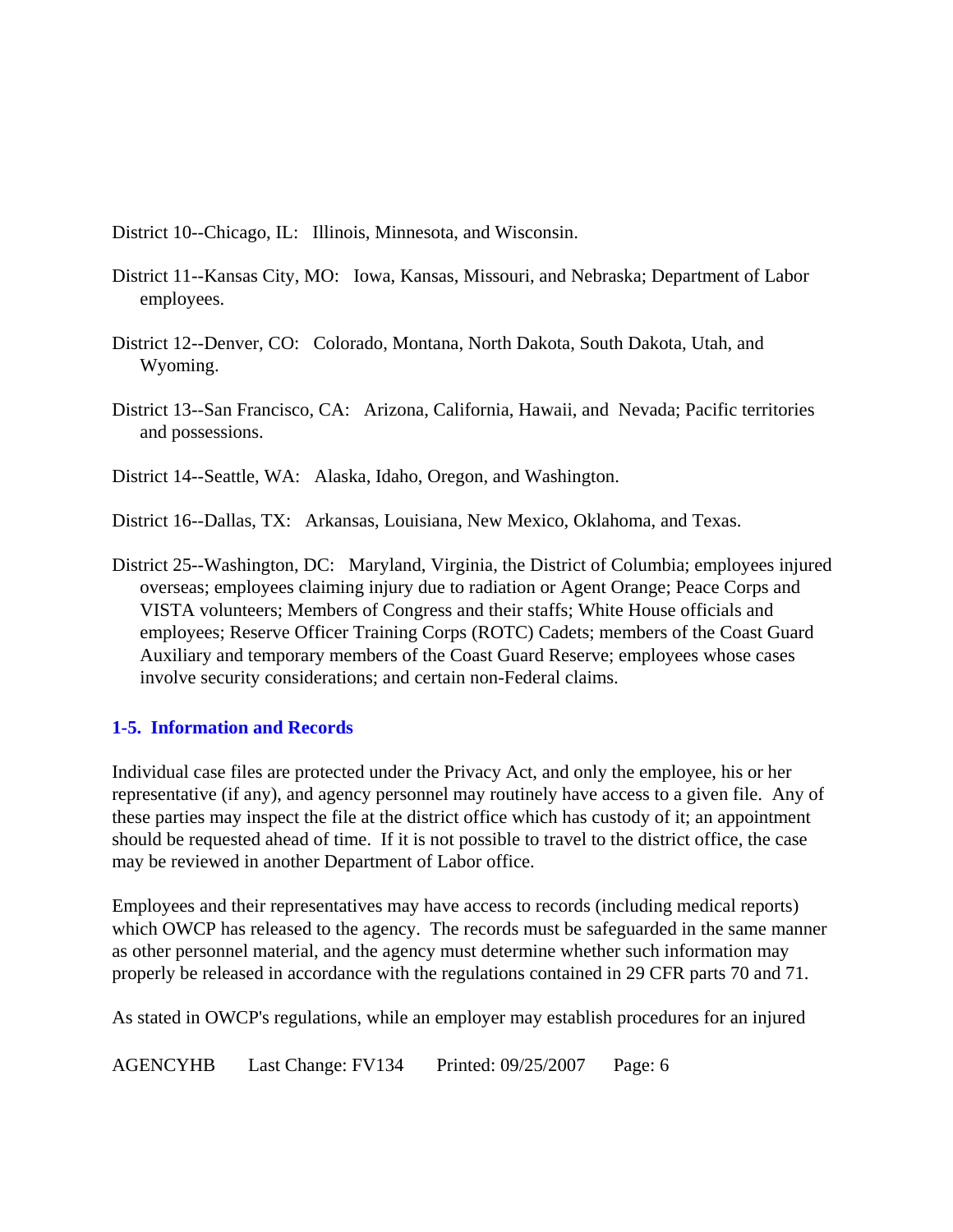employee or beneficiary to obtain documents, any decision issued in response to such a request must comply with OWCP's regulations, and no employer may correct or amend records pertaining to OWCP claims.

### **1-6. Penalties**

A. The regulations at 20 CFR § 10.15 address waiver of compensation rights as follows:

 No employer or other person may require an employee or other claimant to enter into any agreement, either before or after an injury or death, to waive his or her right to claim compensation under the FECA. No waiver of compensation rights shall be valid.

 B. The regulations at 20 CFR § 10.16 address criminal penalties in connection with a claim under the FECA as follows:

 (a) A number of statutory provisions make it a crime to file a false or fraudulent claim or statement with the government in connection with a claim under the FECA, or to wrongfully impede a FECA claim. Included among these provisions are sections 287, 1001, 1920, and 1922 of title 18, United States Code. Enforcement of these and other criminal provisions that may apply to claims under the FECA are within the jurisdiction of the Department of Justice.

 (b) In addition, administrative proceedings may be initiated under the Program Fraud Civil Remedies Act of 1986 (PFCRA), 31 U.S.C. 3801-12, to impose civil penalties and assessments against persons who make, submit, or present, or cause to be made, submitted or presented, false, fictitious or fraudulent claims or written statements to OWCP in connection with a claim under the FECA. The Department of Labor's regulations implementing the PFRCA are found at 29 CFR Part 22.

 C. The regulations at 20 CFR § 10.17 address the effects to a beneficiary who defrauds the government in connection with a claim for benefits as follows:

 When a beneficiary either pleads guilty to or is found guilty on either Federal or state criminal charges of defrauding the Federal government in connection with a claim for benefits, the beneficiary's entitlement to any further compensation benefits will terminate effective the date either the guilty plea is accepted or a verdict of guilty is returned after trial, for any injury occurring on or before the date of such guilty plea or verdict. Termination of entitlement under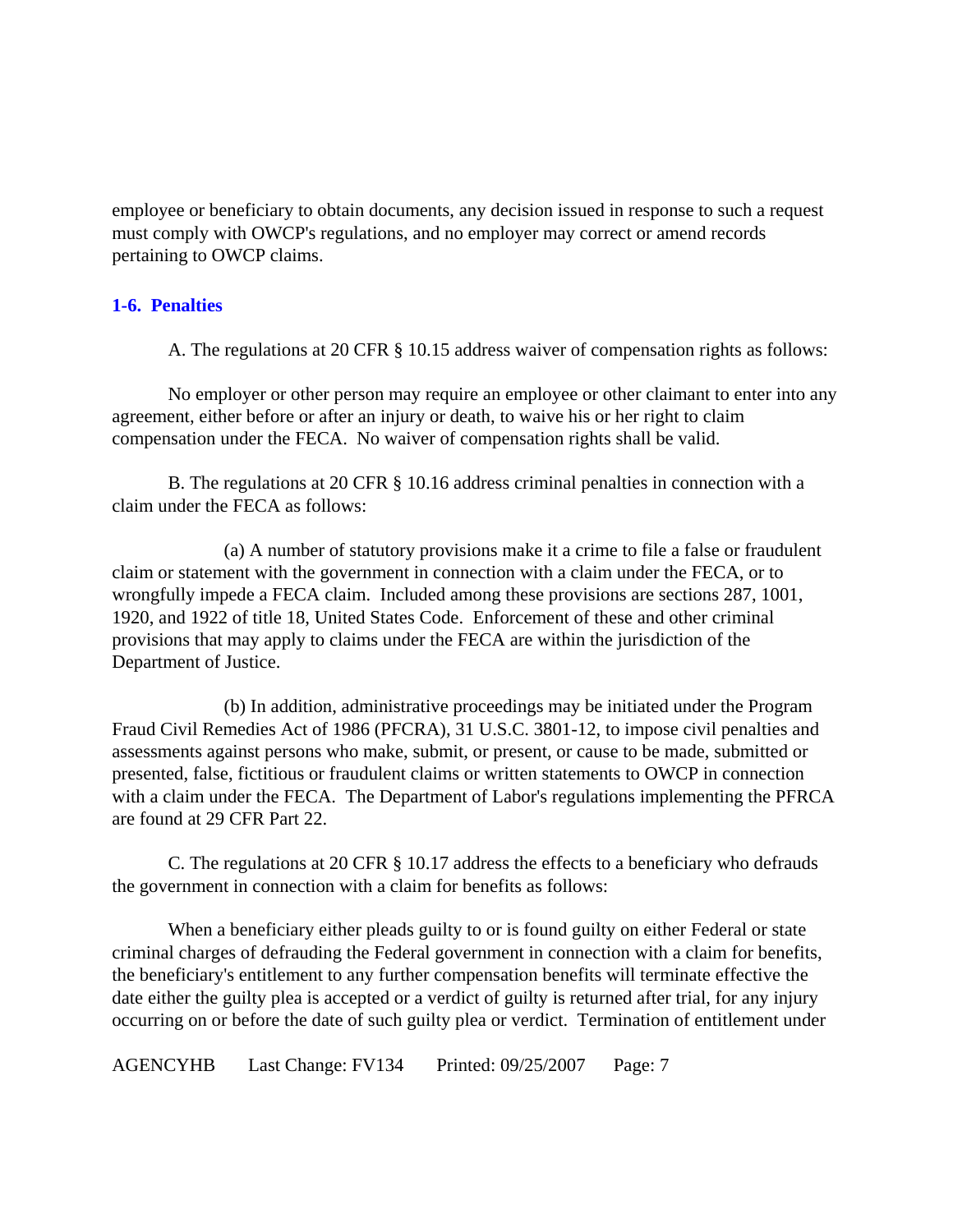this section is not affected by any subsequent change in or recurrence of the beneficiary's medical condition.

## **1-7. Forms**

Agencies should maintain an adequate supply of the basic forms needed to process claims, as follows:

| Form                        | Title                                                                                           |
|-----------------------------|-------------------------------------------------------------------------------------------------|
| $CA-1$                      | Federal Employee's Notice of Traumatic Injury and Claim for Continuation of<br>Pay/Compensation |
| $CA-2$                      | Notice of Occupational Disease and Claim for Compensation                                       |
| $CA-2a$<br>Pay/Compensation | Notice of Employee's Recurrence of Disability and Claim for                                     |
| $CA-5$                      | Claim for Compensation by Widow, Widower and/or Children                                        |
| $CA-5b$<br>Grandchildren    | Claim for Compensation by Parents, Brothers, Sisters, Grandparents or                           |
| $CA-6$                      | Official Superior's Report of Employee's Death                                                  |
| $CA-7$<br>Disease           | Claim for Compensation on Account of Traumatic Injury or Occupational                           |
| $CA-7a$                     | Time Analysis Form                                                                              |
| $CA-7b$                     | Leave Buy-Back (LBB) Worksheet/Certification and Election                                       |
| $CA-16$                     | Authorization for Examination and/or Treatment                                                  |
| $CA-17$                     | <b>Duty Status Report</b>                                                                       |
| $CA-20$                     | Attending Physician's Report (attached to Form CA-7; also available separately)                 |
| <b>AGENCYHB</b>             | Printed: 09/25/2007<br>Last Change: FV134<br>Page: 8                                            |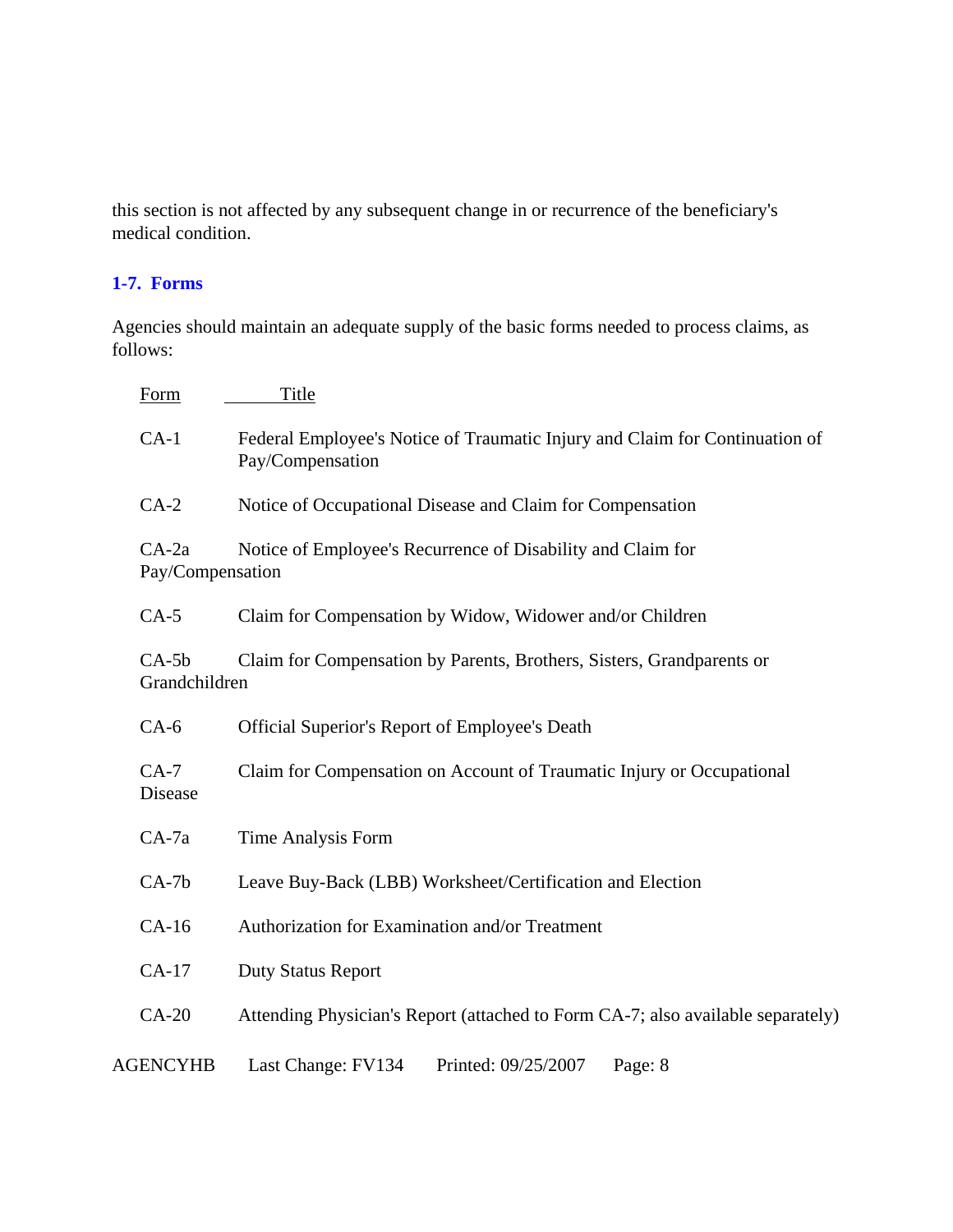CA-35, a-h Occupational Disease Checklists

#### OWCP-1500a Health Insurance Claim Form

A chart showing the use of each form is found in Appendix A. Forms may be ordered from the Superintendent of Documents, U.S. Government Printing Office, Washington, D.C. 20402. The purchase order must include the agency appropriation symbol and the requestor's signature. Forms may also be ordered by telephone at 202-512-1800.

#### **1-8. References**

Several resources describing the provisions of the law and how they are applied are available in printed form and on OWCP's Home Page on the Internet. The address of the Home Page is: http://www.dol.gov./dol/esa/owcp.htm

 A. *The Federal Employees' Compensation Act* as amended, 5 U.S.C. 8101 et seq., is the source of entitlement to compensation benefits for Federal workers. Most of the provisions of the FECA have been interpreted and more fully described through OWCP directives and decisions of the Employees' Compensation Appeals Board (ECAB). For this reason, the program's Procedure Manual and ECAB decisions will usually prove more helpful than the FECA itself. Copies of the FECA may be obtained from OWCP's Home Page or from the district offices (there is no charge).

 B. *The Code of Federal Regulations*, 20 CFR Part 10, more fully describes the provisions of the law, and it contains additional information about administration of the program. Letters and decisions from OWCP may contain references to the regulations. Copies may be obtained from OWCP's Home Page or from the district offices (there is no charge).

 C. *The Federal (FECA) Procedure Manual* describes in detail the procedures which OWCP staff use to process claims. It is divided into several parts by subject area; the section most likely to be useful to agency personnel is Part 2, Claims. One copy of this volume may be provided at no charge to each agency's national headquarters. Other interested parties may obtain it for \$35 per copy. It may be ordered from:

 Division of Federal Employees' Compensation Office of Workers' Compensation Programs 200 Constitution Avenue N. W., Room S-3229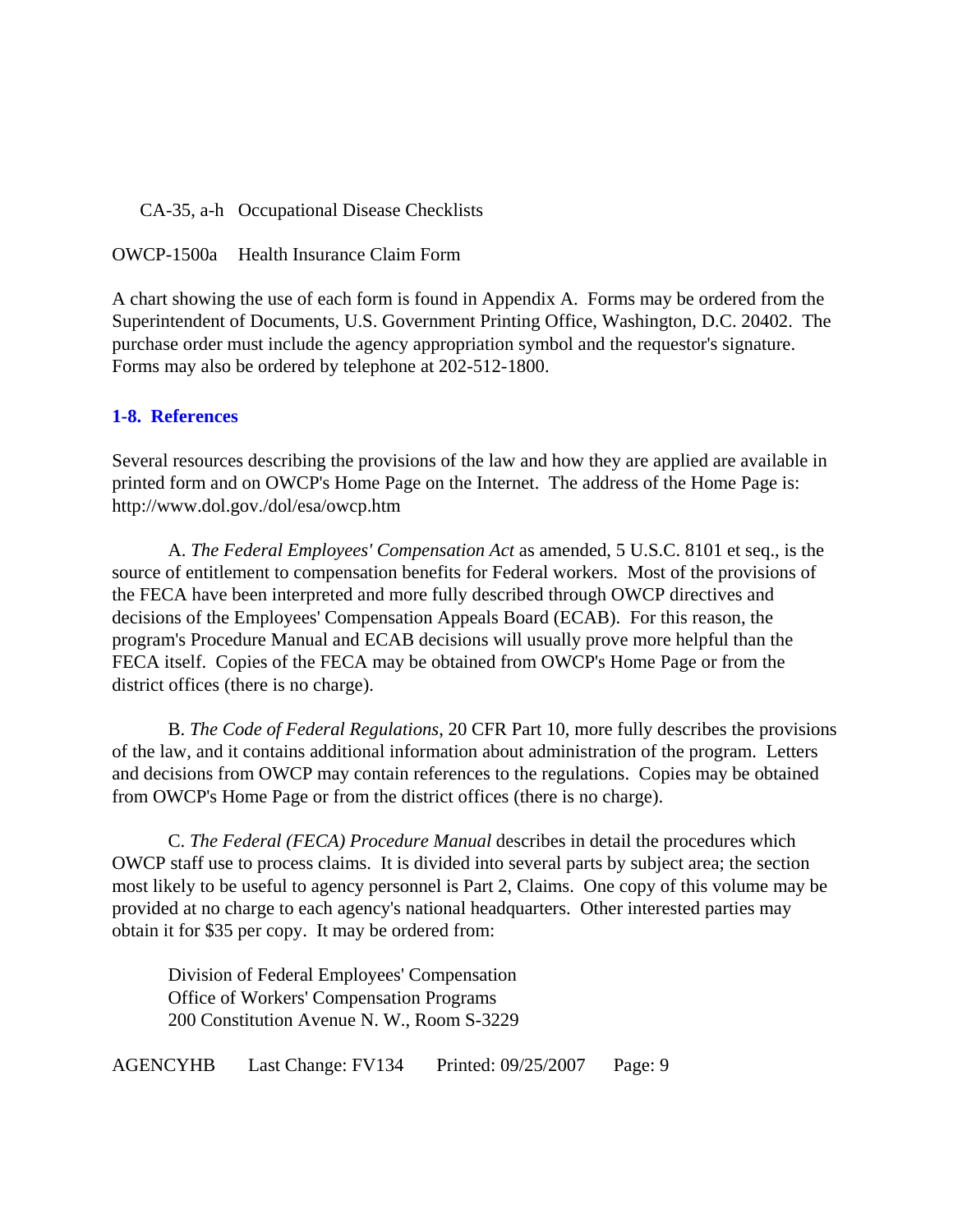Washington, D. C. 20210

 D. *Questions and Answers About the Federal Employees' Compensation Act* (Pamphlet CA-550) describes the basic provisions of the law in non-technical language. It addresses the most common issues about entitlement and claims processing. It is intended for use primarily by employees, who may obtain single copies from OWCP's Home Page or from the district offices (there is no charge). Agencies may order copies from GPO at the address shown in Chapter 1-7.

 E. *Decisions of the Employees' Compensation Appeals Board* may be found in most law libraries. Recent decisions are available from OWCP's Home Page, and all decisions are available on a CD-ROM which may be purchased from Howe Data Inc. or in bound volumes which may be purchased from GPO.

### **1-9. Training**

OWCP provides the following courses in response to requests from agency personnel:

 A. *The FECA Seminar* gives an overview of the law for first- line supervisors as well as middle- and senior-level managers. The seminar includes lectures and visual aids. It may range from one to six hours, and it is usually held at the requesting agency's facility. The seminar may be given to small or large groups which are composed of one or more agencies. Also, Federal labor unions may avail themselves of this seminar.

 B. *The Basic Compensation Specialist Workshop* is a formal three-day session in a classroom setting. It is intended for agency staff who are primarily responsible for processing OWCP claims and for those who spend at least 50% of their time handling OWCP claims. The training stresses skills needed to counsel injured employees, review claim forms for accuracy, document continuation of pay, and develop record-keeping systems.

 C. *The Advanced Compensation Specialist Training* is a self-instructional unit requiring about 12 hours to complete. It is primarily intended for compensation specialists who have attended the basic course and who have nine to twelve months of experience handling compensation claims. The course stresses management of agency compensation case files with regard to third-party matters, review of chargeback reports and billings, light- and limited-duty assignments, and reemployment of long-term disabled employees.

D. *The FECA Supervisors Workshop* is tailored to the needs of the agency requesting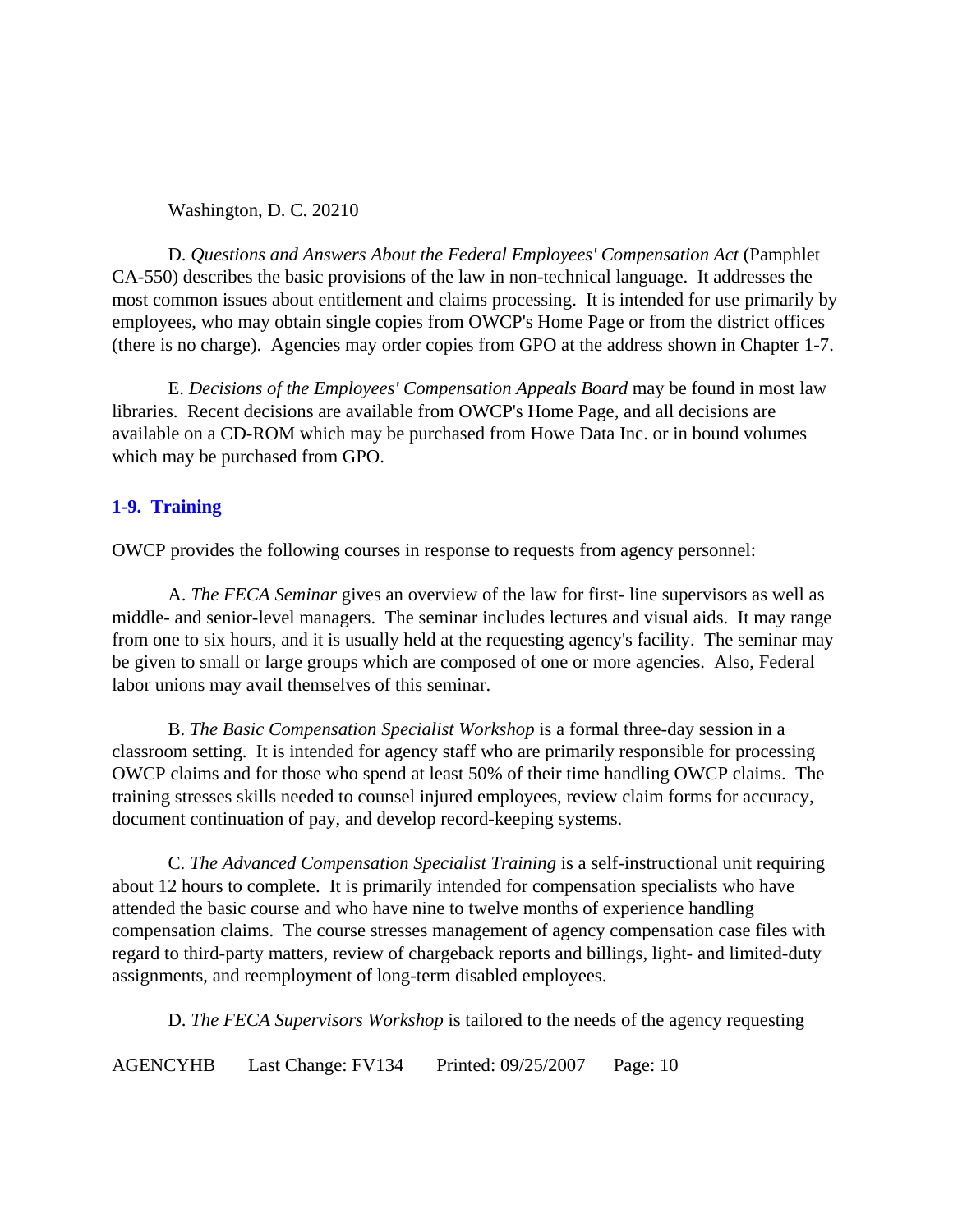training. The training generally covers supervisory responsibilities to employees who are injured at work. It includes reviewing initial reporting forms; counseling employees about continuation of pay; deciding whether to controvert a claim; and offering light- or limited-duty assignments to injured employees. The length of this course varies according to the kind and amount of material presented.

Arrangements for these courses may be made with the Technical Assistant of the district office serving your agency.

## **Chapter 2. Initiating Claims**

This chapter begins by describing the difference between exposure to an infectious agent, which is not compensable, and actual injury. It then outlines the forms and procedures which employees and agency personnel use to initiate claims for traumatic injury, occupational disease, recurrence of disability, and death. Agency personnel are cautioned never to prevent employees from filing claims under any circumstances.

- 2-1 Exposure to Infectious Agents
- 2-2 Traumatic Injury
- 2-3 Occupational Disease
- 2-4 Recurrences
- 2-5 Death

## **2-1. Exposure to Infectious Agents**

The FECA does not provide for payment of expenses associated with simple exposure to an infectious disease without the occurrence of a work-related injury. Infectious diseases include tuberculosis, hepatitis, and HIV (human immunodeficiency virus).

The Occupational Safety and Health Administration has published regulations addressing the health risks posed by bloodborne pathogens in the work place. Under these regulations, an "exposure incident" is defined as a "specific eye, mouth, other mucous membrane, non-intact skin, or parenteral contact with blood or other potentially infectious materials that results from the performance of an employee's duties" (29 CFR § 1910.1030).

Both a work-related injury and exposure to a known carrier must occur before OWCP can pay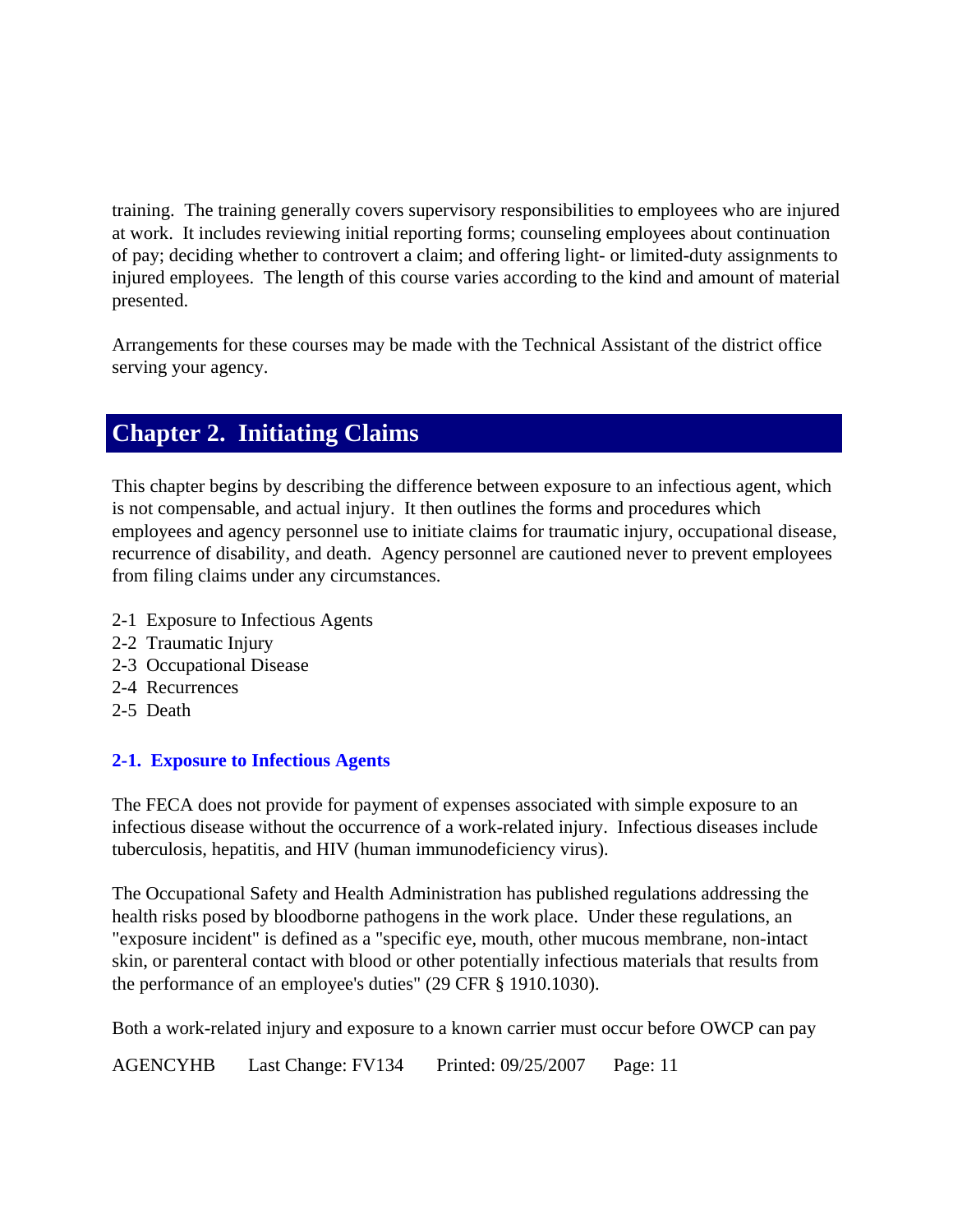for diagnostic testing. For instance, a puncture wound from a needle used to draw blood from a patient not known to be infected with HIV would entitle the worker to benefits only for the effects of the puncture wound, and the supervisor would not issue Form CA-16 to authorize precautionary testing since no indication exists that a communicable disease has been contracted on duty. However, a puncture wound from a needle used to draw blood from a patient known to be infected with HIV would entitle the worker to benefits for the effects of the puncture wound and to payment for diagnostic studies to rule out the presence of a more serious condition, because exposure to a known carrier would be involved.

Similarly, fear of exposure to an infectious agent does not entitle the worker to benefits under the FECA, since no definable injury has occurred. For instance, the act of searching an individual known to have hepatitis, or an individual who is believed to belong to a high-risk group for tuberculosis, would not entitle an employee to benefits. In these situations, the supervisor should not issue Form CA-16 as no injury or exposure has occurred.

However, employees who have encountered persons with serious communicable infections may suffer anxiety for their health, and employing agencies should take these concerns seriously when actual exposure (as opposed to fear of exposure) has occurred. In such cases, the supervisor may use the authority provided by 5 U.S.C. 7901 to authorize testing or counseling. This section of the law allows agencies to provide screening and associated health services to their own employees, and the services offered may be geared to the particular occupational hazards to which an agency's employees are commonly exposed.

It may also be useful to arrange for surveillance testing, which monitors a population at risk for a certain condition (as opposed to diagnostic testing, which is performed to assess the specific nature of an individual's illness when a medical condition is known to exist). To arrange for HIV testing or employee counseling, a supervisor may wish to contact the appropriate regional office of the Public Health Service.

## **2-2. Traumatic Injury**

A traumatic injury is defined as a wound or other condition of the body caused by external force, including stress or strain. The injury must be identifiable by time and place of occurrence and member of the body affected; it must be caused by a specific event or incident or series of events or incidents within a single day or work shift.

Traumatic injuries also include damage to or destruction of prosthetic devices or appliances,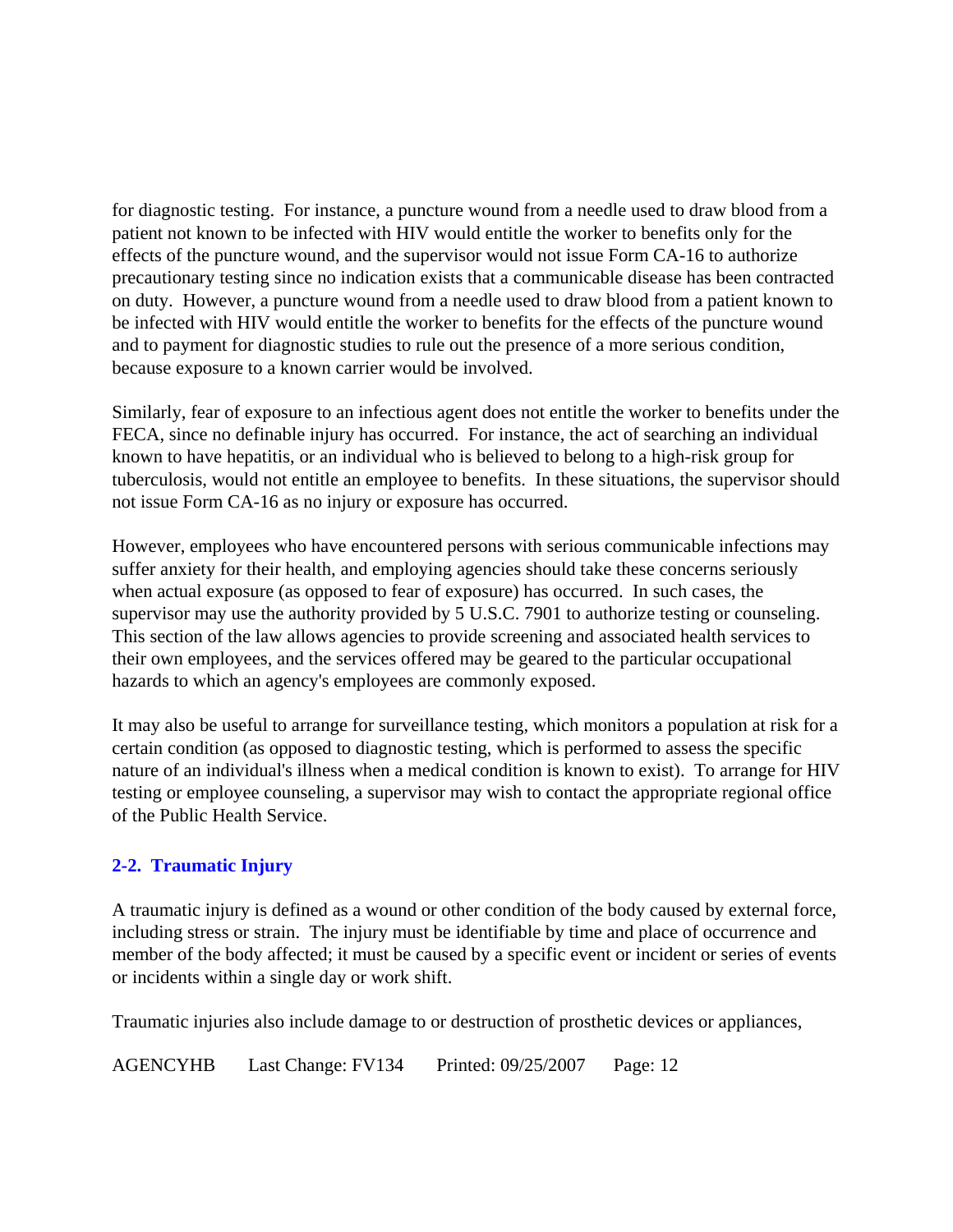including eyeglasses, contact lenses, and hearing aids, if they were damaged incidental to a personal injury requiring medical services. (Personal property claims can be made only under the Military Personnel and Civilian Employees' Claims Act, 31 U.S.C. 240.)

 A. *Notice of Injury--Form CA-1*. When an employee sustains a traumatic injury in the performance of duty, he or she should file a written report on Form CA-1. The form should be given to the supervisor as soon as possible, but not later than 30 days from the date of injury. If the employee is incapacitated, this action may be taken by someone acting on his or her behalf, including a family member, union official, or representative. (The supervisor may provide such notice as well.) The form must contain the original signature of the person giving notice. The supervisor should:

 (1) Review the front of the form for completeness and accuracy, and assist the employee in correcting any deficiencies found;

 (2) Complete and sign the reverse of Form CA-1, including a telephone number in case OWCP staff have questions about the injury. Also, insert the appropriate codes on both the front and back of the form. Codes should be included for occupation, type and source of injury, agency identification, and location of duty station by zip code. (Appendix B of this publication describes the type and source of injury codes and their use.)

 (3) Sign and return to the employee the receipt attached to Form CA-1 and give a copy of the entire form to the employee;

(4) Authorize medical care if needed in accordance with paragraph (C) below;

 (5) Inform the employee of the right to elect continuation of regular pay (COP), (discussed in detail in Chapter 5), or annual or sick leave if time loss will occur;

 (6) Advise the employee whether COP will be controverted, and if so, whether pay will be terminated. The basis for the action must be explained to the employee. (Controversion is discussed in Chapter 5-3; the reason for controverting a claim must always be shown on Form CA-1.)

 (7) Advise the employee of his or her responsibility to submit prima facie medical evidence of disability within 10 working days or risk termination of COP (see Chapter 5-8).

AGENCYHB Last Change: FV134 Printed: 09/25/2007 Page: 13 B. *Disposition of Form CA-1*.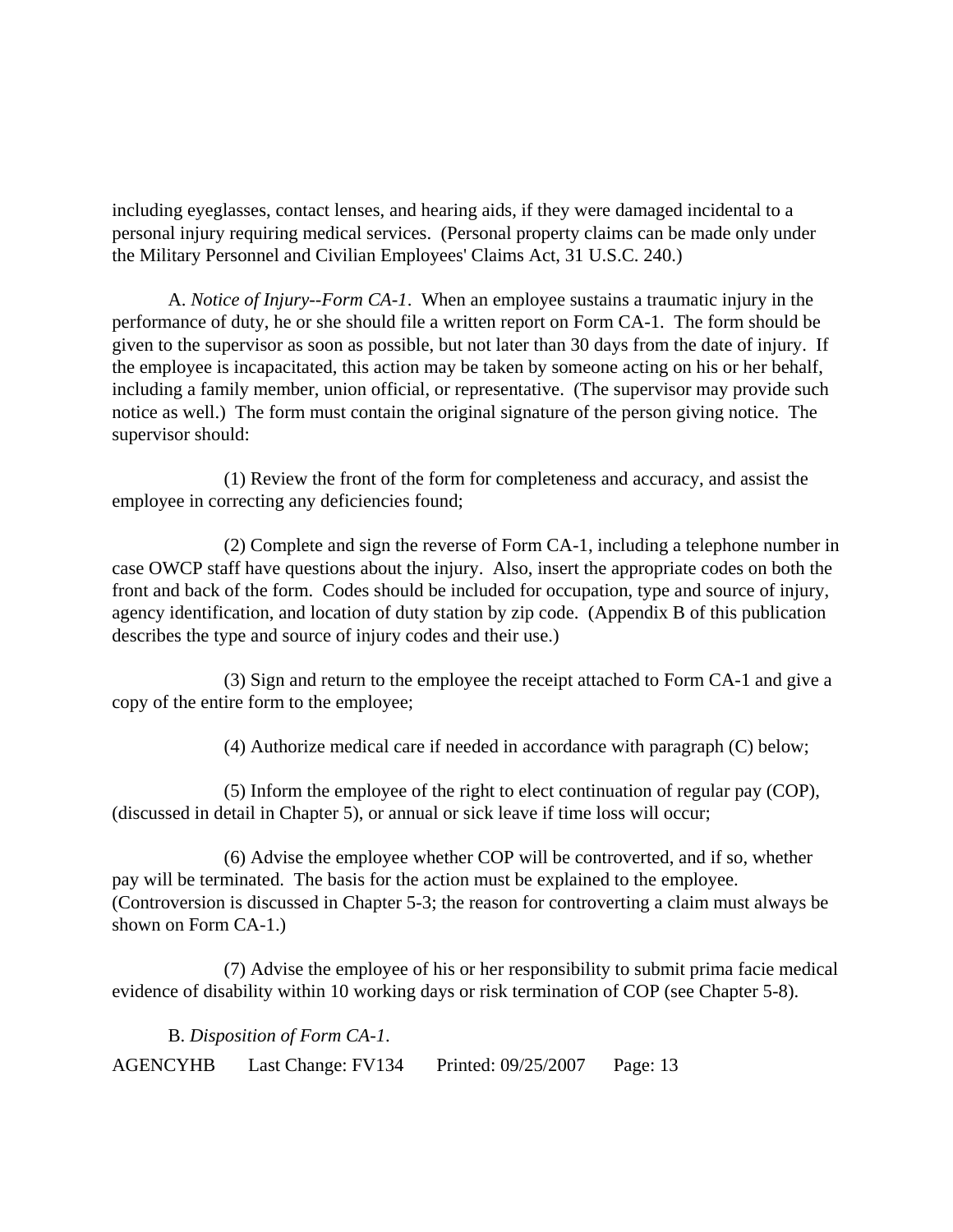If the employee incurs medical expense or loses time from work beyond the date of injury, the supervisor should send Form CA-1 to the district office with supporting information as soon as possible but no later than 10 working days after receipt of Form CA-1 from the employee.

 If the employee is examined or treated at the agency's medical facilities or by medical providers under contract to the agency, and this examination or treatment occurs during working hours beyond the date of injury, the supervisor should add the words "first aid" to the upper right corner of the agency's portion of Form CA-1 and submit it to OWCP. "First aid" injuries also include those requiring two or more visits to a medical facility for examination or treatment during non-duty hours beyond the date of injury, as long as no leave or continuation of pay is charged and no medical expense is incurred.

 If the employee obtains no medical care, or obtains only agency-sponsored care on the date of injury, and no time loss is charged to either leave or continuation of pay, the supervisor should place Form CA-1 in the worker's Employee Medical Folder (EMF) instead of sending it to OWCP.

 C. *Medical Treatment--Form CA-16*. If an employee requires medical treatment for the injury, the supervisor should complete the front of Form CA-16 within four hours of the request whenever possible. If the supervisor doubts whether the employee's condition is related to the employment, he or she should so indicate on the form. Where there is no time to complete a Form CA-16, the supervisor may authorize medical treatment by telephone and send the completed form to the medical facility within 48 hours. Retroactive issuance of Form CA-16 is usually not permitted under other circumstances.

 (1) Delayed Report of Injury. If an employee reported an injury several days after the fact, or did not request medical treatment within 24 hours of the injury, the supervisor may still authorize medical care using Form CA-16. Agency personnel are encouraged to use discretion in issuing authorizations for medical care under such circumstances, but employees should not be penalized for short delays in reporting injuries. The supervisor may, however, refuse to issue a CA-16 if more than a week has passed since the injury on the basis that the need for immediate treatment would become apparent in that period of time. An employee may not use Form CA-16 to authorize his or her own treatment.

(2) Choice of Physician. The employee is entitled to select the physician who is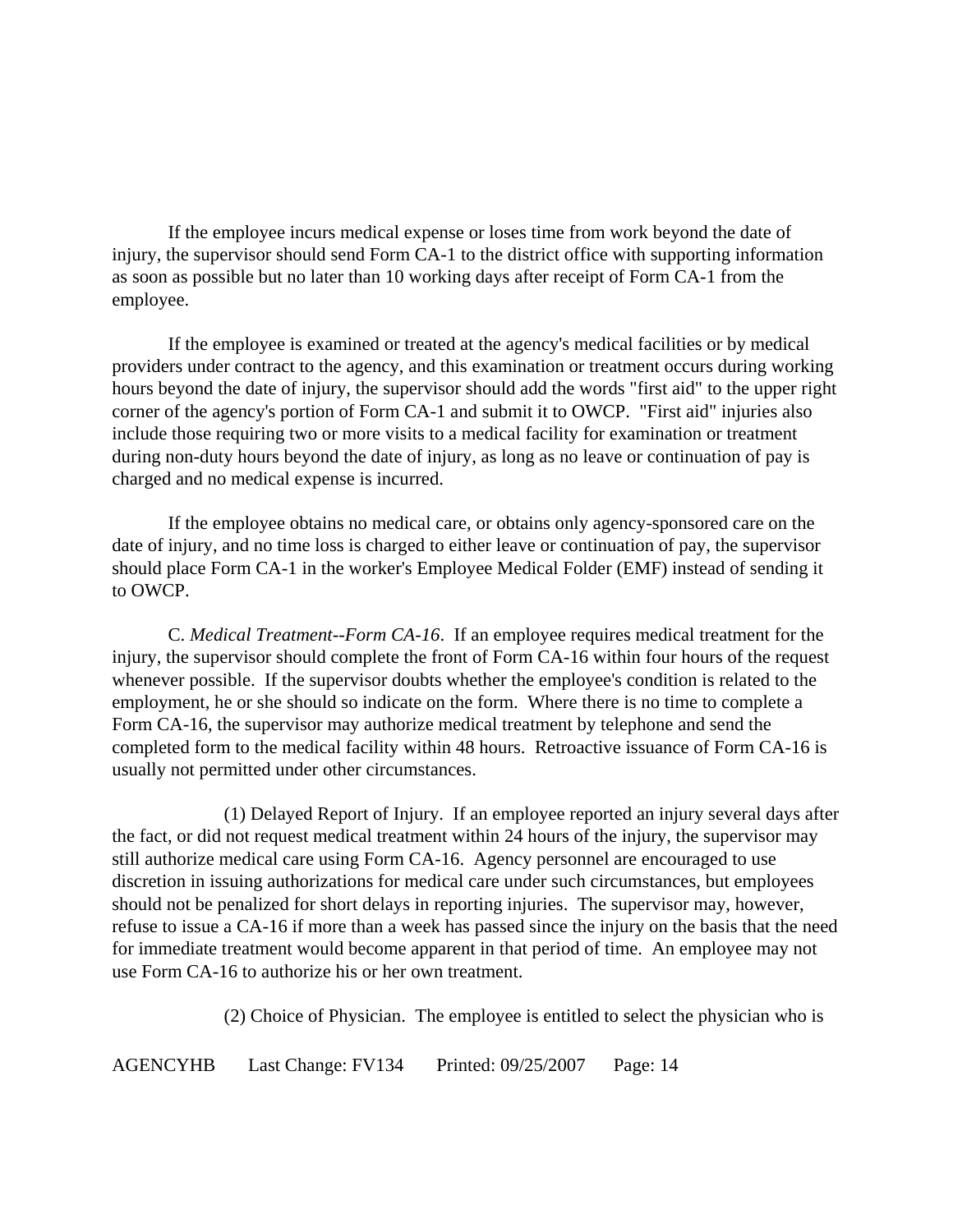to provide treatment. The provider must meet the definition of "physician" under the FECA and must not have been excluded from payment under the program (refer to Chapter 6 for guidance in authorizing providers). Physicians employed by or under contract to the agency may examine the employee at the agency's facility in accordance with OPM regulations. However, the employee's choice of physician must be honored, and treatment by the employee's physician must not be delayed for the purpose of obtaining an agency-directed medical examination.

 (3) Obtaining Treatment. Along with Form CA-16, the supervisor should give the employee Form OWCP-1500, which is used for billing (this form is discussed in Chapter 6). The physician should complete the reverse of Form CA-16 and the OWCP-1500 and forward them to OWCP; the supervisor may ask the physician for a copy of the report as well. The employee may be furnished transportation and/or reimbursed for travel and incidental expenses. OWCP generally considers 25 miles from the agency or the employee's home a reasonable distance to travel for medical care unless appropriate care is not available within that radius.

 (4) Further Referral. The original treating physician may wish to refer the employee for additional testing or specialized treatment. He or she may do so on the basis of the Form CA-16 already issued; it is not necessary to issue additional authorizations for treatment. Both the original physician and any physician to whom the employee is referred is guaranteed payment for 60 days from the date of issue of Form CA-16 unless OWCP terminates this authority at an earlier date. Treatment may continue at OWCP expense if the claim is approved.

 Should the employee wish to change physicians after the initial choice, he or she must contact OWCP in writing for approval and include the reasons for requesting the change.

 D. *Medical Reports--Forms CA-20 and CA-17*. In cases sent to OWCP, a medical report from the attending physician is required. This report may be made on Form CA-16 or on Form CA-20, which is attached to Form CA-7. It may also be made in narrative form on the physician's letterhead stationery, or in the form of a hospital or health plan summary. The report should bear the physician's signature or signature stamp. The supervisor should supply Forms CA-20 to the employee as often as needed. The original reports should be sent to OWCP.

 Agency personnel should use Form CA-17, Duty Status Report, to obtain interim medical reports about the employee's fitness for duty; it may be issued initially with Form CA-16. The supervisor should complete the agency's portion of the form by describing the physical requirements of the employee's job and noting the availability of any light or limited duty. The physician should send the original Form CA-17 to the agency and a copy to the district office.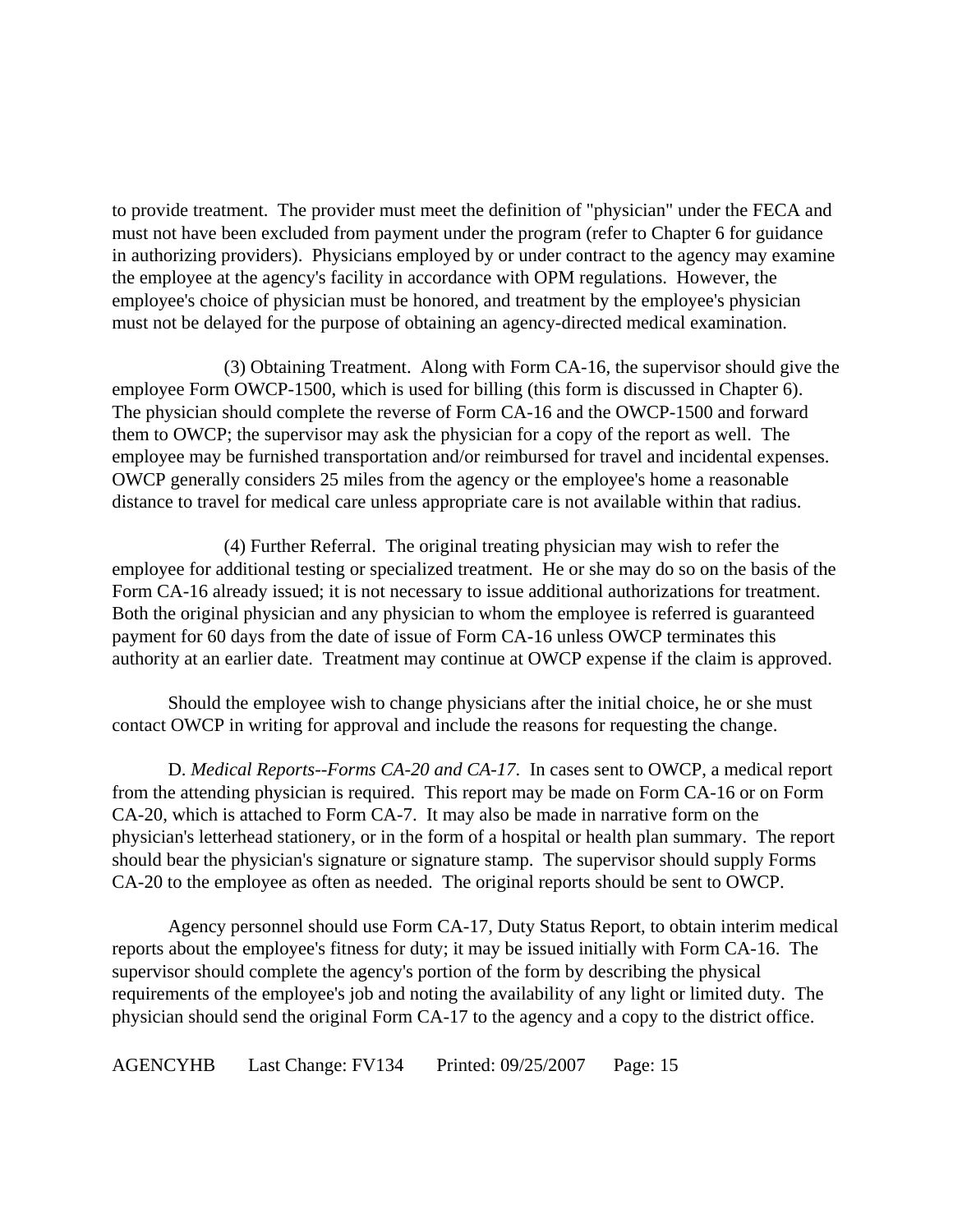The supervisor may send Form CA-17 to the physician at reasonable intervals (but not more often than once a week) to monitor the employee's medical status and ability to return to light or full duty. (Agency offers of light or limited duty during the COP period are discussed in Chapter 5.)

 E. *Wage Loss/Permanent Impairment--Form CA-7*. If disability is anticipated at the time of injury, the employee may elect to use leave or COP (which is discussed in Chapter 5) on Form CA-1. An employee who cannot return to work when COP ends, or who is not entitled to receive COP, may claim compensation for wage loss on Form CA-7. In controverted cases where pay is terminated, Form CA-7 should be submitted with Form CA-1.

 (1) When to File. If it is not clear whether the employee will remain disabled after the 45 days of COP are used, he or she should initiate a claim for compensation. Supervisors should carry employees who have filed claims in LWOP status. If an employee returns to work after Form CA-7 has been filed, the supervisor should notify OWCP by telephone (so as to prevent overpayments), and later provide written confirmation of return to duty.

 (2) Completion of Form. If compensation is to be claimed, the supervisor should give Form CA-7 to the employee on the 30th day of COP with instructions to complete the front and return the form to the agency within one week. (If the employee has not returned it by the 40th day of COP, the supervisor should contact him or her by telephone and ask for its submittal as soon as possible). The supervisor should also show the address of the district office in the box on the reverse of the Form CA-20 which is attached to the claim form.

 When the form is returned, the supervisor should complete the reverse of the form, including the name and the telephone number of an agency official with direct knowledge of the claim.

 The employee should arrange to provide medical evidence to support the period of disability claimed; this evidence may be submitted with the Form CA-7 or sent to OWCP separately.

 (3) Submittal of Form. After completing the form, the supervisor should send it to OWCP along with any new medical evidence in the agency's possession. OWCP will use the pay data supplied by agency personnel to determine the rate at which compensation is to be paid. (Submittal should not be delayed for computation of shift differential, Sunday or holiday pay, or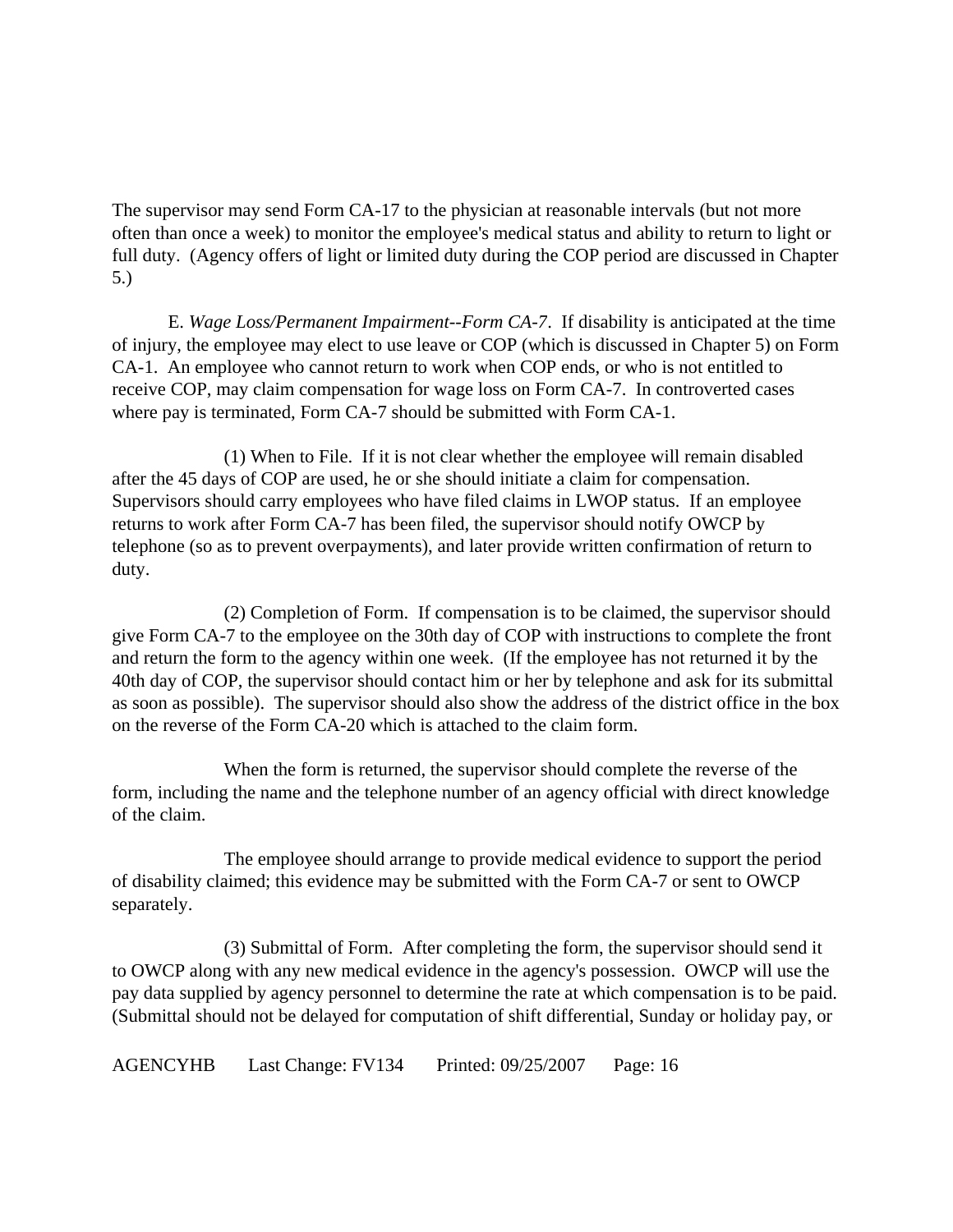other incremental pay. These elements, which are discussed in Chapter 8, may be computed and submitted separately.) The dates of compensation claimed should represent the period of disability supported by the medical evidence or the interval until the employee's next medical appointment.

 (4) Leave Repurchase. An employee who uses sick or annual leave to avoid interruption of income may repurchase that leave, subject to agency concurrence, if the claim is approved. Form CA-7 (along with Forms CA-7a and CA-7b) are used for this purpose. The employee and supervisor should supply the factual and medical evidence described above, and the supervisor should also provide a detailed breakdown of leave used, showing the number of hours charged for each day claimed and whether sick or annual leave was used. (The relationship between COP use and leave use is discussed in Chapter 5-2.)

 (5) Lost Wages for Medical Treatment. An employee who has returned to work but still requires medical treatment during work hours may claim compensation for lost wages while undergoing or traveling to and from the treatment. For a routine medical appointment, a maximum of four hours of compensation is usually allowed. Such a claim may be made on Form CA-7, and it should be accompanied by a statement from the supervisor showing the exact period of time and the total amount of wages lost due to the treatment, the rate of pay and the number of hours or days the employee would have worked if available.

 Form CA-7 is also used to claim continuing compensation for wage loss. During the period of disability, a new Form CA-7 should be submitted every two weeks absent other instructions from OWCP.

 Finally, Form CA-7 is used to claim schedule awards for permanent impairment. (Entitlement to such awards is discussed in Chapter 7-1.)

## **2-3. Occupational Disease**

An occupational disease is defined as a condition produced in the work environment over a period longer than one workday or shift. It may result from systemic infection, repeated stress or strain, exposure to toxins, poisons, or fumes, or other continuing conditions of the work environment.

 A. *Notice of Occupational Disease--Form CA-2*. The injured employee, or someone acting on his or her behalf, should give notice of occupational disease on Form CA-2. (Such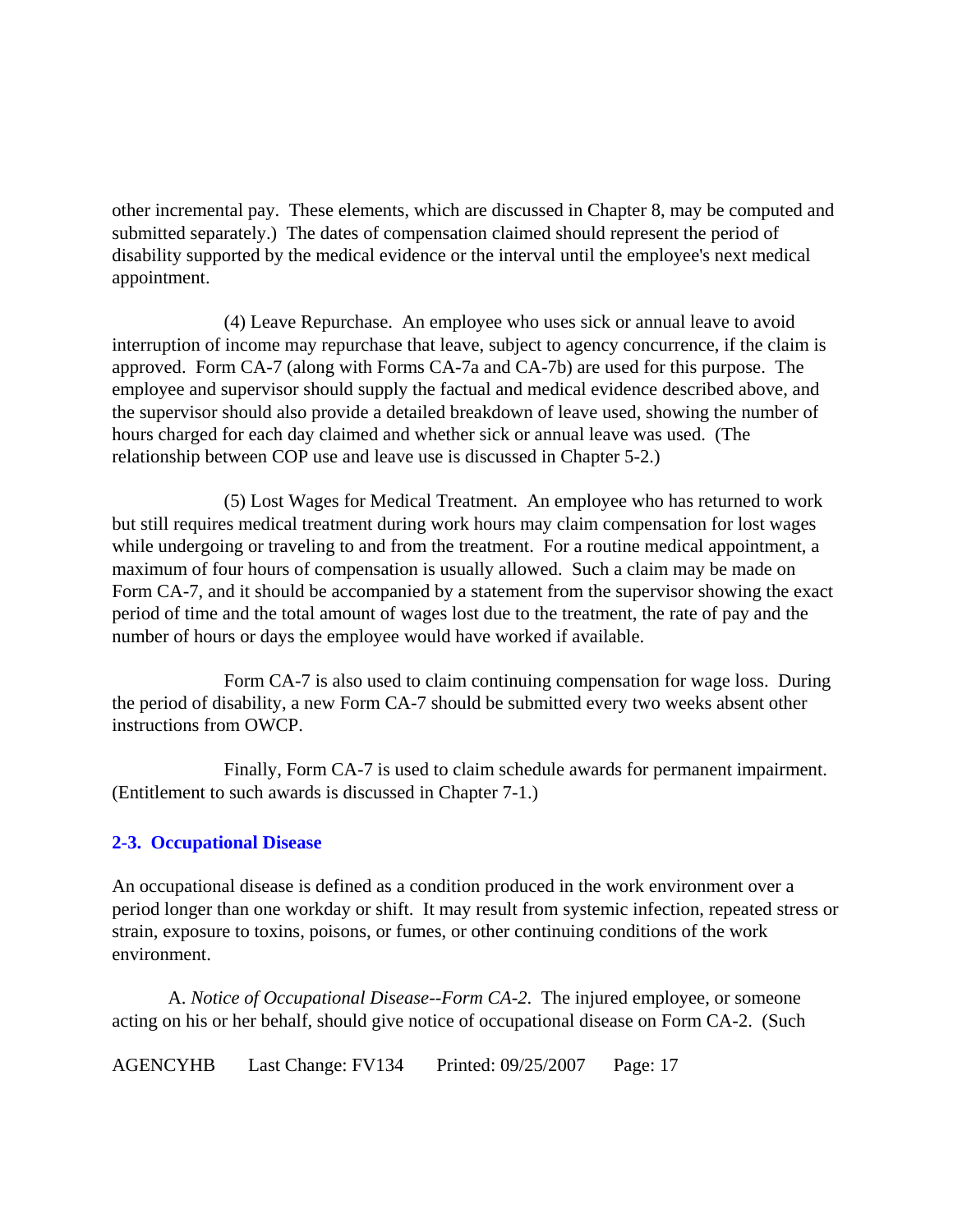notice may be provided by the supervisor as well.) The supervisor should issue to the employee two copies of the appropriate checklist, Form CA-35a-h, for the disease claimed. (To facilitate submittal of evidence, specific checklists have been devised for various conditions--see Appendix C.) The supervisor should also explain the need for detailed information to the employee and advise him or her to furnish supporting medical and factual information requested on the checklist. If possible, this information should be submitted with the form. Upon receiving Form CA-2, the supervisor should:

 (1) Review the front of the form for completeness and accuracy, and help the employee to correct any errors or omissions;

 (2) Complete and sign the reverse of Form CA-2, and include a telephone number in case OWCP staff have questions about the claim. Also, show the codes for occupation, type and source of injury, agency identification, and location of duty station by zip code. (Appendix B describes the type and source of injury codes and their use.)

 (3) Sign and return to the employee the receipt attached to Form CA-2 and give a copy of the entire form to the employee;

 (4) Review the employee's portion of the form and provide comments on the employee's statement;

 (5) Prepare a supporting statement to include exposure data, test results, copies of reports of previous medical examinations, and/or witness statements, depending on the nature of the case. The checklist may be used to coordinate compilation of material by agency personnel, including compensation specialists and safety and health officers;

 (6) Advise the employee of the right to elect sick or annual leave or leave without pay, pending adjudication of the claim. The supervisor should submit completed Form CA-2 to the district office within 10 working days of receipt from the employee. It should not be held for receipt of supporting documentation.

 B. *Medical Treatment--Form CA-16*. Only rarely may employers authorize medical care in occupational disease claims. The supervisor must contact OWCP before issuing a Form CA-16.

 C. *Wage Loss/Permanent Impairment--Form CA-7*. Form CA-7 is used to file a claim for compensation because of pay loss. The claim should be filed within 10 days after pay stops or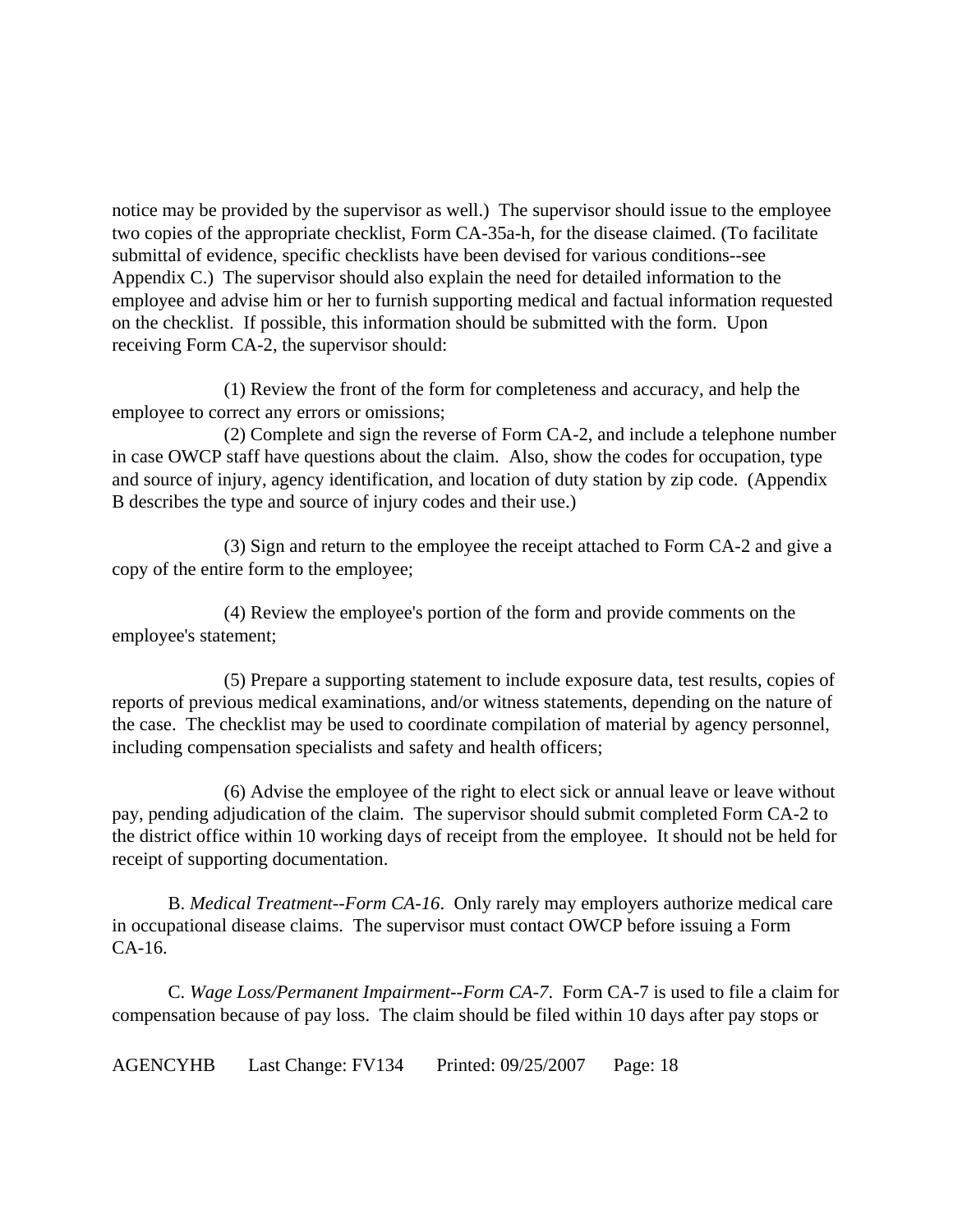when the employee returns to work, whichever occurs first.

 (1) Leave Repurchase. The employee may use sick or annual leave pending adjudication of the claim. If this is done, the employee may initiate repurchase of this leave, subject to agency concurrence, using Form CA-7 (along with Forms CA-7a and CA-7b). The supervisor should certify the amount and kind of leave used for each day claimed, and the employee should arrange to submit medical evidence supporting the period of repurchase requested.

 (2) Lost Wages for Medical Treatment. An employee who has returned to work but still needs medical treatment during work hours may claim compensation for lost wages while undergoing or traveling to and from the treatment. For a routine medical appointment, a maximum of four hours of compensation is usually allowed. Such a claim may be made on Form CA-7, and it should be accompanied by a statement from the supervisor showing the exact period of time and the total amount of wages lost due to the treatment, as well as the rate of pay.

 Form CA-7 is also used to claim continuing compensation and to initiate a claim for schedule award for permanent impairment resulting from occupational disease. Chapter 7-1 addresses entitlement to schedule awards.

## **2-4. Recurrences**

A recurrence of disability is defined as a spontaneous return or increase of disability due to a previous injury or occupational disease without intervening cause, or a return or increase of disability due to a consequential injury (defined in Chapter 3-5). A recurrence of disability differs from a new injury in that with a recurrence, no event other than the previous injury accounts for the disability.

A recurrence of medical condition is defined as a documented need for further medical treatment after release from treatment for the accepted condition or injury when there is no accompanying work stoppage. Continuous treatment for the original condition or injury is not considered a "need for further medical treatment after release from treatment," nor is an examination without treatment.

 A. *Claim for Recurrence of Disability--Form CA-2a*. If a recurrence of disability develops, the employee and supervisor should complete Form CA-2a and submit it to OWCP. If the employee was entitled to use COP and the 45 calendar days of COP have not been exhausted,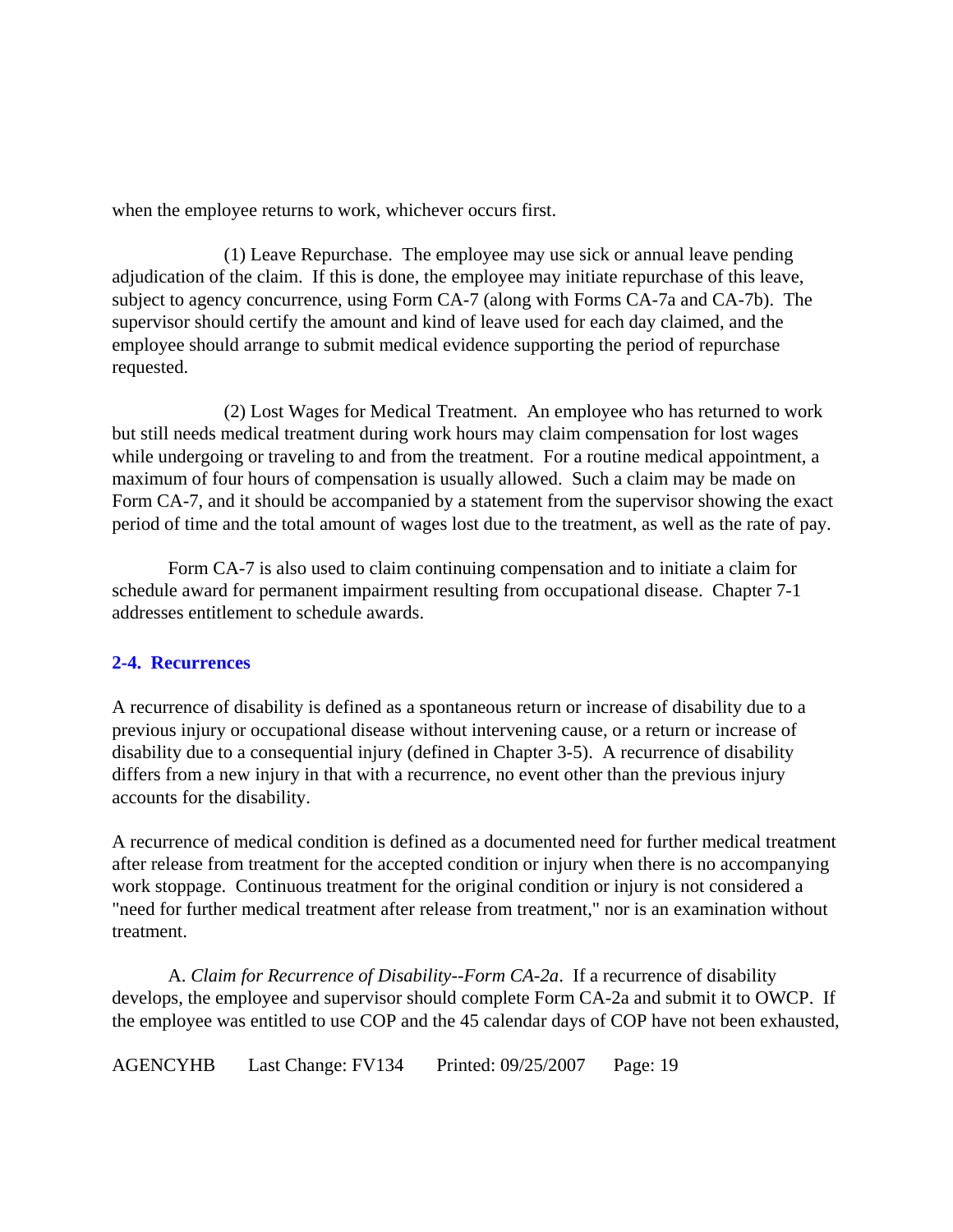he or she may elect to use the remaining days if 45 days have not elapsed since first return to duty (see Chapter 5-7 for detailed information). Otherwise, the employee may elect to use sick or annual leave pending adjudication of the claim for recurrence. The employee should arrange for submittal of the factual and medical evidence described in the instructions attached to the form, paying particular attention to the need for "bridging" information which describes his or her condition and job duties between the original injury and the recurrence.

 B. *Medical Treatment*. Ordinarily, no medical treatment is authorized at OWCP expense until a claim for recurrence is accepted. At its discretion the district office may, however, authorize an emergency medical examination without Form CA-2a.

 C. *Continuing Claim for Wage Loss--Form CA-7*. Form CA-7 is used to file a claim for continuing compensation due to a recurrence. During the period of disability, a new Form CA-7 should be submitted every two weeks absent other instructions from OWCP.

### **2-5. Death**

When an employee dies because of an injury incurred in the performance of duty, the supervisor should immediately notify the district office by telephone or facsimile message. The supervisor should also contact any survivors, provide them with claim forms, and help them prepare the claim. The forms should be submitted to OWCP even if a disability claim was previously filed and benefits were paid. Continuation of benefits is not automatic, as it must be shown that the death resulted from the same condition for which the disability claim was accepted.

 A. *Claims for Death Benefits--Forms CA-5 and CA-5b*. The survivors of a deceased employee should use Form CA-5 or CA-5b to submit claims for death benefits. (Such notice may be provided by the supervisor as well.) The survivor should complete the front of the appropriate form, while the attending physician should complete the medical report on the reverse and forward it to OWCP. The submittal should include a copy of the death certificate. It should also include a copy of the marriage certificate if a spouse is making claim, and a copy of any divorce or annulment decree if the decedent or spouse was formerly married. The submittal should include copies of birth certificates of any children for whom claim is made.

 B. *Agency Notice--Form CA-6*. The supervisor uses this form to report the work-related death of an employee.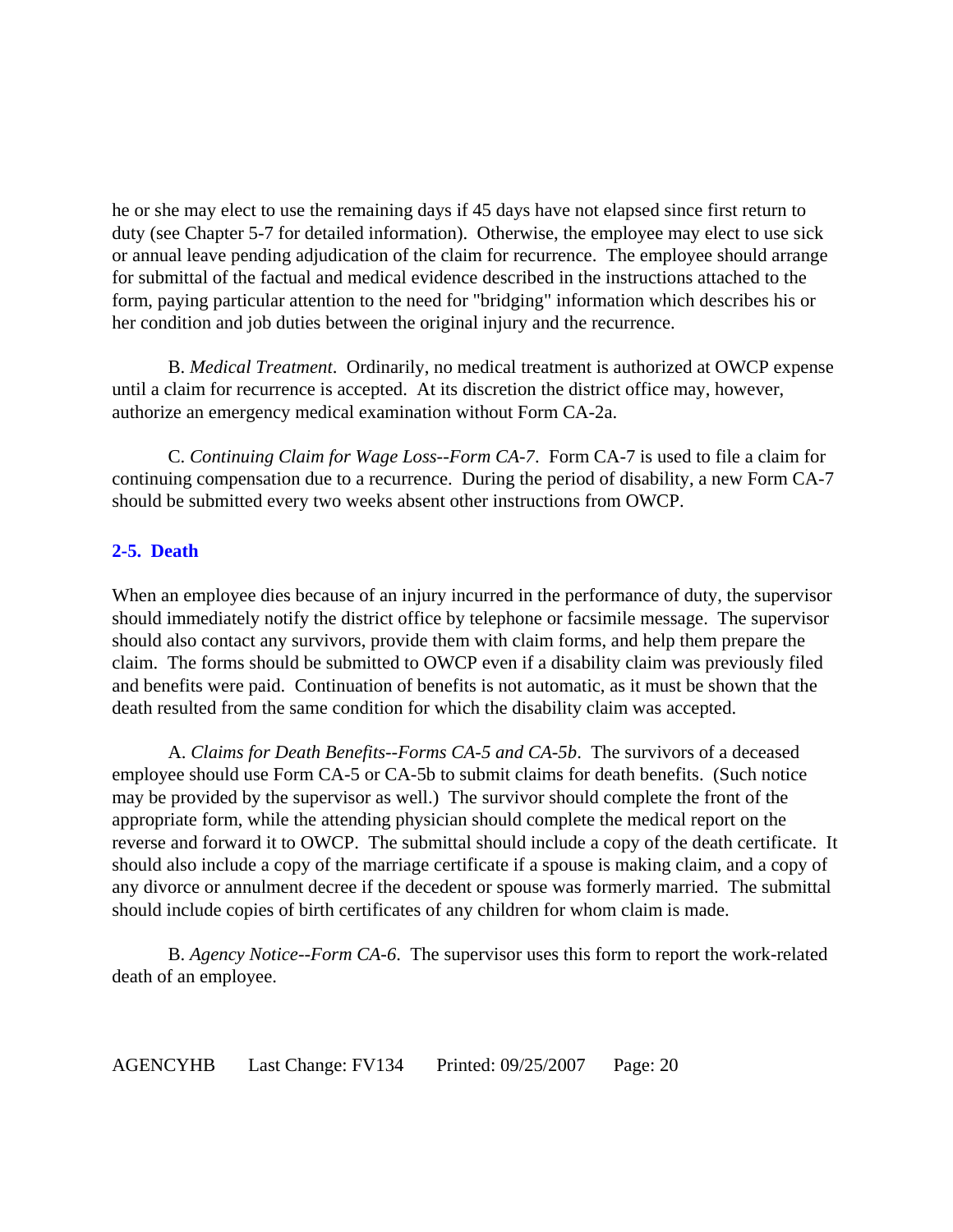## **Chapter 3. Conditions of Coverage**

Each claim for compensation must meet certain requirements before it can be accepted. This is true whether the claim is for traumatic injury, occupational disease, or death. While the requirements are addressed somewhat differently according to the type of claim, they are always considered in the same order. This chapter will describe these requirements as well as the three statutory prohibitions to payment of compensation. It will also describe the kind of information which the supervisor and employee should submit with respect to each issue.

- 3-1 Time
- 3-2 Civil Employee
- 3-3 Fact of Injury
- 3-4 Performance of Duty
- 3-5 Causal Relationship
- 3-6 Statutory Exclusions

### **3-1. Time**

All cases must first satisfy the statutory time requirements of the FECA.

 A. *Provisions of the Law*. For injuries and deaths on or after September 7, 1974, the law provides that a claim for compensation must be filed within three years of the injury or death. Even if claim is not filed within three years, however, compensation may still be allowed if written notice of injury was given within 30 days or the immediate superior had actual knowledge of the injury or death within 30 days after occurrence. This knowledge may consist of written records or verbal notification; an entry into an employee's medical record may also satisfy this requirement if it is sufficient to place the agency on notice of a possible work-related injury or illness.

 The law also provides that filing a disability claim because of injury will satisfy the time requirements for a death claim based on the same injury. OWCP may excuse failure to comply with the three-year time requirement because of exceptional circumstances (for example, being held prisoner of war).

 For injuries and deaths occurring before September 7, 1974, different provisions apply with respect to timeliness. Contact the district office concerning any such situation.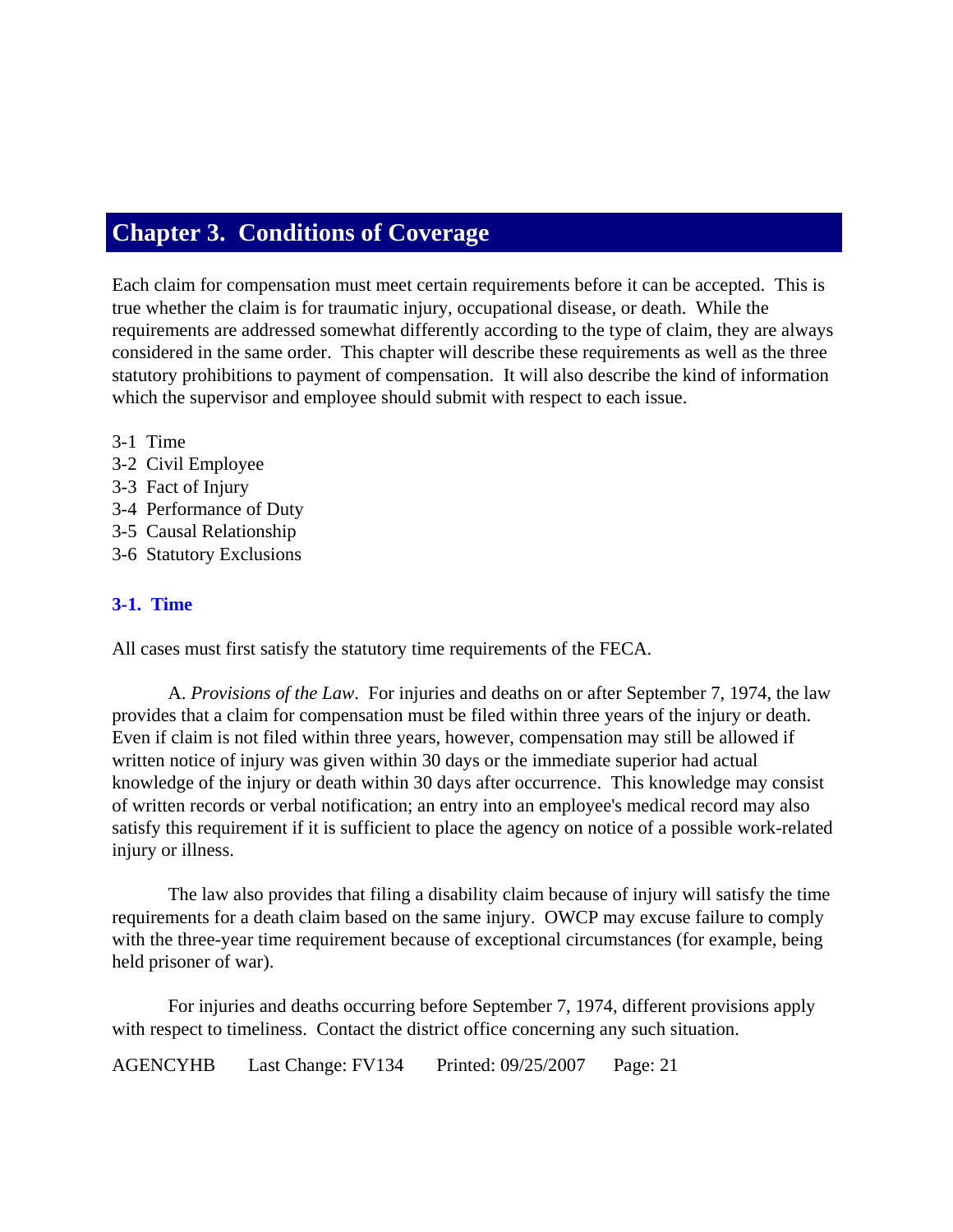B. *When Time Begins to Run*. For traumatic injury, the statutory time limitation begins to run from the date of injury. For a latent condition, it begins to run when an injured employee who has a compensable disability becomes aware, or reasonably should have been aware, of a possible relationship between the medical condition and the employment. Where the exposure to the identified factors of employment continues after this knowledge, the time for filing begins to run on the date of the employee's last exposure to those factors.

 Where death is due to traumatic injury, time begins to run from the date of death. Where death is due to disease, time begins to run when the beneficiary is aware, or reasonably should have been aware, of causal relationship between the death and the factors of employment. For a minor, the time limitations do not begin to run until the person reaches the age of 21 or has a legal representative. For a person who is mentally incompetent, the time limitations do not begin to run until the person has a legal representative.

 C. *Written Notice*. Form CA-1 or CA-2 constitutes notice of injury. A claim for compensation (Form CA-7 in disability cases, CA-5 or CA-5b in death cases) may also constitute notice of injury. OWCP will also accept as a notice of injury or death any written statement which is signed by the person claiming benefits, or someone acting on his or her behalf, and which states the name of the employee; the name and address of the person claiming benefits; the time and location of the injury or death; and the cause and nature of the injury or death.

 D. *Actual Knowledge*. An agency official may acquire actual knowledge through firsthand observation of the incident, from another employee, or from medical personnel at the agency's medical facility. This knowledge must place the employing agency reasonably on notice of an on-the-job injury or death. An entry into the employee's medical records may be considered actual knowledge, as may the results of tests conducted by agency personnel in connection with known occupational hazards. The date on which the agency or OWCP receives written notice will be considered the date of filing. OWCP will request information addressing the issue of actual knowledge only where the agency did not receive written notice within three years.

## **3-2. Civil Employee**

If the claim is timely filed, it must be determined whether the injured or deceased individual was an "employee" within the meaning of the law. This is always the second requirement considered.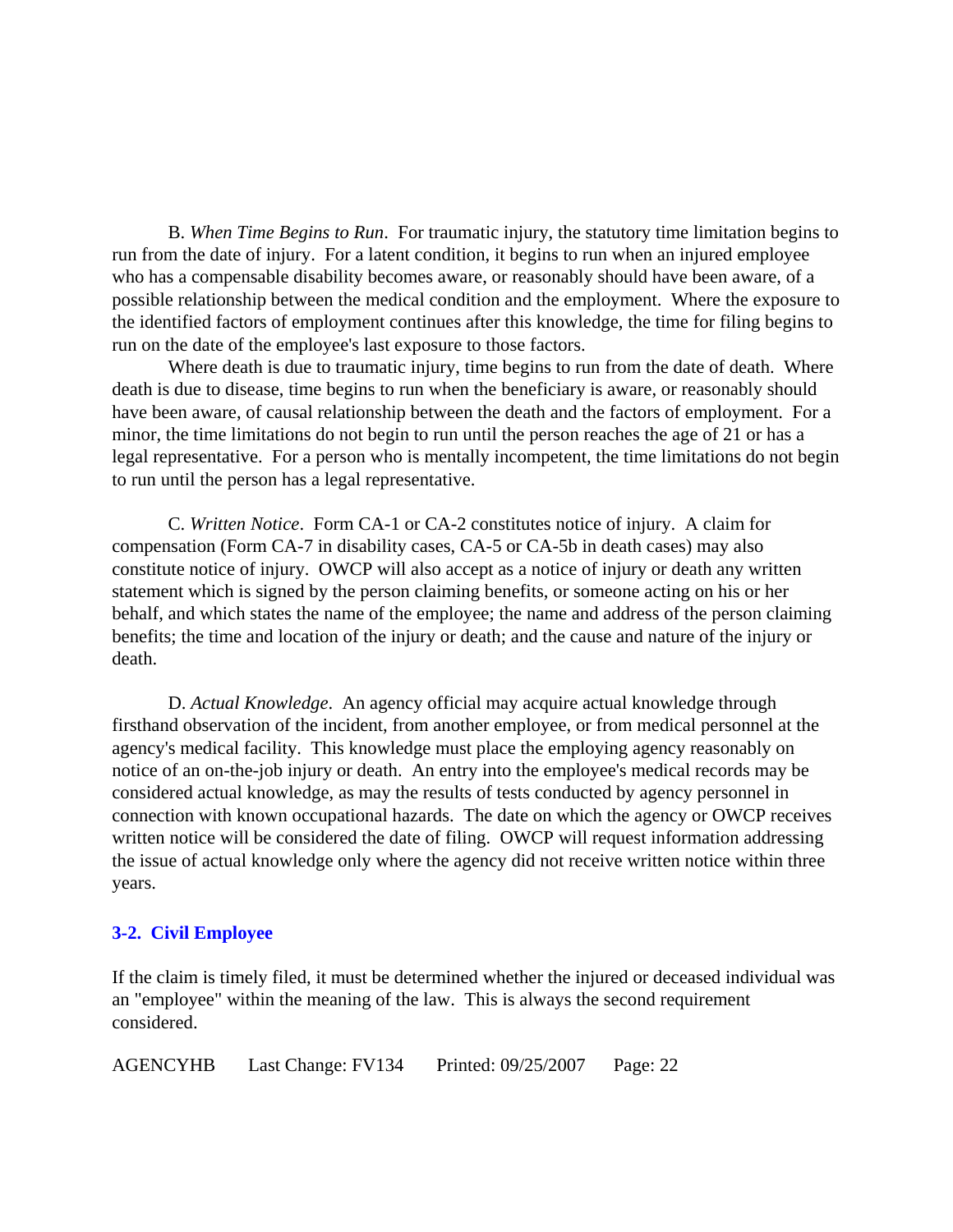A. *Provisions of the Law*. The FECA covers all civilian Federal employees except for non-appropriated fund employees. In addition, special legislation provides coverage to Peace Corps and VISTA volunteers; Federal petit or grand jurors; volunteer members of the Civil Air Patrol; Reserve Officer Training Corps Cadets; Job Corps and Youth Conservation Corps enrollees; and non-Federal law enforcement officers under certain circumstances involving crimes against the United States.

 B. *Other Considerations*. Temporary employees are covered on the same basis as permanent employees. Contract employees, volunteers, and loaned employees are covered under some circumstances; such determinations must be made on a case-by-case basis once a claim is filed. Federal employees who are not citizens or residents of the United States or Canada are covered subject to certain special provisions governing their pay rates and computation of compensation payments.

## **3-3. Fact of Injury**

If the issues of "time" and "civil employee" have been resolved affirmatively, it must be established whether the employee in fact sustained an injury or disease. Two factors are involved in this determination:

 A. *Occurrence of Event*. Whether the employee actually experienced the accident, event, or employment factor which is alleged to have occurred. This is resolved on the basis of factual evidence, including statements from the employee, the supervisor, and any witnesses. An injury need not be witnessed to be compensable. A supervisor who believes, however, that the employee's testimony is contrary to the facts should supply pertinent information to support this belief.

 B. *Existence of Medical Condition*. Whether the accident or employment factor resulted in an injury or disease. This is determined on the basis of the attending physician's statement that a medical condition is present that could be related to the incident, though the medical report need not relate the condition to the incident. Simple exposure, for instance to a contagious condition or dusty environment, does not constitute an injury.

## **3-4. Performance of Duty**

If the first three criteria have been accepted, it must be determined whether the employee was in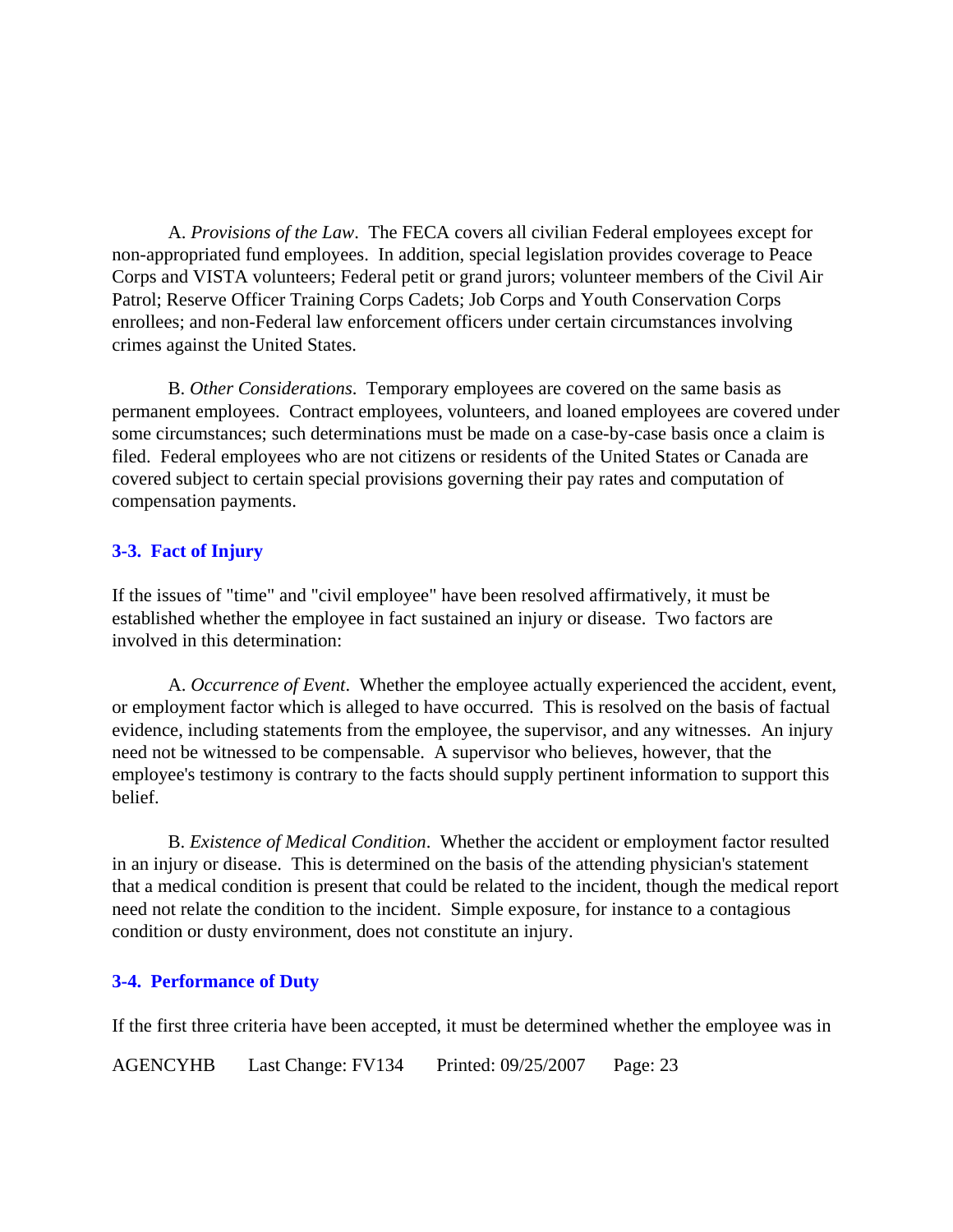the performance of duty when the injury occurred.

 A. *Agency Premises*. An employee who is injured on agency premises during working hours has the protection of the FECA unless engaged in an activity which removes him or her from the scope of employment. Coverage includes injuries which occur while the employee was performing assigned duties or engaging in an activity which was reasonably associated with the employment. Such activities include use of facilities for the employee's comfort, health, and convenience as well as eating meals and snacks provided on the premises. The premises include areas immediately outside the building, such as steps or sidewalks, if they are Federally owned or maintained. The supervisor should document an injury occurring in such an area by submitting a diagram showing where it happened.

 (1) Outside Working Hours. Coverage is extended to employees who are on the premises for a reasonable time (usually considered 30 minutes) before or after working hours. It is not extended, however, to employees who are visiting the premises for non-work-related reasons. The supervisor should verify the time of the injury and provide any information it has about the employee's purpose in being on the premises at the time of injury.

 (2) Representational Functions. Injuries to employees performing representational functions entitling them to official time are covered. Injuries to employees engaged in the internal business of a labor organization, such as soliciting new members or collecting dues, are not covered. The supervisor should advise whether the employee was entitled to official time when injured.

 (3) Parking Facilities. The agency's premises include the parking facilities which it owns, controls, or manages. An employee will usually be covered if injured on such parking facilities. Information submitted by the supervisor should include a statement indicating whether it owns or leases the parking lot, and if the latter, the name and address of the owner (this information may be needed for purposes of developing the third-party aspect of the claim, which is described in Chapter 4-1). If the parking lot is not immediately adjacent to the building, the supervisor should also supply a diagram showing where the injury took place in relation to the parking lot and building.

 (4) Agency Housing. An employee is covered if injured during the reasonable use of premises which he or she is required or expected to occupy, and which are furnished or made available by the agency. (Employees using such housing include firefighters and Job Corps enrollees.) Any claim for injury occurring in this way should be accompanied by a full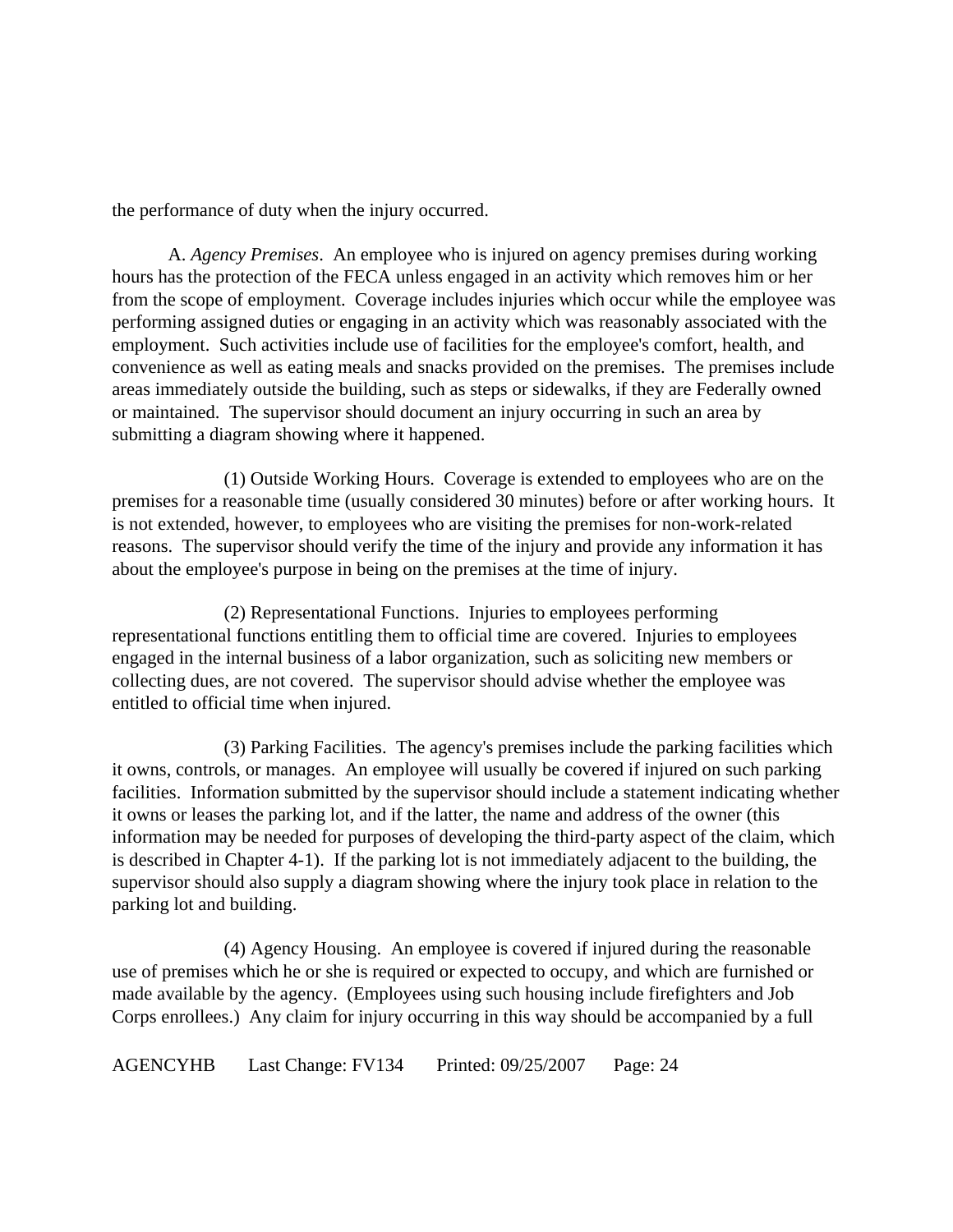description of the living arrangements and the requirements and expectations surrounding them.

 B. *Off-Premises Injuries*. Coverage is extended to workers such as letter carriers, chauffeurs, and messengers who perform service away from the agency's premises. It is also extended to workers who are sent on errands or special missions and workers who perform services at home.

 (1) To and From Work. Employees do not have the protection of the FECA when injured en route between work and home, except where the agency furnishes transportation to and from work, the employee is required to travel during a curfew or an emergency, or the employee is required to use his or her vehicle during the workday. Such claims should be accompanied by a description of the circumstances.

 (2) Lunch Hour. Injuries which occur during lunch hour off the premises are not ordinarily covered unless the employee is in travel status or is performing regular duties off premises.

 (3) Travel Status. Employees in travel status are covered 24 hours a day for all reasonable incidents of their temporary duty. Thus, an employee injured on a sightseeing trip in the city to which he or she was assigned would not be covered, while an employee injured while taking a shower in the hotel would be covered. All claims for injuries occurring in travel status should be accompanied by a copy of the travel authorization.

 (4) Vehicular Accidents. Any claim involving a traffic accident should be accompanied by a copy of the police report, if any, and a diagram or map showing the location of the accident in relation to the places where official duty was last performed and next scheduled.

 C. *Other Factors*. Some injuries occur under circumstances which are not governed, or not completely governed, by the premises rules. Injuries involving any of the circumstances indicated below must be determined on a case-by-case basis.

 (1) Recreation. An employee is covered while engaged in formal recreation for which he or she is paid or is required to perform as a part of training or assigned duties. Also covered are employees engaged in informal recreation, such as jogging, while on the agency premises. Under other circumstances, the agency must explain what benefit it derived from the employee's participation, the extent to which the agency sponsored or directed the activity, and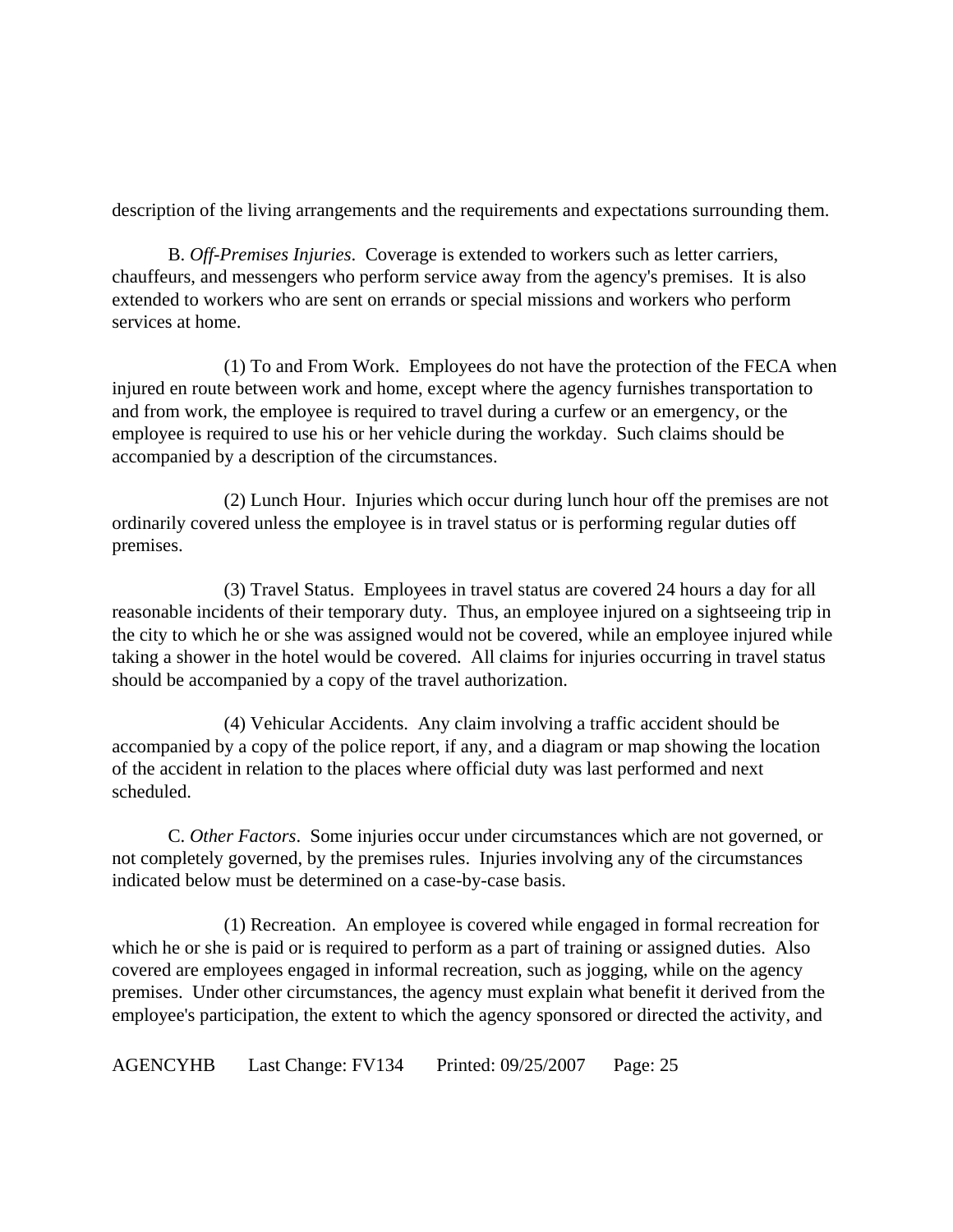whether the employee's participation was mandatory or optional.

 (2) Horseplay. An employee who is injured during horseplay is covered if the activity was one which could reasonably be expected where a group of workers are closely associated for extended periods of time. In this kind of case, it must be determined whether the specific activity was a reasonable incident of the employment or whether it was an isolated event which could not reasonably have been expected to result from close association.

 (3) Assault. An injury or death caused by the assault of another person may be covered if it is established that the assault was accidental and arose out of an activity directly related to the work or work environment. Coverage may also be extended if the injury arose out of a personal matter having no connection with the employment if it was materially and substantially aggravated by the work association. The supervisor should submit copies of reports of any internal or external investigation as well as witness statements from parties with knowledge of the incident.

 (4) Emergencies. Coverage is extended to employees who momentarily step outside the sphere of employment to assist in an emergency, such as to extinguish a fire or help a person hit by a car.

## **3-5. Causal Relationship**

After the four factors described above have been considered, causal relationship between the condition claimed and the injury or disease sustained is examined. Unlike fact of injury, which is discussed in paragraph 3-3 above and which involves the determination that a medical condition is present, causal relationship involves establishment of a connection between the injury and the condition found. This factor is based entirely on medical evidence provided by physicians who have examined and treated the employee. Opinions of the employee, supervisor or witness are not considered, nor is general medical information contained in published articles.

 A. *Kinds of Causal Relationship*. An injury or disease may be related to employment factors in any one of four ways:

 (1) Direct Causation. This term refers to situations where the injury or factors of employment result in the condition claimed through a natural and unbroken sequence.

(2) Aggravation. If a pre-existing condition is worsened, either temporarily or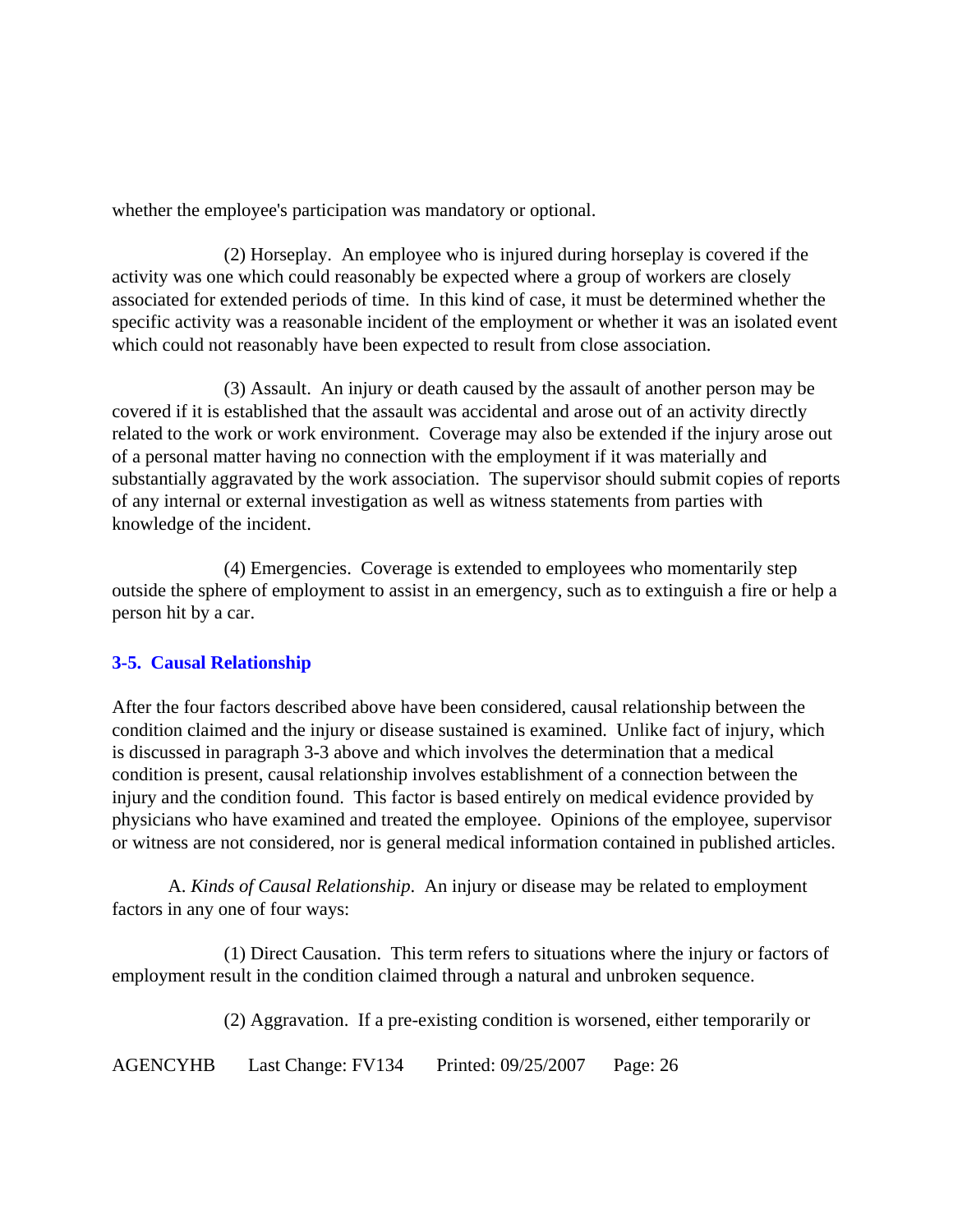permanently, by a work-related injury, that condition is said to be aggravated.

 (a) Temporary aggravation involves a limited period of medical treatment and/or disability, after which the employee returns to his or her previous medical status. Compensation is payable only for the period of aggravation established by the medical evidence, and not for any disability caused by the underlying disease. This is true even if the employee cannot return to the job held at time of injury because the pre-existing condition may be aggravated again. For example, if exposure to dust at work temporarily aggravates an employee's pre-existing allergy, compensation will be payable for the period of work-related disability but not for any subsequent period, even though further exposure in the work place may cause another aggravation.

 (b) Permanent aggravation occurs when a condition will persist indefinitely due to the effects of the work-related injury or when a condition is materially worsened by a factor of employment such that it will not return to the pre-injury state.

 (3) Acceleration. A work-related injury or disease may hasten the development of an underlying condition, and acceleration is said to occur when the ordinary course of the disease does not account for the speed with which a condition develops.

 (4) Precipitation. This term refers to a latent condition which would not have manifested itself on this occasion but for the employment. For example, an employee's latent tuberculosis may be precipitated by work-related exposure.

 B. *Medical Evidence*. The issue of causal relationship almost always requires reasoned medical opinion for resolution. This opinion must come from a physician who has examined or treated the employee for the condition claimed. Where a pre-existing condition involving the same part of the body is present, the physician must provide rationalized medical opinion which differentiates the effects of the employment-related injury or disease from the pre-existing condition. Such evidence will permit the proper kind of acceptance (temporary vs. permanent aggravation, for instance).

 To establish causal relationship, additional medical opinion may be requested of OWCP's District Medical Director/Adviser or from a specialist in the medical field pertinent to the injury or disease. In a claim for a psychiatric condition, a report from a psychiatrist or clinical psychologist will be required. In claims for hearing loss and pulmonary disease, OWCP will refer the employee for examination by an appropriate specialist after exposure to the hazardous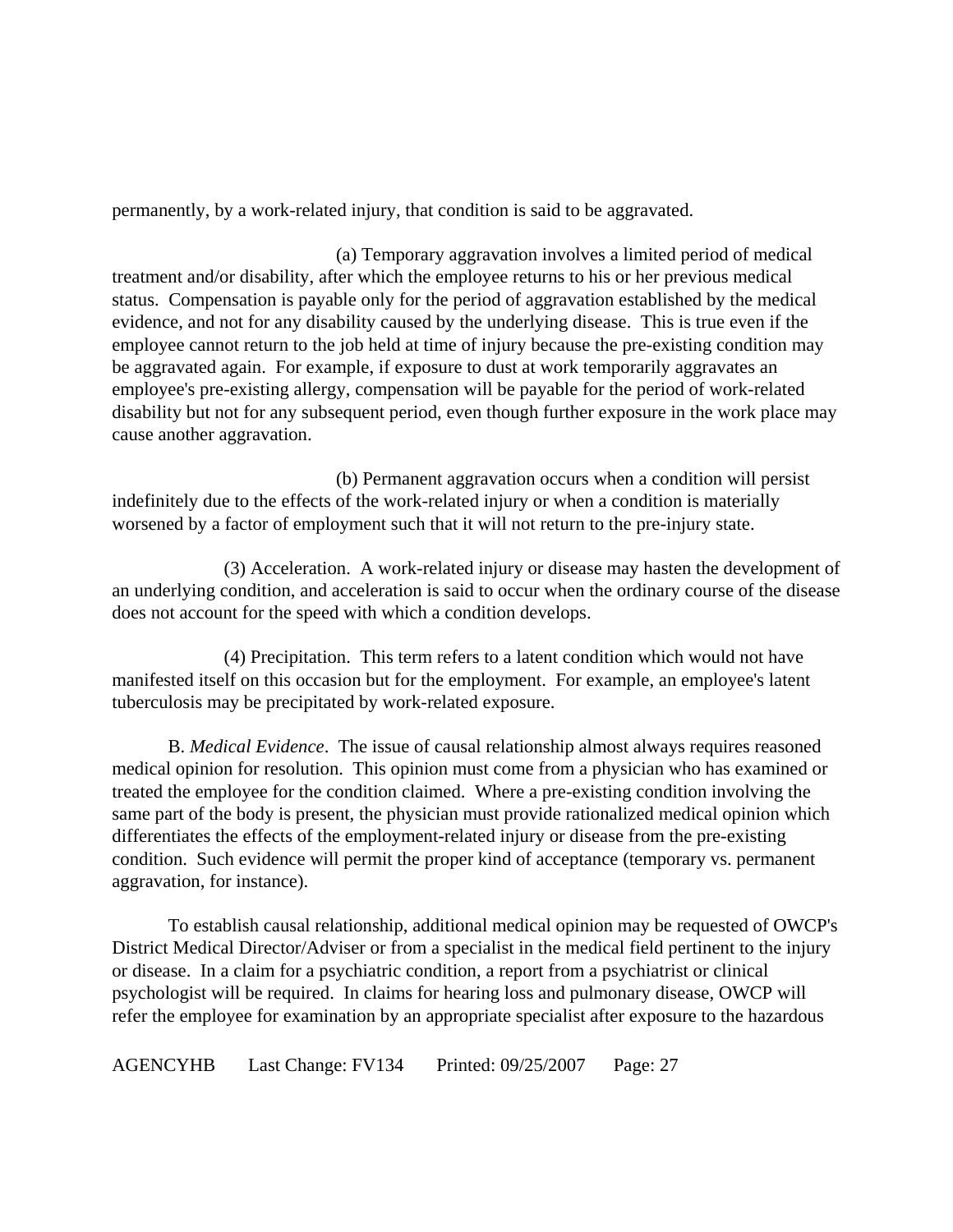condition or substance has been established. Chapter 6 contains further information about medical examinations.

 C. *Consequential and Intervening Injuries*. Sometimes an injury occurring outside the performance of duty affects the compensability of a work-related injury.

 (1) A consequential injury is a new injury which occurs as the result of a work-related injury (for example, because of weakness or impairment caused by a work-related injury). Included in this definition are injuries sustained while obtaining medical care for a work-related injury. Consequential injuries are compensable.

 (2) An intervening injury is one which occurs outside the performance of duty to the same part of the body originally injured. The resulting condition will be considered related to the original injury unless the second injury and any other factors unrelated to the original injury are established as its cause.

 For instance, an employee with an accepted claim for back strain later begins to have pain which suggests disc involvement. Later, while at home, he suffers pain in his back when he leans over the tub to clean it. Unless the incident at home is medically competent to cause the resulting condition, and it breaks the chain of causation of an earlier injury, OWCP will consider the resulting condition to be causally related to the original injury.

## **3-6. Statutory Exclusions**

Sometimes the circumstances of a case raise the issues of willful misconduct, intention to bring about the injury or death of oneself or another, or intoxication. If any of these factors is the cause of the injury or death, benefits are denied. Agency or OWCP staff must assert and prove these factors.

 A. *Willful Misconduct*. The question of deliberate willful misconduct may arise when the employee violated a safety rule, disobeyed orders of the employer, or violated a law. Because safety rules have been established for the protection of the worker rather than the employer, simple negligent disregard of such rules is not sufficient to deprive an employee or beneficiary of entitlement to compensation. Disobedience of such orders may destroy the right to compensation only if the disobedience is deliberate and intentional as distinguished from careless and heedless.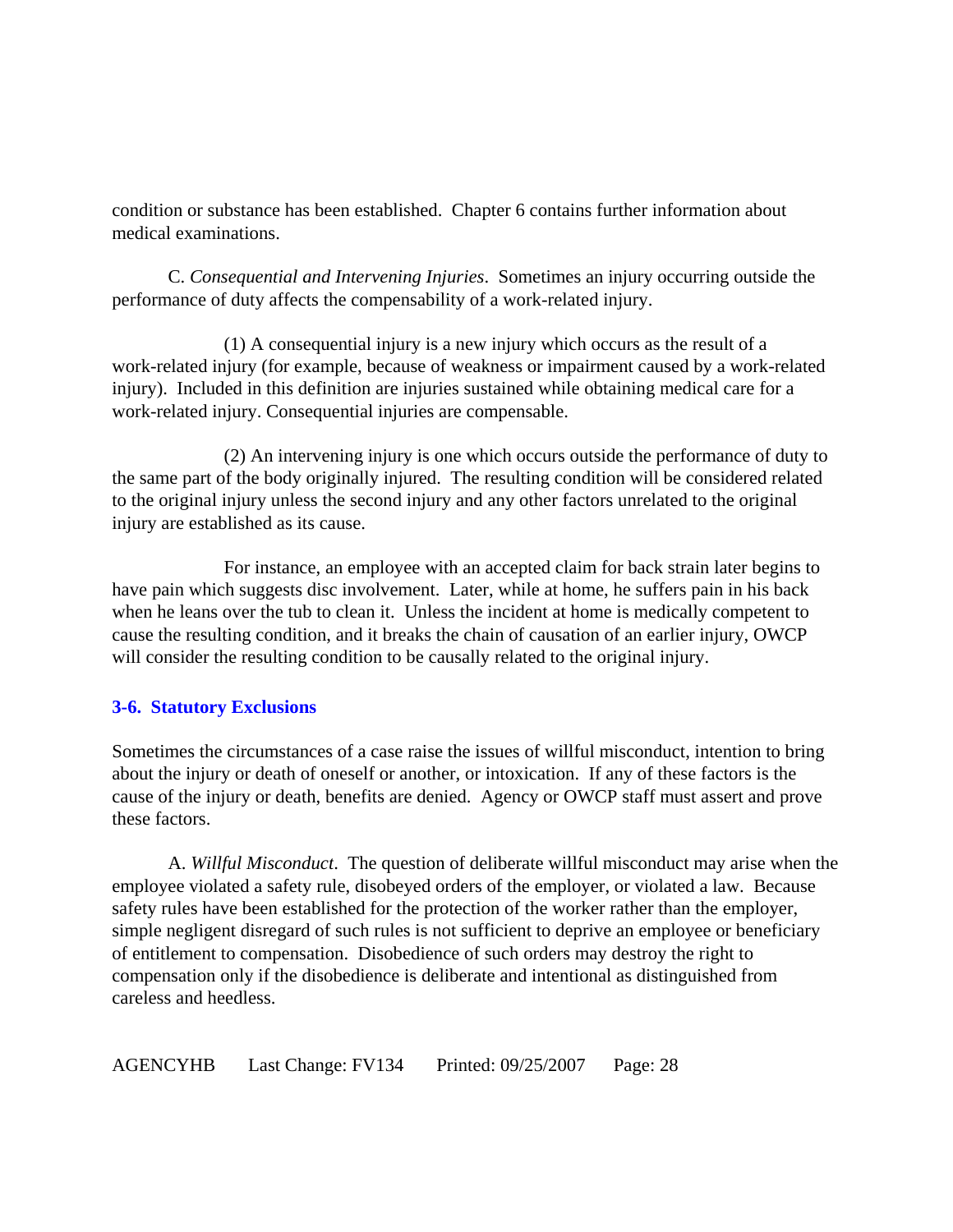B. *Intoxication*. In any case involving intoxication (whether by alcohol or illegal drugs), the record must establish both the extent to which the employee was intoxicated at the time of the injury and the particular manner in which the intoxication caused the injury. It is not sufficient just to show that the employee was intoxicated; it must be shown that the intoxication proximately caused the injury. This requirement does not, however, provide agency personnel with any additional authority to test employees for drug use beyond that which may exist under other statutes or regulations.

 C. *Intent to Bring About Injury or Death to Oneself or Another*. Where it appears that the employee brought about his or her own injury or death, or that of another, intent must be established. If the factual and medical evidence show that the employee was not in full possession of his or her faculties, the injury may be compensable. Thus, suicide may be compensable if the injury and its consequences directly caused a mental disturbance or physical condition which produced a compulsion to commit suicide and prevented the employee from exercising sound discretion or judgment so as to control that compulsion.

## **Chapter 4. Processing Claims**

This chapter describes procedures and responsibilities for case handling once the proper forms and information have reached OWCP. It also describes the steps which agency personnel should take if they believe a claim to be questionable.

- 4-1 Administrative Matters
- 4-2 Burden of Proof
- 4-3 Questionable Cases
- 4-4 Decisions and Notification

#### **4-1. Administrative Matters**

 A. *Initial Handling*. The notice of traumatic injury, occupational disease or death should be filed with the district office with jurisdiction over the location of the employing agency. (After adjudication, the claim may be transferred to the district office with jurisdiction over the location of the employee's residence, if different.) When possible, the notice should be accompanied by supporting documents such as medical reports and statements from the employee, the supervisor, and witnesses. However, submittal of claim forms should not be delayed pending receipt of the supporting documents. When the notice is received, OWCP will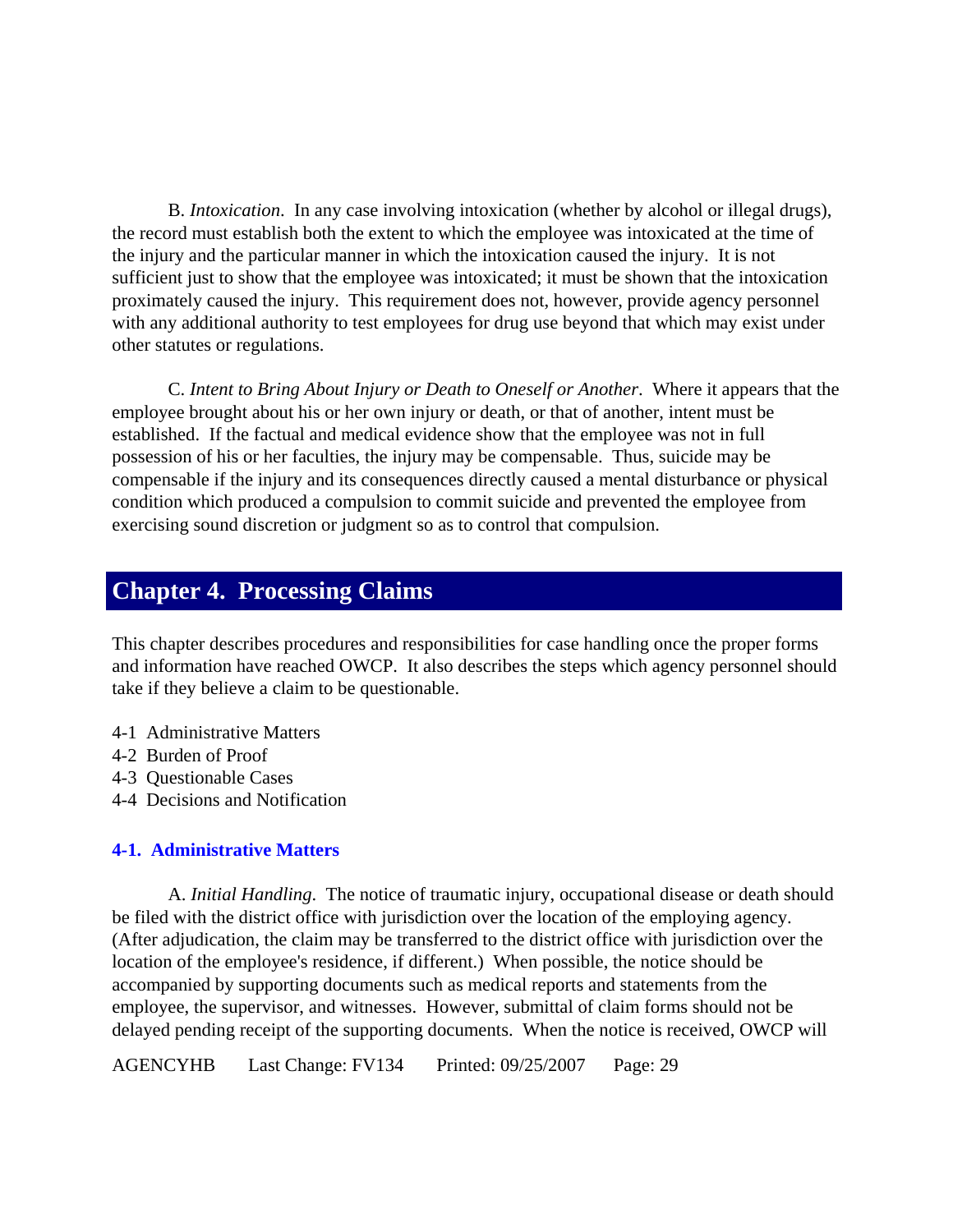send the employee and the supervisor a postcard (Form CA-801) advising the claim number assigned to the case.

 OWCP will administratively close uncontroverted claims with medical bills totalling less than \$1500, no claim for compensation benefits, and no potential third-party liability after payment of any outstanding medical bills. Claims not meeting these criteria will be assigned to a Claims Examiner for formal adjudication, as will those which pass the \$1500 threshold for medical bill payment.

 The Claims Examiner will determine if information in addition to the initial submittal is required to adjudicate the claim. If so, the information will be requested of the employee and/or the supervisor with a copy to all parties to the claim. While the requirements for accepting a claim are considered in the order shown in the previous chapter, OWCP will attempt to request information on all unresolved aspects of the claim at the same time in the interests of efficient case handling.

 B. *Obtaining Information*. Most routine requests for information are conveyed by mail. Under the Privacy Act, the employee or representative is entitled to receive one copy of the case file from OWCP free of charge; additional copies will be sent at a cost of \$.10 per page. It is not necessary to request the records under the Freedom of Information Act.

 Ordinarily, a complete copy of the record is sent directly to the requestor; occasionally, if sensitive medical information is involved, OWCP will forward the medical reports to a physician of the employee's choice so that the contents may be properly interpreted to the employee. Sensitive medical information may be sent to the employee's representative, with the proviso that it not be disclosed to the employee without the attending physician's permission.

 C. *Conferencing*. Telephone conferences conducted by a Senior Claims Examiner are often held in cases involving complicated adjudicatory and case management issues. Conferences may be used to address the agency's controversion; the occurrence of an injury as claimed; the occurrence of an injury in performance of duty; occupational disease cases involving voluminous factual evidence or complex determinations; overpayments; and return-to-work efforts. Conferences may also be held where the employee is not able to express himself or herself well in writing.

 A representative of the employing agency may be asked to participate in such a conference, either with the Senior Claims Examiner alone or together with other parties to the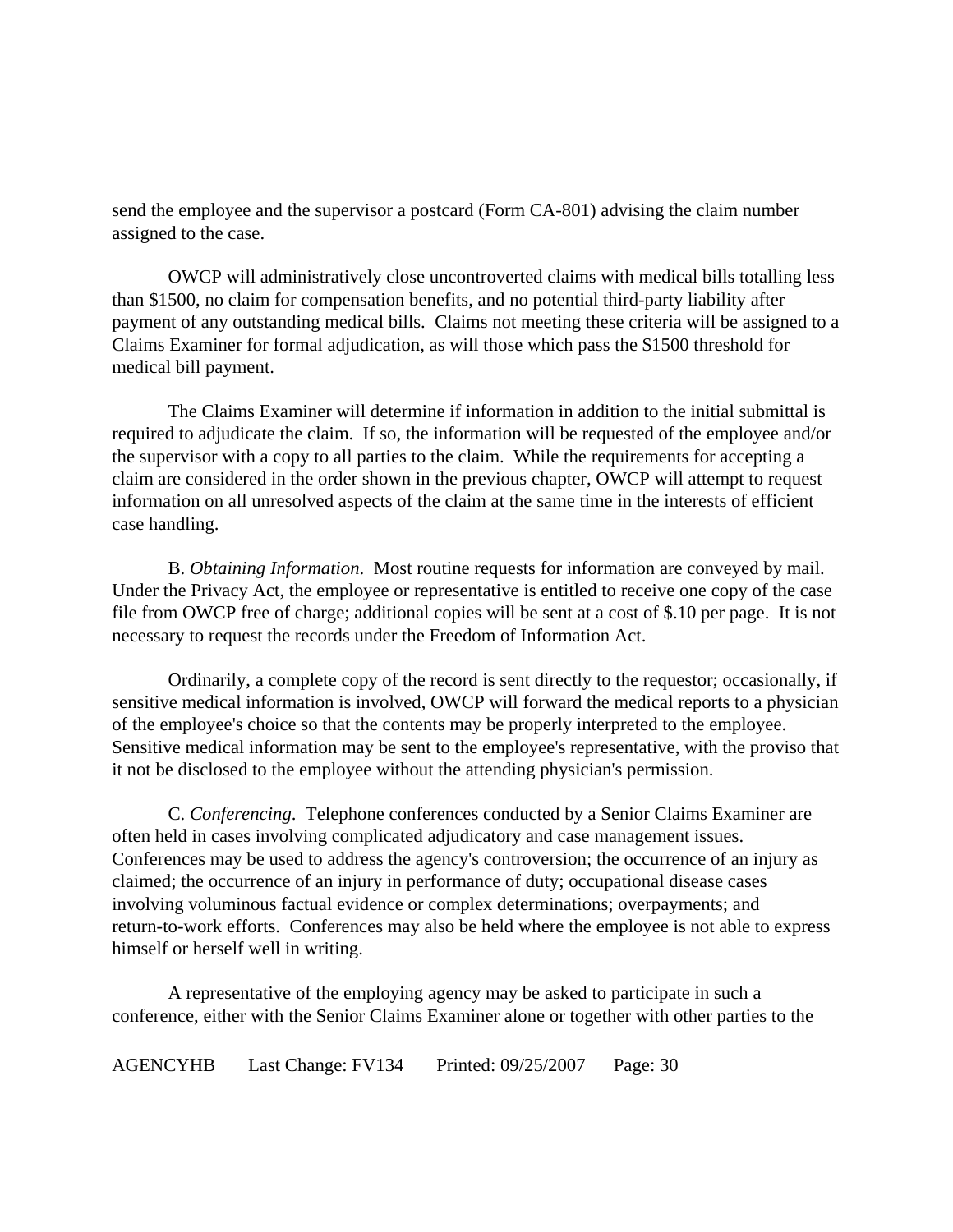claim. After the conference, the Senior Claims Examiner completes a Memorandum of Conference which describes what each party said, then asks the participant(s) to provide any comments on this document within 15 days (except that comments are not requested if the decision is found in favor of the party conferenced). The Senior Claims Examiner then makes findings on the issue for resolution and issues a decision.

 D. *Representation*. The FECA provides that an employee may be represented if he or she so desires, but it is not required. A representative need not be an attorney; a union representative, family member or friend, for example, may act in this capacity. A Federal employee may act as a representative only for an immediate family member or in the capacity of a union representative. The employee must designate any representative in writing before OWCP will recognize him or her, and there can be only one representative at a time.

 OWCP does not honor contingency fee agreements, and the law contains no provision for OWCP to pay representatives' fees. It does require, however, that OWCP approve such fees before payment. Where the representative and the employee agree on the fee charged, the fee is deemed approved. Where a disagreement exists, OWCP will evaluate the request. In this instance, the employee should not pay any fee prior to approval by OWCP, unless the fee is paid into a true escrow account.

 E. *Third Party*. When a party other than the injured employee or another employee of the agency appears to be responsible for an injury or death, OWCP may ask the employee to seek damages from that party, which may be an individual, a company, or a product manufacturer. OWCP encourages supervisors to investigate the third-party aspect of any claim and submit all information gathered. OWCP will contact the employee with specific instructions about this aspect of the claim; he or she should not attempt to settle such a claim without first obtaining advice and approval from the Solicitor of Labor through OWCP.

 While a claim is pending against the third party, OWCP will pay medical and compensation benefits to which the beneficiary is entitled. If a recovery is made, the beneficiary must first pay outstanding legal fees and costs. He or she is then entitled to retain 20 percent of the remaining amount, plus an amount equivalent to a reasonable attorney's fee in proportion to the sum which will be owed to OWCP. The latter amount generally includes the total medical and compensation payments made by OWCP up to the time of settlement. The beneficiary retains any money remaining, which is credited against future claims for benefits. OWCP will resume payment of compensation benefits and medical bills only after the beneficiary has submitted claims which equal the amount of money remaining.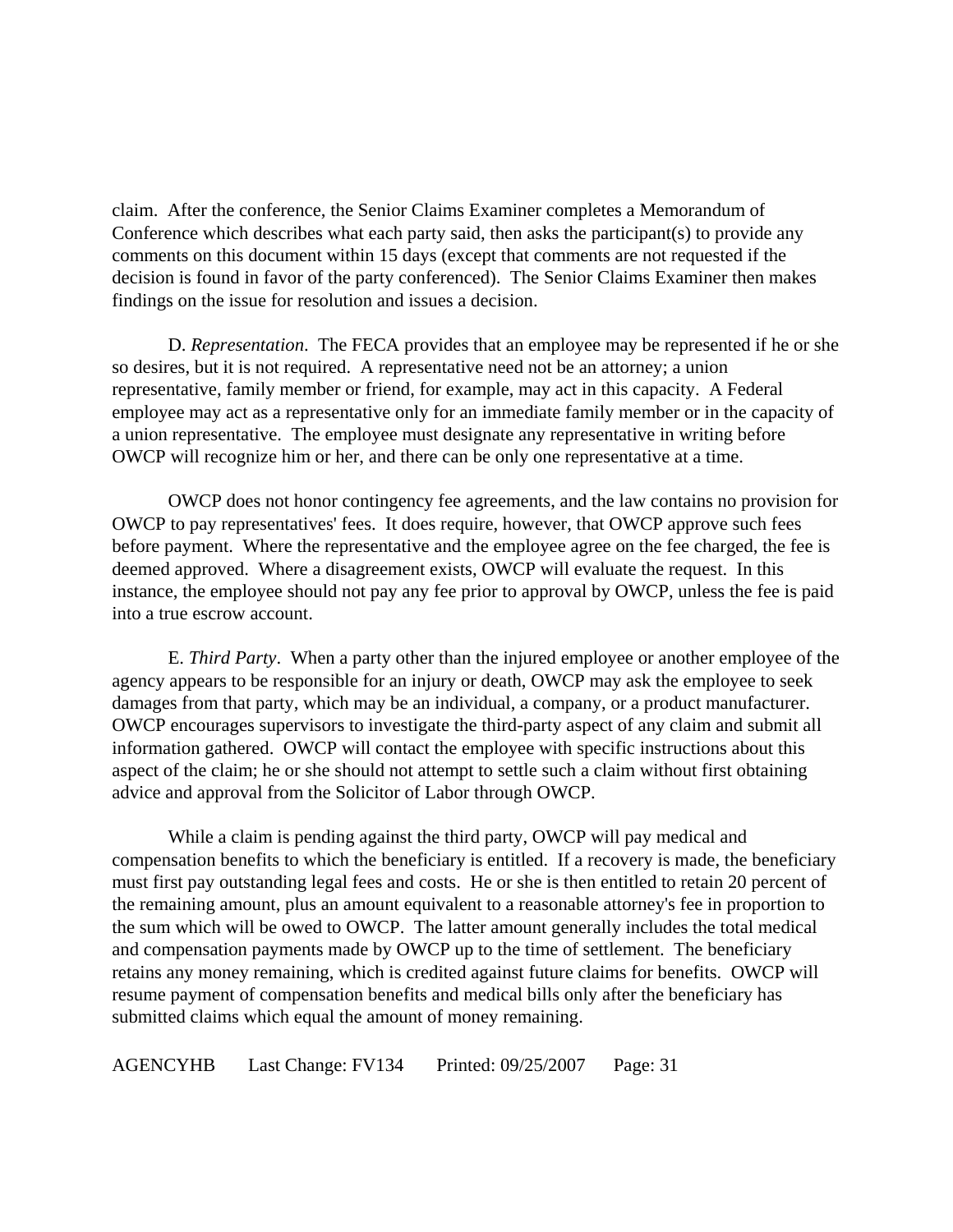## **4-2. Burden of Proof**

The employee is responsible for establishing the essential elements of the claim as described in Chapter 3. OWCP will help the employee to meet this responsibility, which is termed burden of proof, by requesting evidence needed to establish these elements if such information is not included with the original submittal.

OWCP will try to obtain any pertinent medical evidence in the possession of another Federal facility, including the employing agency, but this assistance does not relieve the employee of his or her burden of proof. Agencies are required by law to provide medical and factual evidence requested by OWCP to adjudicate a claim. Agencies and employees are always entitled to present information not specifically requested by OWCP.

When information is not submitted in a timely manner, delays in adjudicating cases and paying claims often result. To minimize such delays, OWCP will ask the employee and supervisor to submit the required evidence within a specific period, usually 30 days from the date of the request. A copy of any request to the supervisor for information will be sent to the employee, and vice versa.

## A. *Traumatic Injury Cases (Including Recurrence and Death)*.

 (1) The factual evidence required from an employer in a traumatic case often concerns the circumstances of the injury. By anticipating the information that OWCP will need, as described in the preceding chapter, supervisors contribute to the efficient handling of the claim. Each submittal of forms should contain a clear description of how the injury occurred, including the time and place, whether it happened during working hours, the presence of witnesses, etc.

 If this information is not included in the original submittal, OWCP will request it. If it is not received, OWCP will process the case on the basis of the evidence submitted by the employee, as follows:

 (a) If the employee's statement is sufficiently detailed and/or credible, OWCP will accept the statement and adjudicate the case accordingly.

(b) If the employee's statement is not sufficient and/or credible, the case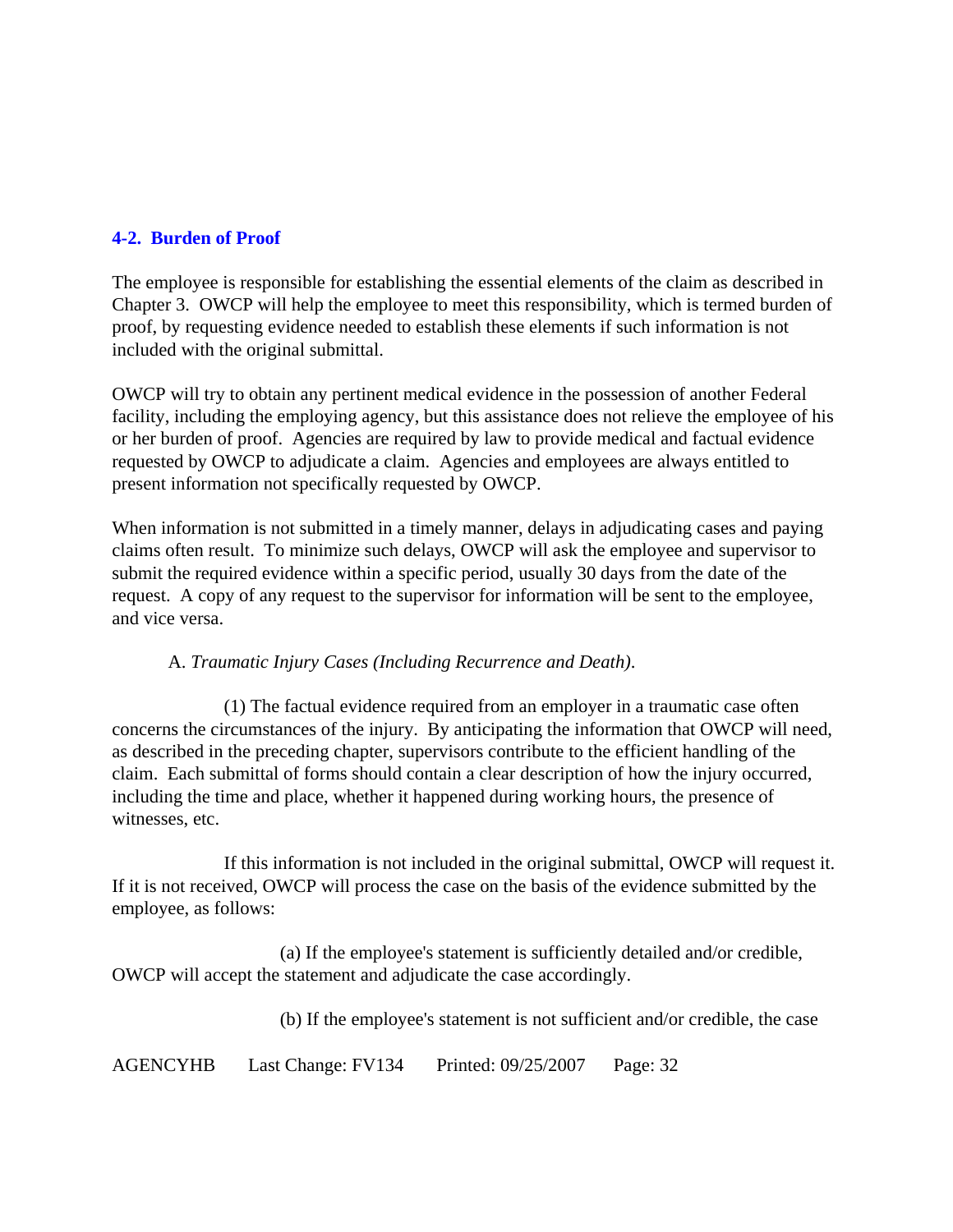will be denied for the reason that one or more of the five basic elements required to approve a claim has not been established.

(2) Medical evidence in possession of the agency may also be requested.

 (a) In an unadjudicated case, the supervisor should submit copies of medical records pertaining to the injury and any relevant pre-existing condition at the time of initial submittal to OWCP. OWCP will request this evidence of the agency if it is not sent with the original submittal.

 (b) In an accepted case, if the employee receives continuing care from an agency physician (or its contract provider), the supervisor should include supporting medical evidence for disability with claims submitted. Otherwise, OWCP will request this evidence.

 If the file contains prima facie medical evidence of disability for the period claimed but additional support is needed, OWCP will authorize payment for a reasonable period and request the evidence from the employer. If another claim is received and the previously requested evidence has not been submitted, OWCP will again authorize payment of compensation for a reasonable period and refer the employee to a medical specialist for examination.

 (3) Information needed to make payment will usually include the employee's salary and the days of LWOP claimed. Agencies can speed payment by advising OWCP if the pay rate includes elements of pay such as night and Sunday differential. If so, OWCP will need to know whether the employee has received the increments regularly (in which case the biweekly amount should be stated) or sporadically (in which case the employee's entire earnings in the relevant pay category for the year preceding the injury should be stated).

 Where the pay rate is in question, OWCP will begin paying compensation using the lower salary and request clarification from the supervisor. If a second request is necessary, OWCP will advise the employee that documentation is needed to support the higher pay rate and ask for any documentation in his or her possession. If the agency fails to reply and the employee submits adequate documentation (e.g., pay stubs), OWCP will adjust compensation. Until sufficient documentation is received from the supervisor or the employee, compensation will be paid at the lower rate.

Where the days and hours of LWOP are in question, OWCP will request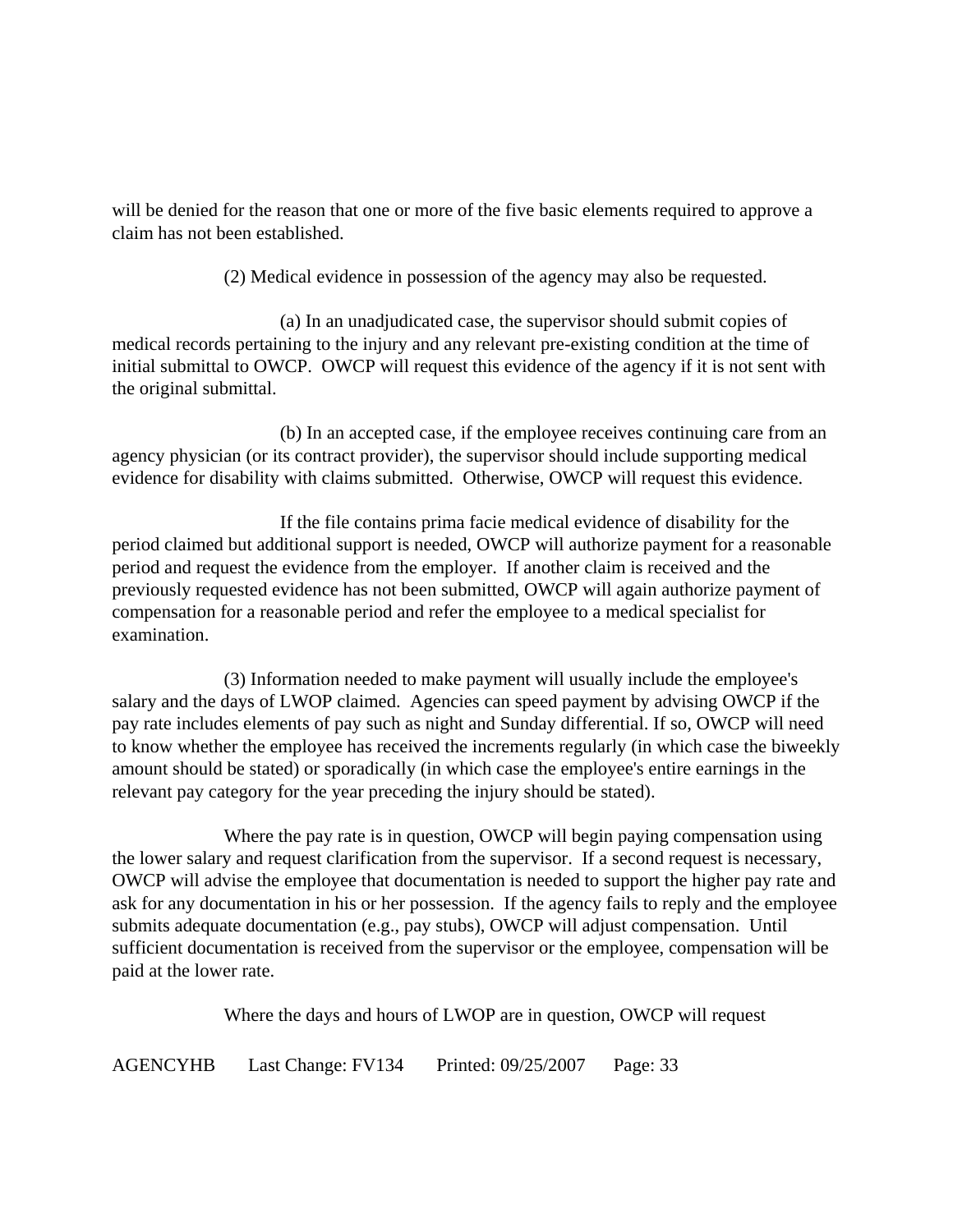clarification from the supervisor. Any follow-up request will also advise the employee of the need for documentation and invite him or her to submit a detailed account for the period in question. If the employee provides such an account, OWCP will send a copy to the supervisor for review and advise that unless OWCP is notified of any inaccuracies in a timely manner, the employee's accounting will be used to compute the payment.

## B. *Occupational Disease Claims (Including Recurrence and Death)*.

 (1) OWCP's requirements for factual information vary according to the type and severity of the medical condition involved. Simple occupational disease claims, for example a claim for poison ivy where the job duties involved exposure to the plant, and the medical evidence confirmed the diagnosis, require less evidence to adjudicate.

 The information specified in the instructions on Form CA-2 and on the evidence checklist appropriate to the disease in question should be sent with the initial submittal. If sufficiently detailed descriptions of how the condition developed are not received, OWCP will request the information needed for adjudication.

 If the information is not received, OWCP will process the case on the basis of the evidence submitted by the employee. As with traumatic injury cases, if that evidence is sufficient and/or credible, OWCP will accept the employee's statements and adjudicate the case accordingly. If the evidence is not sufficient and/or credible, OWCP will deny the case because one or more of the five basic elements required to approve a case has not been established.

 (2) An agency medical facility sometimes provides medical examination and treatment. If additional evidence about such treatment is needed from the agency, OWCP will advise the employee that OWCP is attempting to obtain it, but that the burden of proof still rests upon the employee and that he or she should also try to obtain that evidence.

 (3) As with traumatic injury cases, payment information needed from the agency will likely include the employee's pay rate and the days of LWOP claimed, and OWCP will use the procedures described above for obtaining such information in traumatic injury cases. The medical evidence developed for initial adjudication should provide sufficient information about the nature and extent of disability to permit adjudication of the claim for wage loss. If not, OWCP will follow the procedures for developing medical evidence for wage-loss claims in traumatic injury cases.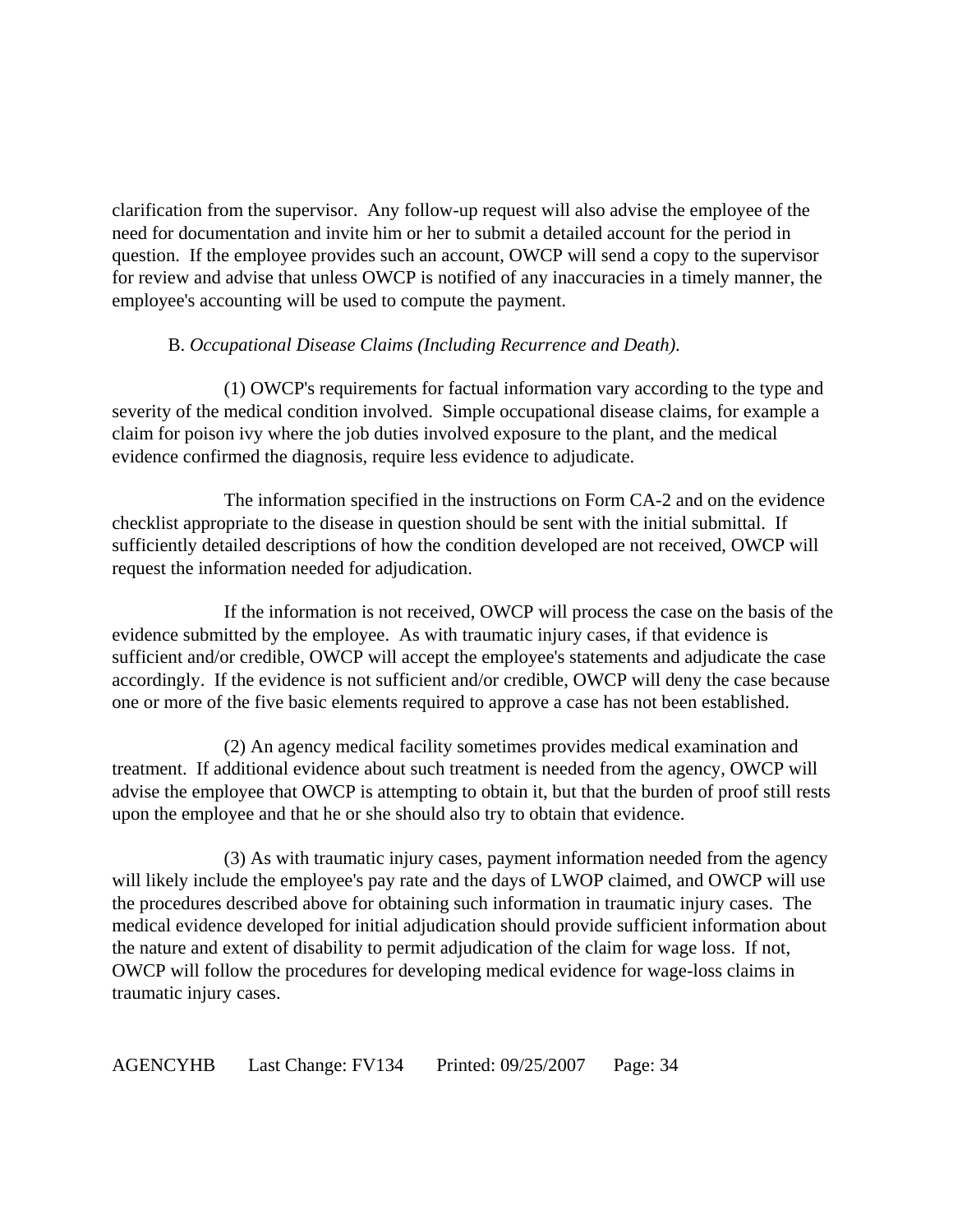Once OWCP accepts a claim, the burden of proof shifts from the employee to OWCP. To rescind the acceptance of a condition or to make a retroactive determination that an employee was not disabled for a period during which compensation was paid, OWCP must demonstrate not only that an error was made but that the weight of the evidence supports a different conclusion about the merits of the claim. In practice, this means that new evidence is virtually always required to rescind an acceptance.

## **4-3. Questionable Cases**

If the supervisor questions the validity of a claim, he or she should investigate the circumstances and report the results to OWCP. All such allegations must be supported by specific factual evidence. Situations which may prompt the supervisor to conduct such an investigation, and actions which the agency may take, are as follows:

 A. *Differing Versions*. If the employee has given differing versions of the incident to different people, or several witnesses give differing accounts of the facts surrounding the injury, the supervisor should request a written statement from each person which details his or her knowledge of the situation.

 B. *Previous Injury*. If the employee reported to work on the date of the claimed injury with the appearance of a pre-existing condition or injury, the agency should obtain statements from witnesses which detail the relevant observations.

 C. *Time Lags*. If an injury is reported long after its alleged occurrence, and the employee appears to be able to perform normal duties, a written statement detailing the situation should be composed.

 D. *Other Employment*. If an employee who has claimed injury is reported to be working at another job, the supervisor should first ask him or her about the requirements of the other employment. Depending on the reply, the supervisor may wish to ask the employee for permission to contact the other employer for information about duties and periods of work.

OWCP will consider all information submitted and correspond with the parties if necessary. Also, OWCP may investigate the claim, whether or not the agency has conducted an investigation. The authority to determine any aspect of a claim rests with OWCP, and while the agency is entitled to an explanation of the basis of OWCP's action, it must accept the determination rendered.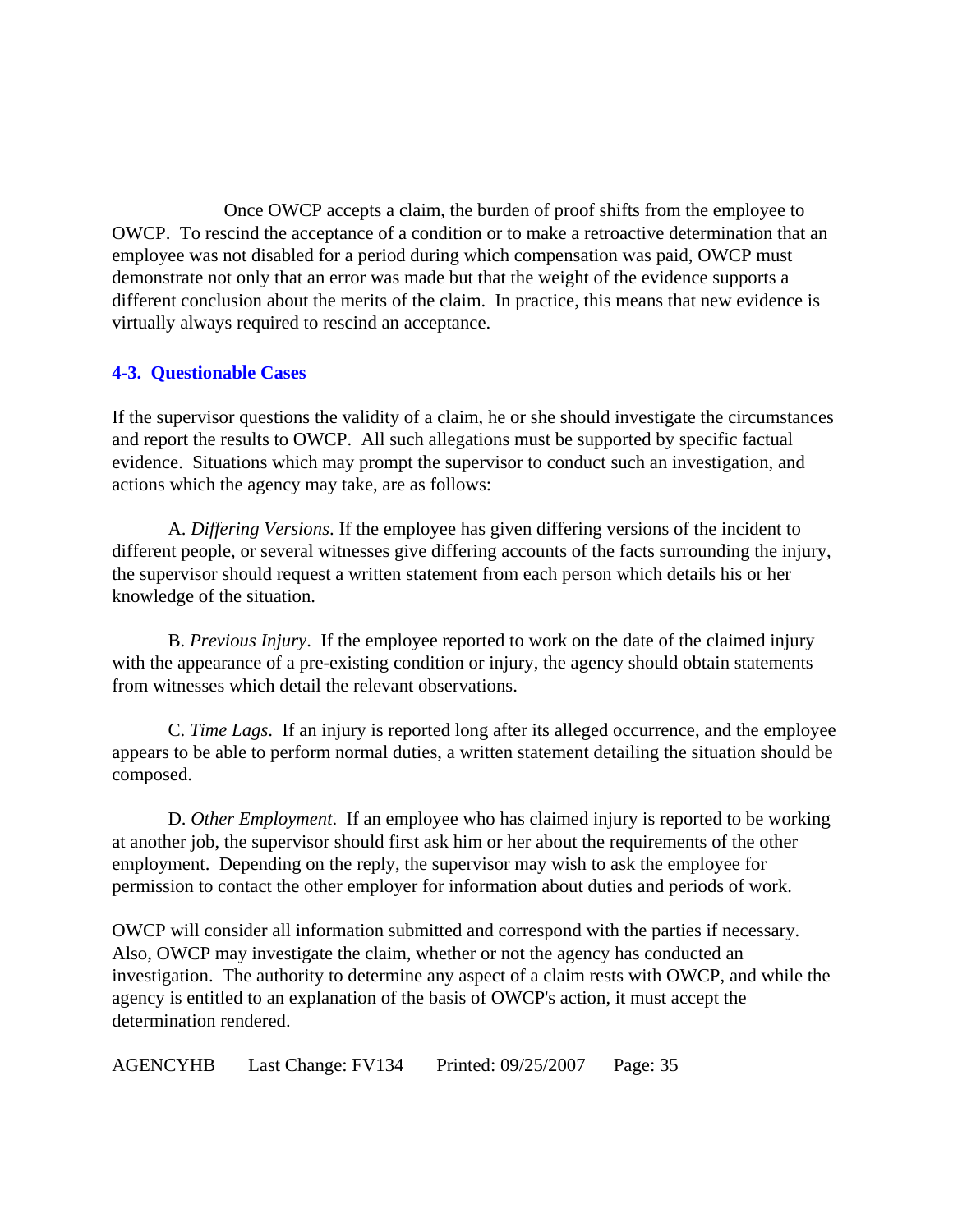### **4-4. Decisions and Notification**

If disability is expected to occur or continue, OWCP will notify the employee by letter that his or her case is accepted. The letter will state the medical condition for which the claim is accepted and advise how to claim compensation benefits and obtain payment or reimbursement of medical bills.

In cases involving potential long-term disability, OWCP will notify the employee of his or her obligation to seek work when he or she is no longer totally disabled. The supervisor will receive a copy of this notification and will also be asked to submit a copy of the employee's job description and job application (SF-171 or equivalent) to prepare for eventual reemployment. (This process is described in Chapter 8.)

During the life of a claim, decisions may be rendered on various issues. OWCP usually advises employees by letter about such matters as approval or denial of surgical procedures and other forms of medical care, and payment of medical bills. Appeal rights are not usually included in such notifications, but OWCP will issue formal decisions on such matters if requested.

Any determination that sets forth OWCP's findings in the case and includes a description of the employee's appeal rights is known as a formal decision. OWCP issues a formal decision whenever it reaches an adverse decision about entitlement, such as denial of an initial claim or denial of continuing benefits. Three avenues of appeal are provided for employees (the agency is not entitled to appeal). The employee may request only one form of appeal at a time.

 A. *Hearing*. The employee is entitled to either an oral hearing before an OWCP representative or a review of the written record (but not both), as long as written request is made within 30 days of the formal decision and a reconsideration has not already been requested. The employee may request a change of format under certain circumstances.

 The request should be sent to the Branch of Hearings and Review at the address stated in the appeal rights; no special form is needed. If an oral hearing is requested, it will be held within 100 miles of the employee's home, and the employee may present written evidence or oral testimony in support of the case. If a review of the written record is chosen, the employee may not present oral testimony, but he or she may submit written evidence or argument.

If an oral hearing is requested, OWCP will advise the agency of the date and time. The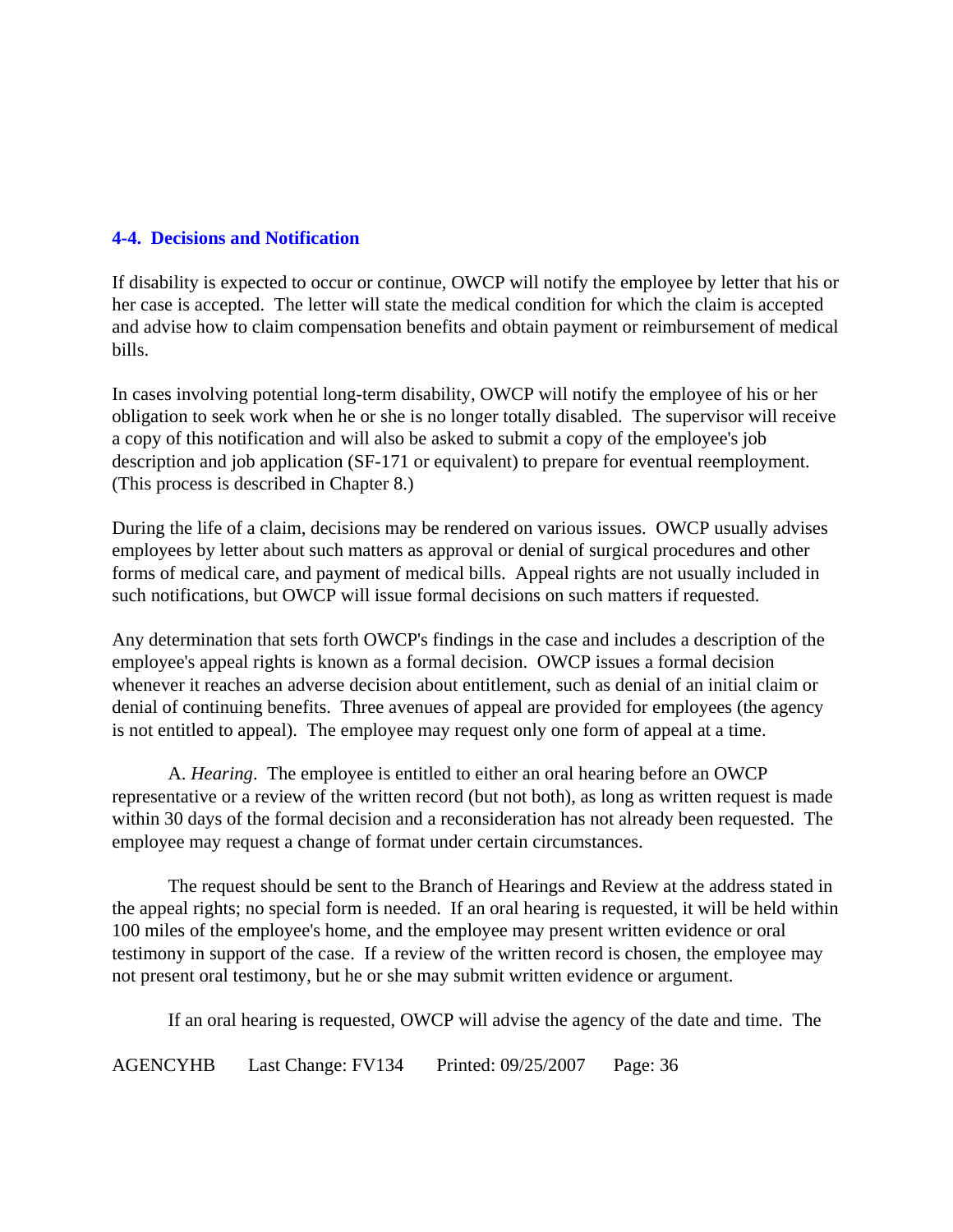agency may send one representative (or more, where appropriate) to the hearing and/or request a copy of the transcript. The agency representative may not participate in the proceedings, however, unless specifically invited to do so by the employee or the OWCP representative.

 For either an oral hearing or a review of the written record, OWCP will allow the agency representative 20 days to submit comments and/or additional documents, which will be subject to review and comment by the employee within a further 20 day period.

 After the oral hearing is held or the review of the written record is completed, OWCP will issue a formal decision, including a description of the employee's further appeal rights.

 B. *Reconsideration*. The employee may ask OWCP to reconsider a formal decision made by the district office. The request should be addressed to the district office; no special form is required, but the request should clearly state the grounds on which it is based. It must be accompanied by relevant evidence not previously submitted or arguments for error in fact or law in reaching the contested decision. A reconsideration must be requested within one year of the date the contested formal decision was issued.

 For any request which meets these criteria, OWCP will provide the agency representative with a copy of the employee's request, and allow 20 days for submittal of comments and/or documents, which will in turn be subject to the employee's review and comment within 20 days. Following reconsideration, OWCP will issue a new formal decision, which includes a description of the employee's further appeal rights.

 C. *Review by Employees' Compensation Appeals Board (ECAB)*. An employee may request review by the ECAB, which is the highest authority in Federal workers' compensation claims. The employee should file for such review directly with the ECAB at the address shown in the formal decision. The ECAB's review is based solely upon the case record at the time of the formal decision; new evidence is not considered.

 Employees residing within the continental United States or Canada should file application for review within 90 days of the date of the decision. Employees residing elsewhere should file within 180 days of the date of the decision. For good cause shown, the ECAB may excuse failure to timely file an application for review if it is filed within one year of the date of the decision.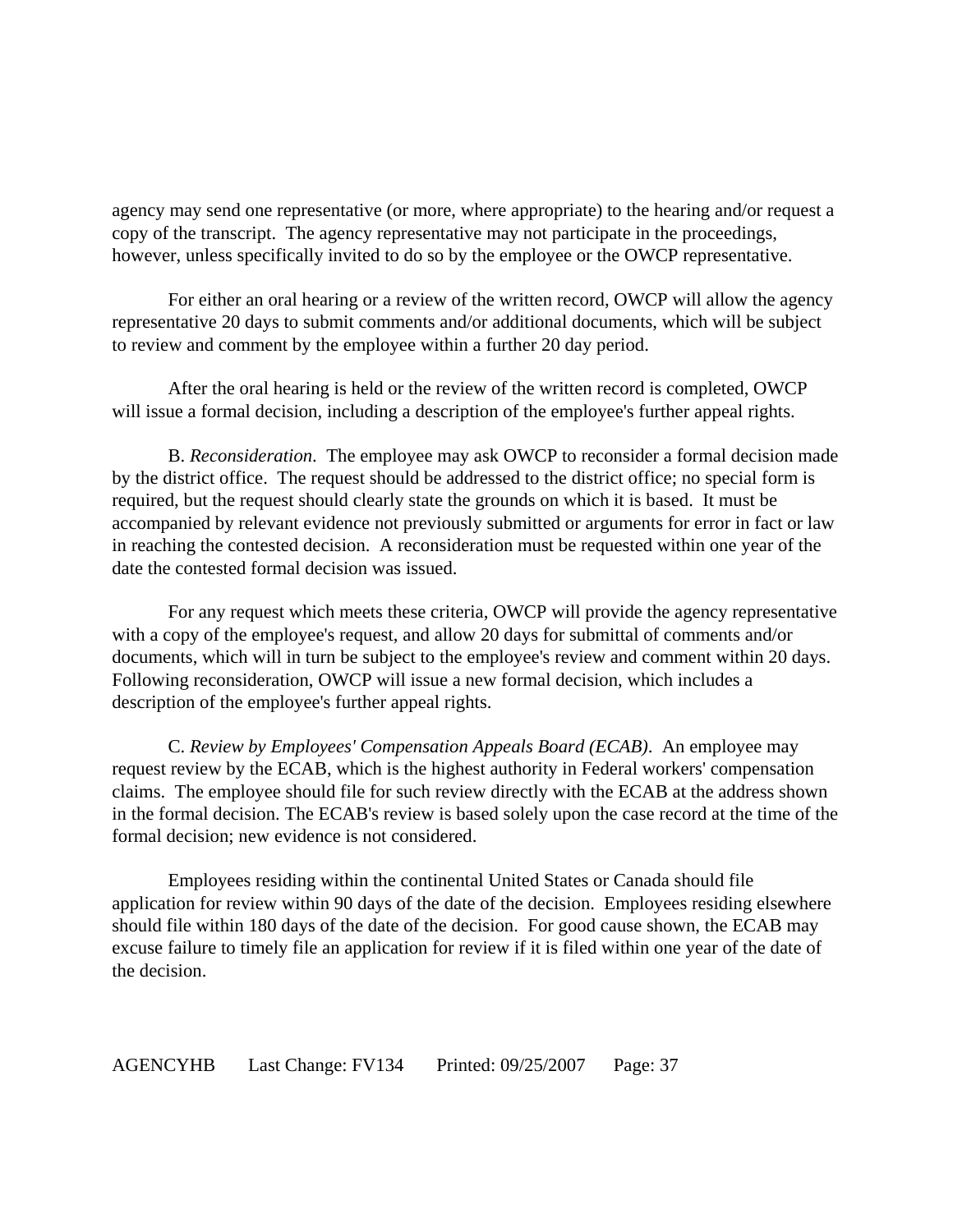# **Chapter 5. Continuation of Pay (COP)**

This chapter describes the employee's entitlement to continuation of his or her regular pay (COP) for periods of disability or medical care which occur soon after a traumatic injury.

- 5-1 Definition and Entitlement
- 5-2 Use of Leave Instead of COP
- 5-3 Controversion
- 5-4 Pay Rate for COP Purposes
- 5-5 Computation
- 5-6 Light- or Limited-Duty Assignments
- 5-7 Recurrences
- 5-8 Terminating COP
- 5-9 Reporting COP--Form CA-3

### **5-1. Definition and Entitlement**

The FECA provides that an employee's regular pay may continue for up to 45 calendar days of wage loss due to disability and/or medical treatment after a traumatic injury. The intent of this provision is to avoid interruption of the employee's income while the case is being adjudicated. COP is not considered compensation and is therefore subject to the usual deductions from pay, such as income tax and retirement allotments. After entitlement to COP ends, the employee may apply for compensation or use leave.

An employee is entitled to receive COP when he or she is absent from work due to disability or medical treatment, or when he or she is reassigned by formal personnel action to a position with a lower rate of pay due to partial disability. Because informal assignment to light or limited duties without a personnel action does not result in pay loss, time worked in such a position may not be charged to COP. However, an employee whose work schedule is changed, so that a loss of salary or premium pay (e.g., holiday pay or night differential, though not Sunday pay) results, is entitled to COP for such wage loss whether or not the schedule was changed by a formal personnel action.

Temporary employees are entitled to COP on the same basis as permanent employees. If a termination date has been set for an employee prior to the injury, however, COP need not be continued past the date of termination as long as Form SF-52 showing the date of termination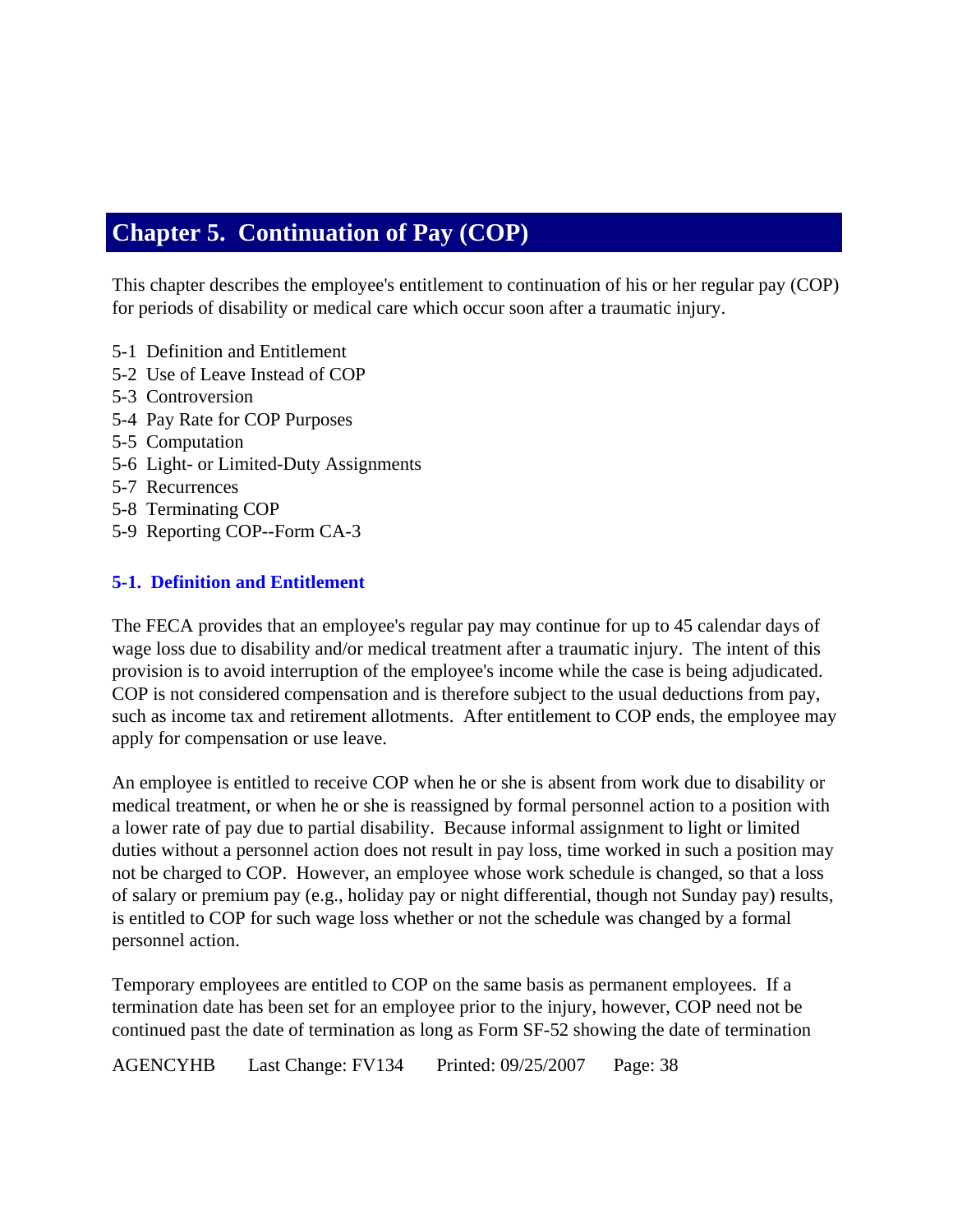has been completed. In this instance, OWCP will pay compensation to a disabled worker after employment has ceased. Like any other employee, a temporary worker who first reports a traumatic injury after employment ends is not entitled to COP.

## **5-2. Use of Leave Instead of COP**

An employee may use annual or sick leave to cover all or part of an absence due to injury. If an employee elects to use leave, each full or partial day for which leave is taken will be counted against the 45 days of entitlement to COP. Therefore, while an employee may use COP intermittently along with sick or annual leave, entitlement is not extended beyond 45 days of combined absences.

An election of sick or annual leave during the 45-day period is not irrevocable. If an employee who has elected leave later wishes to elect COP, the supervisor must make such a change on a prospective basis from the date of the employee's request. Where the employee wishes to have leave restored retroactively, the supervisor must honor the request, provided he or she receives prima facie medical evidence of injury-related disability for the period in question.

### **5-3. Controversion**

An agency's objection to paying COP for one of the reasons provided by regulation is called controversion. The supervisor may controvert a claim by completing the indicated portion of Form CA-1 and submitting detailed supporting information to OWCP. Even though a claim is controverted, the agency must continue the employee's regular pay unless at least one of the following conditions applies:

A. The disability is a result of an occupational disease or illness;

 B. The employee comes within the exclusions of 5 U.S.C. 8101 (1) (B) or (E) (which refer to persons serving without pay or nominal pay, and to persons appointed to the staff of a former President);

 C. The employee is neither a citizen nor a resident of the United States, Canada, or the territory under the administration of the Panama Canal Commission (i.e., a foreign national employed outside these areas);

D. The injury occurred off the employing agency's premises and the employee was not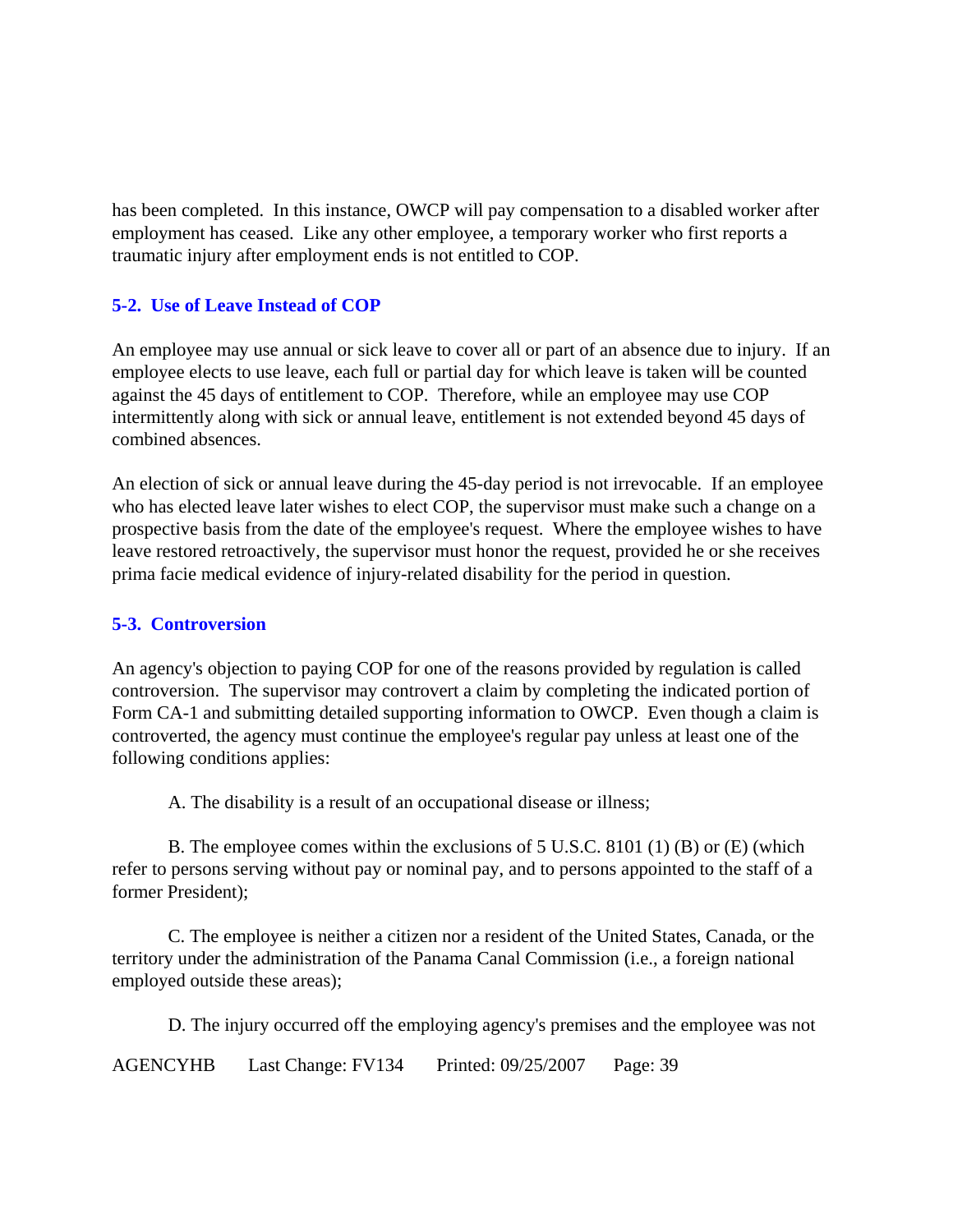engaged in official "off-premises" duties;

 E. The employee caused the injury by his or her willful misconduct, or the employee intended to bring about his or her injury or death or that of another person, or the employee's intoxication was the proximate cause of the injury;

 F. The injury was not reported on a form approved by OWCP (usually Form CA-1) within 30 days of the injury;

G. Work stoppage first occurred more than 45 days after the injury;

H. The employee first reported the injury after employment was terminated;

 I. The employee is enrolled in the Civil Air Patrol, Peace Corps, Job Corps, Youth Conservation Corps, work study program, or other group covered by special legislation.

The agency may not continue pay under any of the above circumstances.

The agency may dispute an employee's right to receive COP (and/or the validity of the claim as a whole) on other grounds, for instance on the basis that the employee was not performing assigned duties when the injury occurred, or that the condition claimed is not the result of a work-related injury. Any such objection should be supported by factual evidence such as witness statements, pictures, accident investigation reports, or time sheets. If the validity of a claim is disputed for reasons other than the nine listed above, the agency must continue regular pay for up to 45 calendar days. COP may not be interrupted during the 45-day period unless one of the conditions in sections 5-6 or 5-8 is met.

## **5-4. Pay Rate for COP**

An employee's regular pay is his or her average weekly earnings, incuding night or shift differential and various kinds of premium pay (but not Sunday pay). It also includes other extra pay, such as pay authorized by the Fair Labor Standards Act for employees who receive annual premium pay for standby duty and who also earn and use leave on the basis of their entire tour of duty, including periods of standby duty. Overtime pay is not included except for administratively uncontrollable work covered under 5 U.S.C. 5545(c)(2).

A. *Standard Tour of Duty*. For a full-time or part-time worker, either permanent or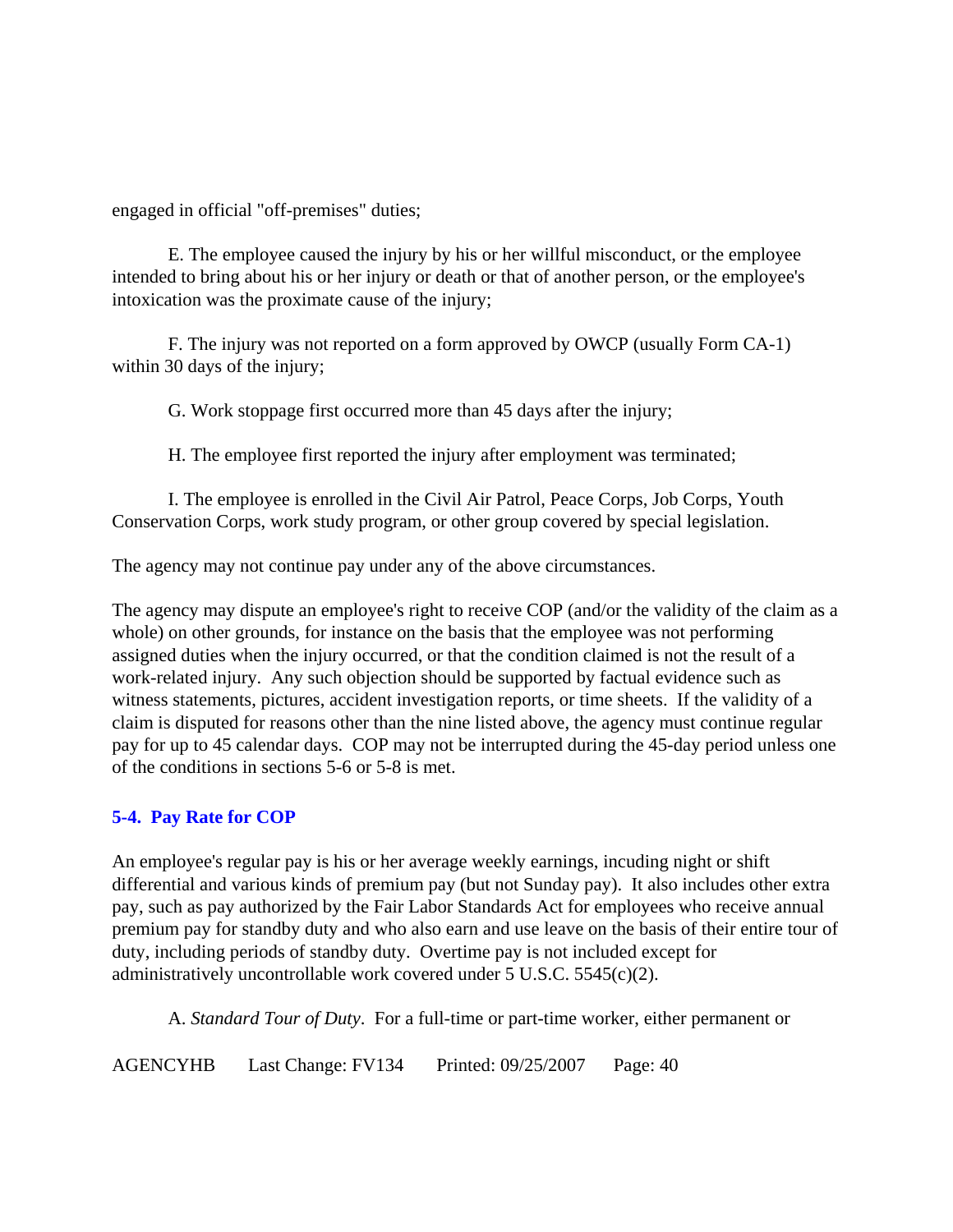temporary, who works the same number of hours per week, the weekly pay rate equals the number of hours regularly worked each week times the hourly pay rate on the date of injury, excluding overtime.

 B. *Non-standard Tour of Duty*. For a part-time worker, either permanent or temporary, who does not work the same number of hours per week, the weekly pay rate equals the average weekly earnings for the year prior to the date of injury, excluding overtime.

 C. *Intermittent Work*. For an intermittent or part-time worker, either permanent or temporary, who does not work each week of the year (or the period of appointment), the weekly pay rate equals the average of the employee's weekly earnings during the year before the injury. The pay rate is computed on the basis of the total earnings divided by the number of weeks worked (partial weeks worked are counted as whole weeks). The annual earnings used for this computation must not be less than 150 times the average daily wage earned within one year before the date of injury (the daily wage is the hourly rate times eight).

 D. *Increments of Pay*. Night or shift differential as well as holiday or other extra premium pay (except for Sunday pay) should be included, but overtime pay may not be considered.

 E. *Changes in Pay*. Changes in pay due to within-grade increases or promotions, demotions, terminations of temporary details, etc. which would have occurred but for the injury are included in COP since COP represents salary and not compensation. Moreover, an employee who moves into a higher-paying job during the COP period is entitled to receive COP at the higher rate of pay. Where the weekly COP rate is based on the employee's average weekly earnings during the year prior to the date of injury, the COP rate should be changed by the same percentage as the change in hourly pay or salary.

 F. *Lost Elements of Pay*. An element is sometimes lost due to the effects of the injury. For instance, a night shift worker may be reassigned to the day shift to perform light duty, and thus lose night differential. In such instances COP should be granted for the lost element of pay. Each day for which COP is granted to cover a lost element of pay will count as one full day of COP.

### **5-5. Computation**

Unless the injury occurs before the beginning of the workday, time loss on the date of injury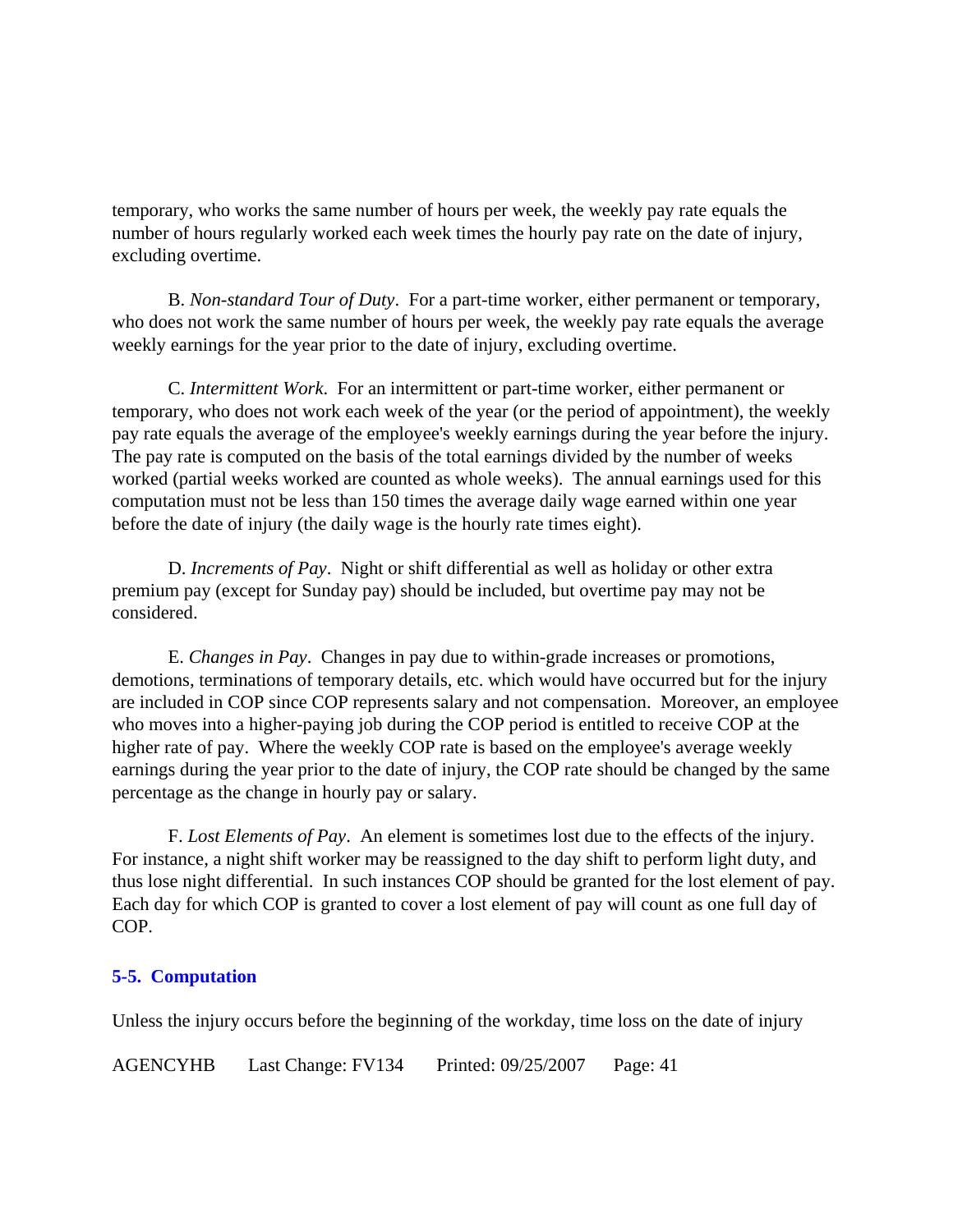should be charged to administrative leave. The period to be charged to COP begins with the first day or shift of disability or medical treatment after the date of injury, provided that the absence began within 45 days after the injury. COP should be charged for weekends and holidays if the medical evidence shows the employee was disabled on the days in question. For example, if the physician states that disability will continue only through Saturday for an employee who has Saturday and Sunday off, COP will be charged only through Saturday.

If work stoppage occurs for only a portion of a day or shift, a full day of COP will be counted toward the 45-day entitlement, even though the employee is not entitled to COP for the entire day or shift. For example, if an employee who has returned to work must lose three hours to obtain physical therapy for the effects of the injury, he or she is entitled to only three hours of COP even though one full day will be counted. If the employee is absent for all or part of the remaining workday, the time loss should be covered by leave, LWOP, AWOL, etc., as appropriate, since absence beyond the time needed to obtain the physical therapy cannot be charged to COP.

If a partially disabled employee continues to work several hours a day, each day or partial day of absence from work is chargeable against the 45-day period.

### **5-6. Light- or Limited-Duty Assignments**

When the physician's report shows that the employee is no longer totally disabled, he or she is required to accept any reasonable offer of suitable light or limited duty. Such an offer may be made by telephone but must be confirmed in writing within 48 hours to be valid. The offer should include a description of the duties and requirements of the offered position. If a personnel action is involved, the employee must be furnished with a copy of it prior to the effective date.

COP should be paid if the employee has been assigned light or limited duty by formal personnel action and pay loss results (e.g., the employee is placed in a light duty position at lower pay). The dollar amount of COP will be the difference between the pay rates of the job held on date of injury and the light- or limited-duty position. One full day of COP should be charged for each day of light duty, even though the employee is working a full shift. COP should also be paid if the light or limited duty consists of work at regular duties for fewer than the usually scheduled number of hours. COP should also be paid if the light or limited duty consists of work at regular duties for fewer than the usually scheduled number of hours.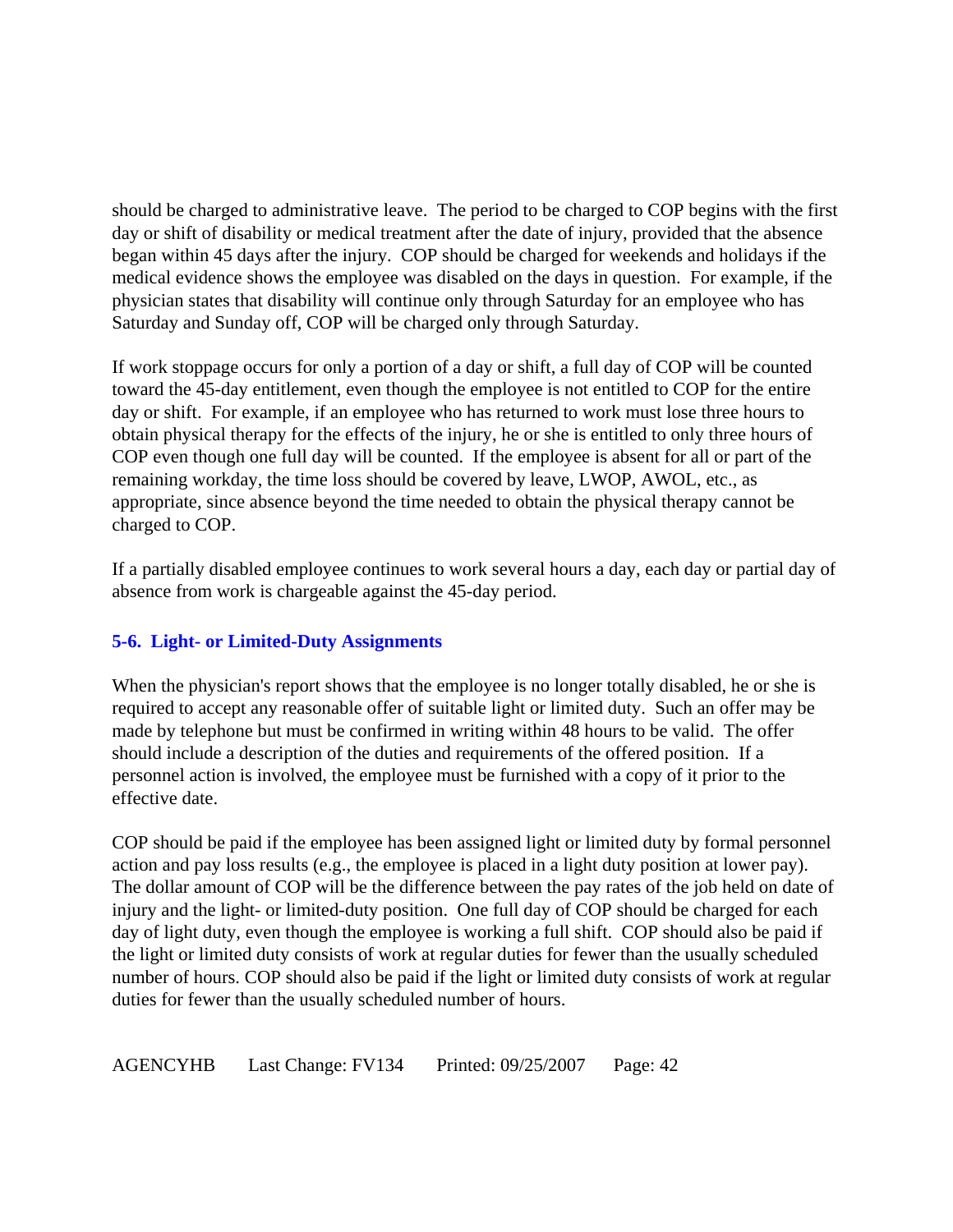If the employee refuses to accept the work offered, COP should be terminated as of the date of the employee's refusal or after five workdays from the date of the offer, whichever is earlier. OWCP will then determine entitlement based on the medical reports and the duties of the offered position and issue a formal decision concerning payment of COP. A discussion of the criteria used in making such determinations is found in Chapter 8-4.

### **5-7. Recurrences**

In many cases, an employee will return to work without using all 45 days of entitlement of COP. Should such an employee suffer a recurrence of disability, he or she may use COP if no more than 45 days have elapsed since the date of first return to work, including part-time work and light or limited duty. If the recurrence begins later than 45 days after the first return to work, the agency should not pay COP even though some days of entitlement remain unused. A period which begins before the 45-day deadline and continues beyond it may be charged to COP as long as the period of time is uninterrupted.

If a third-party credit has been established, the supervisor should contact OWCP before paying COP.

### **5-8. Terminating COP**

COP should not be stopped unless:

 A. *Medical Evidence is Not Submitted Within 10 Workdays*. This period should be counted from the date the employee claims COP or the disability begins (or recurs), whichever is later. If the agency has not received prima facie medical evidence of injury-related disability within that period, it may stop COP.

 However, the agency need not wait 10 days to request such evidence, which is defined as medical evidence showing that the employee is disabled for the job held at the time of injury because of an employment injury. Pay may be continued without such evidence if the supervisor is satisfied that the employee sustained a disabling traumatic injury.

For the purposes of this provision:

 (1) The 10-workday period begins with the workday after the employee claims COP or the disability begins (or recurs).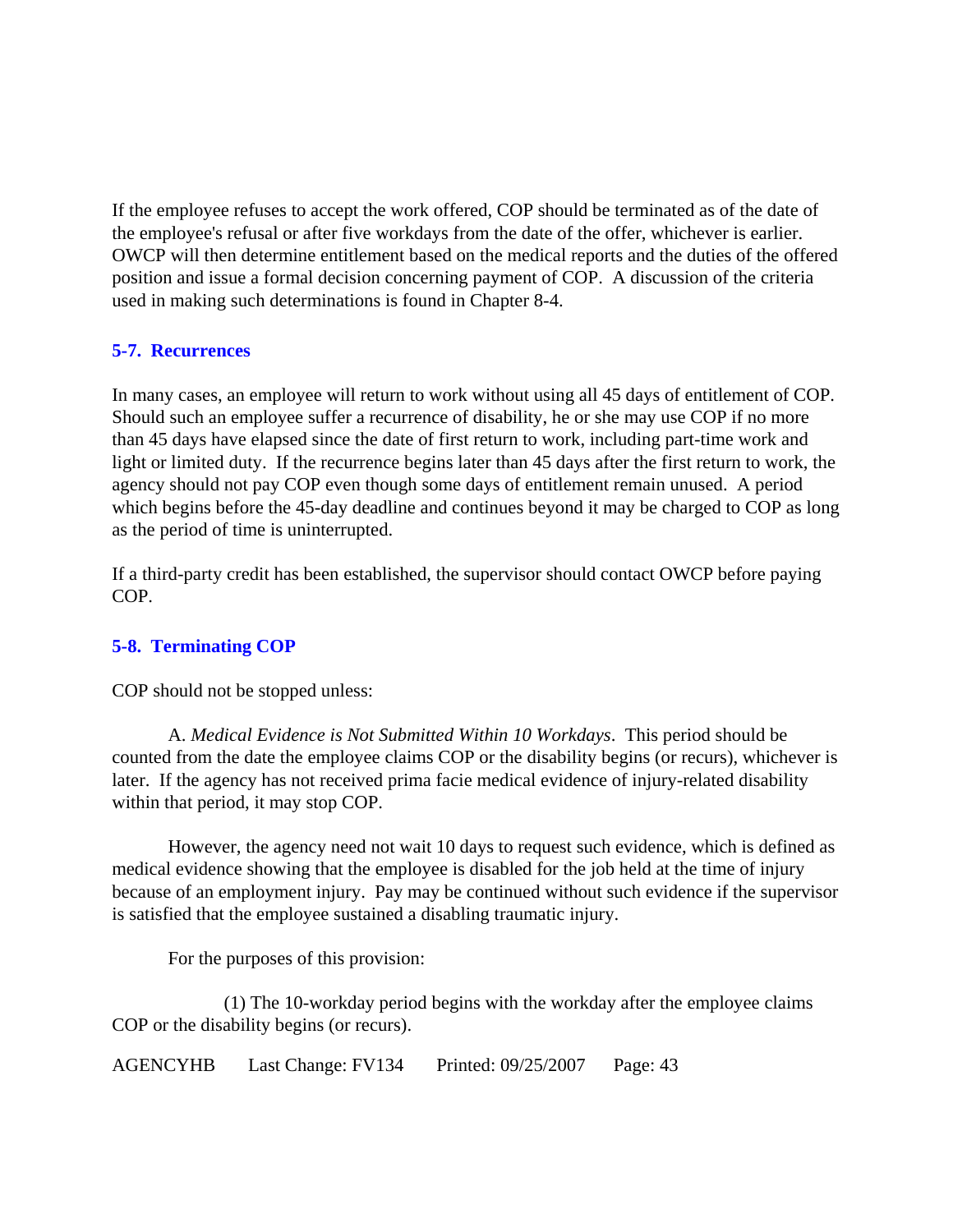(2) A "workday" means the business day of the office or facility where the employee works or reports, such that the employee could submit the medical evidence to an authorized agency official.

 B. *The Employee is No Longer Disabled*. The agency should terminate COP if: it receives medical information from the attending physician stating that the employee is no longer disabled for regular work; a partially disabled employee returns to full-time light or limited duty with no pay loss; or the employee refuses a suitable offer of light- or limited- duty work.

C. *OWCP Notifies the Agency That Pay Should be Terminated*.

D. *The 45-Day Period Expires*.

An employee who is scheduled to be separated and who reports a traumatic injury on or before the date of separation is entitled to COP up to the date of separation and to compensation thereafter.

### **5-9. Reporting COP--Form CA-3**

 A. *Time Cards*. Time loss for an employee who is receiving COP should be recorded as "COP" on the Time and Attendance Report. A diminishing record of the 45-day limitation is to be maintained in the "Remarks" block.

 B. *Completion of Form CA-3*. Sometimes, return to duty information is shown on Form CA-1 when the injury is first reported. If not, the agency may (but is not required to) complete Form CA-3 and submit it to OWCP when entitlement to COP ends, the employee returns to work, or the disability ceases.

 Any Form CA-3 filed should state the specific days and hours charged to COP and/or leave, and attachments may be used if necessary. The amount of money shown should reflect only the amount paid for COP; it should not include wages paid for light or limited duty or for parts of days actually worked. In cases of intermittent or delayed disability, time charged to COP may be reported by narrative letter rather than Form CA-3.

 If the disability ends before the 45-day period expires, the agency should terminate COP. An employee who is no longer disabled must return to work upon notification by the attending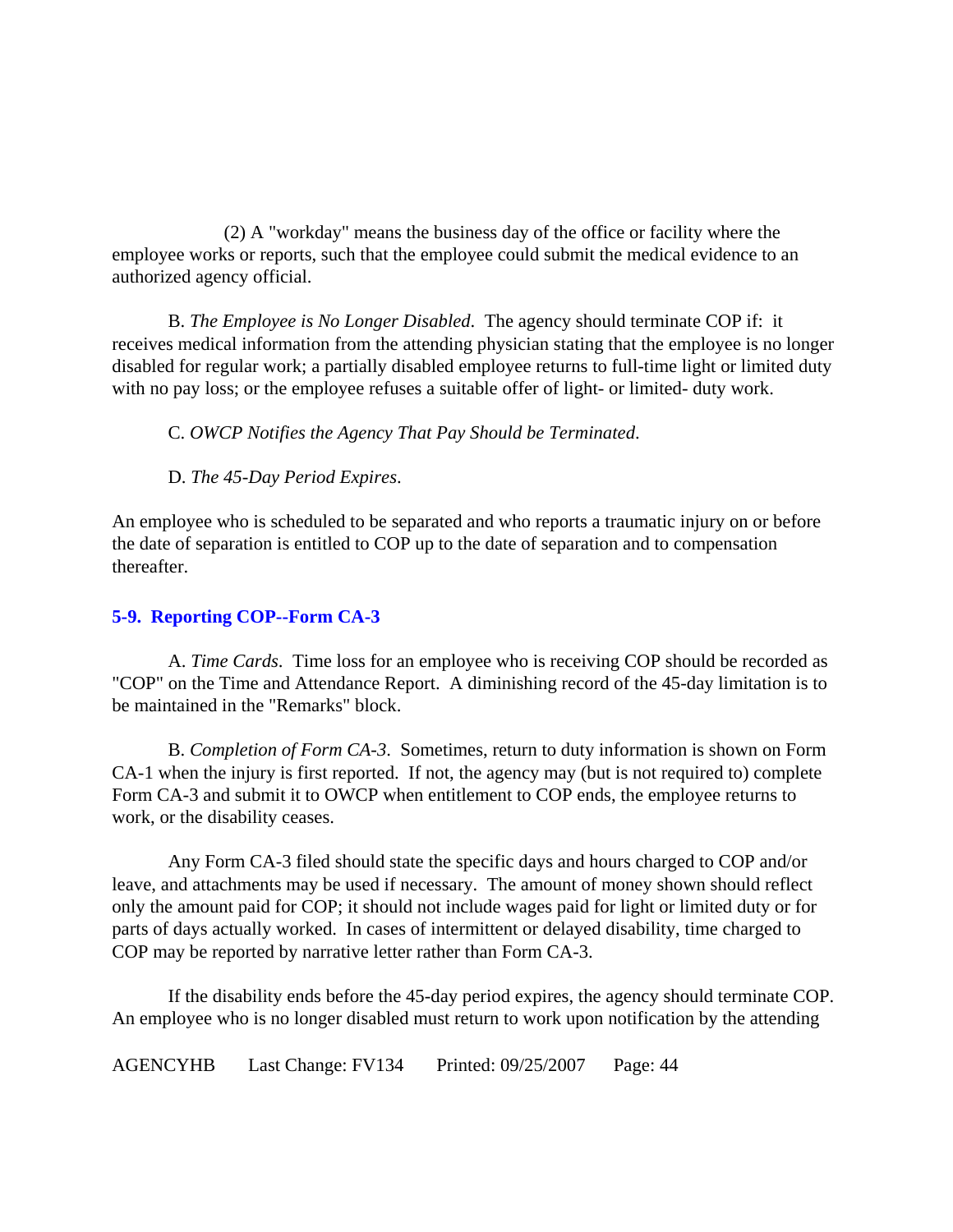physician that he or she is able to perform full regular duty or suitable and available light or limited duty. If the employee does not return to duty, an overpayment which is subject to collection by the agency may result.

 C. *Formal Decision*. In all cases OWCP has the final authority to determine whether the agency's action in paying or terminating COP is correct. If entitlement is denied, OWCP will issue a formal decision (usually conveyed by Form CA-1050). Payment made may then be charged, at the employee's option, to sick or annual leave or be deemed an overpayment subject to collection by the agency.

## **Chapter 6. Medical Benefits and Care**

This chapter addresses medical benefits under the FECA.

- 6-1 Entitlement
- 6-2 Definition of Physician
- 6-3 Choice of Physician
- 6-4 Medical Treatment and Evaluation
- 6-5 Exclusion of Providers
- 6-6 Payment of Bills

## **6-1. Entitlement**

The FECA at 5 U.S.C. 8103 authorizes medical services for treatment of any condition which is causally related to factors of Federal employment. No limit is imposed on the amount of medical expenses or the length of time for which they are paid, as long as the charges represent the reasonable and customary fees for the services involved and the need for the treatment can be shown.

Federal employees are entitled to all services, appliances, and supplies prescribed or recommended by qualified physicians which, in the opinion of OWCP, are likely to cure, give relief, reduce the degree or the period of disability, or aid in lessening the amount of monthly compensation. Medical care includes examination, treatment, and related services such as medications and hospitalization, as well as transportation needed to secure these services. Preventive care may not be authorized, however.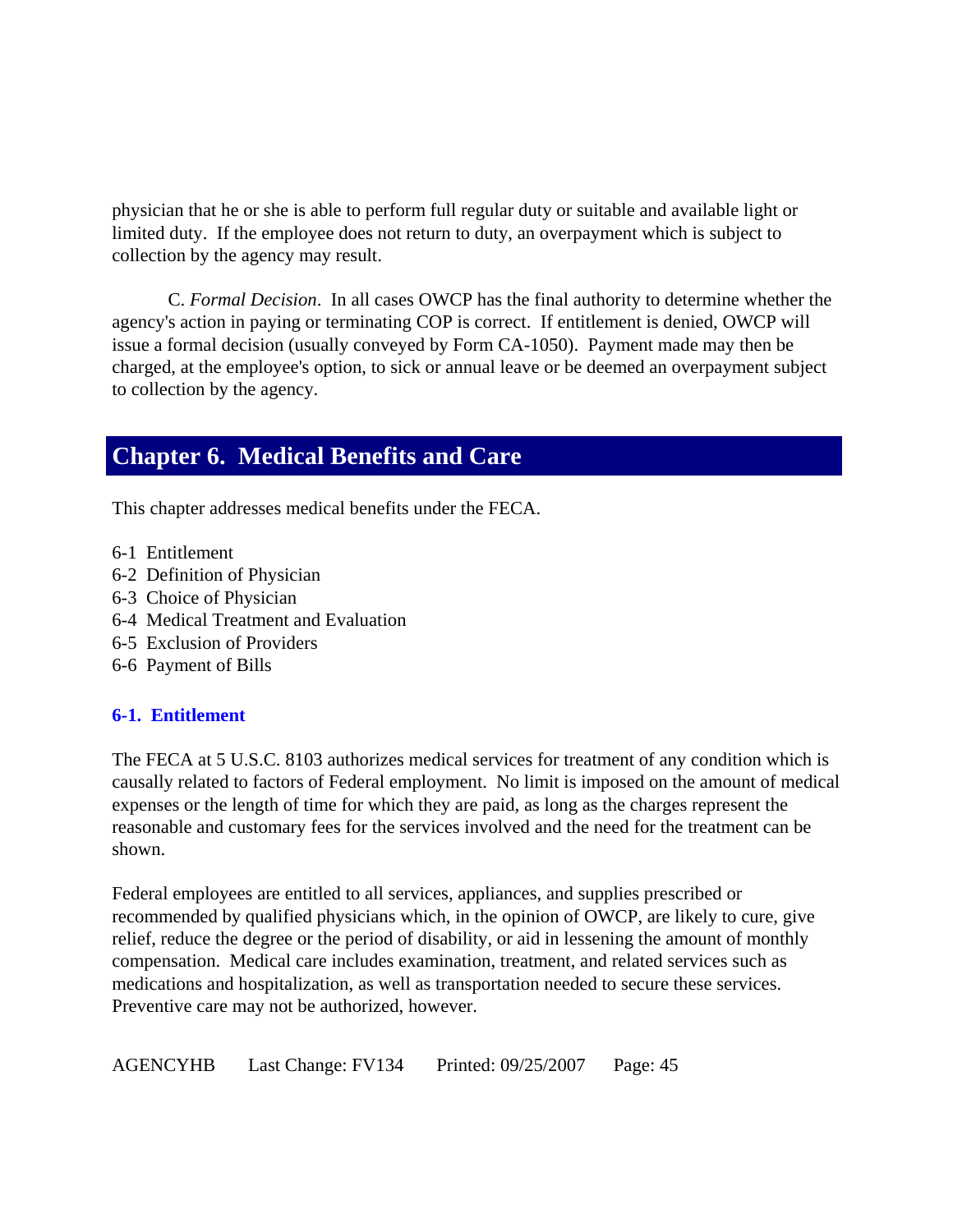#### **6-2. Definition of Physician**

The term "physician" includes surgeons, osteopathic practitioners, podiatrists, dentists, clinical psychologists, optometrists, and chiropractors within the scope of their practice as defined by State law. Naturopaths, faith healers, and other practitioners of the healing arts are not recognized as physicians within the meaning of the law.

 A. *Chiropractors*. Under the FECA, the services of chiropractors may be reimbursed only for treatment consisting of manual manipulation of the spine to correct a subluxation as demonstrated by X-ray to exist. The term "subluxation" is defined as an incomplete dislocation, off-centering, misalignment, fixation or abnormal spacing of the vertebrae anatomically which must be demonstrable on any X-ray film to individuals trained in the reading of X-rays. Chiropractors may interpret their own X-rays, and if a subluxation is diagnosed, OWCP will accept the chiropractor's assessment of any disability caused by it.

 If a Form CA-16 is issued to a chiropractor for emergency care and the condition diagnosed is other than a subluxation, OWCP will honor the charges incurred and terminate the authority of Form CA-16. In this situation the employee is entitled to select another attending physician, who will need to submit a report substantiating the condition found in order for the claim to be accepted.

 B. *Excluded Physicians*. The term "qualified physician" does not include those whose licenses to practice medicine have been suspended or revoked by a state licensing or regulatory authority or who have been excluded from payment under the FECA (see paragraph 6-5 below).

#### **6-3. Choice of Physician**

 A. *Initial Choice*. An employee is entitled to initial choice of physician for treatment of an injury. He or she may choose any licensed physician in private practice who is not excluded, or he or she may choose to be treated at a government medical facility if one is available. Such facilities include hospitals of the Army, Navy, Air Force, and Department of Veterans Affairs and their medical officers.

 Agency personnel may not interfere with the employee's right to choose a physician, nor may they require an employee to go to a physician who is employed by or under contract to the agency before going to the physician of the employee's choice. Agency personnel may contact the attending physician only to obtain additional information about or clarify the employee's duty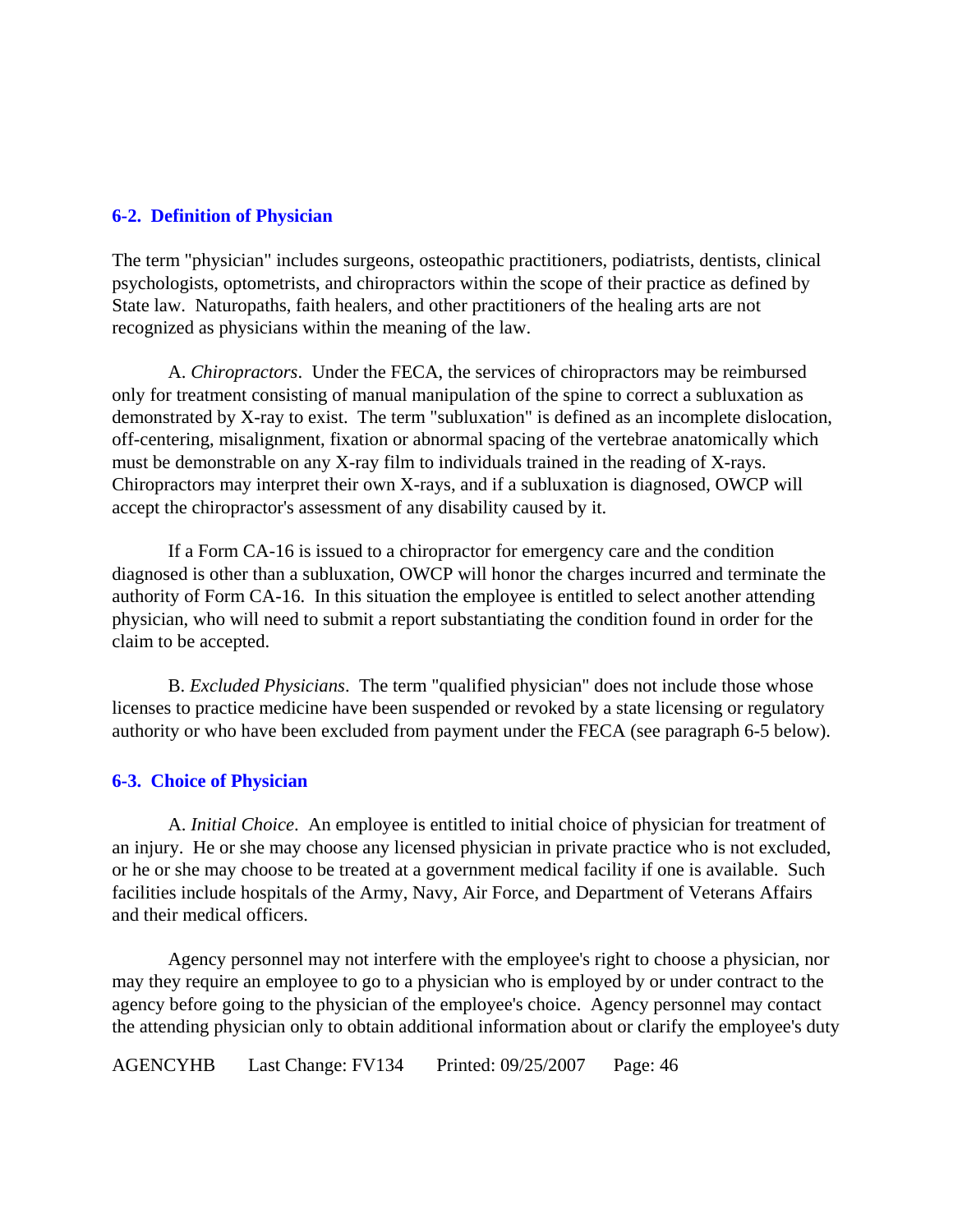status or medical progress, and only in writing.

 B. *Referral by Attending Physician*. The attending physician may engage the services of facilities which provide X-ray or laboratory services, or the services of specialists who can provide consultation. Charges for such services will usually be paid on the basis that the attending physician requested them.

 C. *Change of Physician*. Except for a referral made by the attending physician, any change in treating physician must be authorized by OWCP. Otherwise, OWCP will not pay for the treatment. The employee should request any such change in writing and explain the reasons for the request. If a physician chosen by an employee is later excluded from participation under the regulations, the employee should choose another physician. Otherwise, and upon notification by OWCP, he or she will be liable for payment of the bills from the excluded provider.

 D. *Transfer of Medical Care*. The agency does not have authority to transfer medical care from one physician to another. If adequate medical care is not available locally or it appears that transfer of medical care is advisable for other reasons, the agency must contact OWCP for instructions.

#### **6-4. Medical Treatment and Evaluation**

 A. *Employee Requests*. To guarantee payment, some forms of medical treatment should be approved by OWCP in advance. Such forms of treatment include:

 (1) Non-emergency surgery; a second opinion examination may be needed before such surgery can be approved. (OWCP will not require an employee to undergo surgery or any other invasive procedure, such as a myelogram);

 (2) Private hospital room accommodations. (Only semi-private rooms will be authorized unless the employee's condition requires private accommodations);

(3) Hospital beds, traction apparatus, wheelchairs, and similar equipment;

(4) Orthopedic appliances and shoes;

(5) Nursing home care;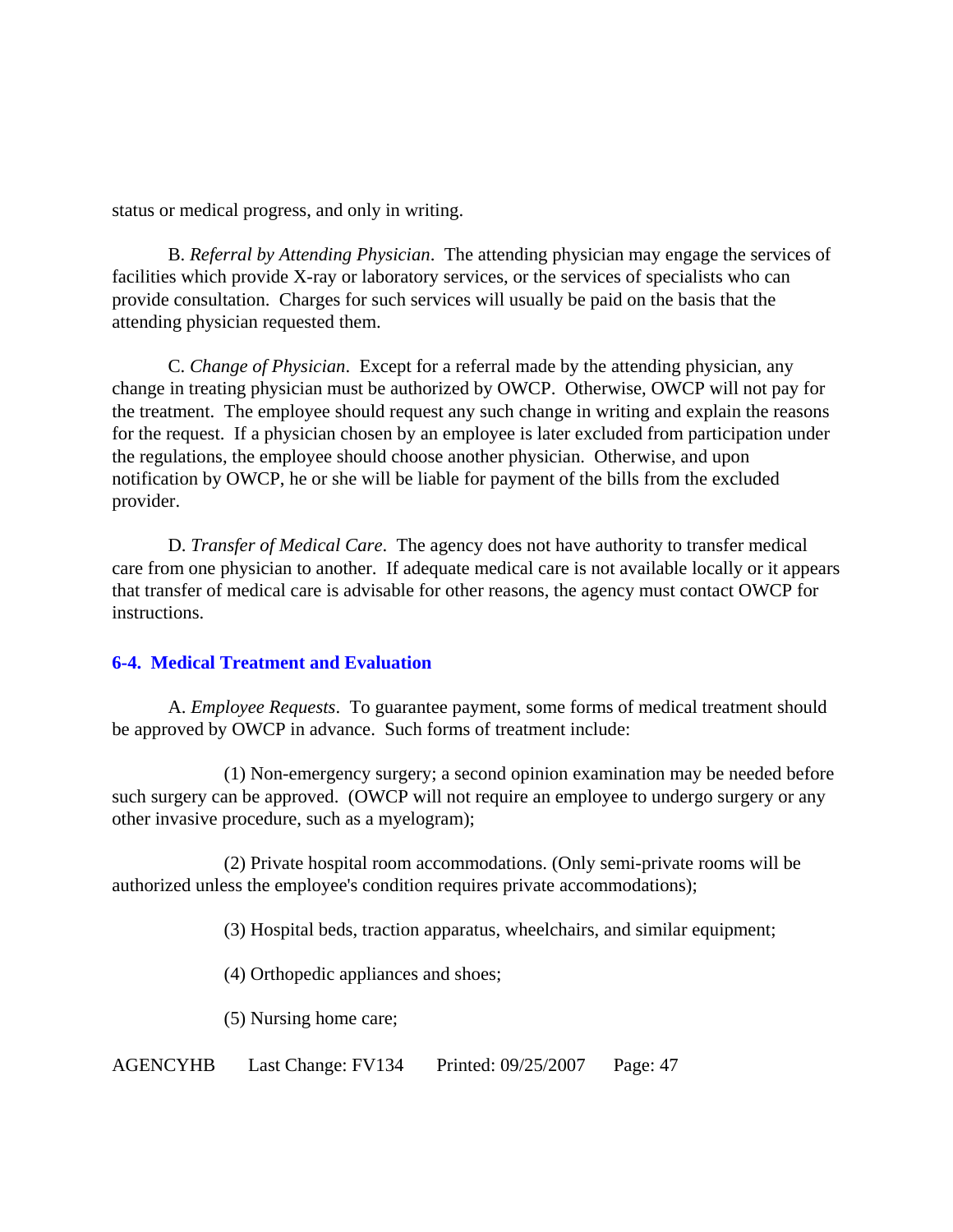(6) Courses of physical therapy;

(7) Hearing aids and lip-reading services;

(8) The services of hearing and seeing-eye dogs;

(9) Memberships in health clubs.

 The attending physician is responsible for requesting such services, and his or her reasons for believing that the services are needed should be included in the request. Prior authorization need not be obtained to purchase minor appliances such as a sacroiliac belt or an ankle strap, or for such items as crutches and canes if prescribed by the attending physician.

 B. *OWCP Requests*. OWCP may ask other physicians besides the attending physician to evaluate an employee and/or file. OWCP may request such evaluations in connection with original or continuing entitlement to benefits, the percentage of the employee's permanent impairment or ability to return to full or light duty, or other issues. Physicians who may be asked to examine the employee and/or file are as follows:

 (1) District Medical Director/Advisor (DMD/DMA). Each district office has one or more physicians on staff or under contract who respond to questions raised by OWCP staff. These physicians interpret medical issues posed by treating physicians and provide their own opinions on medical questions. DMDs and DMAs also consider requests for surgery and other kinds of treatment requiring OWCP approval. They do not, however, examine employees except where a claim for disfigurement of the face, head or neck is involved.

 (2) Medical Specialist (Second Opinion Referral). Medical issues sometimes arise which cannot be resolved on the basis of opinions given by the attending physician and the DMD/DMA. Opinion will then be requested from a physician who specializes in the field of medicine pertinent to the issue. OWCP will arrange the appointment and advise the employee of the arrangements. OWCP pays for the examination, as well as for reasonable travel expenses and wage loss incurred in connection with it. The employee may bring a physician paid by him or her to the examination if desired. The compensation of an employee who fails to attend an OWCP-scheduled examination without good cause will be suspended until the employee reports for examination.

AGENCYHB Last Change: FV134 Printed: 09/25/2007 Page: 48 (3) Referee Medical Specialist. A conflict of medical opinion may occur when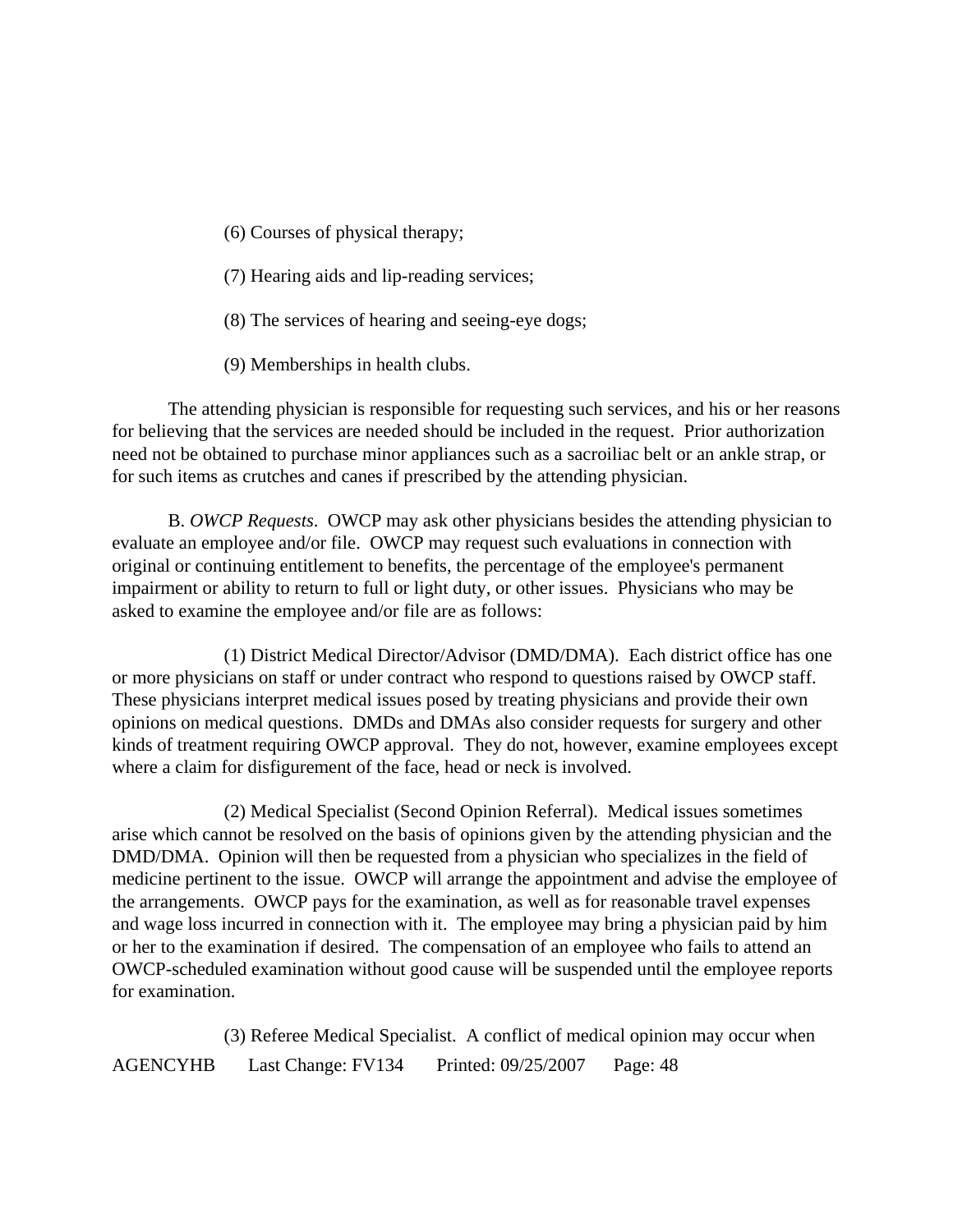the file contains differing medical opinions of approximately equal weight. Medical opinion from a referee specialist will then be arranged to resolve the conflict of opinion, which may concern the relationship of a condition to factors of employment, or the extent of disability, for example.

 OWCP selects the referee physician on the basis of rotation among the available specialists within a given geographical area who practice in the pertinent field of medicine. OWCP will arrange the appointment and advise the employee of the arrangements. As with second opinion referrals, OWCP will pay the cost of the examination, reasonable travel expenses, and the amount of lost wages. Here again, the compensation of an employee who fails to attend the examination without good reason will be suspended until the employee reports for examination.

 C. *Agency Requests*. The FECA does not address the issue of medical examinations desired by the agency. Parts 339 and 353 of OPM's regulations grant authority to agencies to arrange for examination of any employee who files a compensation claim by a physician of the agency's choice, at the agency's expense. However, the purpose of such an examination is solely to determine if the employee can work in some capacity, thereby facilitating return to work.

 Medical examinations may not be used to intimidate employees. While agencies must send the results of such examinations to OWCP and notify OWCP if the employee refuses to be examined, the results of such examinations *per se* do not affect entitlement to compensation.

### **6-5. Exclusion of Providers**

Certain providers may be excluded from participation in the Federal employees' compensation program. OWCP may not pay for the services of such providers during the period of exclusion.

 A. *Fraud*. Providers who have been convicted under a criminal statute for fraudulent activities in connection with a Federal or state program which makes payments to providers for medical services are automatically excluded from participation in the FECA program. This means that OWCP will not honor their bills for services. Providers who are excluded or suspended from similar Federal or state programs, including Medicare, are also automatically excluded from participation in the FECA program.

 B. *Other Grounds*. OWCP will begin exclusion procedures upon receipt of information that a provider has knowingly: made a false statement or misrepresented a fact in connection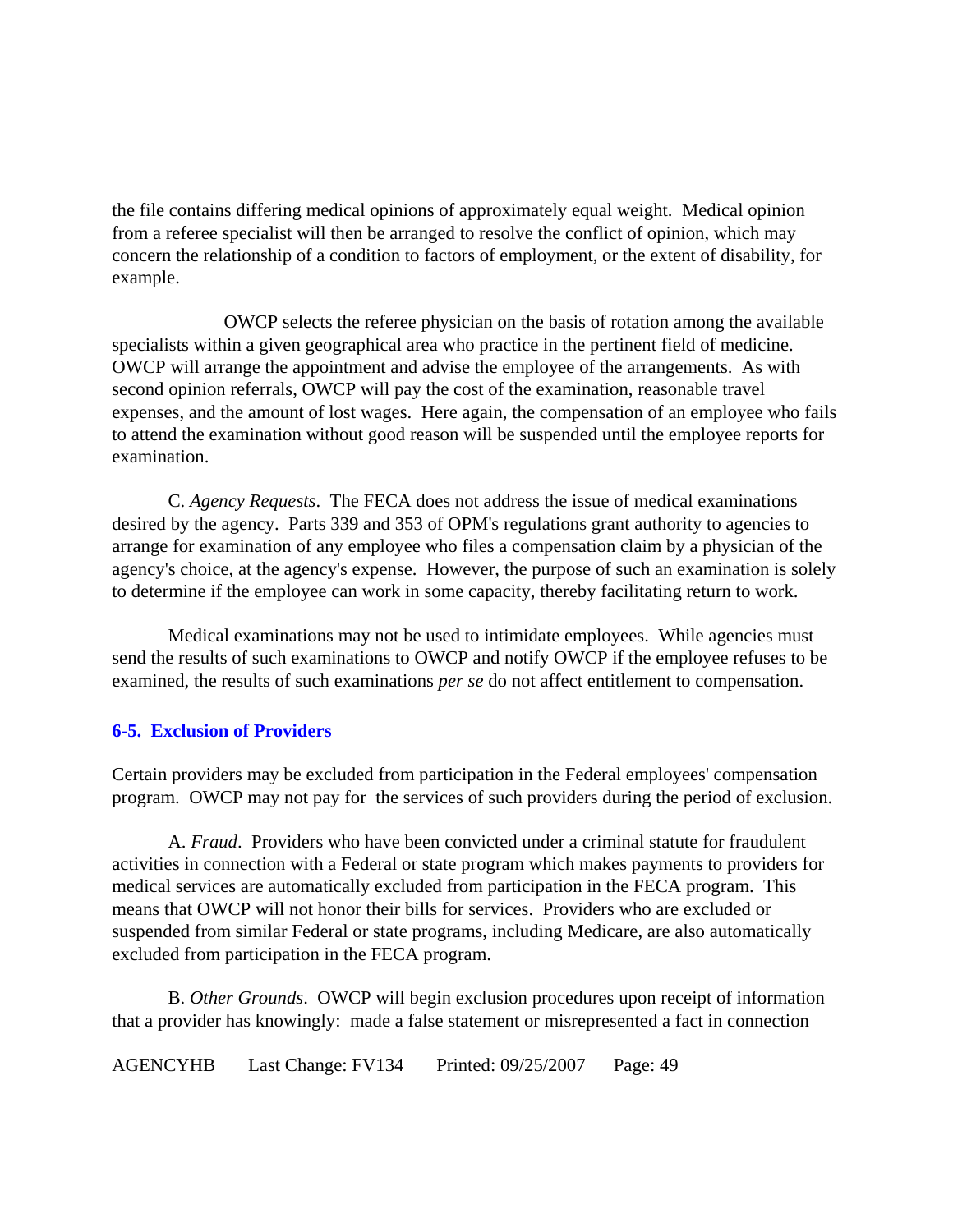with a claim for reimbursement or request for payment; charged more than the provider's customary fee for similar services without good cause; failed to reimburse an employee who has paid a bill for treatment which was also paid by OWCP; repeatedly failed to submit full and accurate medical reports or failed to respond to requests for medical information; or furnished treatment substantially beyond the employee's needs, or which fails to meet professionally recognized standards.

 C. *Due Process*. The regulations appearing at 20 CFR §§ 10.815-10.826 include due process at every step to protect the rights of providers. These rights include administrative review of decisions and consideration of reinstatement after a period of exclusion if reasonable assurances exist that the action which led to the exclusion will not be repeated. OWCP automatically reinstates providers who have been restored to participation in Medicare by the Health Care Financing Administration.

 D. *Notification*. OWCP periodically distributes to agencies the names and addresses of excluded medical providers and reinstated medical providers. Before authorizing medical services on Form CA-16, the supervisor should ensure that the medical provider chosen by the employee is not excluded. An excluded physician may be reimbursed only for services rendered in a medical emergency. Designated agency officials should report to the OWCP district office any instances of fraud or abuse coming to their attention

 E. *Medical Charges*. On receipt of a bill from an excluded provider, OWCP will determine whether either the agency or OWCP notified the employee that the provider was excluded from the program. If not, OWCP will honor the bill and advise both the provider and the employee that, in accordance with the regulations, OWCP will not pay for further treatment. An employee whose attending physician is excluded will be allowed to choose a new physician.

### **6-6. Payment of Bills**

OWCP will pay for or reimburse only those services rendered for work-related injuries. Documentation usually takes the form of a report or clinical notes from the physician, or a copy of the discharge summary from a hospital.

 A. *Forms*. Most providers must submit their bills on the American Medical Association (AMA) Standard Health Insurance Claim Form (HCFA-1500). A version of the form which includes instructions for submitting bills to OWCP carries the form number OWCP-1500. In some states the local version of the form may not be designated "HCFA-1500" or may differ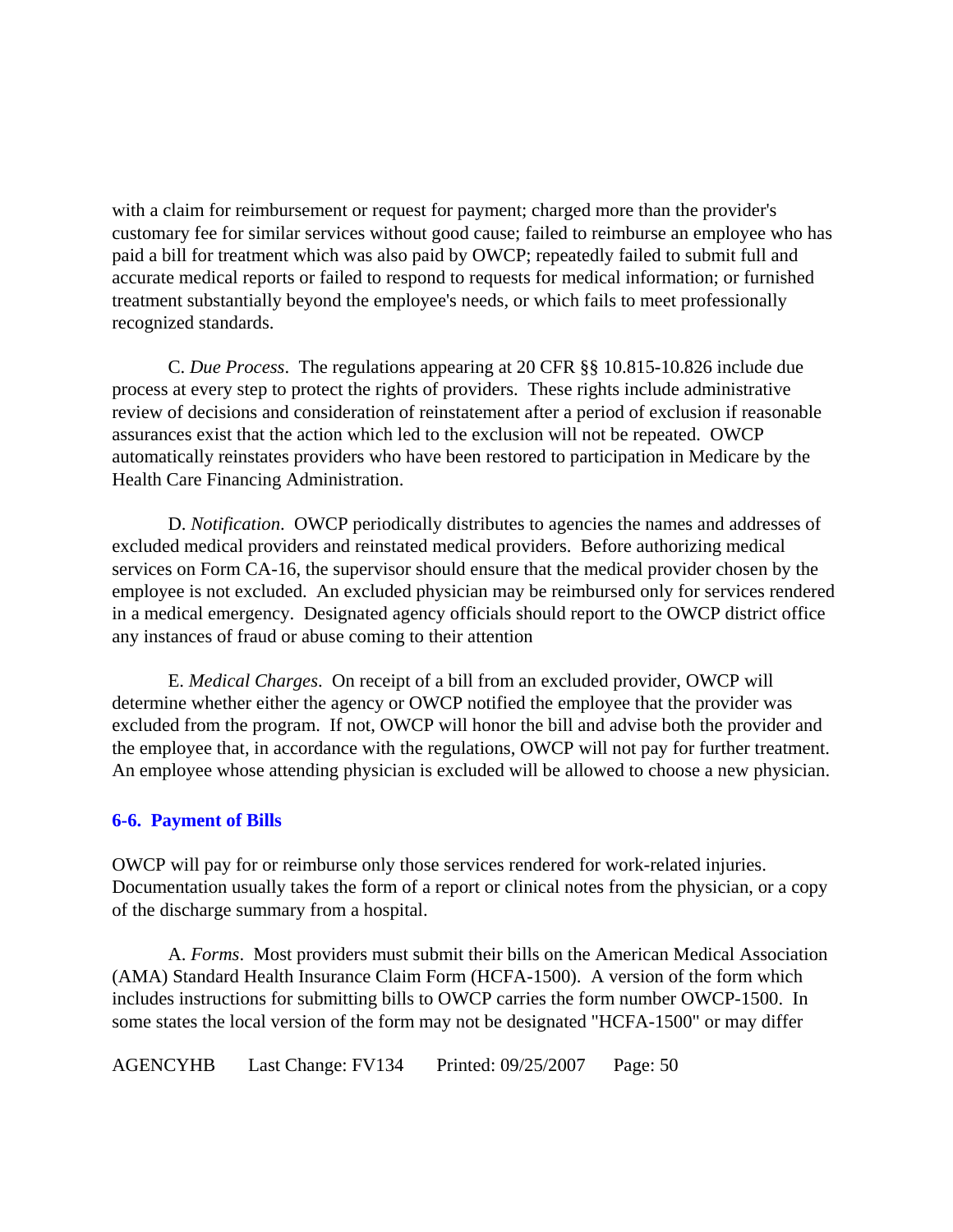from the standard AMA form in other ways. Such local variations are acceptable if they are otherwise complete.

 The following providers are *required* to use Form HCFA-1500 to submit bills: physicians; nursing services; laboratories and X-ray facilities; chiropractors; therapists; and suppliers of medical equipment and goods. Dentists are *encouraged* to use the HCFA-1500; they may use the standard ADA form instead.

 Pharmacies must use the Universal Claim Form. Hospitals must use Form UB-92, and nursing homes are encouraged to use these forms as well. Bills rendered by ambulance services may be submitted on billhead, as may bills from foreign providers. Veterans Administration facilities may submit bills using Form VA-10-9014.

 B. *Requirements*. To be accepted for payment, the bill must include the following information at a minimum:

(1) Employee's name;

(2) Provider's name and address;

(3) Diagnosis;

(4) Itemized list of services, with charges; and

 (5) Tax identification number (the provider's Employer Identification Number or Social Security Number).

 C. *Itemization*. All bills must be sufficiently itemized to allow for evaluation of the charges. The Current Procedural Terminology (CPT) code for each medical, surgical, X-ray or laboratory service should be shown on the HCFA-1500, and bills should state the dates on which the services or supplies were furnished. Individual dates are not necessary if the bill is for repetitive charges over a period of time. In such cases the billing should show the beginning and ending dates of service, and the number of units of service.

 D. *Time Limitation on the Payment of Bills*. No bill will be paid unless it is submitted to OWCP on or before December 31st of the year following the calendar year in which the expense was incurred or the claim (or specific condition, as appropriate) was first accepted as compensable by OWCP, whichever is later.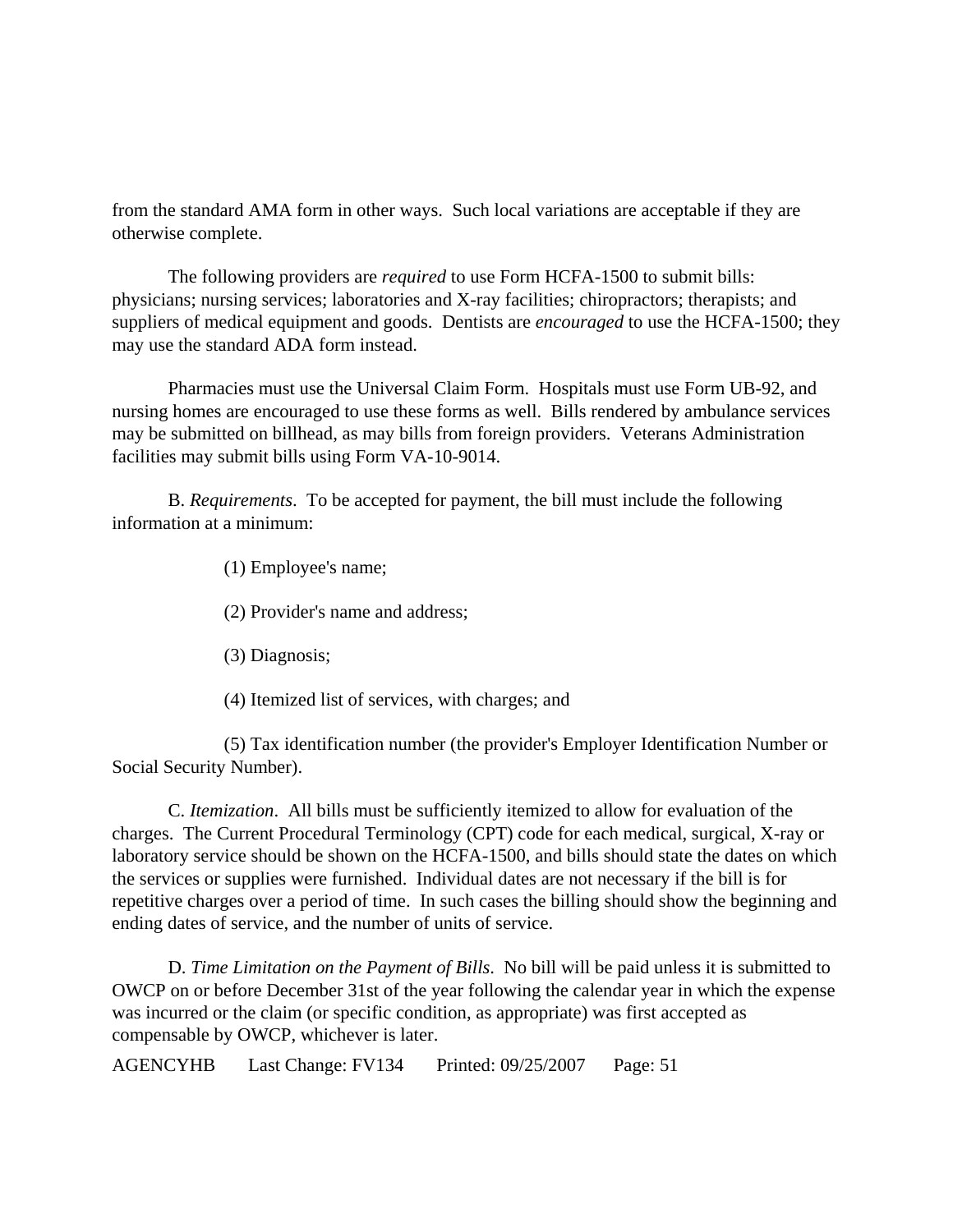E. *Disallowance of Charges*. Unless the amount involved is minor, OWCP will advise the payee fully of any adjustments to the bill by letter which explains the amount of the deletion or reduction, the particular charge affected, the reasons for the action, and the amount for which the bill is being approved. If a bill is reduced because the charges exceed the amount allowed by the OWCP fee schedule, a separate notice will be issued.

 F. *Reimbursement*. An employee may request reimbursement by submitting either receipted bills from the provider or a completed HCFA-1500 signed by the provider. Hospital bills must be stamped "paid" or otherwise certified to show that payment was made. Cash sales receipts that bear imprints of mechanical cash registers may be accepted if the nature of the sale is identified. Photocopies of cancelled checks may be accepted in lieu of receipts but must be accompanied by itemized bills or other evidence of the charge for which payment was made. Prescription receipts must include the name of the drug and the date the prescription was filled. Reimbursement for prescription expenses should be requested on Form CA-915, which is used in addition to the Universal Claim Form. As with direct payments, the amount claimed may be reduced according to the OWCP fee sched8le.

 G. *Insurance Companies*. Sometimes bills for a work-related injury are submitted to an employee's health insurance carrier. The carrier may request reimbursement for such charges by submitting a completed HCFA-1500 or similar OWCP-approved form. The form should list procedures and charges for each provider, and copies of paid bills and cancelled checks should be attached. The form should also note the carrier's Tax Identification Number.

 H. *Transportation Expenses*. Unless transportation is furnished by the government, the employee may be reimbursed for travel expenses to obtain medical care. Travel should be undertaken by the shortest route and by public conveyance, such as bus or subway, unless the medical condition requires the use of a taxicab or specially equipped vehicle. An employee who uses his or her automobile will be reimbursed at the standard mileage rate for government travel.

 Standard Form 1012 should be used to claim reimbursement for travel expenses. All items will be reimbursed on the basis of actual expense; a per diem allowance is not payable. Wages and travel expenses of an attendant to accompany the employee may be approved if his or her condition is such that travel cannot be accomplished otherwise. Authorization for this expense should be obtained in advance of the travel if possible.

I. *Incorrect Payments*. An employee who receives a reimbursement which he or she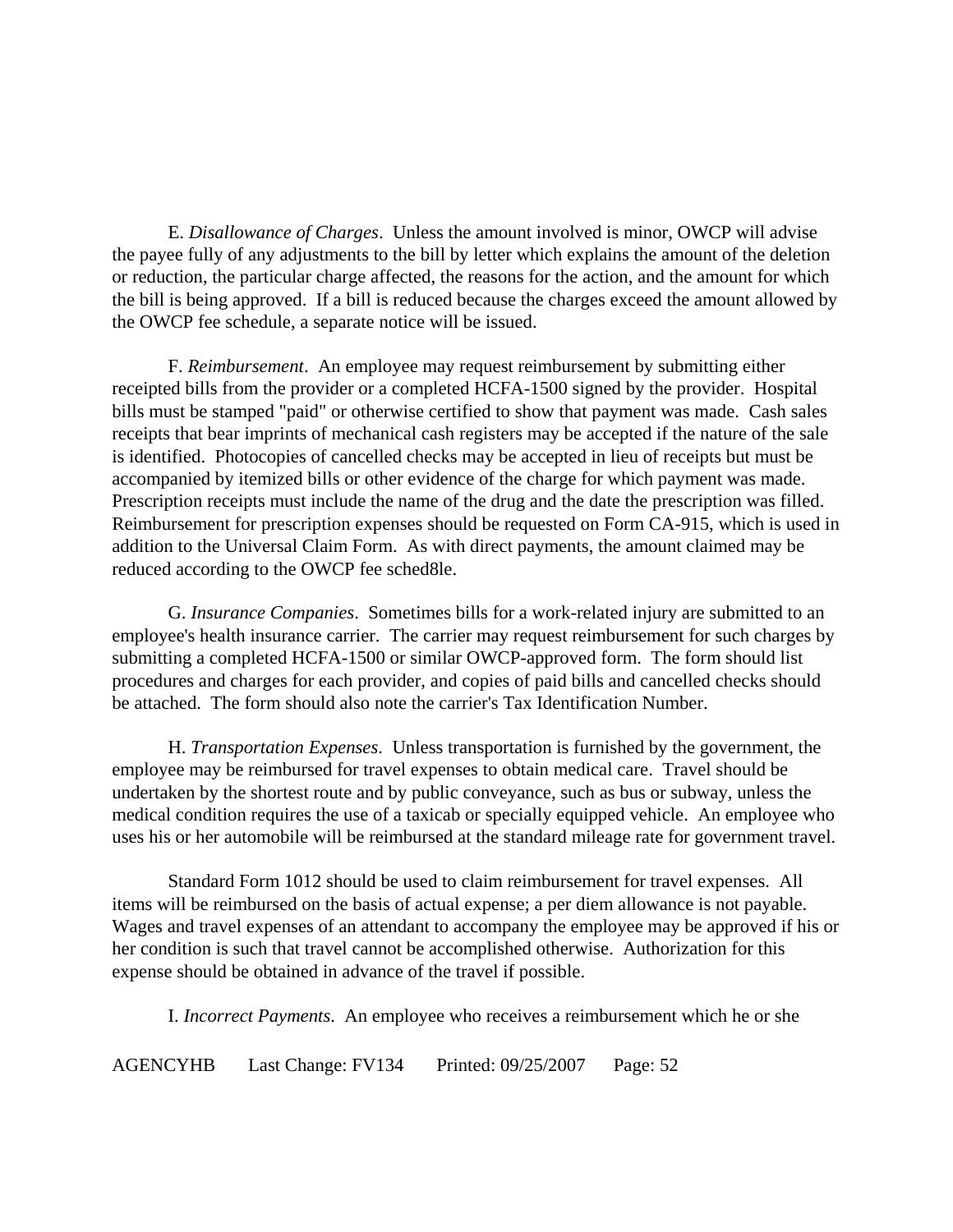knows to be incorrect, either partially or totally, should return the check to OWCP immediately. If an overpayment occurs, OWCP will determine whether the beneficiary is with fault in creation of the overpayment. Only if a beneficiary is determined to be without fault may waiver of the overpayment be considered.

## **Chapter 7. Compensation Benefits**

This chapter describes the various forms of compensation benefits which are available to injured employees and to survivors in death claims. It also includes a section on computing compensation payments.

- 7-1 Disability Benefits
- 7-2 Death Benefits
- 7-3 Dual Benefits

purposes:

7-4 Computing Compensation

## **7-1. Disability Benefits**

An employee who suffers work-related disability may be entitled to receive one or more types of wage-loss compensation, according to the nature and extent of disability incurred.

 A. *Temporary Total Disability*. Compensation based on loss of wages is payable after continuation of pay ends (see Chapter 5) or from the beginning of pay loss. Without dependents, an employee is entitled to compensation at the rate of 66 2/3% of his or her salary. With dependents, he or she is entitled to compensation at the rate of 75% of the salary.

(1) Dependents. The following are considered dependents for compensation

 (a) A wife or husband residing with the employee or receiving regular support payments from him or her, either court-ordered or otherwise;

 (b) An unmarried child who lives with the employee or who receives regular contributions of support from him or her, and who is under the age of 18, or over the age of 18 and incapable of self-support due to physical or mental disability;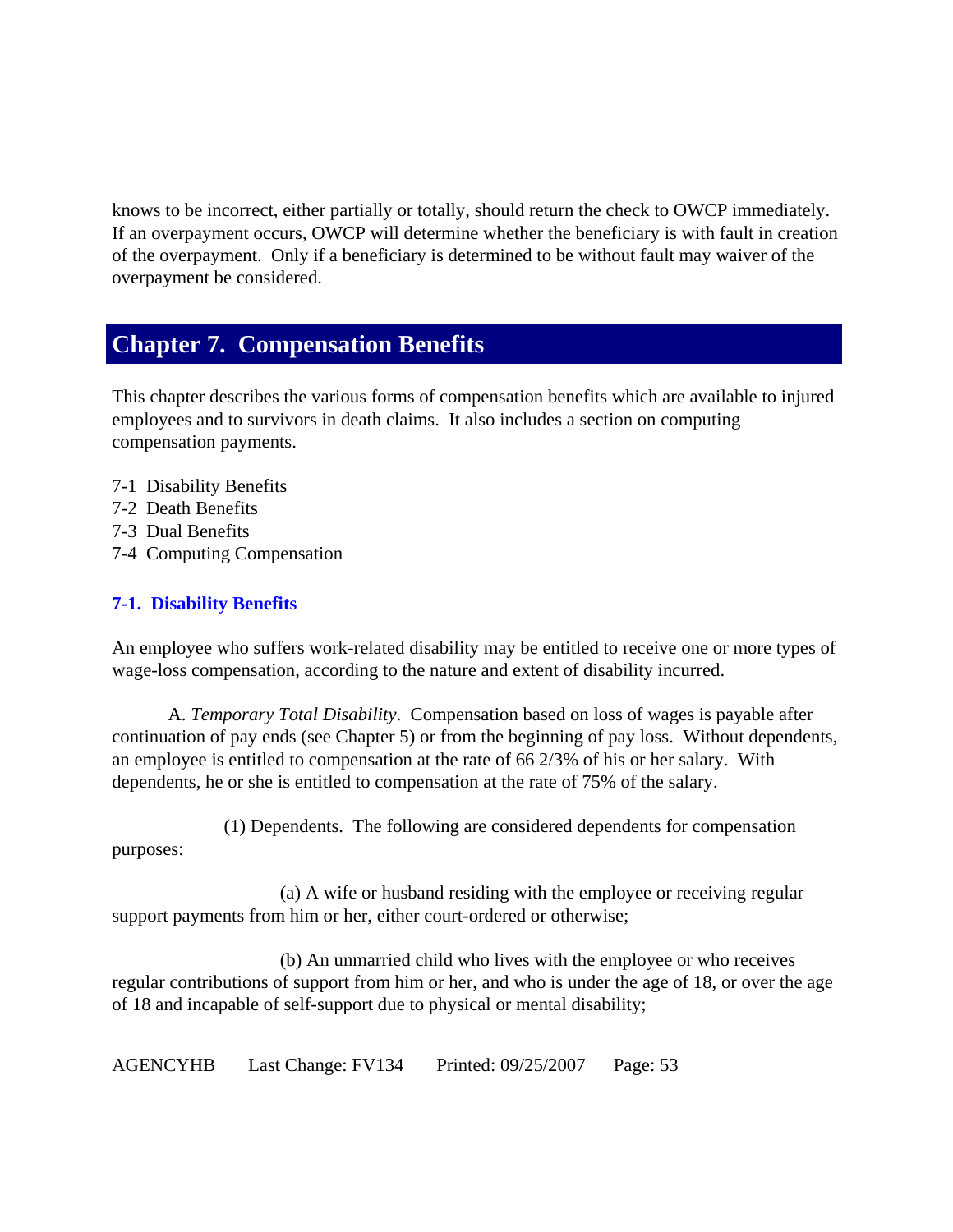(c) A student between 18 and 23 years of age who has not completed four years of post-high school education and who is regularly pursuing a full-time course of study.

(d) A parent who is wholly dependent upon and supported by the

employee.

 (2) Waiting Days. A three-day waiting period, for which no compensation is payable, applies except where disability lasts more than 14 days or permanent disability results from the injury. In these cases compensation is paid for the three days. Where COP is paid, the three-day waiting period begins after the 45th day of COP.

 OWCP will notify an employee who receives long-term disability payments of the amount of compensation to be paid, including the pay rate and compensation rate. Compensation payments for total disability may continue as long as the medical evidence supports total disability. Only rarely is an employee declared permanently and totally disabled; benefits provided for permanent total disability are the same as those provided for temporary total disability.

 B. *Schedule Awards*. Compensation is provided for specified periods of time for the permanent loss, or loss of use, of certain members and functions of the body. Partial loss or loss of use of these members and functions is compensated on a proportional basis.

 (1) Compensation Schedule. The following table shows the number of weeks payable for each schedule member if the loss or loss of use is total:

| <b>Member</b> | <b>Weeks</b> |
|---------------|--------------|
| Arm           | 312          |
| Leg           | 288          |
| Hand          | 244          |
| Foot          | 205          |
| Eye           | 160          |
| Thumb         | 75           |
| First finger  | 46           |
| Great toe     | 38           |
| Second finger | 30           |
| Third finger  | 25           |

| <b>AGENCYHB</b> | Last Change: FV134 | Printed: 09/25/2007 | Page: 54 |
|-----------------|--------------------|---------------------|----------|
|-----------------|--------------------|---------------------|----------|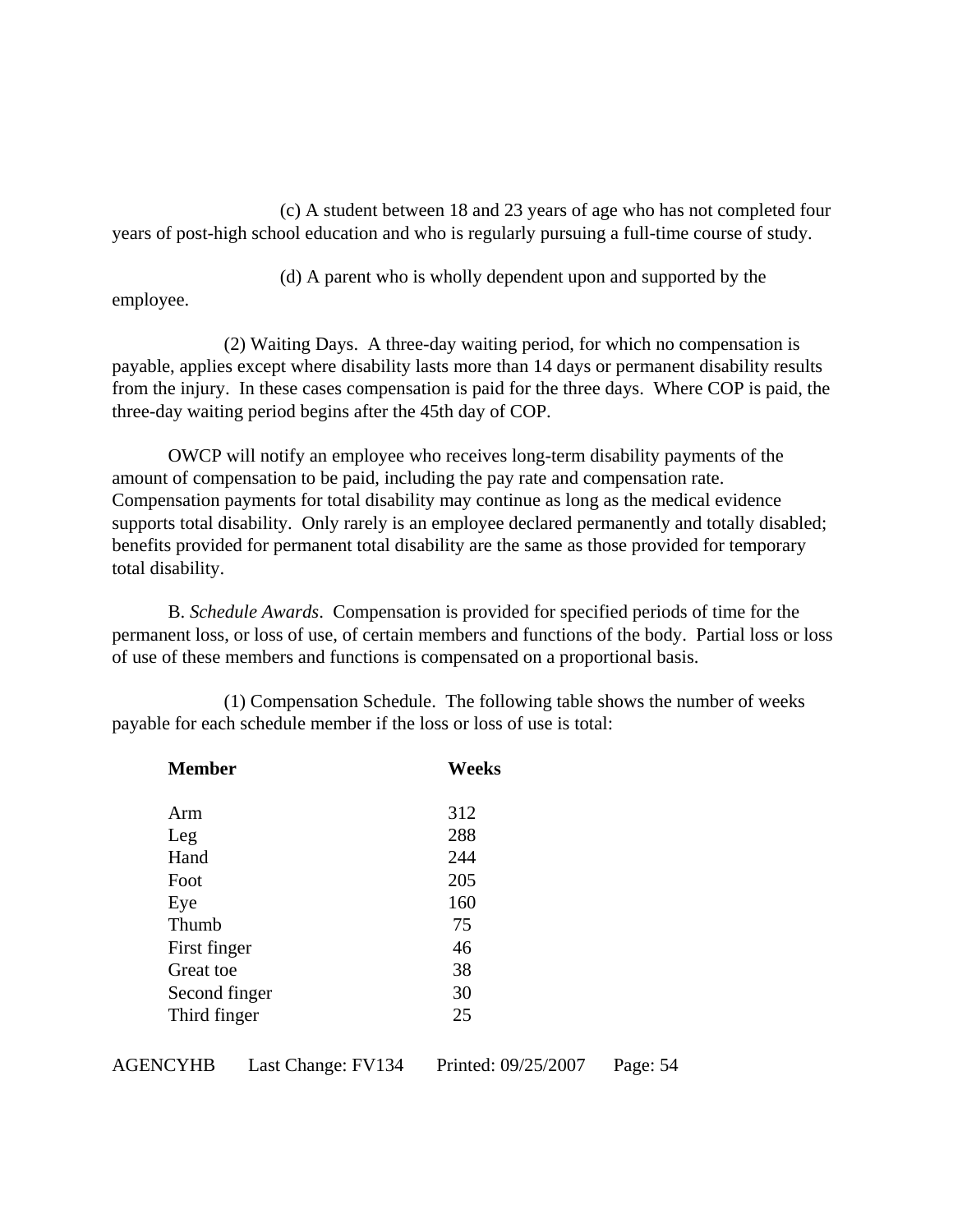| 16  |     |
|-----|-----|
| 15  |     |
| 52  |     |
| 200 |     |
| 52  |     |
| 156 |     |
| 160 |     |
| 156 |     |
| 205 |     |
|     | 52  |
|     | 160 |
| 52  |     |
| 205 |     |
| 205 |     |
|     |     |

 Compensation for loss of binocular vision or for loss of 80 percent or more of the vision of an eye is the same as for loss of the eye. The degree of loss of vision or hearing is determined without regard to correction; that is, improvements obtainable with use of eyeglasses, contact lenses and hearing aids are not considered in establishing the percentage of impairment. The law does not allow for payment of a schedule award for impairment to the back, heart or brain.

 (2) Medical Evidence Required. Before OWCP can consider payment of a schedule award, the condition of the affected part of the body must reach maximum medical improvement. This determination involves a medical judgment that the condition has permanently stabilized. In most cases the percentage of impairment is determined in accordance with the American Medical Association's Guides to the Evaluation of Permanent Impairment, and the evaluation on which the award is based must conform to the rules set forth there.

 (3) Claim and Payment. Form CA-7 may be used to file a claim for schedule award, or consideration may be requested by narrative letter. Compensation for schedule awards is computed by multiplying the indicated number of weeks times 66 2/3 percent (without dependents) or 75 percent (with dependents) of the pay rate. (See paragraph a(1) above for more information concerning dependents.)

 (4) Decision. In issuing a schedule award, OWCP will notify the employee and agency of its length (in number of weeks or days), its starting date (the date of maximum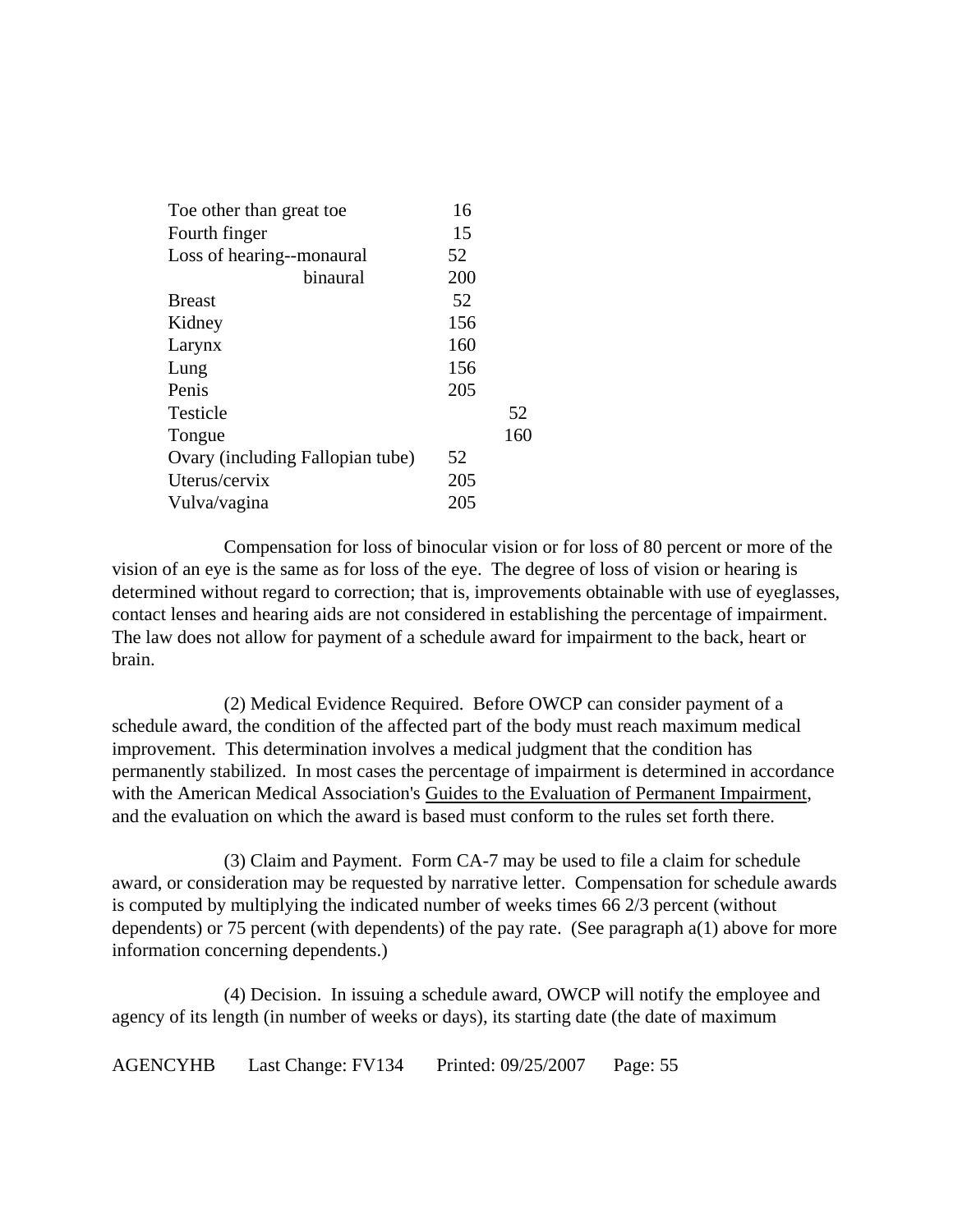medical improvement), the pay rate on which benefits are computed, and the compensation rate. The decision will include a description of the employee's appeal rights.

 Schedule awards can be paid even if the employee returns to work. Employees may not, however, receive wage-loss compensation and schedule award benefits concurrently for the same injury. If an employee sustains a period of total disability during the course of the award, it may be interrupted to pay the period of disability; the schedule award will resume afterwards. If an employee dies during the course of a schedule award from causes unrelated to the injury, his or her dependents are entitled to the balance of the award at the rate of 66 2/3 percent.

 C. *Loss of Wage-Earning Capacity*. When the medical evidence shows that the employee is no longer totally disabled, OWCP will work toward his or her reemployment, either with the original agency or with another employer. (This process is described in Chapter 8.) If the employee is reemployed at a lower-paying job, or if OWCP determines that he or she can perform the duties of a lower-paying job that is deemed suitable, medically and otherwise, compensation will be paid on the basis of the loss of wage-earning capacity.

 (1) Payment. The FECA provides that employees who are partially disabled by a work-related injury or illness shall be compensated at a rate equal to 66 2/3% (without dependents) or 75% (with dependents) of the wage loss incurred as a result of the disability. (Paragraph a(1) above discusses dependents.) Benefits are paid for the duration of the wage loss due to work-related disability.

 (2) Decision. When OWCP determines that the employee can perform a particular job and that the job fairly and reasonably represents the employee's wage-earning capacity, or is otherwise suitable and available, OWCP issues a formal decision. This decision describes the basis for this determination and the formula used to compute the new level of benefits, and it also contains a description of the employee's appeal rights.

 D. *Disfigurement*. Where the employee suffers injury to the face, head, or neck, and disfigurement results, the FECA provides for an award of compensation not to exceed \$3500 if the disfigurement will likely be a handicap in securing or maintaining employment. As with schedule awards, payment of an award for disfigurement cannot be considered until maximum medical improvement has occurred. Such awards can be considered only for seriously disfiguring scars and deformities.

E. *Attendant's Allowance*. If an injury is so severe that the employee is unable to care for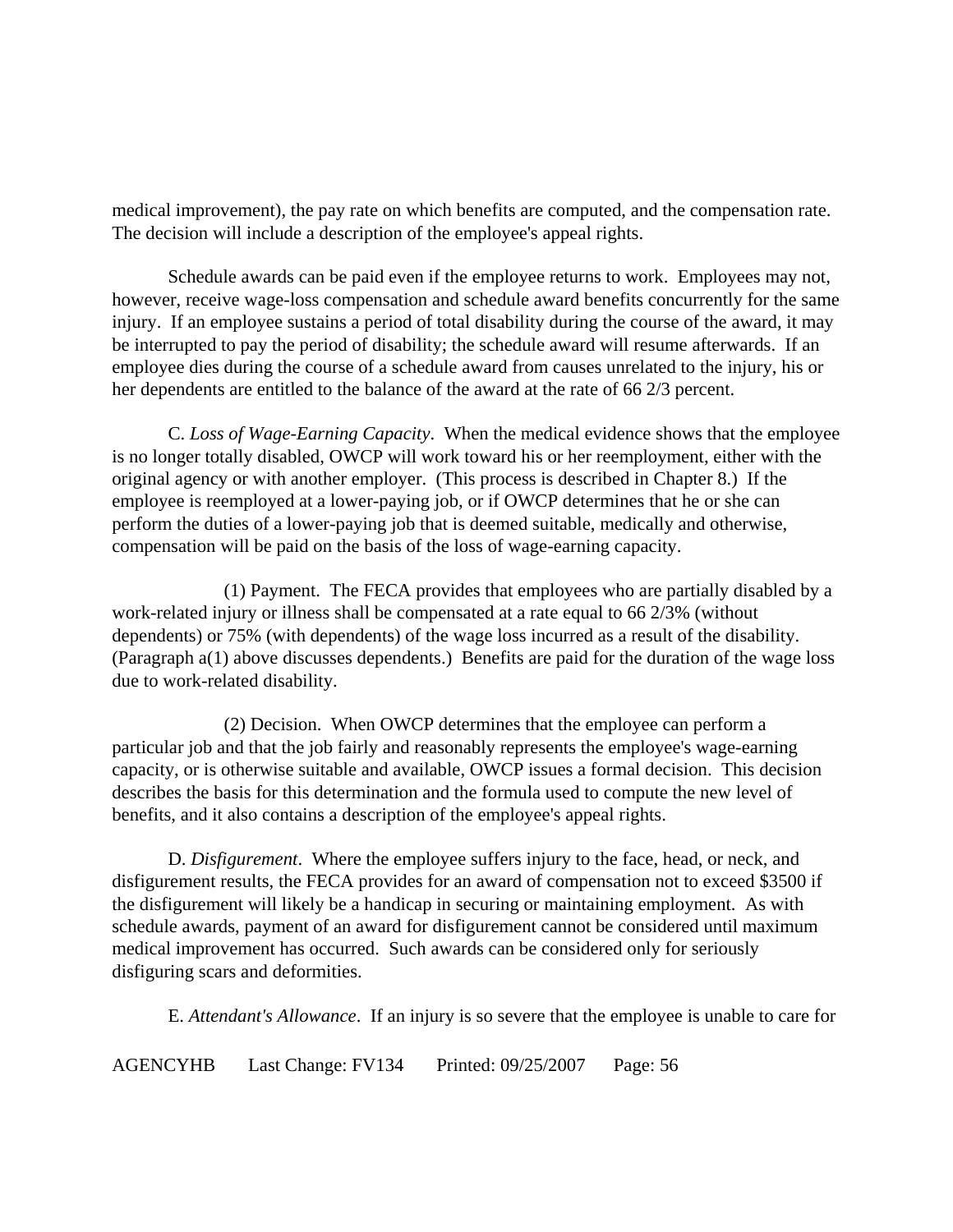his or her physical needs, such as feeding, bathing, or dressing, an attendant's allowance of up to \$1500 per month may be paid. The assistance required must be personal in nature; an attendant's allowance cannot be paid for housekeeping services. An employee who believes he or she is entitled to such an allowance should contact the district office by letter for instructions on how to apply for this benefit.

 Effective January 4, 1999, all attendant's allowances are paid as medical expenses. A home health aide, licensed practical nurse, or similarly trained individual is to provide the necessary services, including assistance in feeding, bathing, and using the toilet. Like other medical providers, the attendant is to bill OWCP periodically using Form HCFA-1500.

 F. *House and Vehicle Modifications*. An employee whose injury severely restricts mobility and independence in the normal functions of living, either permanently or for a prolonged period, may be entitled to house or vehicle modifications. Examples of such conditions include blindness, profound bilateral deafness, and total loss of use of limbs such that a prosthesis, wheelchair, or leg brace is required. An employee may apply for such modifications by narrative letter. They must be recommended by the attending physician and the modified house or vehicle must be consistent with the employee's pre-injury standard of living.

## **7-2. Death Benefits**

The survivors of a Federal employee whose death is work-related are entitled to benefits in the form of compensation payments, funeral expenses, transportation expenses for the remains, if necessary, and payment for termination of the deceased's status as a Federal employee.

A. *Entitlement*. The following individuals are entitled to compensation:

(1) A widow or widower;

 (2) An unmarried child under the age of 18, or over the age of 18 who is incapable of self-support due to mental or physical disability;

 (3) A child between 18 and 23 years of age who has not completed four years of post-high school education and is regularly pursuing a full-time course of study;

 (4) A parent, brother, sister, grandparent, or grandchild who was wholly or partially dependent on the deceased.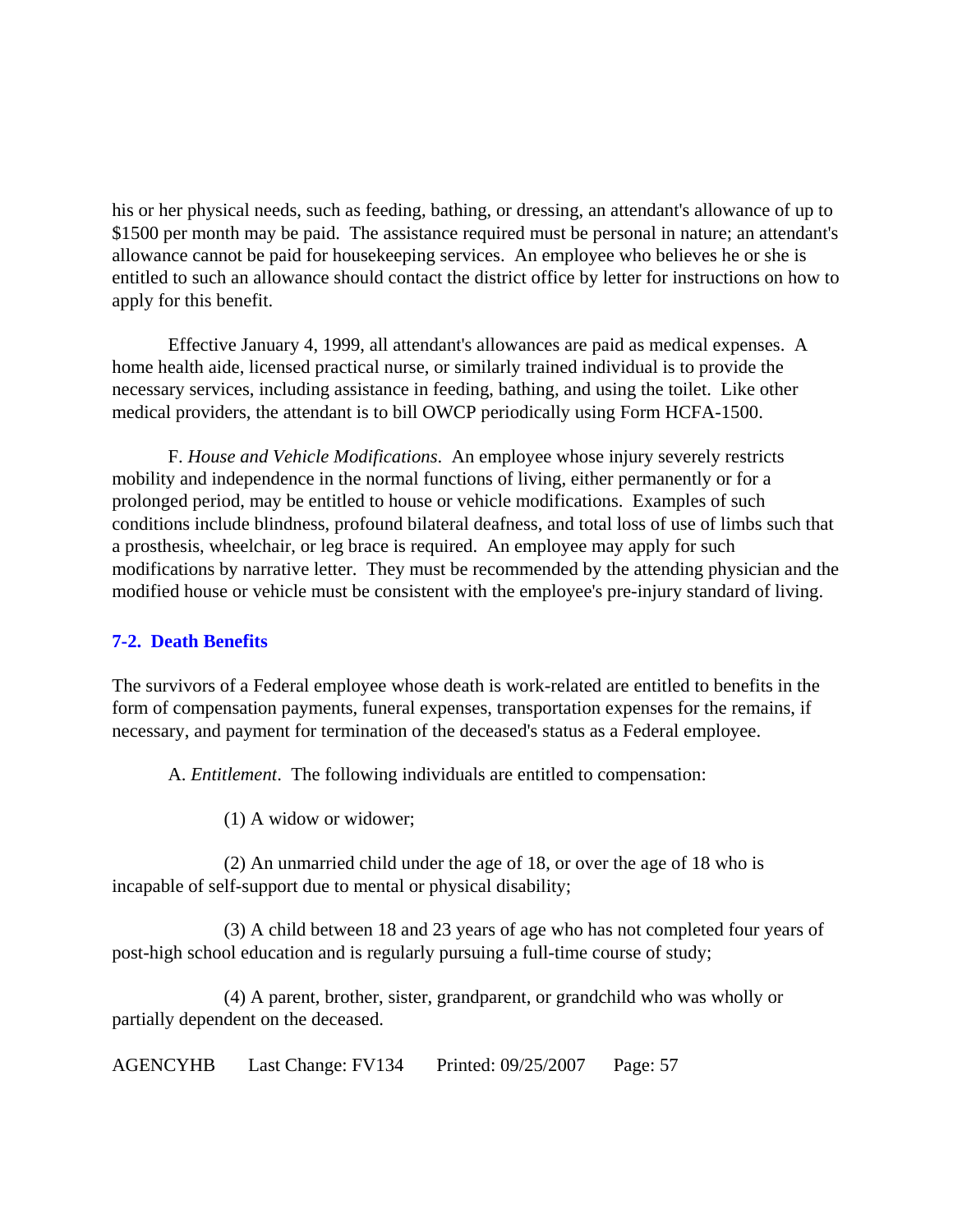### B. *Compensation Payments*. Compensation is paid at the following rates:

 (1) A surviving spouse with no eligible children is entitled to compensation at the rate of 50% of the deceased employee's salary. Benefits are paid to the spouse until death or remarriage if he or she is under age 55. If a spouse under age 55 remarries, OWCP makes a lump-sum payment equal to 24 times the monthly compensation at the time of remarriage. Remarriage after the age of 55 does not affect benefits.

 (2) A surviving spouse who has eligible children is entitled to compensation at the rate of 45 percent of the deceased employee's salary. An additional 15 percent is payable for each child, to a maximum of 75 percent of the salary. The children's portion is paid on a share-and-share-alike basis.

 (3) If the deceased employee leaves no spouse, the first child is entitled to 40 percent and each additional child is entitled to 15 percent of the deceased employee's salary, to a maximum of 75 percent, payable on a share-and-share-alike basis.

 (4) Other surviving dependents may be entitled to benefits at various percentages specified by the FECA according to the degree of dependence. Contact the district office for information about claims in this category.

 C. *Funeral and Burial Expenses*. Up to \$800 will be paid for funeral and burial expenses. If the employee dies away from his or her area of residence, the cost of transporting the body to the place of burial or cremation will be paid in full. Itemized funeral bills should be sent to OWCP. In addition, a \$200 allowance will be paid in consideration of the expense of terminating the deceased's status as a Federal employee.

 D. *Death Gratuity.* Survivors of employees who died in the line of duty on or after August 2, 1990 are entitled to a death gratuity not to exceed \$10,000, less burial and administrative expenses paid by OWCP. Death gratuity payments, which are made by employing agencies, do not constitute dual benefits, and no election between them and OWCP benefits is required.

### **7-3. Dual Benefits**

The FECA prohibits payment of compensation and certain other Federal benefits at the same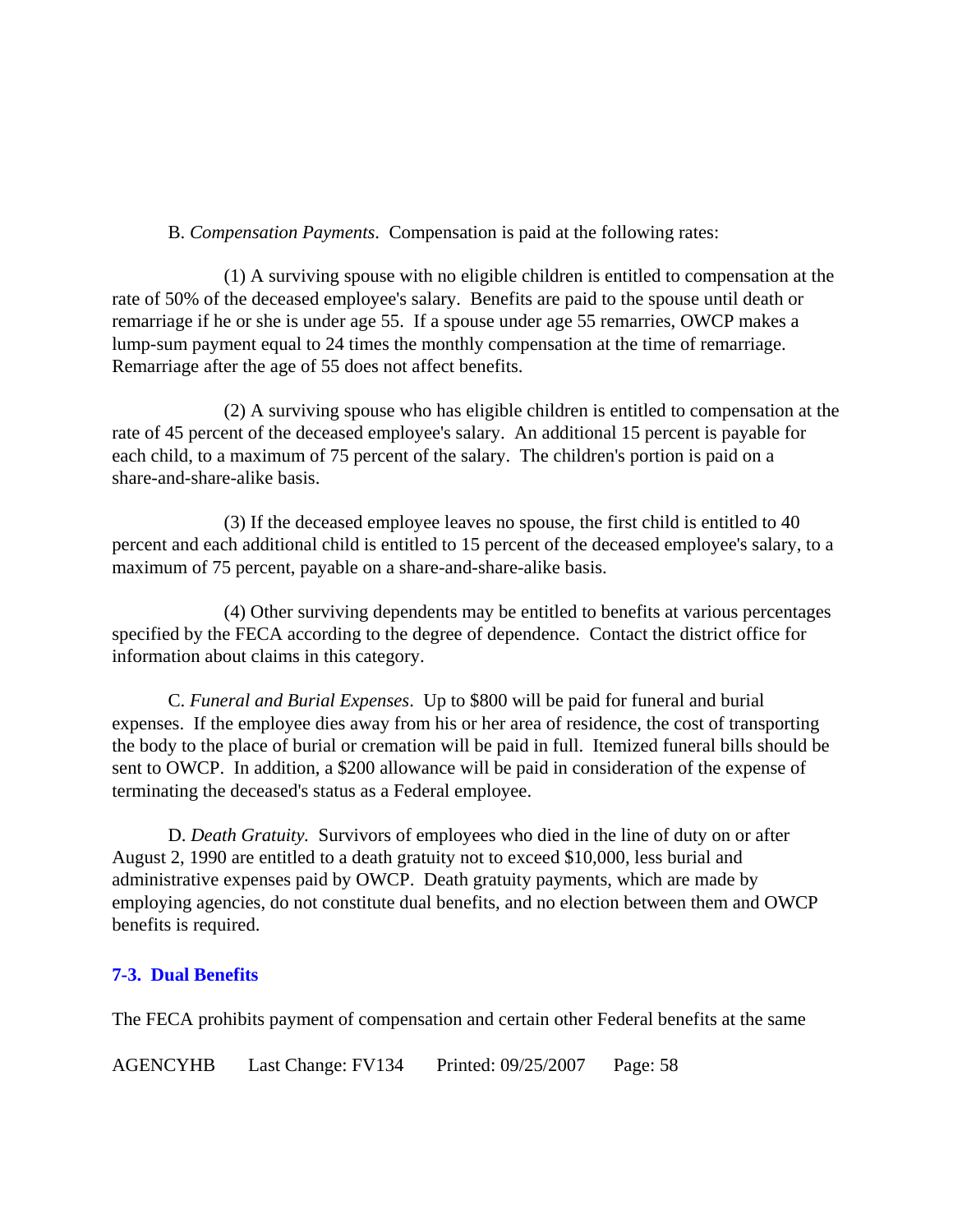time. This prohibition does not, however, prevent an individual from filing for benefits from more than one government program at a time. For instance, a claimant for disability benefits may file for a retirement annuity (regular or disability) while his or her claim with OWCP is pending. Similarly, a claimant for death benefits may file for a death annuity while his or her claim with OWCP is pending. Only if both benefits are approved will the rules governing dual benefits be invoked.

 A. *Office of Personnel Management (OPM)*. Except for schedule awards, a person may not receive disability benefits from OWCP concurrently with a regular or disability annuity (CSC or FERS). Also, a person may not receive death benefits from OWCP concurrently with a survivor's annuity (CSC or FERS).

 Therefore, a beneficiary entitled to both benefits must elect between them. (An individual may, however, receive disability benefits from OWCP or an annuity from OPM on his or her own behalf along with death benefits from the other agency which are payable on account of a spouse's death.)

 Either OWCP or OPM may offer the election, depending on which agency determined entitlement first. The beneficiary may change his or her election for different periods of time based on the more advantageous benefits.

 B. *Department of Veterans Affairs (VA)*. Individuals entitled to receive both compensation from OWCP and veterans' benefits may need to elect between the two. Such an election is required when the disability or death resulted from an injury sustained in civilian Federal employment and the VA has held that it was caused by military service, or when the VA increases a service-connected disability award due to an injury sustained in Federal civilian employment. (In the latter case the election involves only the increase in VA benefits due to disability incurred during civilian employment.) No election is required between OWCP benefits and VA benefits for strictly service-related disability. In death claims, OWCP may not duplicate any payment made by the VA for funeral or burial expenses, and the total payable by both agencies may not exceed \$800.

 C. *Social Security Administration*. An employee may receive Social Security payments and OWCP benefits at the same time, subject to income limitations imposed by the Social Security Administration. OWCP will offset any Social Security old age or death benefits which are attributable to the employee's Federal service and paid to an employee or his or her survivors.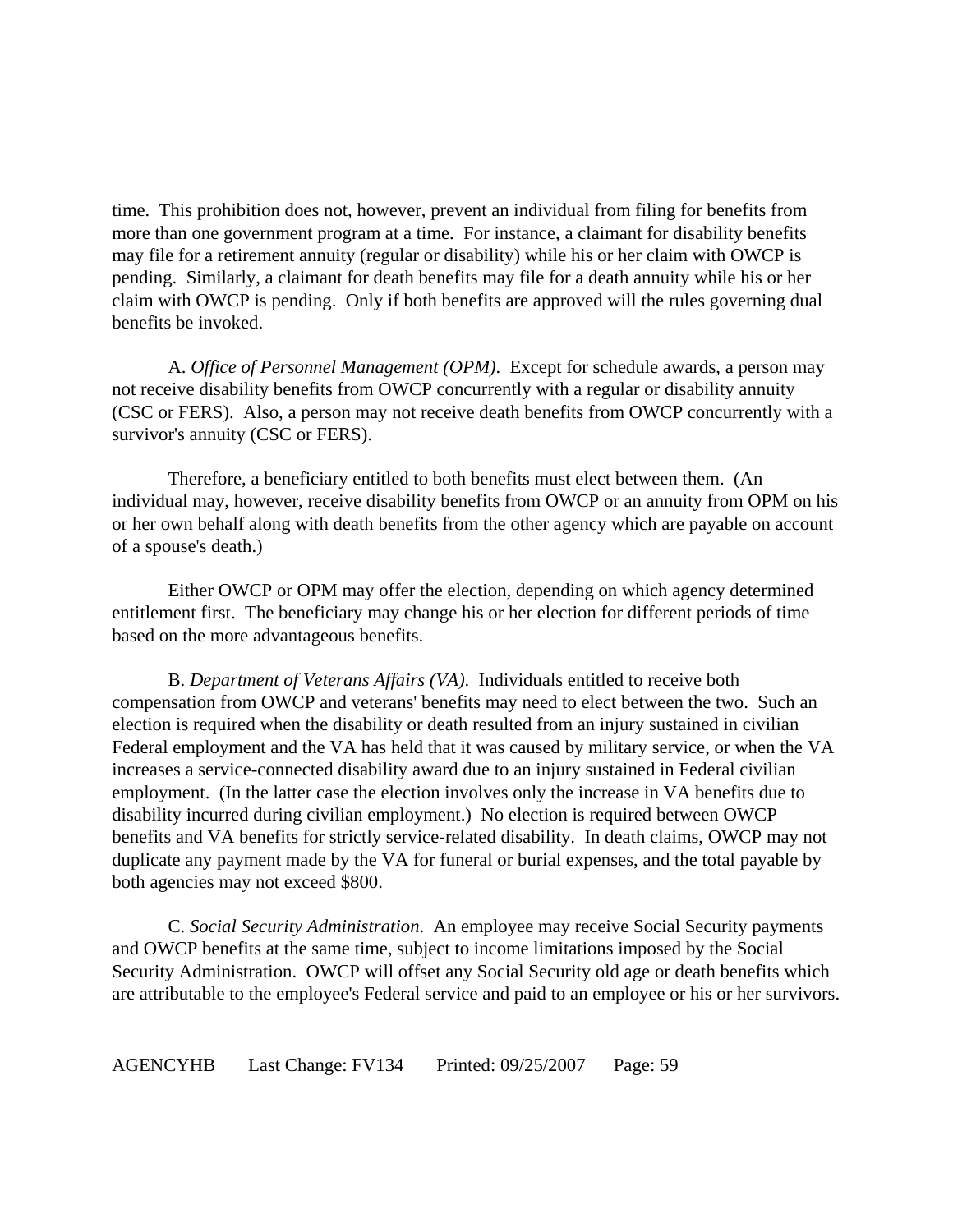D. *Other Federal Income*. An employee may receive compensation concurrently with military retired pay, retirement pay, retainer pay or equivalent pay for service in the armed forces or other uniformed services subject to reduction of such pay in accordance with 5 U.S.C. 5532 (b).

 An employee may receive severance pay concurrently with compensation for a schedule award or for loss of wage-earning capacity, but not with compensation for temporary total disability. Separation pay may constitute a dual benefit, and an agency which is offering such payments should contact OWCP for further guidance.

 Finally, an employee may receive unemployment compensation benefits concurrently with OWCP benefits.

### **7-4. Computing Compensation**

While compensation is usually claimed in two-week increments to conform to standard Federal pay periods, compensation checks are issued on a weekly or four-weekly basis. Payments of compensation for brief periods of temporary total disability or schedule impairment are issued on a weekly basis, while longer-term payments for disability, schedule award and death are made every four weeks. Checks may be sent to the beneficiary or to a financial institution which he or she designates, but they may not be sent in care of the employee's representative unless guardianship or conservatorship is established.

Compensation payments are based on a percentage of the employee's salary (or a statutory pay rate). Payments are computed by multiplying the applicable percentage by the wage rate and increasing the result by any cost-of-living increases to which the beneficiary is entitled.

 A. *Pay Rate*. For both disability and death claims, the pay rate used to compute payments is the one in effect on the date of injury, date of recurrence, or date disability began, whichever is higher. Thus, the pay rate for compensation purposes may change over the life of a claim. The salary used to compute compensation is not affected, however, by general increases in the rate paid for the employee's grade and step. Moreover, the pay rate is not affected by any promotion or raise the employee might have received in the future.

 B. *Additional Elements of Pay*. Included in the salary are: night shift; Sunday differential; holiday pay; hazard pay; dirty work pay; quarters allowance and post differential for overseas employees; and extra pay authorized by the Fair Labor Standards Act (FLSA) for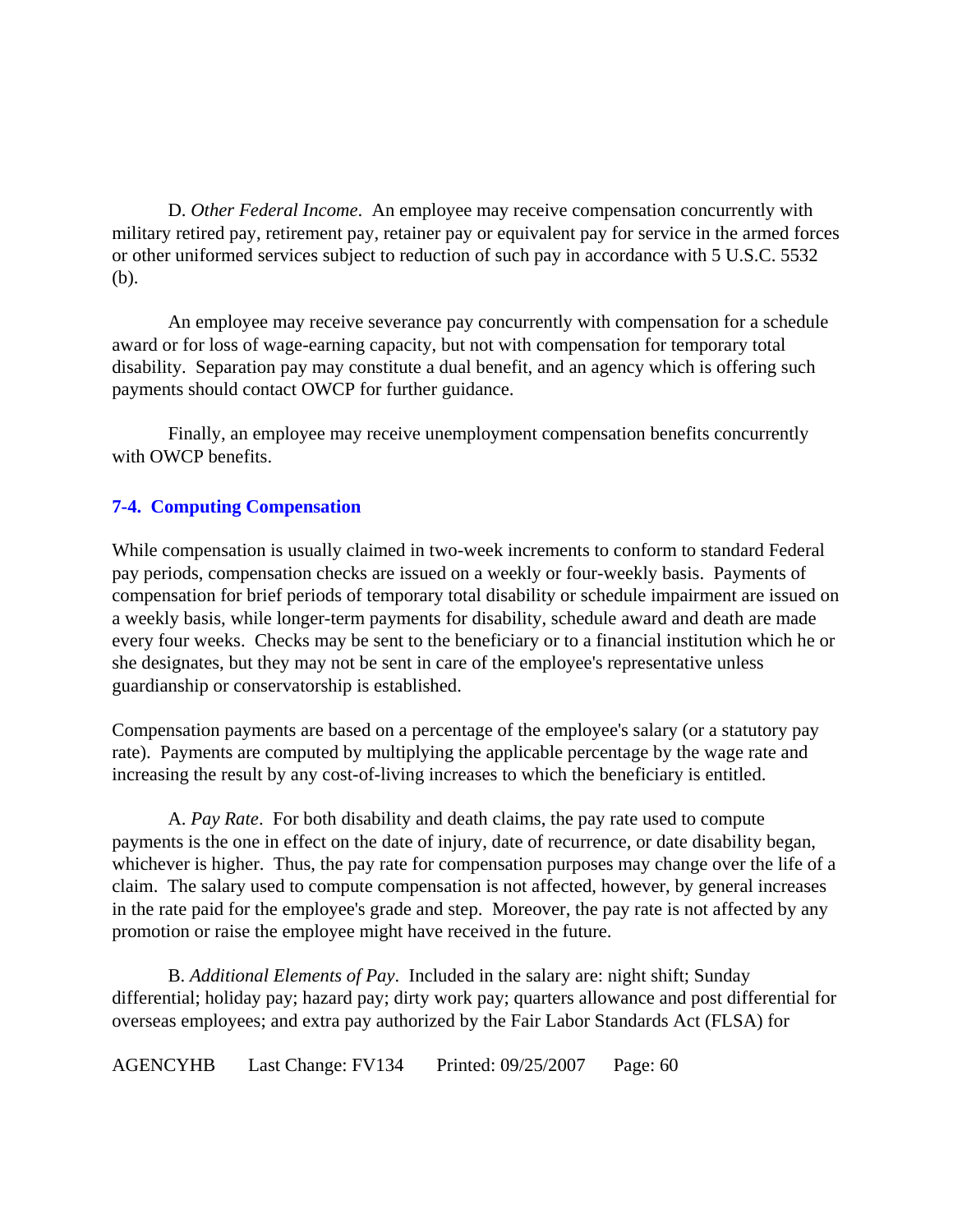employees who receive annual premium pay for standby duty and who also earn and use leave on the basis of their entire tour of duty, including periods of standby duty. Overtime pay is not included, except for administratively uncontrollable work covered under 5 U.S.C. 5545(c)(2).

 The supervisor should report these elements of pay by indicating the weekly or biweekly amount, if the employee has a regular schedule. Otherwise, the supervisor should compute and submit to OWCP the dollar amount paid in each category for the calendar year preceding the effective date of the pay rate.

 C. *Compensation Rate*. The compensation rate is the percentage applied to the salary to determine the monetary amount of the compensation payment. These rates are described in Chapters 7-1 for disability cases and 7-2 for death cases.

 D. *Cost-of-Living Increases*. Each March 1, the increase in the cost of living for the preceding calendar year is determined. If the beneficiary has been entitled to compensation for at least one year before March 1, a cost-of-living increase is applied to the benefits.

 E. *Minimum and Maximum Rates*. The law provides for minimum and maximum payments of compensation.

 (1) Disability. Compensation for temporary total disability or schedule awards may not exceed 75 percent of the basic monthly salary of an employee at the highest step of the GS-15 level. For temporary total disability, it may not be less than 75 percent of the basic monthly salary of an employee at the first step of the GS-2 level or actual pay, whichever is less.

 (2) Death. Compensation for death may not exceed 75 percent of the highest step of the basic GS-15 level, and it may not be less than the minimum pay of the first step of the basic GS-2 salary. In no case may it exceed the employee's salary except when the excess is created by cost-of-living increases.

 F. *Buy-back of Leave*. Compensation entitlement for leave repurchase is computed in the same way as compensation for temporary total disability. Because leave is paid at 100% of the usual wage rate and compensation is paid as a percentage, the employee will likely owe the agency money for repurchased leave.

AGENCYHB Last Change: FV134 Printed: 09/25/2007 Page: 61 Form CA-7a is used when dates of leave are intermittent or when more than one continuous period of leave is claimed. Form CA-7b explains how leave is repurchased and asks the agency to estimate the amount of compensation payable. The agency should advise the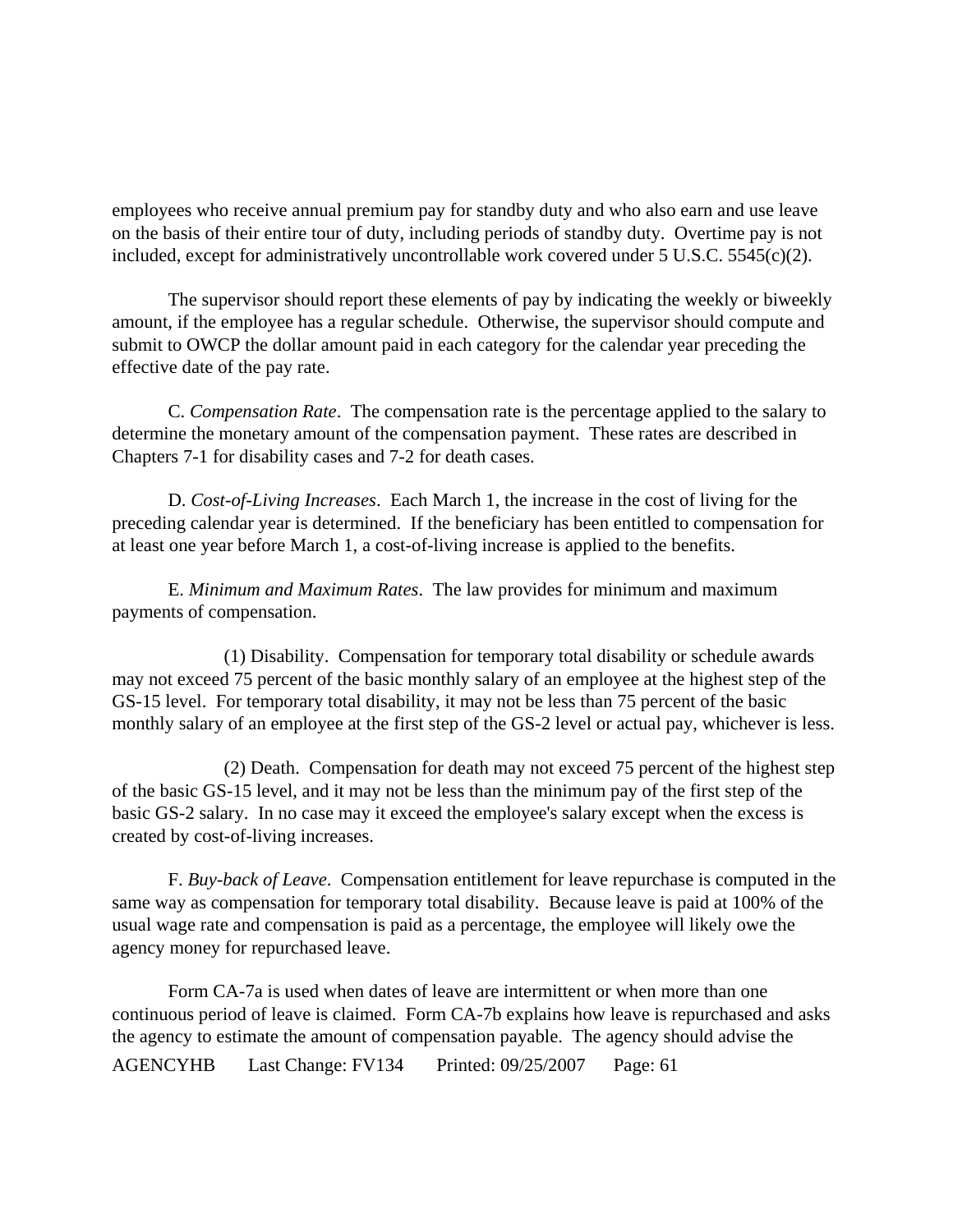employee of the amount it requires to reinstate the leave and agree to the transaction before submitting the form.

 G. *Lump-Sum Payments*. The FECA was designed to provide periodic payments of compensation benefits so that beneficiaries would have a continuing source of income. With few exceptions, such benefits are free from speculation, fluctuation, and attachment by creditors, and they are also generally free from taxes. OWCP will consider making a lump-sum payment of compensation only to pay a schedule award or as a survivor's benefit to a widow or widower who remarries before age 55.

 H. *Incorrect Payments*. An employee who receives a compensation payment which is incorrect should return the check to OWCP immediately. If an overpayment occurs, OWCP will decide whether the beneficiary is with fault in creating the overpayment. Only if OWCP determines that the beneficiary is without fault may waiver of the overpayment be considered.

 I. *Health Benefits*. OWCP makes deductions for health benefits coverage in cases where beneficiaries are entitled to continue their enrollment. Compensation must be paid for at least 28 days for deductions to be made, and deductions cannot be made for periods less than 14 days.

(1) Criteria. The following requirements must be met to continue enrollment:

 (a) Disability. If an employee was enrolled in a health plan under the Federal Employees' Health Benefit Plan at the time of injury, the enrollment will continue while compensation is being paid.

 (b) Death. Enrollment may continue for the surviving family members if the deceased employee was enrolled for Self and Family at time of death and at least one covered family member receives compensation as a surviving beneficiary under the FECA.

 (2) Transfer. If the employee will likely be on OWCP rolls for more than six months, OWCP will ask the employer to transfer the enrollment. If the employee returns to duty, OWCP will transfer the enrollment back to the agency, even if the employee is receiving compensation for loss of wage-earning capacity. If compensation benefits are terminated, or if the employee elects an annuity from OPM, OWCP will transfer enrollment to OPM. OWCP will also transfer to OPM the enrollment of a retired employee who is receiving a schedule award.

 Beneficiaries may change health benefits plans during open season in the same manner as current Federal employees.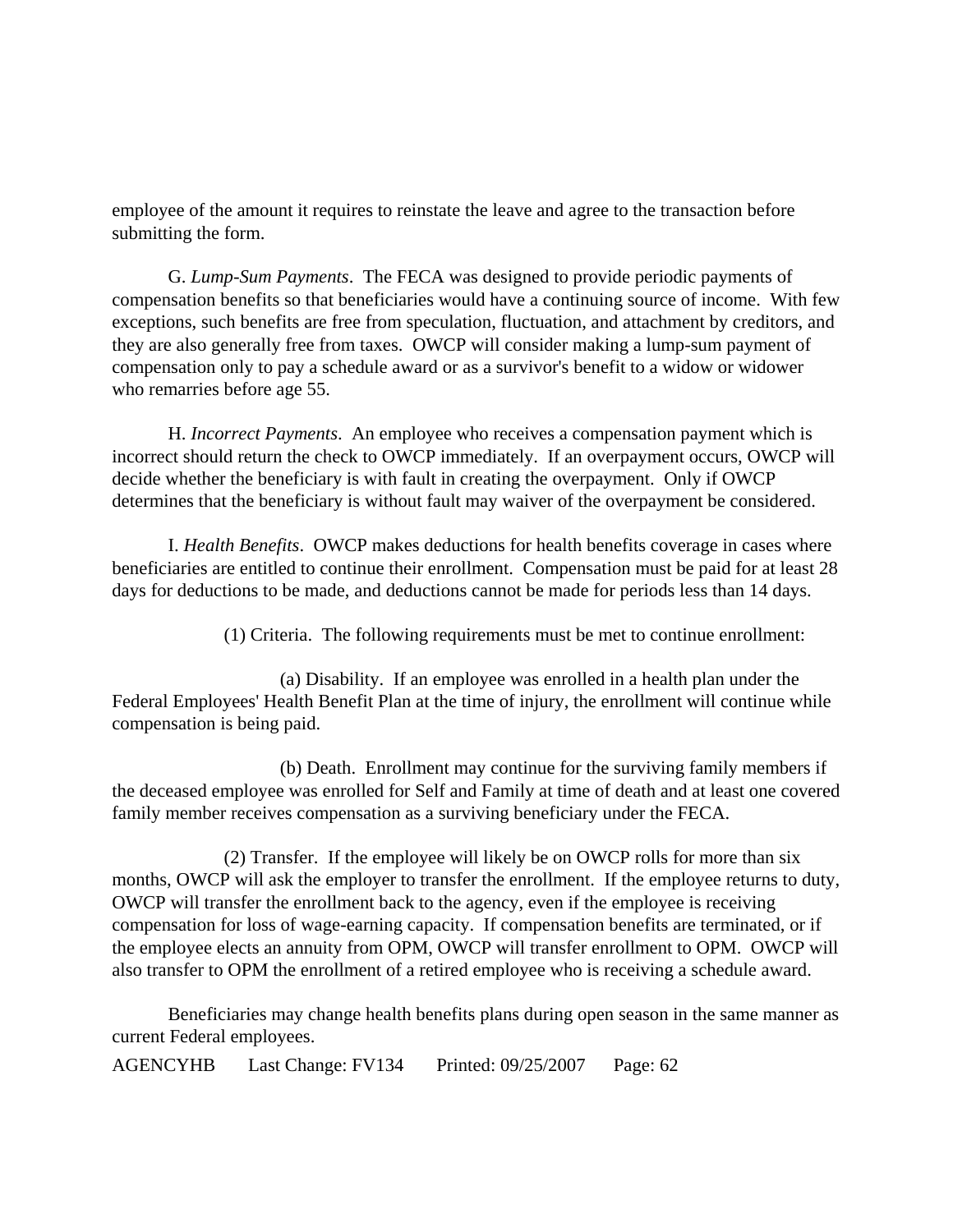J. *Optional Life Insurance (OLI)*. For claimants injured before January 1, 1990, basic life insurance continues at no cost to the employee while he or she is receiving compensation, unless the employee has elected Post-Retirement Basic Life Withholdings at 100% or 50% of the original value. Claimants injured on or after January 1, 1990 must pay for basic life insurance.

 The agency determines eligibility for OLI. Therefore, when question "c" of section 10 on Form CA-7 is checked "yes", OWCP considers the claimant eligible for continued coverage, as long as the claimant is considered unable to return to duty.

 Questions about basic life insurance coverage should be referred to OPM, while questions about OLI may be directed to OWCP.

## **Chapter 8. Managing Disability Claims**

This chapter describes how OWCP manages disability claims. It also addresses the process of reemploying partially disabled workers and the sanctions applied to employees who do not cooperate with reemployment efforts.

- 8-1 Initial Actions by OWCP
- 8-2 Retention Rights
- 8-3 Nurse Services
- 8-4 Reemployment with the Agency
- 8-5 Vocational Rehabilitation Services
- 8-6 Assisted Reemployment
- 8-7 Payment of Relocation Expenses
- 8-8 Employees in Light- or Limited-Duty Status
- 8-9 Separation from Employment

## **8-1. Initial Actions by OWCP**

If it appears that disability will continue for at least 60 days, OWCP places the employee on the periodic roll, advises him or her that payment is being made, and asks when he or she plans to return to work, if this has not already occurred.

OWCP also advises the employee that compensation will continue only through the date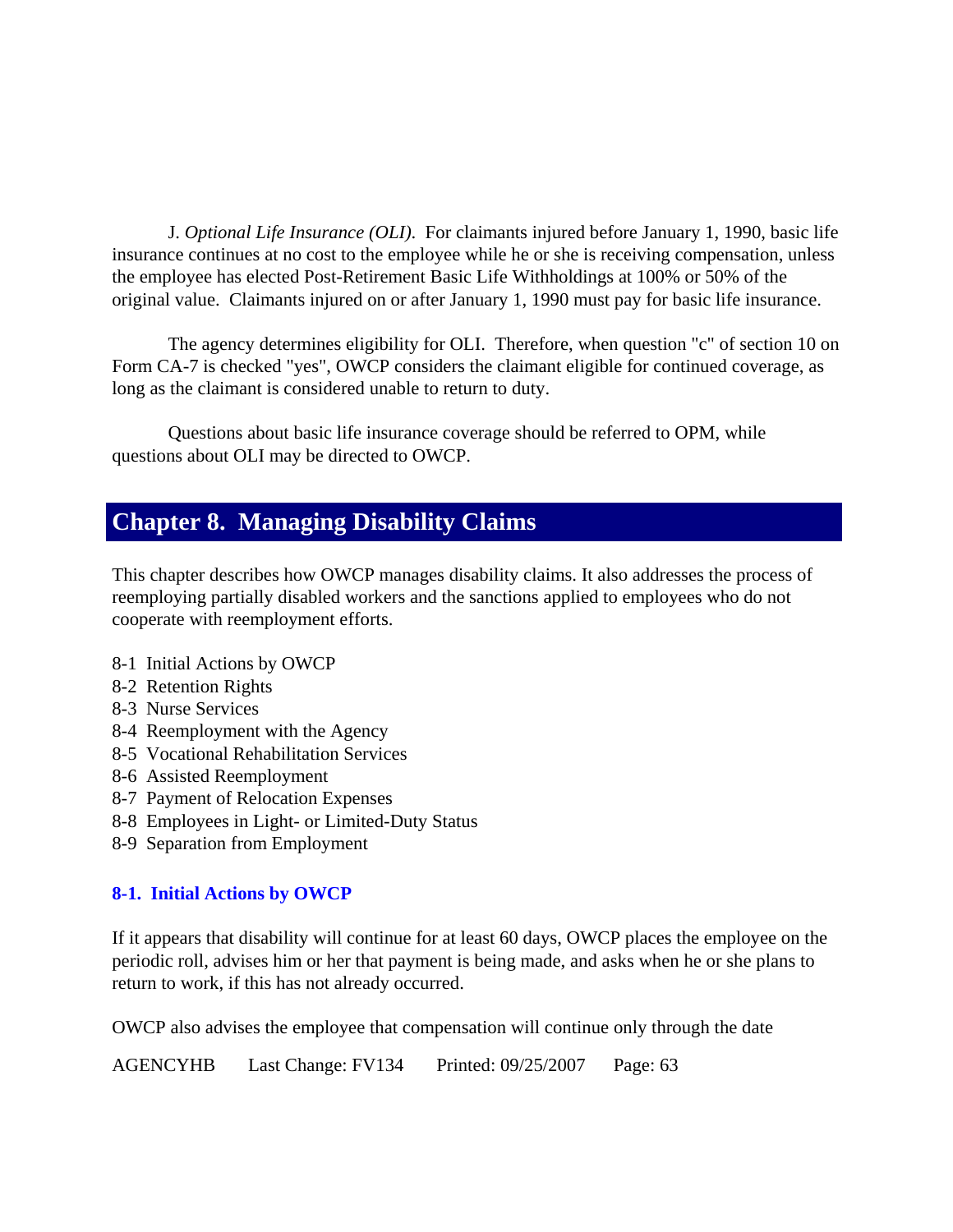specified by OWCP's medical matrix or other procedural guidance, or by the attending physician's report; that he or she is expected to return to duty as soon as possible; and that he or she is expected to contact the agency to see if light or limited duty is available.

At the same time, OWCP asks the agency to send a copy of the employee's job description, **including physical requirements**, and a copy of his or her SF-171 or other employment application form. OWCP will request information about the employee's earnings and dependents periodically during the course of disability.

When the medical evidence shows that total disability has ended, OWCP will advise the employee that he or she is expected to seek work. In accordance with 5 U.S.C. 8106, which provides for payment of compensation to partially disabled employees, OWCP will make every reasonable effort to arrange for employment of such employees. These efforts will concentrate initially on the agency, and only if reemployment with the agency is not possible will OWCP attempt to place the employee with a new employer.

## **8-2. Retention Rights**

Under 5 U.S.C. 8151, an employee who recovers within one year of starting compensation has mandatory rights to his or her old position or its equivalent, regardless of whether he or she is still on the agency rolls. If full recovery occurs after one year, or the employee is considered partially recovered, he or she is entitled to priority consideration, as long as application is made within 30 days of the date compensation ceases.

Such employees incur no loss of benefits which they would have received but for the injury or disease. The regulations on retention rights are contained in 5 CFR §§ 353, 302, and 330. These sections of the regulations, as well as 5 U.S.C. 8151, are administered by OPM, not OWCP.

Any period of time during which an employee receives compensation from OWCP is credited to the employee for the purposes of determining rights and benefits based upon length of service, including eligibility for retirement.

An employee who has applied for and been approved for Federal retirement benefits is no longer considered an employee, and any reemployment is covered by OPM rules and regulations for reemployed annuitants. This is true even if the employee never actually received a Federal retirement annuity.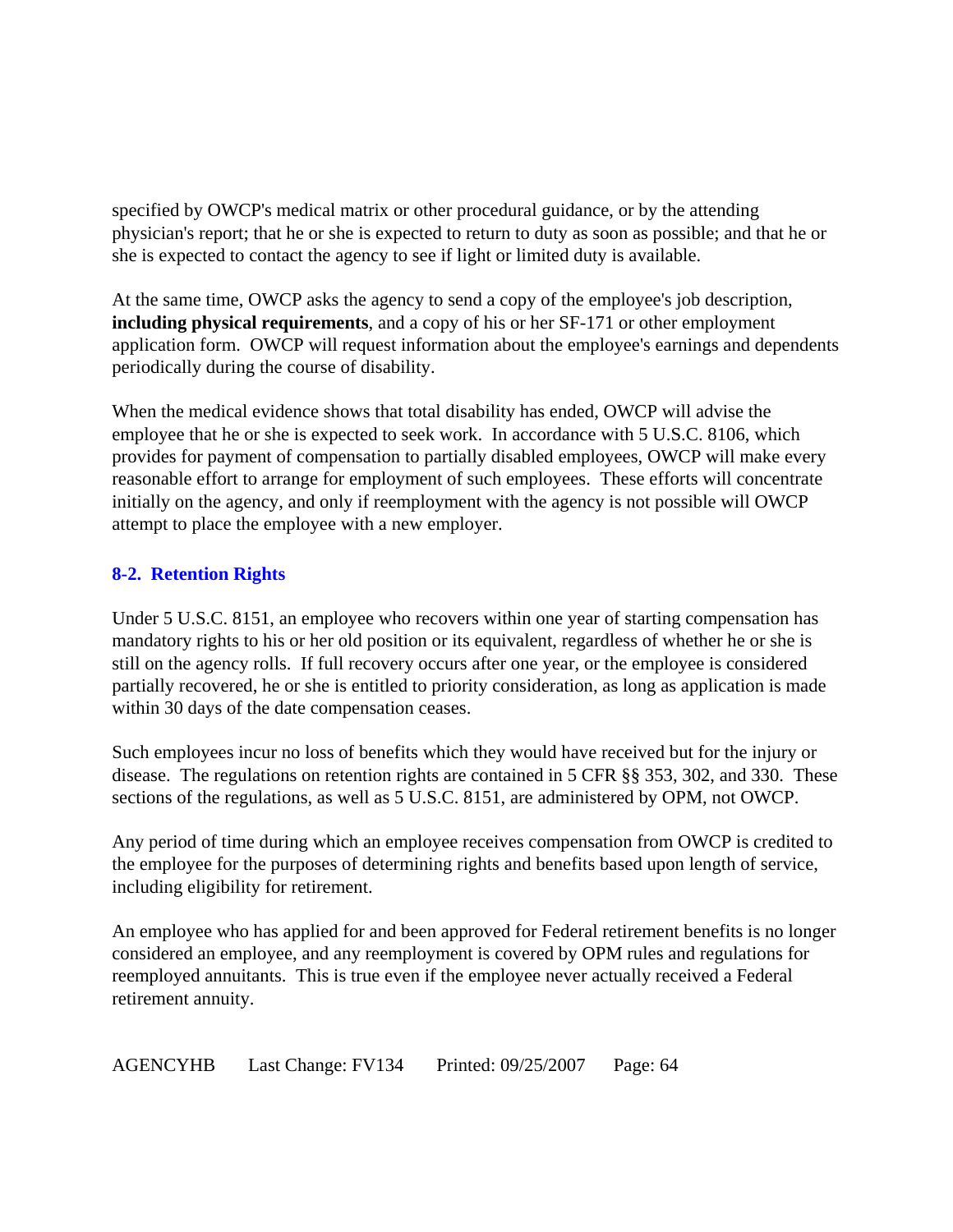OWCP's case management procedures emphasize return to work before the expiration of the employee's one-year entitlement to the same or an equivalent job.

### **8-3. Nurse Services**

Registered Nurses (RNs) under contract to OWCP meet with employees, physicians, and agency representatives to ensure that proper medical care is being provided and to assist employees in returning to work.

OWCP refers for such services all employees with approved traumatic injury claims who have continuing disability, and, on a selective basis, employees with approved occupational illness claims who have continuing disability.

 A. *Contacting the Interested Parties*. The RN contacts the employee, attending physician, and supervisor as needed to address the employee's questions about medical care; obtain treatment plans, return-to-work dates, and descriptions of work limitations; and explore availability of light- or limited-duty jobs. These contacts, which may be by telephone or in person, generally occur after the 45-day COP period has ended.

 B. *Return to Work*. Conference calls may be held to arrange for return to work. Such a call should always include the agency official who has the authority to offer a light- or limited-duty job. When an employee returns to work, the RN may accompany him or her on a walk-through of the job to ensure that the duties are within the employee's medical limitations and that both the employee and the supervisor understand the limitations.

 C. *Agency Nurses*. The RN may occasionally coordinate care with an agency nurse. As a rule, however, agencies should not assign their own nurses to work with employees simultaneously with OWCP RNs.

 D. *Penalties*. Should an employee refuse to cooperate with an OWCP nurse or refuse to make a good faith effort to obtain reemployment, OWCP may reduce or terminate compensation depending on the circumstances of the refusal.

### **8-4. Reemployment with the Agency**

When the medical evidence shows that total disability has ended, the agency is encouraged to consider reemployment. The following procedures apply to all employees still on the agency's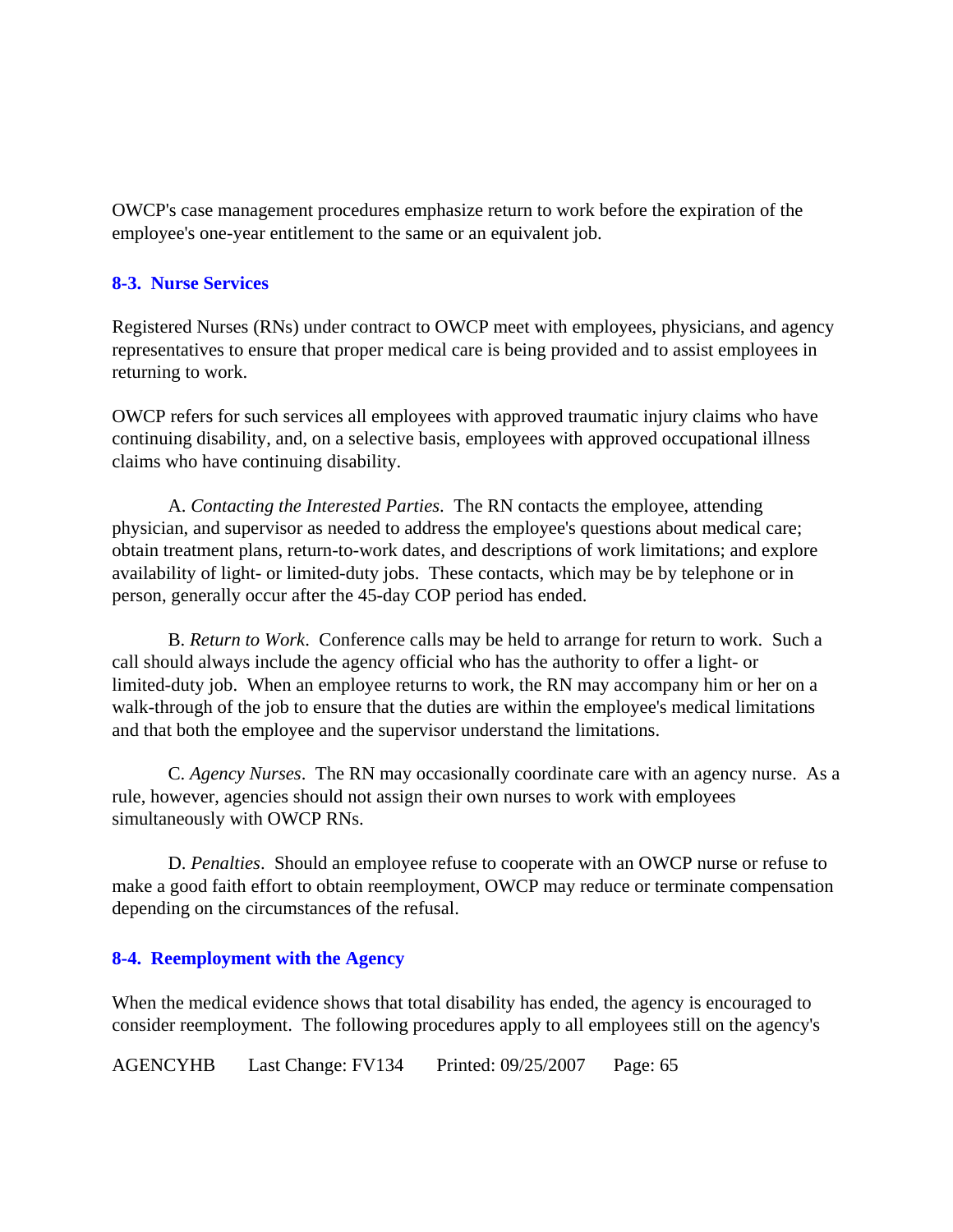rolls, regardless of how long they have received compensation.

 A. *Medical Evidence*. To make a job offer, the agency will need medical evidence describing the employee's medical limitations (in some cases OWCP can provide this information). Medical reports which address current limitations will usually suffice for this purpose. If the employee refuses to provide sufficient medical information for the agency to evaluate whether a job offer is proper, the agency should so indicate to OWCP.

 B. *Degree of Recovery*. If the employee is expected to return eventually to the job held at the time of injury, the agency may offer light, limited or modified duty pending full recovery. Any such offer should be made in the manner outlined in paragraph d below. If the residuals of the injury will prohibit the employee from returning to the position held at the time of injury, and the employee has received compensation for more than one year, the agency should consider reemployment in the following order of preference:

 (1) Return to the position held at the time of injury with modifications to accommodate the employee's limitations;

 (2) Employment in another position at the same salary as the position held at the time of injury; or

 (3) Employment in another position at a lower salary than the position held at the time of injury.

 C. *Guidelines for Reemployment*. The position should be compatible with the employee's medical condition, including any non-work-related medical condition which either pre-existed the injury at work or developed since it occurred. A temporary position may be offered only to a worker who held a temporary position when injured, and if such a job is offered, it must be at least 90 days in duration. Similarly, a seasonal position may be offered only to a worker who held a seasonal position when injured.

 Generally, an employee who is capable of working four or more hours a day should be offered a position providing at least that much work, since employment of less than four hours a day is considered sheltered work and is reserved for the severely disabled. (On the other hand, an offer of less than four hours of work a day is suitable for an employee who cannot work longer hours.)

AGENCYHB Last Change: FV134 Printed: 09/25/2007 Page: 66 As far as possible, the tour of duty and the location of the identified job should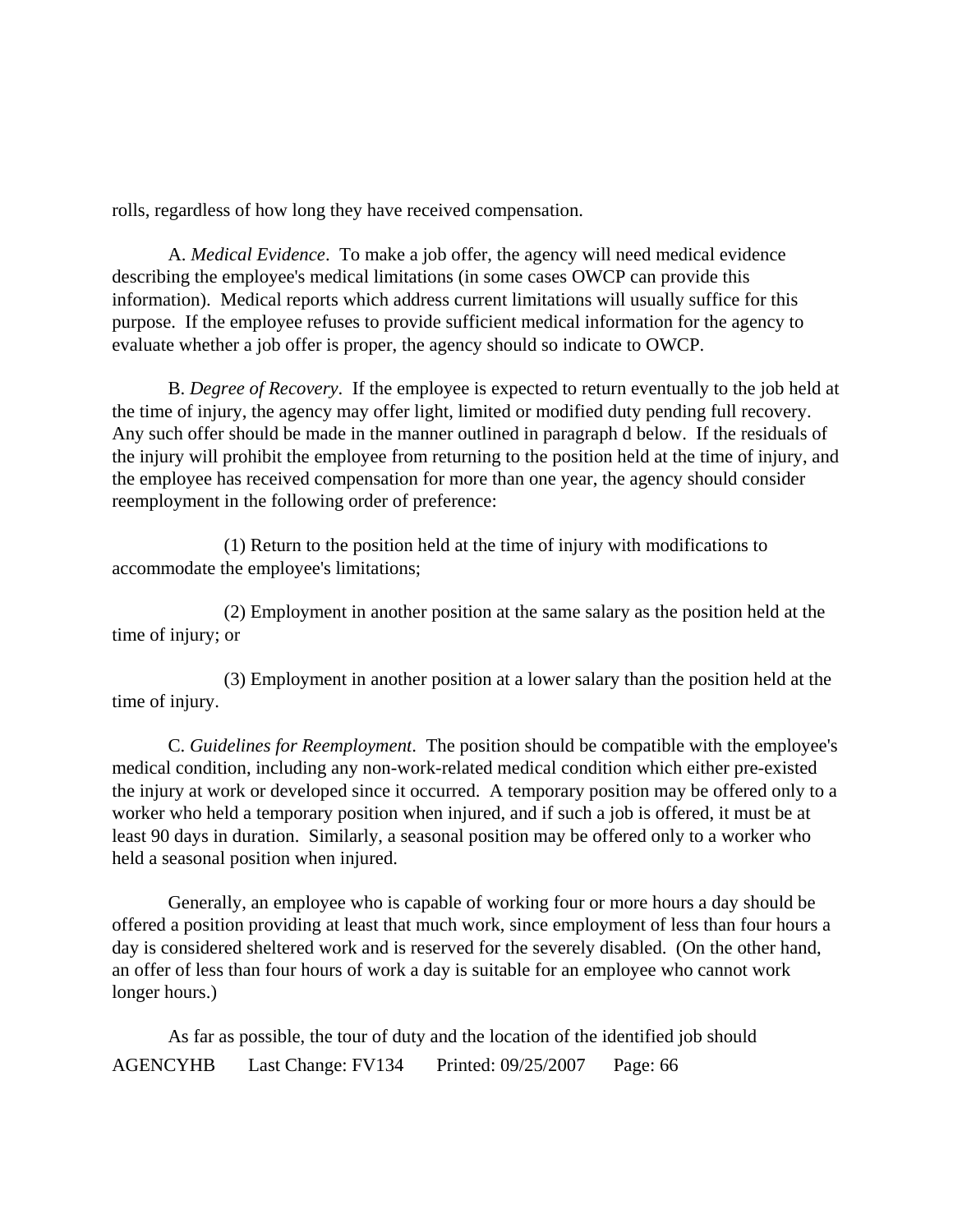correspond to those of the job held on the date of injury. The agency must ensure that any position offered will be available for the entire period allowed for response to the offer.

 D. *Elements of Job Offer*. The agency may contact the employee by telephone to advise that the job is available, but the offer must be confirmed in writing within two business days. A copy of the offer must be sent to OWCP at the same time. The offer should include:

(1) A description of the duties to be performed;

 (2) The specific physical requirements of the position and any special demands of the workload or unusual working conditions;

- (3) The organizational and geographical location of the job;
- (4) The date on which the job will be available;
- (5) The date by which a response to the job offer is required.

 The agency should not, however, request election of OPM benefits if the employee declines the job offer. OWCP is solely responsible for obtaining such an election.

 E. *Advising the Employee*. If the employee does not accept the job, but OWCP finds the job suitable, OWCP will so notify the employee in writing and advise that he or she is expected to accept the job or to show reasonable cause for refusal. OWCP will advise the employee that the failure to accept the job or to respond within 30 days will result in termination of compensation payments. Thirty days will be allowed for response.

 F. *Employee's Response*. The agency should provide a copy of the employee's response to OWCP when it is received.

 (1) Acceptance. If the employee accepts the job, the agency should notify OWCP as soon as possible of the date of return to duty so as to avoid overpayments of compensation. Compensation will be terminated if no loss of pay has resulted, or reduced if the new job pays less than the old, effective the date of return to duty.

 (2) No Response. If no answer is received, OWCP will terminate benefits and issue a formal decision on the basis that the employee has refused suitable work.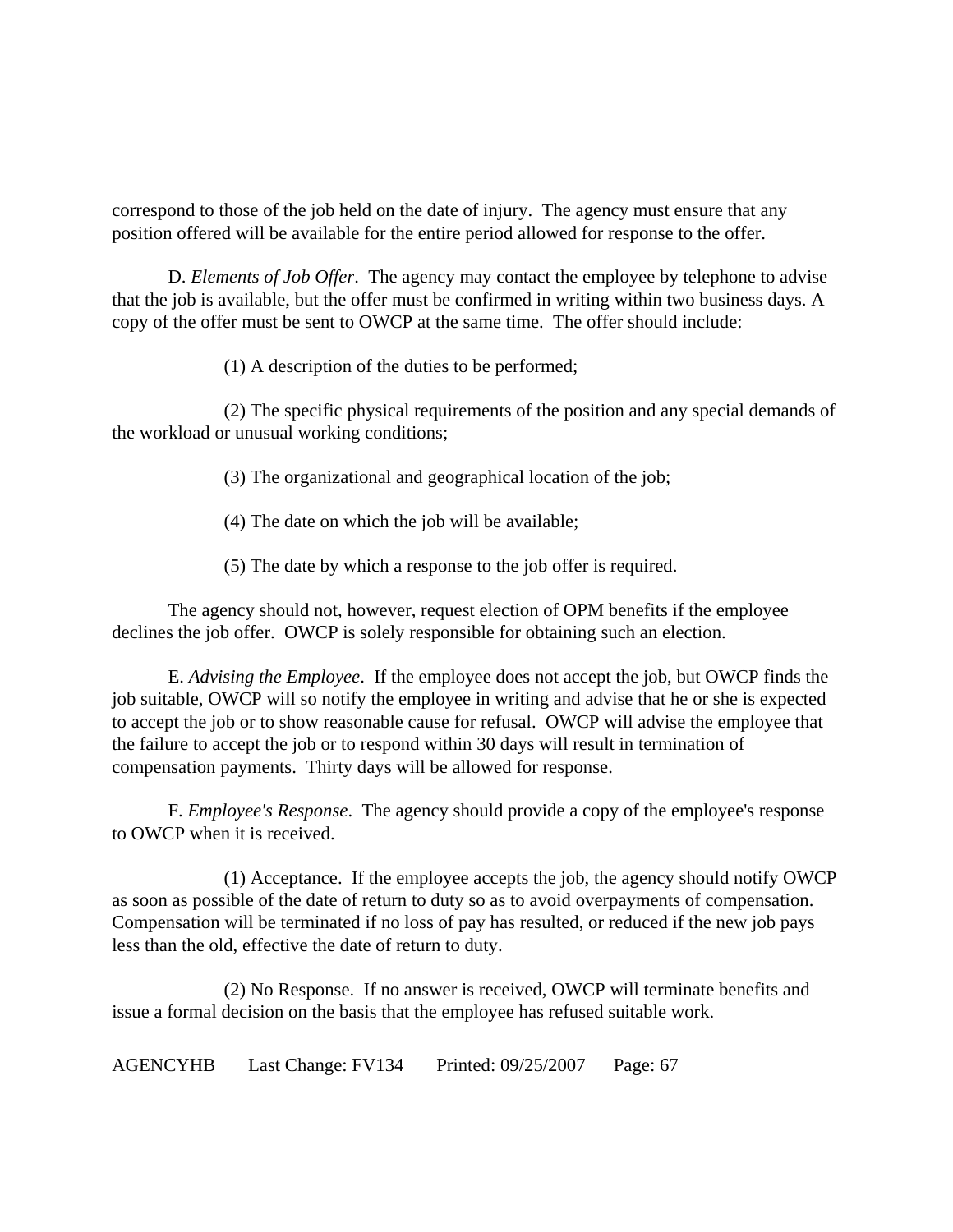(3) Refusal with No Explanation. If the employee refuses the offer without explanation, OWCP will terminate benefits and issue a formal decision.

 (4) Refusal with Explanation. If the employee refuses the offer but provides reasons in support of the refusal, OWCP will evaluate them and determine whether reasonable cause has been shown. If so, OWCP will advise the employing agency and compensation will continue at a level reflecting the degree of disability while further attempts at placement are made. If not, OWCP will so advise the employee and allow him or her an additional 15 days to return to work. If the employee still does not return to work, OWCP will terminate benefits and issue a formal decision.

Returning employees to gainful employment requires close cooperation between agencies and OWCP. Early notification of job offers and complete information about the offers will aid OWCP in making its decisions. For its part, OWCP recognizes its responsibility to evaluate job offers promptly and advise employees of their rights and responsibilities in a timely manner so as to avoid undue delays.

### **8-5. Vocational Rehabilitation Services**

The FECA at 5 U.S.C. 8104 provides for vocational rehabilitation services to assist disabled employees in returning to gainful employment consistent with their physical, emotional, and educational abilities. An employee with extended disability may be considered for rehabilitation services if requested by the attending physician, the employee, or agency personnel. In addition, OWCP will routinely consider a case for rehabilitation services if the agency cannot reemploy the employee.

 A. *Services Provided*. An OWCP Rehabilitation Specialist will contact the employee for an initial interview. The employee will then be referred to a state or private Rehabilitation Counselor for development of a rehabilitation plan. A plan may include one or more of the following: selective placement with the previous employer, placement with a new employer, counseling, guidance, testing, work evaluations, training, and job follow-up. Each employee is provided the services most suitable for him or her, and not every service will be included in a given plan.

 B. *Advice to Employee*. When suitable jobs are identified, OWCP will advise the employee that it appears that he or she has a wage-earning capacity of a specific dollar amount which will likely determine future compensation entitlement; that he or she is expected to return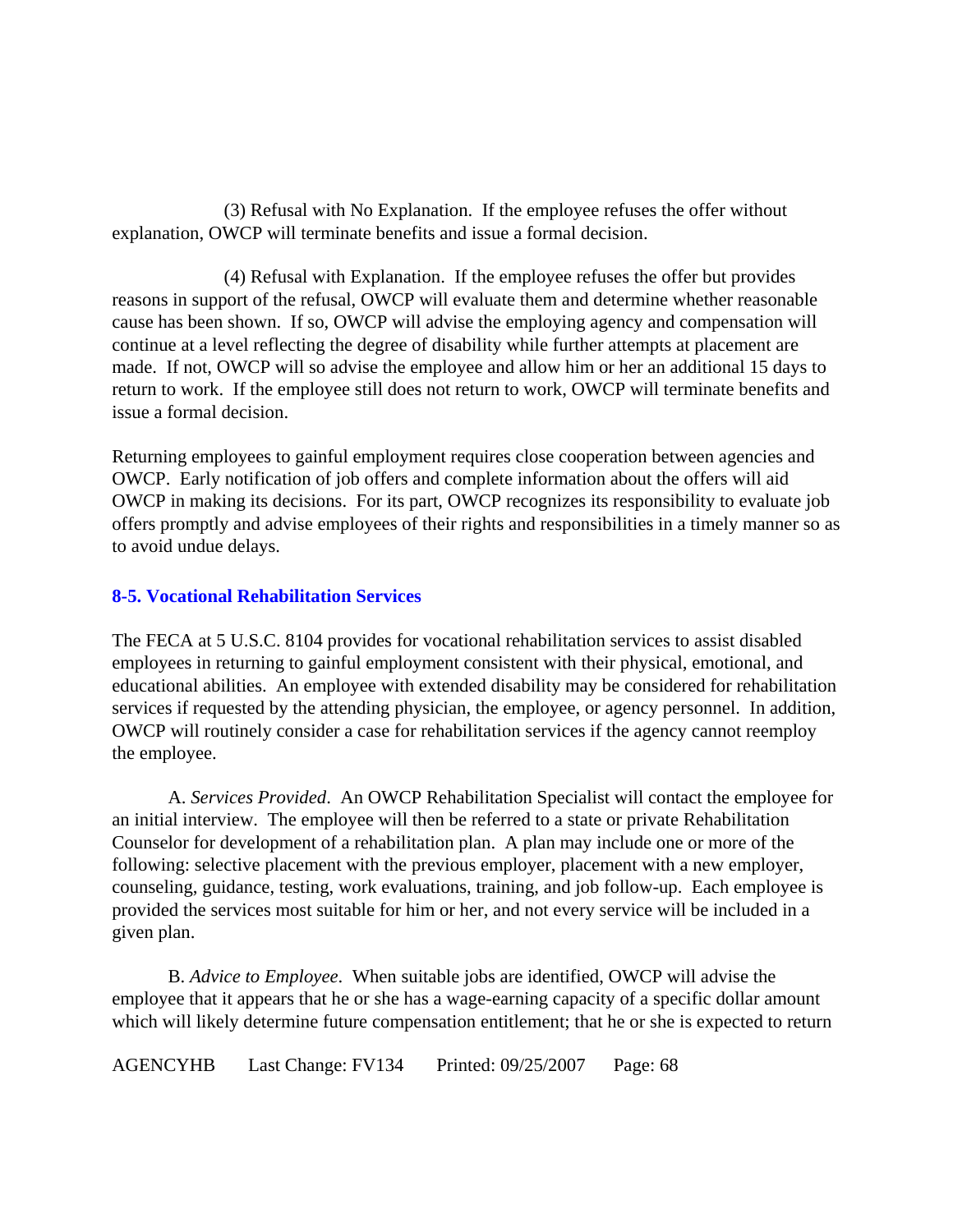to work in a job similar to the one identified; that partial compensation based on the wage-earning capacity of the indicated job will probably be paid at the end of this effort; and that when he or she has completed any necessary training or other preparation, OWCP will provide 90 days of placement services.

 C. *Benefits Payable*. An employee in an approved vocational rehabilitation program may be paid an allowance in connection with this program not to exceed \$200 per month. The employee is also entitled to compensation at the rate for total disability during the rehabilitation program (payment of a schedule award meets this requirement).

 When the employee returns to work, OWCP will reduce compensation to reflect the wage-earning capacity if the new job pays less than the old. If reemployment is at the same or higher pay rate than the job held at time of injury, OWCP will terminate compensation benefits. Even if the employee does not return to work, compensation will in all likelihood be reduced.

 D. *Penalties*. Should an employee refuse to participate in an OWCP rehabilitation program or refuse to make a good faith effort to obtain reemployment, OWCP may reduce or terminate compensation depending on the circumstances of the refusal.

 E. *Constructed Positions*. In some situations, reemployment does not occur despite the best efforts of the employee and OWCP. When this happens, OWCP may determine the employee's wage-earning capacity on the basis of a position which the medical evidence indicates the employee can perform and which is available in his or her commuting area. OWCP will determine the suitability of the position in accordance with the following factors:

(1) The nature of the injury;

(2) The degree of physical impairment;

(3) The usual employment;

(4) The employee's age;

 (5) Qualifications for other employment, including education, previous employment, and training.

OWCP will issue a formal decision, including appeal rights, in any case where the benefit level is affected.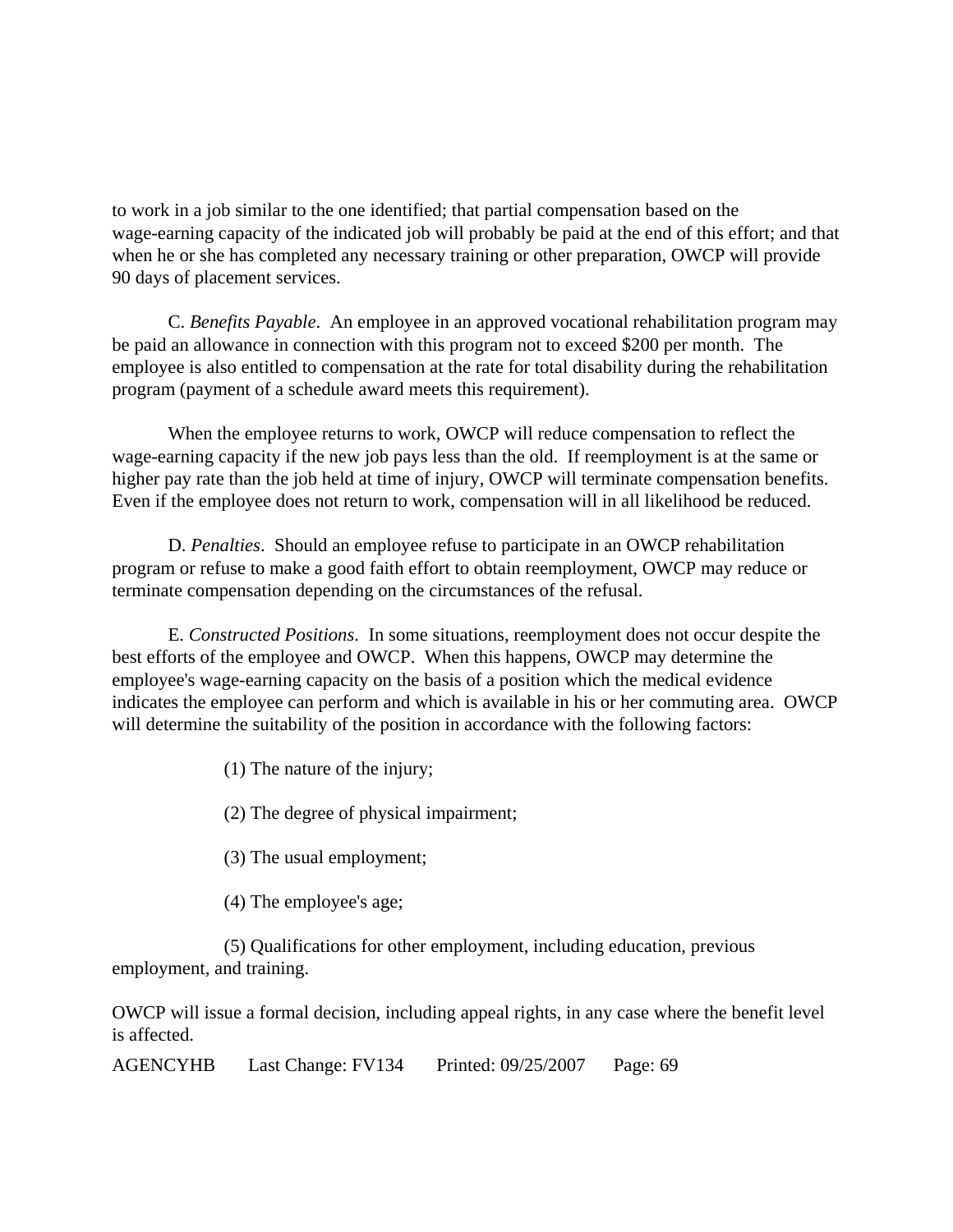F. *Continued Disability Payments*. Only after careful medical and vocational development will OWCP determine that an employee has no current wage-earning capacity, and should therefore be carried on the long-term compensation rolls at the rate for total disability.

### **8-6. Assisted Reemployment**

OWCP may reimburse an employer who was not the employer at the time of injury for part of the salary of a reemployed worker. This wage subsidy is intended to assist in reemploying workers who have been difficult to place with their former employers. It is available to other Federal employers as well as to State and local governments and the private sector.

 A. *Eligibility*. To be eligible, the agency cannot have been the worker's employer at the time of the injury, as identified by OWCP chargeback billings, appropriations account number and agency hiring authority. Intra-departmental salary reimbursements are limited to agencies with a separate appropriation number from that of the original employing agency. It is not proper to use assisted reemployment where an employee is transferred within the agency, or where an agency uses more than one appropriation number but hiring is controlled at a higher organizational level.

 B. *Conditions of Participation*. The rate of reimbursement may not exceed 75 percent of the employee's gross wage. The actual rate of reimbursement available is decided on a case-by-case basis by OWCP and the agency.

 Salary reimbursement may extend for up to 36 continuous months, but it will not continue if the period of reimbursement is interrupted by a recurrence of disability due to the accepted condition. The subsidy may not be transferred from one employer to another.

 An agency interested in participating in Assisted Reemployment should contact the District Director or a Rehabilitation Specialist at the OWCP district office. Where a potentially suitable job has been identified, the Rehabilitation Counselor assigned to the worker will meet with agency personnel to explain details of the program.

 For OWCP to consider reimbursement of salary expenses, the job offered must be found suitable, medically and otherwise (see paragraph 8-5 above). To make such a finding, OWCP needs a copy of the position description which includes a statement of the physical requirements of the job.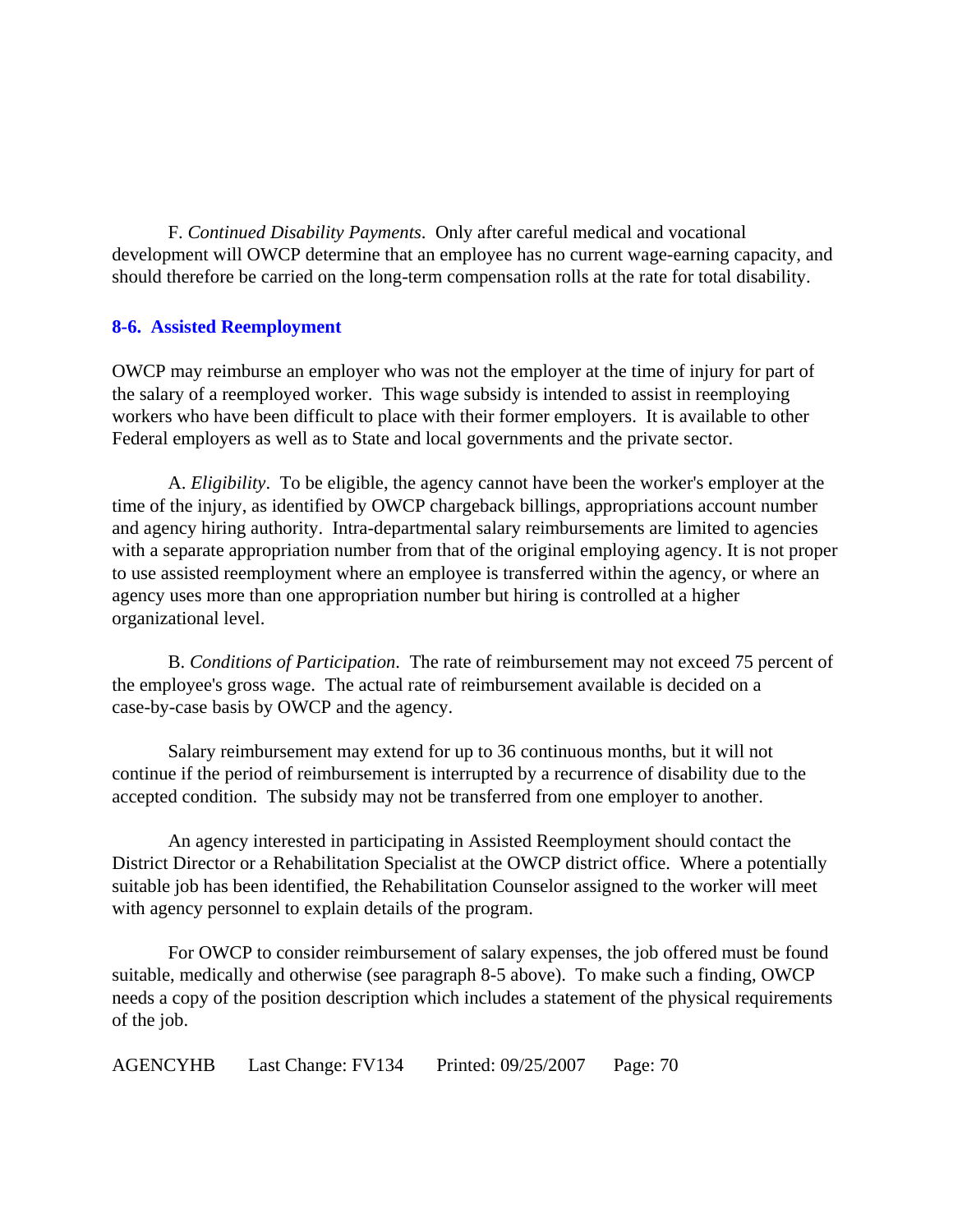C. *Elements of Agreement*. When the worker accepts a suitable job offer, the new employing agency and OWCP will enter into an Assisted Reemployment Cooperative Agreement. Each Agreement includes the following elements:

(1) Employee's name and OWCP claim number;

(2) Employer's name and address;

 (3) A description of the procedures for claiming reimbursement and the payment schedule, including the method and maximum amount of wage reimbursement payments from OWCP to the employer for each employee hired;

(4) A job description and statement of starting wage rate.

 D. *Transfer of Funds*. Once OWCP and the agency agree to financial and administrative arrangements, OWCP will contact the agency to determine the best methods of payment and transfer of funds. OWCP prefers to use the U.S. Treasury's GOALS/OPAC (On-Line Payment and Collection) system for reimbursement. For agencies which do not process payments through the U.S. Treasury, OWCP will make the reimbursement by check.

 OWCP will then advise the agency in writing of the specific accounting procedures for transferring funds. Payment is made after the agency certifies in writing that the employee was actually employed and received wages during the quarter for which reimbursement is requested. Regardless of the method of reimbursement, OWCP will require quarterly submittal of records of the wages paid to these reemployed workers and the periods covered by those payments.

### **8-7. Payment of Relocation Expenses**

OWCP's regulations provide at 20 CFR § 10.508 that an injured employee who relocates to accept a suitable job offer after termination from the agency rolls may receive payment or reimbursement of moving expenses from the compensation fund. This regulation further states that Federal travel regulations (Joint Travel Regulations for employees of the Department of Defense) pertaining to permanent change of station (PCS) moves are to be used as a guideline in determining whether expenses claimed are reasonable and necessary.

A. *Locations of Old and New Jobs*. Relocation expenses may be paid for a former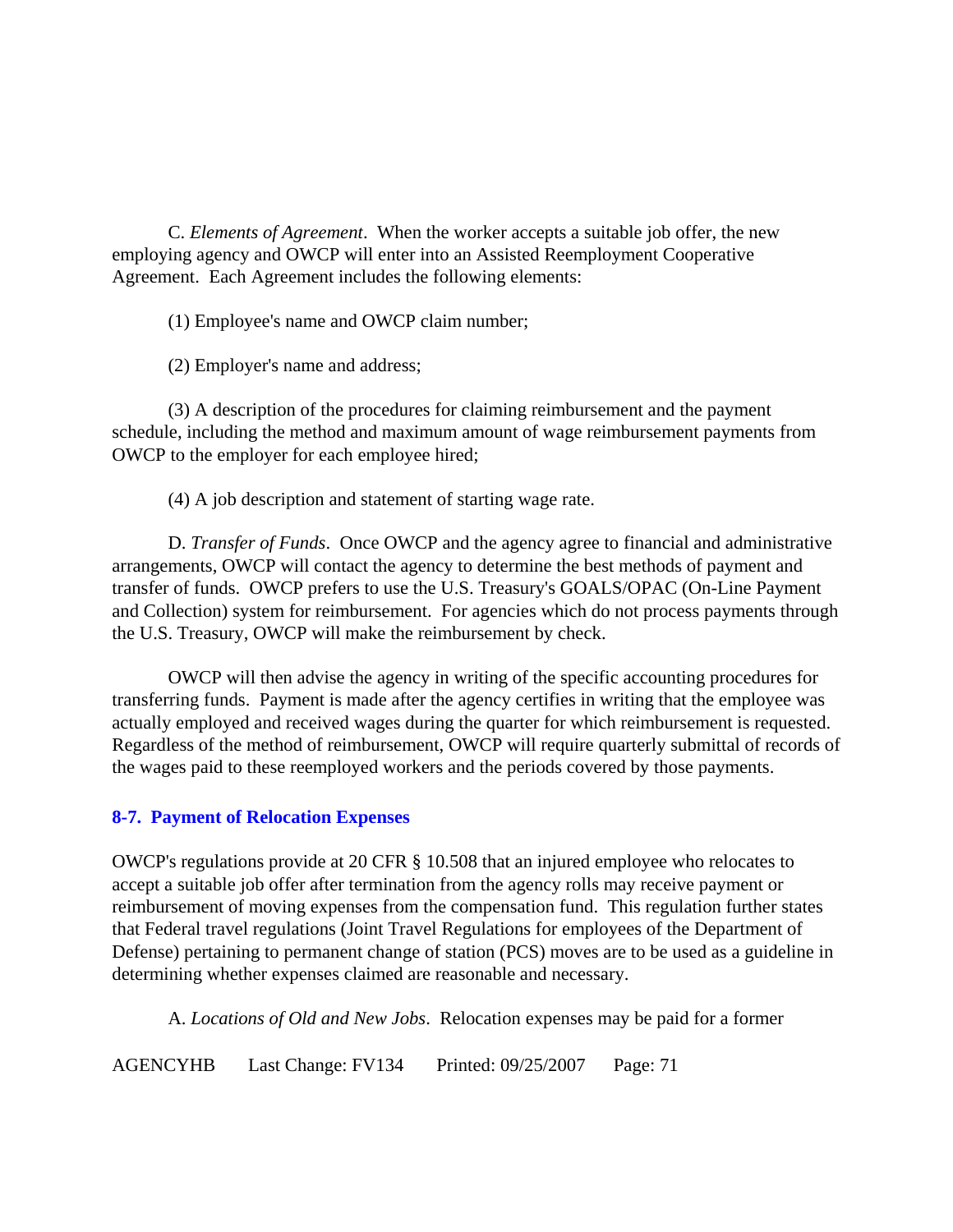employee who is partially recovered from compensable injury and who is offered a job in either the same or a different commuting area from the former job. OPM regulations governing the restoration rights of injured workers require consideration of partially recovered employees only in the former commuting area. Thus, the extent to which an agency considers partially recovered employees for jobs outside the commuting area is a matter for agency personnel to decide.

 Former employees who move voluntarily to other locations and are offered reemployment at their former installations are generally not entitled to payment of relocation expenses. (See Federal Travel Regulations or Joint Travel Regulations, as appropriate, and pertinent Comptroller General decisions which address relocation in the Government's interest.) The extent to which relocation expenses are payable when a fully or partially recovered employee is still on the agency's rolls is determined by government travel regulations pertaining to PCS moves.

 However, OWCP's regulations state specifically that "the agency may offer suitable employment at the employee's former duty station or other location" and that relocation expenses will be payable in either case. Therefore, employing agencies should not discourage applications for payment of relocation expenses to the previous duty station. Given the savings in compensation costs which accrue to employing agencies which return their injured workers to the employment rolls, payment of relocation expenses to the original duty station are considered to be in the interest of the Government.

 B. *Eligibility*. The distance between the two locations must be at least 50 miles, and the job must be medically and vocationally suitable. OWCP will authorize payment of expenses incurred to accept a temporary position as long as it is expected to lead to a permanent assignment. The employee need not show financial need for relocation expenses to be paid, and payment/reimbursement of relocation expenses may be considered after the fact as long as the move took place after June 1, 1987, the effective date of the provision governing such moves.

 OWCP staff will determine whether relocation expenses can be approved and will notify the employee and agency personnel. While payment by the agency, with reimbursement by OWCP through the U.S. Treasury's GOALS/OPAC (On-Line Payment and Collection) system, is preferred, direct withdrawal from the compensation fund may be authorized where necessary.

 C. *Arranging the Move*. Because employing agencies have expertise in arranging PCS moves, OWCP asks agencies to calculate the costs and coordinate the activities involved in such moves as far as possible. OWCP will be responsible for resolving any disputes between the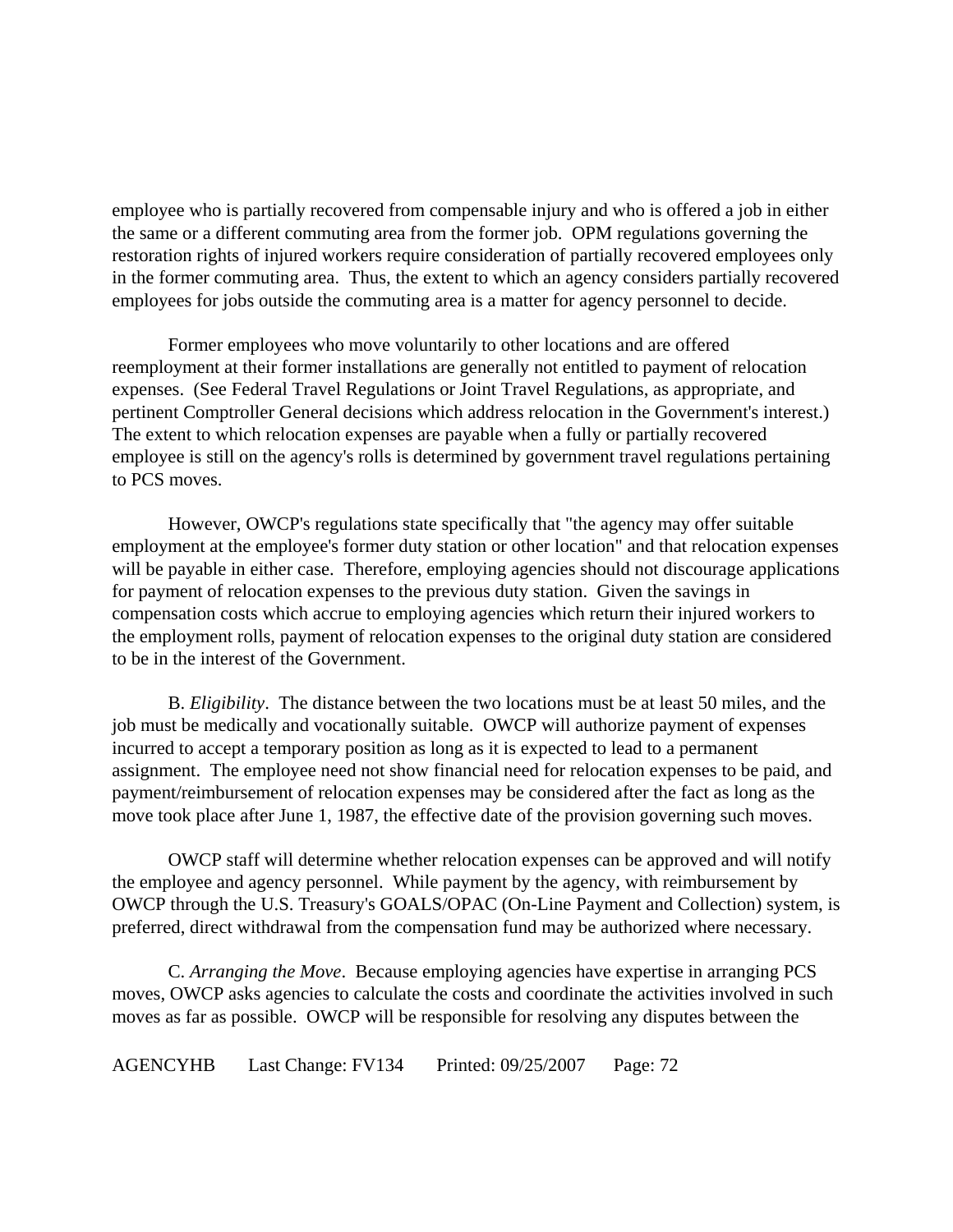employee and the agency as to allowable costs in accordance with government travel regulations.

 D. *RITA Payments*. The IRS considers at least a portion of PCS payments to be reportable as income even though such payments are intended to reflect actual expenses, and employing agencies usually include a Relocation Income Tax Allowance (RITA) to offset the additional income tax liability incurred because of PCS reimbursements. Because compensation benefits are not taxable, the RITA should not be included in paying relocation expenses under the FECA.

# **8-8. Employees in Light- or Limited-Duty Status**

Many agencies place both newly injured and long-term disabled employees in light- or limited-duty jobs. Such placements usually benefit both employers and employees. However, when employees continue to hold such assignments after they are able to return to full duty, fewer light- or limited-duty jobs are available for more recently injured employees.

Therefore, it is the policy of OWCP to monitor injured employees who hold light- or limited-duty jobs until they have returned to full duty, or until the medical evidence clearly establishes that they will never be able to return to full duty. Employing agencies can aid in this effort by identifying employees who have been in light- or limited-duty status for over three months.

# **8-9. Separation from Employment**

 A. *Reductions in Force*. When a formal loss of wage-earning capacity decision has been issued, the employee has the burden to establish further entitlement to compensation. Therefore, the status of an employee with an established wage-earning capacity who is removed due to an across-the-board reduction in force (RIF) or the closing of an installation (as opposed to the elimination of only light- or limited-duty jobs) does not change with regard to receipt of FECA benefits, unless a formal claim for recurrence is filed. When no formal finding with regard to wage-earning capacity has been made, and the employee has worked in the position for at least 60 days, OWCP may consider a retroactive loss of wage-earning capacity determination.

 B. *Removal for Cause*. An employee who is separated for misconduct and whose removal is wholly unconnected to the work-related injury is not entitled to further compensation benefits.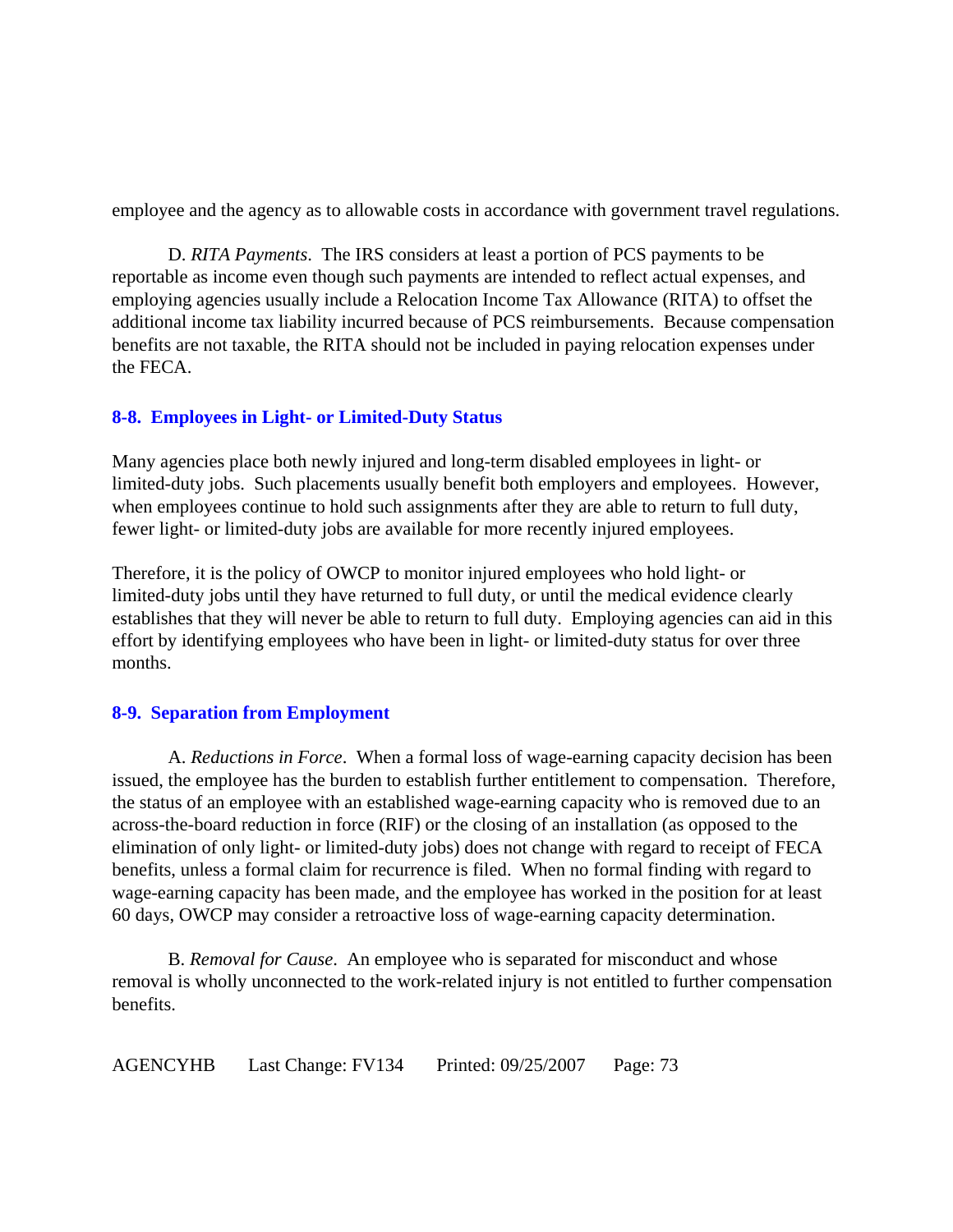# **Chapter 9. Agency Management of Compensation Claims**

 This chapter describes how agency personnel can learn more about the claims of their current and former employees, and how they can manage their compensation programs.

- 9-1 Obtaining Information
- 9-2 Inspection and Protection of Records
- 9-3 Managing Compensation Programs
- 9-4 Record-Keeping
- 9-5 Chargeback

#### **9-1. Obtaining Information**

Agencies have several options for contacting OWCP:

 A. *Agency Query System (AQS)*. This system allows employers to access data for their employees through an Internet server, which contains data on current case status, compensation payments, and medical bill payments for all active compensation cases.

 B. *Interactive Voice Response (IVR)*. This system allows callers to access several kinds of information using their telephone keypads. The IVR provides callers with information about submitting medical bills for reimbursement and filing claims. It also allows callers to query the program's data base for the status of medical bills, the date of the last compensation payment, and other case-specific information.

 C. *Telephone*. Most district offices have Contact Representatives who can provide information on the status of a claim and answer general questions. When more detailed information is needed, the Claims Examiner responsible for the case file can often satisfy the inquiry.

A supervisor with questions about common themes identified in a number of claims should contact the Assistant District Director or District Director for clarification. Only inquiries which cannot be resolved in this way should be referred to OWCP's National Office, and any such matter should be referred through the agency's headquarters. Policy questions may also be referred to OWCP's National Office.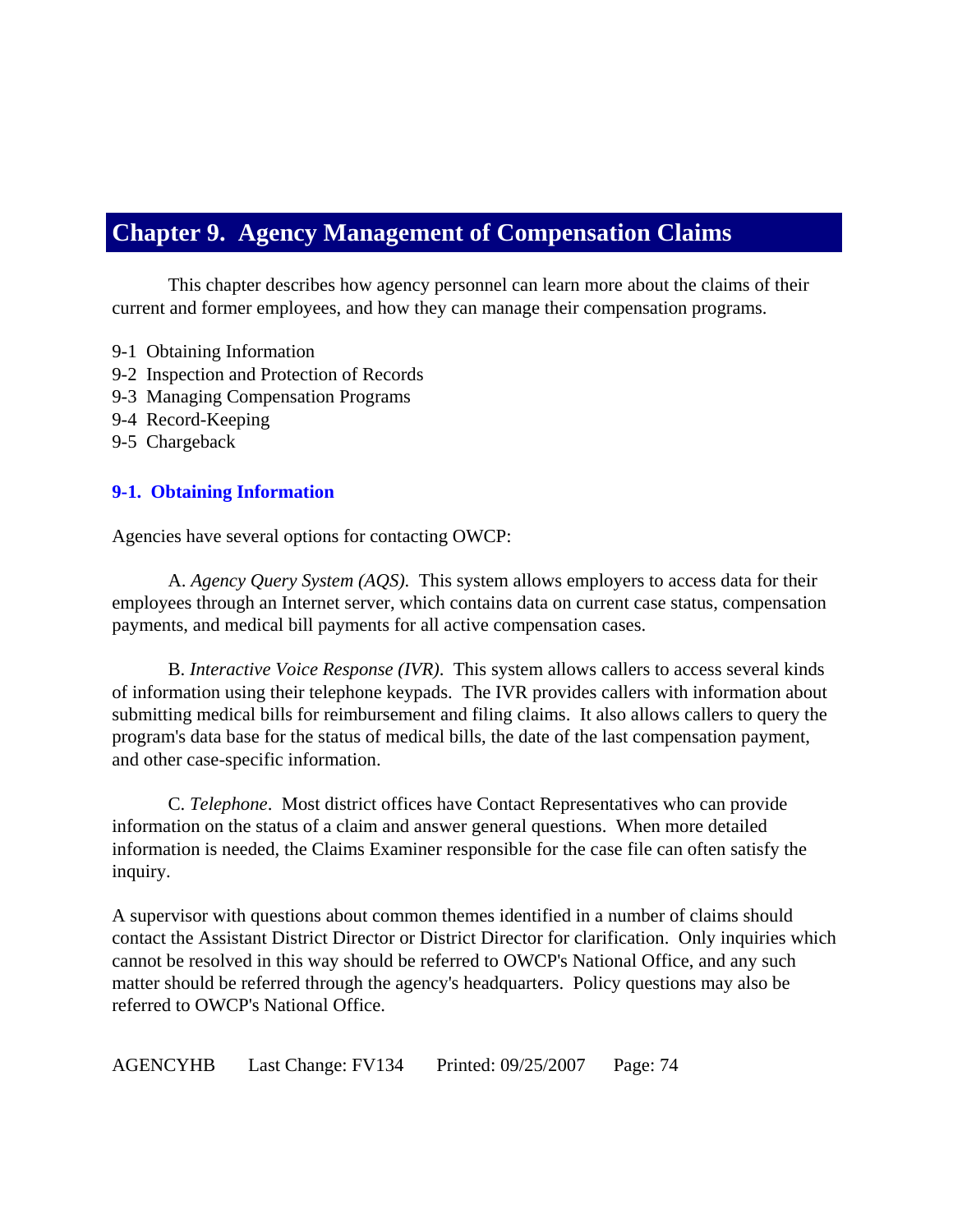## **9-2. Inspection and Protection of Records**

Claims staff are instructed to provide agency personnel with copies of all significant correspondence to employees, even when the employees are no longer on the agency's rolls. Under the routine use provisions of the regulations governing release of information under the Privacy Act, agencies are entitled to obtain copies of other materials in their employees' compensation files as well.

The use of these copies must, however, be consistent with the reason the information was collected. In practice, this means that the use must be connected in some way with the compensation claim. Agencies may not use copies of information from claim files in connection with EEO complaints, disciplinary actions, or other administrative actions without the employee's consent. Any questions concerning use or release of records should be directed to the district office.

To safeguard the privacy of information in compensation files, much of which is inherently sensitive, agencies should observe the following procedures:

 A. *Making Specific Requests*. Requests from the agency for materials in a case file should include the specific reason for requesting the information (e.g., to verify that the employee actually worked for the agency, or to attempt reemployment of the worker). OWCP will release the requested information either by telephone or in writing once satisfactory identification is presented. (This requirement needs to be met only once if an agency designates a particular individual as a liaison or principal contact with the district office.) Representatives of an investigative body within an agency may also obtain information upon presentation of proper credentials as long as the purpose for the request is stated.

 B. *Inspecting Files*. An agency representative may ask to inspect files at the district office. OWCP will accommodate all such requests subject to logistical and physical limitations, including reasonable advance notice of the visit and a list of cases to be reviewed. Here again, the purpose should be stated specifically and the reviewer should be identified before the visit. A picture ID must be presented at the time of the visit unless the reviewer is known to the office.

 C. *Penalties Under the Privacy Act.* It is not appropriate for agency personnel to inspect records without a specific and valid purpose for doing so (that is, curiosity is not an acceptable reason for review). Agency personnel who review files should be conversant with the restrictions of the Privacy Act and the penalties stipulated for violations. These penalties include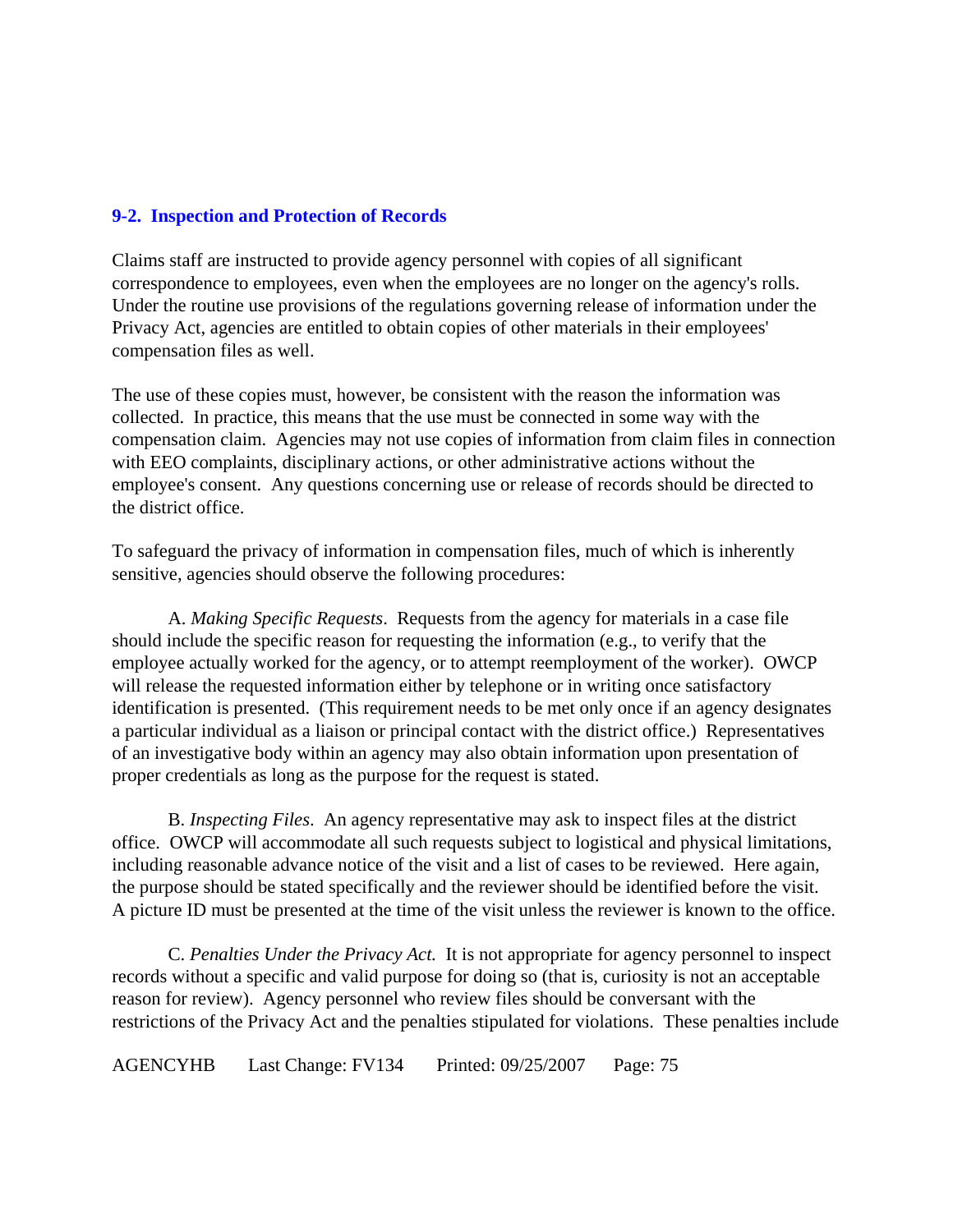fines and imprisonment. OWCP will deny further access to any individual who improperly uses information from OWCP files.

 D. *Contractors*. If the agency wishes to designate a private contractor to inspect the records, the agency should contact the OWCP National Office in writing to obtain approval for the arrangement. The agency should ensure that the contractor observes the regulations governing the Privacy Act as they review the files and report their findings to the agency.

## **9-3. Managing Compensation Programs**

In the interests of providing good service to employees while containing costs, OWCP encourages active management of workers' compensation programs by agency personnel. It is important that agencies devote the time and effort necessary to ensure that claims are processed in a timely fashion. In particular, this means prompt submission of notices of injury and claims for compensation to OWCP.

 A. *Training*. Ensure that sufficient training in technical and managerial skills is given to staff who routinely handle compensation claims and that resource materials are available to those who handle them infrequently. A list of courses and resources is shown in Chapter 1.

 B. *Administration*. Establish a record-keeping system which will enable the agency to maintain copies of claim forms, medical reports, correspondence with OWCP, and other materials related to each compensation claim in an orderly fashion. Designate a representative within each organizational unit to act as a liaison with OWCP concerning unusually difficult claims.

 C. *Documentation*. Ensure that the facts surrounding each injury are adequately investigated at the time of injury. Such investigation will help both the agency and OWCP to determine the validity of the claim.

 D. *Medical Information*. Obtain medical information from OWCP or the injured employees as often as necessary (within OWCP and OPM regulations) to assess potential return to regular, light or limited duty. Advise physicians of any light-duty assignments available and their specific requirements. The agency can use the information thus gathered to monitor the claimant's medical care and notify OWCP if it appears that the care is inadequate.

E. *Reemployment*. Stay in touch with injured employees while they are receiving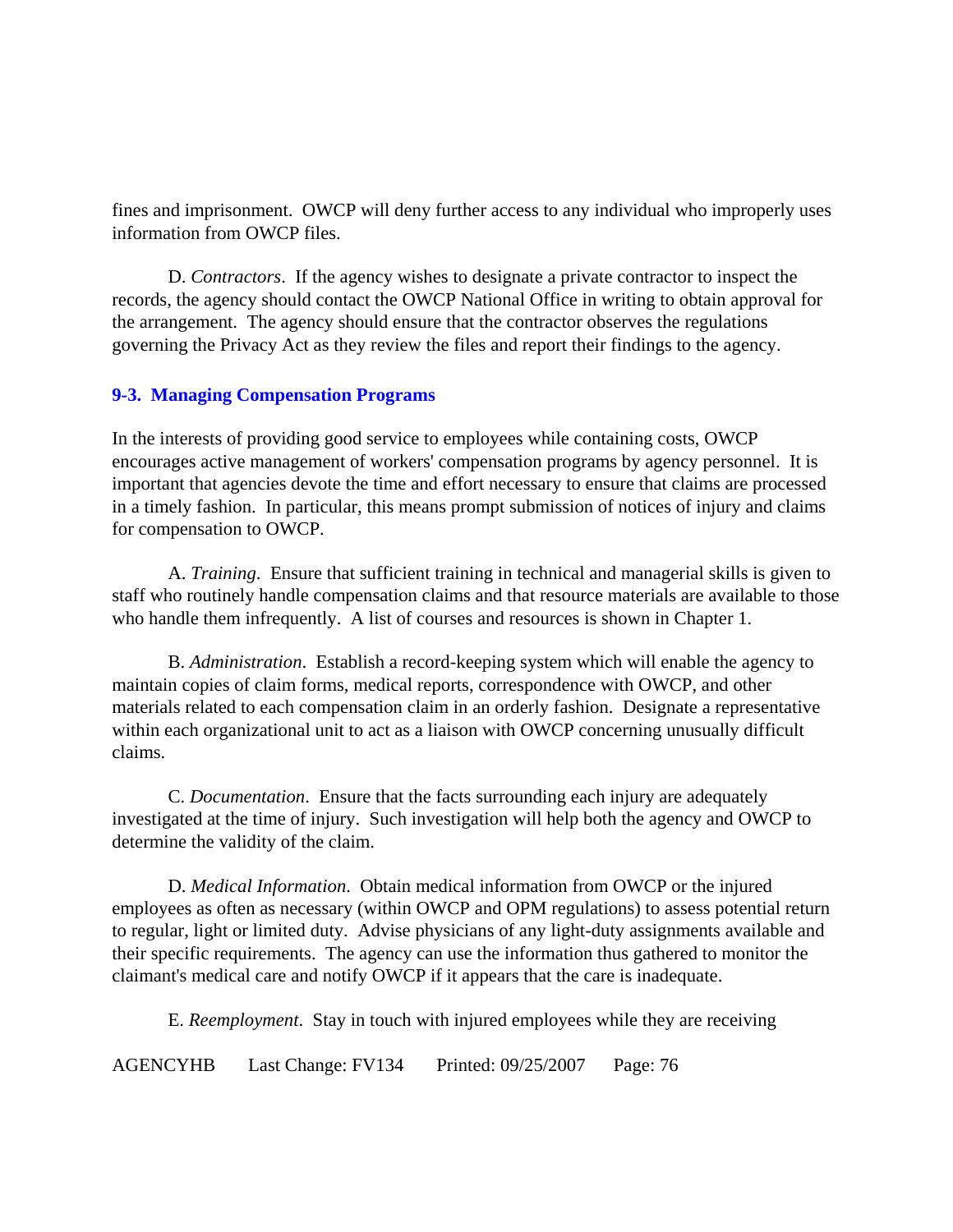compensation, identify jobs suitable for them, and take steps to reemploy recovered or recovering employees as soon as the medical evidence shows that this is possible.

 F. *Financial Records*. Monitor chargeback billings and arrange to charge costs to the lowest organizational level practicable to make managers more aware of costs. The chargeback system is discussed in detail in paragraph 9-4.

# **9-4. Record-Keeping**

Employing agencies often retain documents in connection with workers' compensation claims. Rules governing release, retention, and disposal of such records differ according to the nature and source of the document involved.

 A. *Documents in Employee Medical Folder (EMF)*. A notice of injury not filed with OWCP is to be placed in the employee's EMF and retained in accordance with OPM regulations governing disposal of the EMF.

 B. *Documents in OWCP Case File*. These documents include medical reports, copies of letters and decisions, and any other material which is part of the case file, regardless of its source. These documents should be maintained in folders apart from the EMF or Official Personnel Folder, but such folders are not considered a "system of records" separate from the case file. Rather, they are considered an alternate location for the records, which remain under the jurisdiction of OWCP. Their retention and disposal is covered by the OWCP Records Retirement Schedule, which requires that case file material be maintained for two years after case closure.

# **9-5. Chargeback**

The FECA program is financed by the Employees' Compensation Fund, which consists of monies appropriated by Congress or contributed by certain agencies from operating revenues. The chargeback system is the mechanism by which the costs of compensation for work-related injuries and deaths are assigned to employing agencies annually at the end of the fiscal accounting period, which runs from July to June for this purpose. Each year OWCP furnishes each agency with a statement of payments made from the Fund on account of injuries to its employees. The agencies include these amounts in their budget requests to Congress. The sums appropriated or obtained from operating revenues are deposited in the Fund.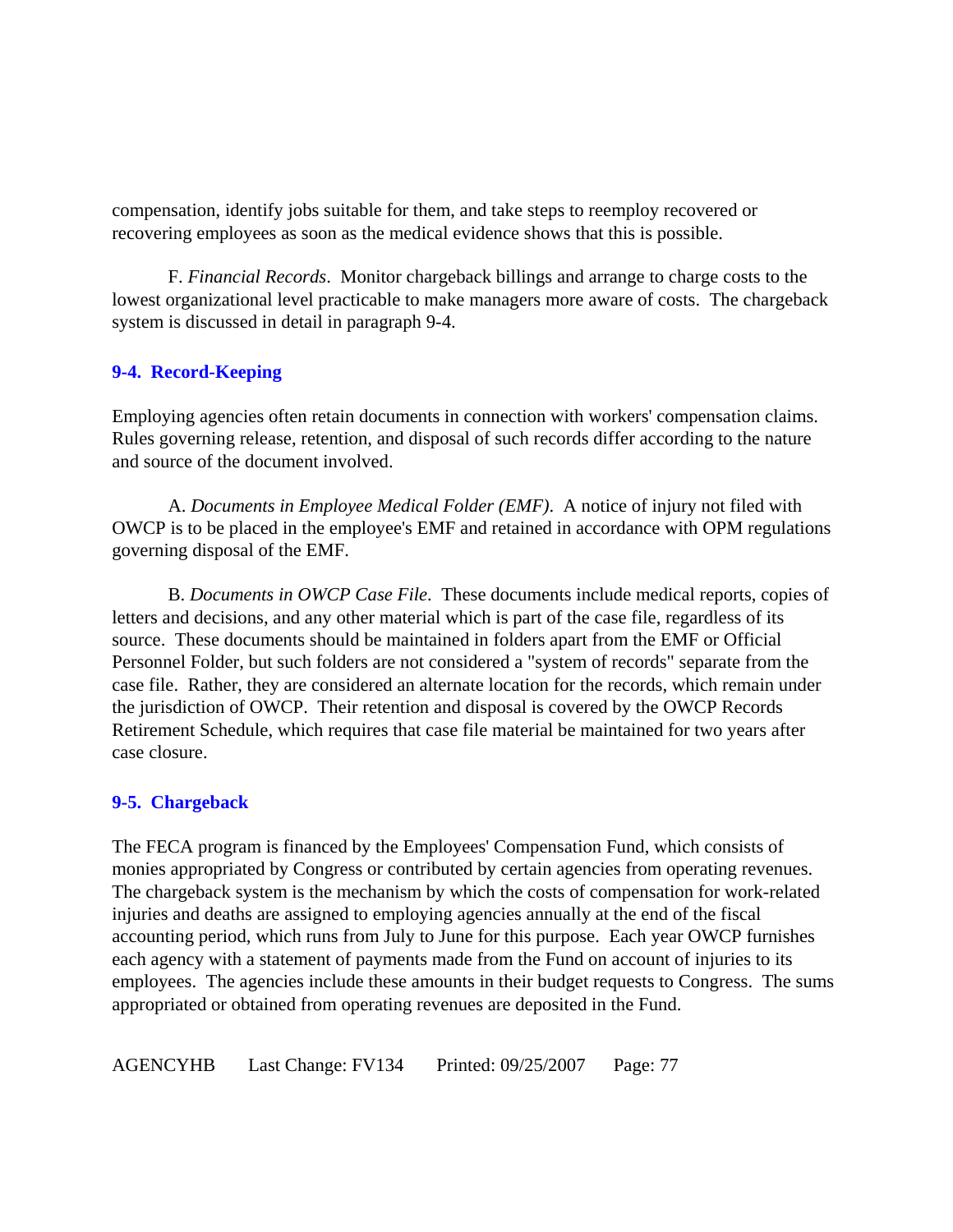A. *Identification*. A compensation claim is identified as belonging to a particular agency based on the agency code entered into OWCP's data processing system when the case is created. The agency should code all initial notices of injury, disease and death to reduce chargeback errors. OWCP sends the agency a postcard (Form CA-801) each time a case is created for one of its employees. OWCP also provides each agency with quarterly listings of the cases and charges that will appear on its yearly chargeback bill.

 B. *Errors*. To prevent incorrect entries from appearing on the quarterly chargeback report and yearly bill, agencies should review Forms CA-801 and report errors to district offices as soon as possible. If no objection is raised upon receipt of the form, OWCP assumes that the chargeback code is correct and charges costs associated with the case to that agency's account.

 If an agency receives a Form CA-801 which it believes to be incorrect, it should notify OWCP in writing within 60 days. The district office will then review the disputed case to determine whether a keying or coding error occurred and correct the agency code if necessary.

 C. *Quarterly Chargeback Report*. Each agency receives a quarterly report which lists all cases and costs for which charges will appear on the yearly chargeback bill. This report can be used to identify and correct errors before the agency is billed for them. When an agency believes that a case appearing on its chargeback report does not belong on its account, it should check current personnel and payroll records as well as search the service record file and/or send an inquiry to the Federal Records Center. Agency personnel may also review case files at the district office to resolve such discrepancies.

 D. *Requesting Changes*. Requests for changes based on review of the quarterly chargeback report should be addressed to the District Director. The request should be made within 90 days of receipt of the report, and it must be accompanied by appropriate documentation, such as a copy of an SF-50, service record card (SF-7), or response from the Federal Records Center. OWCP will review the case file and supporting evidence to determine whether an incorrect agency code was assigned. If the evidence does not support the agency's request, OWCP will send the agency a copy of the Form CA-1, CA-2, or CA-6 from the case file and explain the basis for its finding.

 If the evidence shows that the disputed case belongs on another agency's account, OWCP will notify the new agency and forward a copy of Form CA-1, CA-2 or CA-6 from the case file. Before changing the agency code, OWCP will provide the new agency 60 days to advance any arguments for disputing ownership of the case. Due to the time needed to verify information and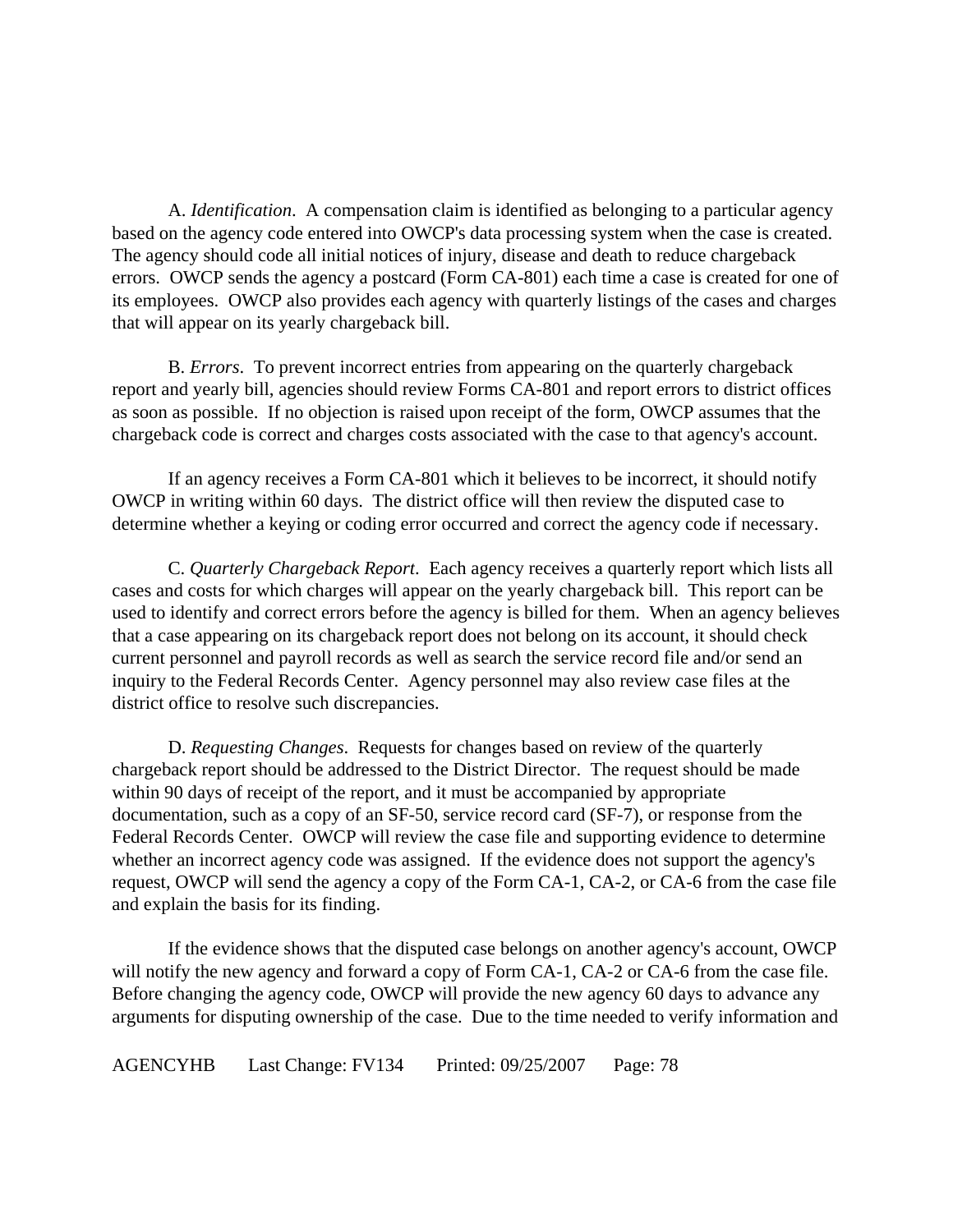correct errors, problems brought to OWCP's attention during the fourth quarter of a fiscal year may not be corrected in time for that year's bill. If incorrect charges appear on the bill, adjustment will be handled as described below.

 If the assigned chargeback code represents the wrong organization or command within the agency, the request for change of code must be made by an agency official with the authority to speak for the entire department, rather than for a single command or organizational unit.

 E. *Adjustments to the Chargeback Bill*. When an adjustment to the yearly chargeback bill is desired, the agency must send the request directly to the OWCP National Office. It must be accompanied either by documentation which shows that the disputed charge did not involve an employee of that agency, or by a complete explanation of the basis for the agency's objection. OWCP will make a decision and correct verified errors by crediting the next year's billing statement.

 If another agency should have been charged, OWCP will so advise that agency and a debit will appear on its next bill. Credits or debits will be made only for charges appearing on the agency's most recent bill. An adjustment will be made only if it will affect the total for the particular billing entity. OWCP will not transfer charges from one organization to another on the same bill.

# **Appendix A. Basic Forms**

| Form<br>No.               | Form Title                                                                                                     | Purpose                                                                                                                                                                             | Prepared By                                                                                                                     | When Submitted                                                                                                 |
|---------------------------|----------------------------------------------------------------------------------------------------------------|-------------------------------------------------------------------------------------------------------------------------------------------------------------------------------------|---------------------------------------------------------------------------------------------------------------------------------|----------------------------------------------------------------------------------------------------------------|
|                           |                                                                                                                |                                                                                                                                                                                     |                                                                                                                                 |                                                                                                                |
| $CA-1$<br>the injury); by | Federal<br>Employee's<br>Notice of<br>Traumatic Injury<br>and Claim for<br>Continuation of<br>Pay/Compensation | Notifies supervisor of a<br>traumatic injury and serves<br>as the report to OWCP when<br>(1) the employee has<br>sustained a traumatic injury<br>which is likely to result in<br>to | Employee or<br>someone acting<br>in employee's<br>behalf; witness<br>$(if any)$ ;<br>supervisor<br>a medical charge against the | By employee wi<br>$30$ days (but $\nu$<br>meet statutory<br>requirements i<br>filed no later<br>three years af |
|                           |                                                                                                                | compensation fund; (2) the<br>employee loses time from work<br>on any day after the injury<br>date, whether the time is<br>charged to leave or to                                   |                                                                                                                                 | supervisor wit<br>10 workdays<br>following rece<br>of the form fi<br>the employee                              |
| <b>AGENCYHB</b>           | Last Change: FV134                                                                                             | Printed: 09/25/2007                                                                                                                                                                 | Page: 79                                                                                                                        |                                                                                                                |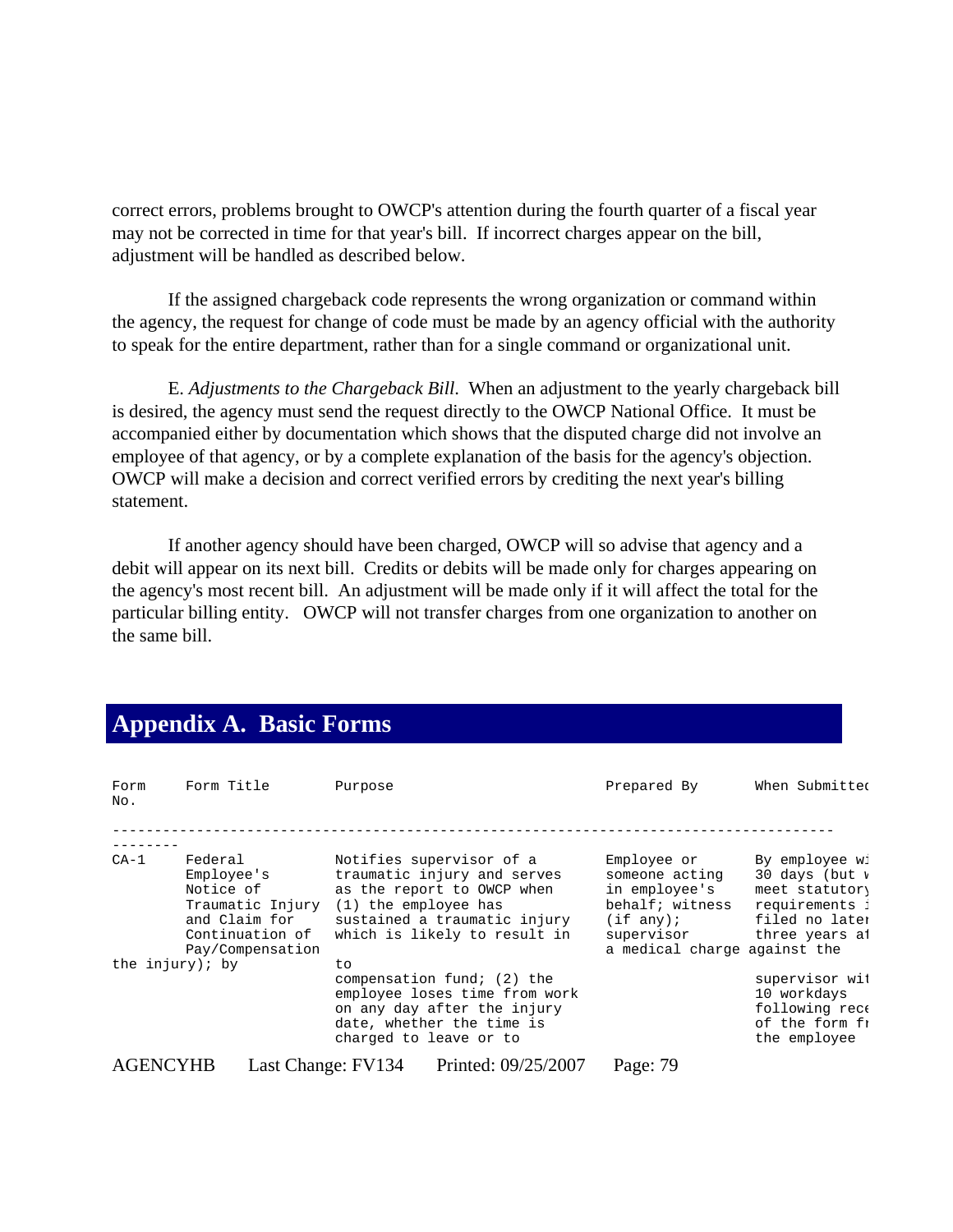|          |                                                                                              | continuation of $pay: (3)$<br>disability for work may<br>subsequently occur; (4)<br>permanent impairment appears<br>likely; or (5) serious<br>disfigurement of the face,<br>head, or neck is likely to<br>result                                                                                                                                                                                                                                                                                                               |                                                                                                 |                                                                                                                                                                                                                                                                                                      |
|----------|----------------------------------------------------------------------------------------------|--------------------------------------------------------------------------------------------------------------------------------------------------------------------------------------------------------------------------------------------------------------------------------------------------------------------------------------------------------------------------------------------------------------------------------------------------------------------------------------------------------------------------------|-------------------------------------------------------------------------------------------------|------------------------------------------------------------------------------------------------------------------------------------------------------------------------------------------------------------------------------------------------------------------------------------------------------|
| CA-2     | Notice of<br>Occupational<br>Disease and<br>Claim for<br>Compensation                        | Notifies supervisor of an<br>occupational disease and<br>serves as the report to OWCP<br>when (1) the disease is<br>likely to result in a medical<br>charge against the<br>compensation fund; (2) the<br>employee loses time from work<br>because of the disease,<br>whether the time is charged<br>to leave or leave without<br>pay; (3) disability for work<br>may subsequently occur; $(4)$<br>permanent impairment appears<br>likely; or (5) serious<br>disfigurement of the face,<br>head, or neck is likely to<br>result | Employee or<br>someone acting<br>on employee's<br>behalf; witness<br>$(if any)$ ;<br>supervisor | By employee wi<br>$30$ days (but $\nu$<br>meet statutory<br>requirements i<br>filed no later<br>three years af<br>the injury); ł<br>supervisor wit<br>10 workdays af<br>receipt of the<br>from the emplo                                                                                             |
| CA-2a    | Notice of<br>Employee's<br>Recurrence of<br>Disability and<br>Claim for Pay/<br>Compensation | Notifies OWCP that an<br>employee, after returning to<br>work, is again disabled due<br>to a prior injury or<br>occupational disease, or has<br>suffered a recurrence of the<br>accepted medical condtion.<br>It also serves as a claim for<br>continuation of pay or for<br>compensation based on the<br>recurrence of a previously<br>reported disability                                                                                                                                                                    | Employee                                                                                        | Immediately up<br>receiving noti<br>that the emplo<br>has suffered a<br>recurrence. l<br>employee who s<br>work as a resu<br>recurring<br>disability sha<br>advise the<br>supervisor whe<br>he or she wish<br>continue recei<br>regular pay (i<br>eligible) or q<br>the absence to<br>or annual leay |
| CA-3     | Report of<br>Termination of                                                                  | Notifies OWCP that disability<br>from injury has terminated                                                                                                                                                                                                                                                                                                                                                                                                                                                                    | Supervisor                                                                                      | Immediately af<br>disability or                                                                                                                                                                                                                                                                      |
| AGENCYHB |                                                                                              | Last Change: FV134<br>Printed: 09/25/2007                                                                                                                                                                                                                                                                                                                                                                                                                                                                                      | Page: 80                                                                                        |                                                                                                                                                                                                                                                                                                      |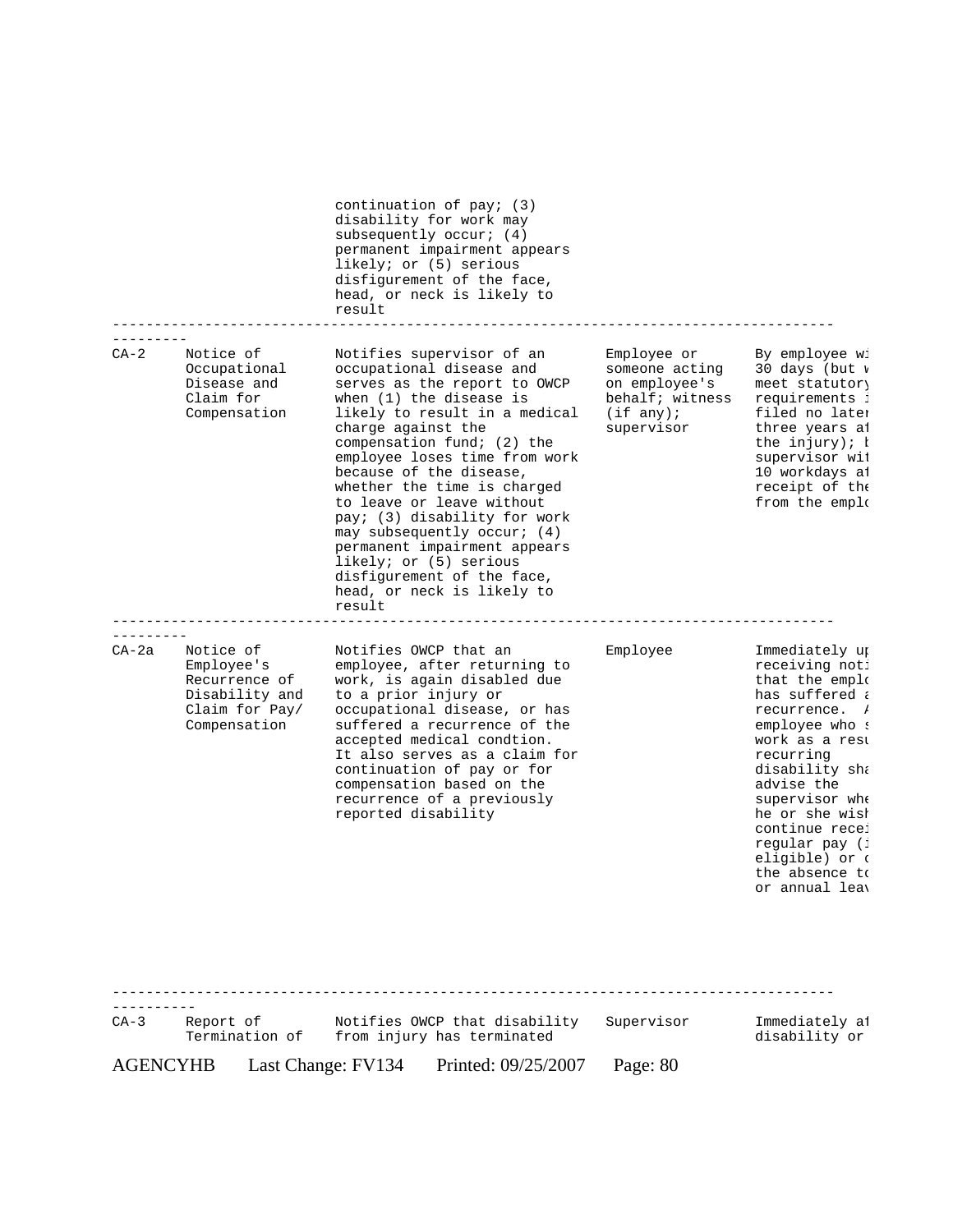|                 | Disability<br>and/or Payment                                                                           | and/or that continuation of<br>pay has terminated and/or<br>that employee has returned to<br>work                                                                                                                                                                                                                                                                                                            |                                                                                                                                          | continuation o<br>terminates, or<br>employee retui<br>work                                                                                                                                                                                                     |
|-----------------|--------------------------------------------------------------------------------------------------------|--------------------------------------------------------------------------------------------------------------------------------------------------------------------------------------------------------------------------------------------------------------------------------------------------------------------------------------------------------------------------------------------------------------|------------------------------------------------------------------------------------------------------------------------------------------|----------------------------------------------------------------------------------------------------------------------------------------------------------------------------------------------------------------------------------------------------------------|
| $CA-5$          | Claim for<br>Compensation by<br>Widow, Widower<br>and/or Children                                      | Claims compensation on behalf<br>of these dependents when<br>injury results in death                                                                                                                                                                                                                                                                                                                         | Person claiming<br>compensation<br>(for self or on<br>behalf of<br>children) and<br>attending<br>physician                               | Within 30 day:<br>possible, but<br>later than thi<br>years after de<br>If the death<br>resulted from<br>injury for whi<br>disability cla<br>was timely fil<br>the time<br>requirements i<br>filing the dea<br>claim have bee                                   |
| _ _ _ _ _ _ _ _ |                                                                                                        |                                                                                                                                                                                                                                                                                                                                                                                                              |                                                                                                                                          |                                                                                                                                                                                                                                                                |
| $CA-5b$         | Claim for<br>Compensation by<br>Parents,<br>Brothers,<br>Sisters,<br>Grandparents, or<br>Grandchildren | Claims compensation for these<br>dependents when injury<br>results in death                                                                                                                                                                                                                                                                                                                                  | Person claiming<br>compensation (or<br>quardian on<br>behalf of<br>children) and<br>attending<br>physician                               | Within 30 day:<br>possible, but<br>later than thi<br>years after de<br>If the death<br>resulted from<br>injury for whi<br>disability cla<br>was timely fil<br>the time<br>requirements i<br>filing the dea<br>claim have bee                                   |
|                 |                                                                                                        |                                                                                                                                                                                                                                                                                                                                                                                                              |                                                                                                                                          |                                                                                                                                                                                                                                                                |
| $CA-6$          | Official<br>Superior's<br>Report of<br>Employee's Death                                                | Notifies OWCP of the work-<br>related death of an employee                                                                                                                                                                                                                                                                                                                                                   | Supervisor                                                                                                                               | Within 10 worl<br>after knowledo<br>supervisor of<br>employee's wor<br>related death                                                                                                                                                                           |
| ----------      |                                                                                                        |                                                                                                                                                                                                                                                                                                                                                                                                              |                                                                                                                                          |                                                                                                                                                                                                                                                                |
| $CA-7$          | Claim for<br>Compensation on<br>Account of<br>Traumatic Injury<br>or Occupational<br>Disease           | Claims compensation if (1)<br>medical evidence shows<br>disability is expected (and<br>is not covered by COP in<br>traumatic cases); $(2)$ the<br>injury has resulted in<br>permanent impairment<br>involving the total or<br>partial loss, or loss of use,<br>of certain parts of the body<br>or serious disfigurement of<br>the face, head or neck; $(3)$<br>loss of wage-earning capacity<br>has resulted | Employee or<br>someone acting<br>on employee's<br>behalf;<br>supervisor, and<br>attending<br>physician (on<br>attached Form<br>$CA-20$ ) | In traumatic i<br>cases, the for<br>must be compl <sub>f</sub><br>and filed with<br>not more than<br>workdays befol<br>termination of<br>45 days of COI<br>within 10 days<br>following<br>termination of<br>In occupationa<br>disease cases,<br>form should be |
| <b>AGENCYHB</b> |                                                                                                        | Last Change: FV134<br>Printed: 09/25/2007                                                                                                                                                                                                                                                                                                                                                                    | Page: 81                                                                                                                                 |                                                                                                                                                                                                                                                                |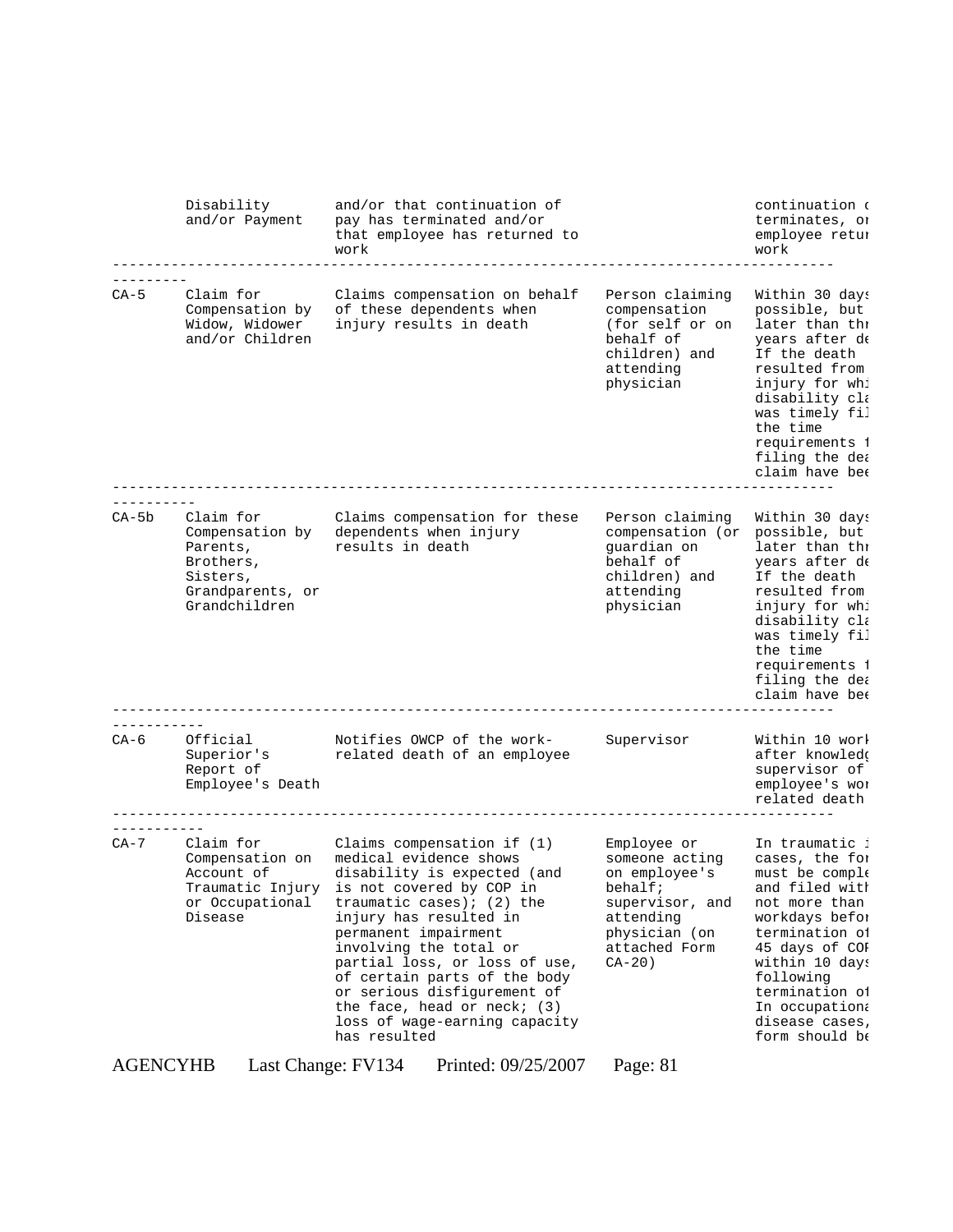submitted as s as pay stops

| Authorization<br>for Examination<br>and/or Treatment                         | Authorizes an injured<br>employee to obtain immmediate<br>examination and/or treatment<br>from a physician chosen by<br>the employee for an on-the-<br>job injury and provides OWCP<br>with initial medical report.<br>Treatment may be obtained<br>from a local hospital or<br>physician | Part A--<br>Supervisor                                      | Part A--By<br>supervisor wit<br>four hours of<br>traumatic inju<br>May be issued<br>one week after<br>injury          |
|------------------------------------------------------------------------------|-------------------------------------------------------------------------------------------------------------------------------------------------------------------------------------------------------------------------------------------------------------------------------------------|-------------------------------------------------------------|-----------------------------------------------------------------------------------------------------------------------|
|                                                                              |                                                                                                                                                                                                                                                                                           | Part B--<br>Attending<br>Physician                          | Part B--By<br>attending phys<br>or medical fac<br>as promptly as<br>possible after<br>initial examir                  |
| Duty Status<br>Report                                                        | Provides supervisor and OWCP<br>with interim medical report<br>containing information as to<br>employee's ability to return<br>to any type of work                                                                                                                                        | Supervisor and<br>attending<br>physician                    | Promptly upon<br>completion of<br>examination or<br>recent treatme                                                    |
| Attending<br>Physician's<br>Report                                           | Provides medical support for<br>claim and is attached to Form<br>CA-7 (can also be obtained<br>separately); provides OWCP<br>with medical information                                                                                                                                     | Attending<br>physician                                      | Promptly upon<br>completion of<br>examination of<br>recent treatme                                                    |
| --------<br>Federal<br>Employee's<br>Compensation<br>Program Medical<br>Form | Provides OWCP with standard<br>billing form to facilitate<br>payment of medical bills.<br>The form should accompany the<br>referred to a physician                                                                                                                                        | Attending<br>physician;<br>employee must<br>sign in item 12 | Promptly upon<br>completion of<br>examination or<br>$t$ reatment;<br>physician may<br>submit in usua<br>billing cycle |
|                                                                              |                                                                                                                                                                                                                                                                                           | Provider's Claim CA-16 when employee is                     |                                                                                                                       |

----------

# **Appendix B. Injury/Illness Type and Source Codes; Occupation Codes**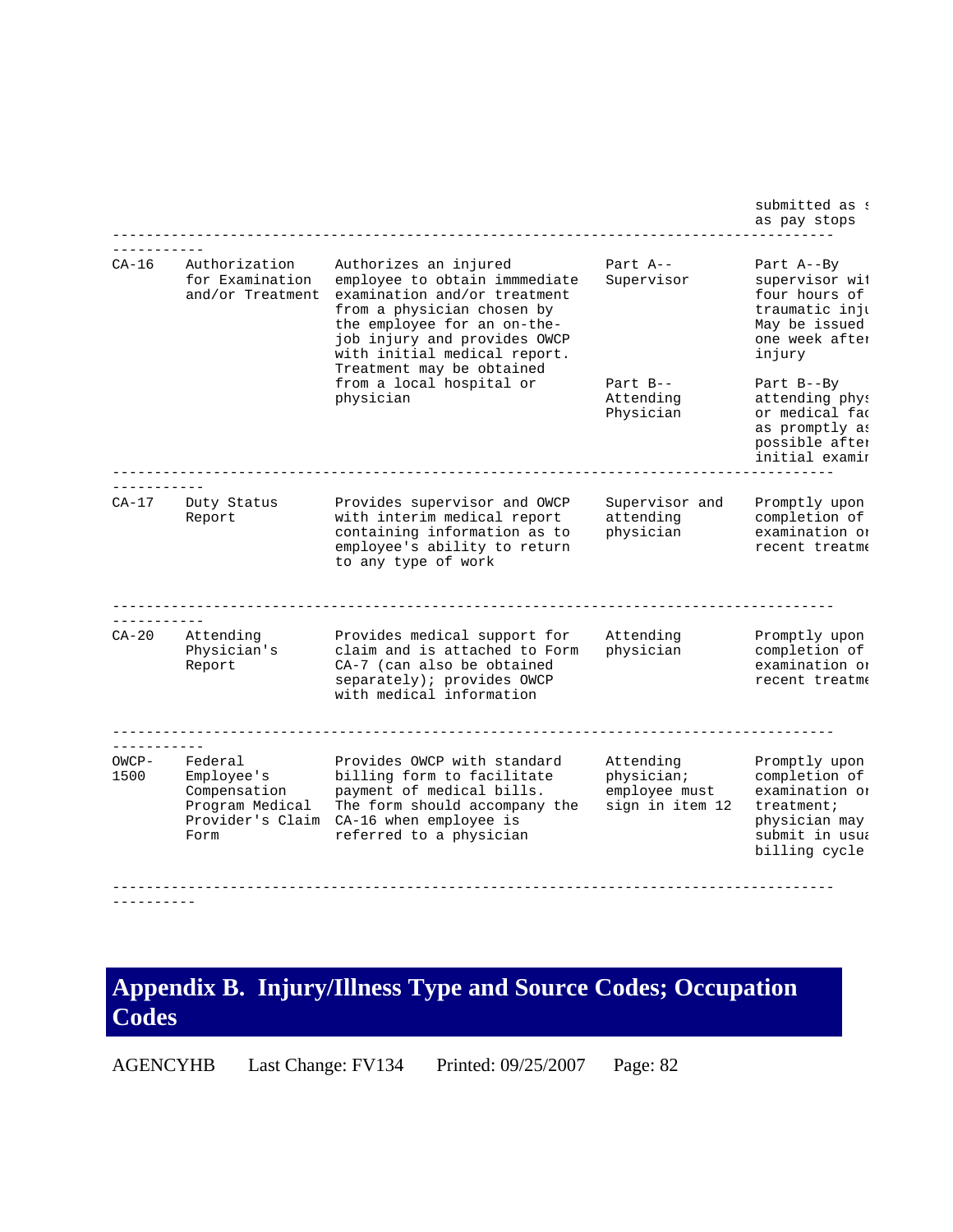Injury/Illness Type Codes Injury/Illness Source Codes Occupation Codes

## **INJURY / ILLNESS TYPE CODES**

100 STRUCK 110 Struck by 111 Struck by falling object 120 Struck against

# 200 FELL, SLIPPED, TRIPPED

- 210 Fell on same level
- 220 Fell on different level
- 230 Slipped, tripped (no fall)

#### 300 CAUGHT

- 310 Caught on
- 320 Caught in
- 330 Caught between

### 400 PUNCTURED, LACERATED

- 410 Punctured by
- 420 Cut by
- 430 Stung by
- 440 Bitten by

#### 500 CONTACT

- 510 Contact with (motion of person)
- 520 Contact by (motion of object)
- 600 EXERTION
	- 610 Lifted, strained by (single action)
	- 620 Stressed by (repeated action)
- 700 EXPOSURE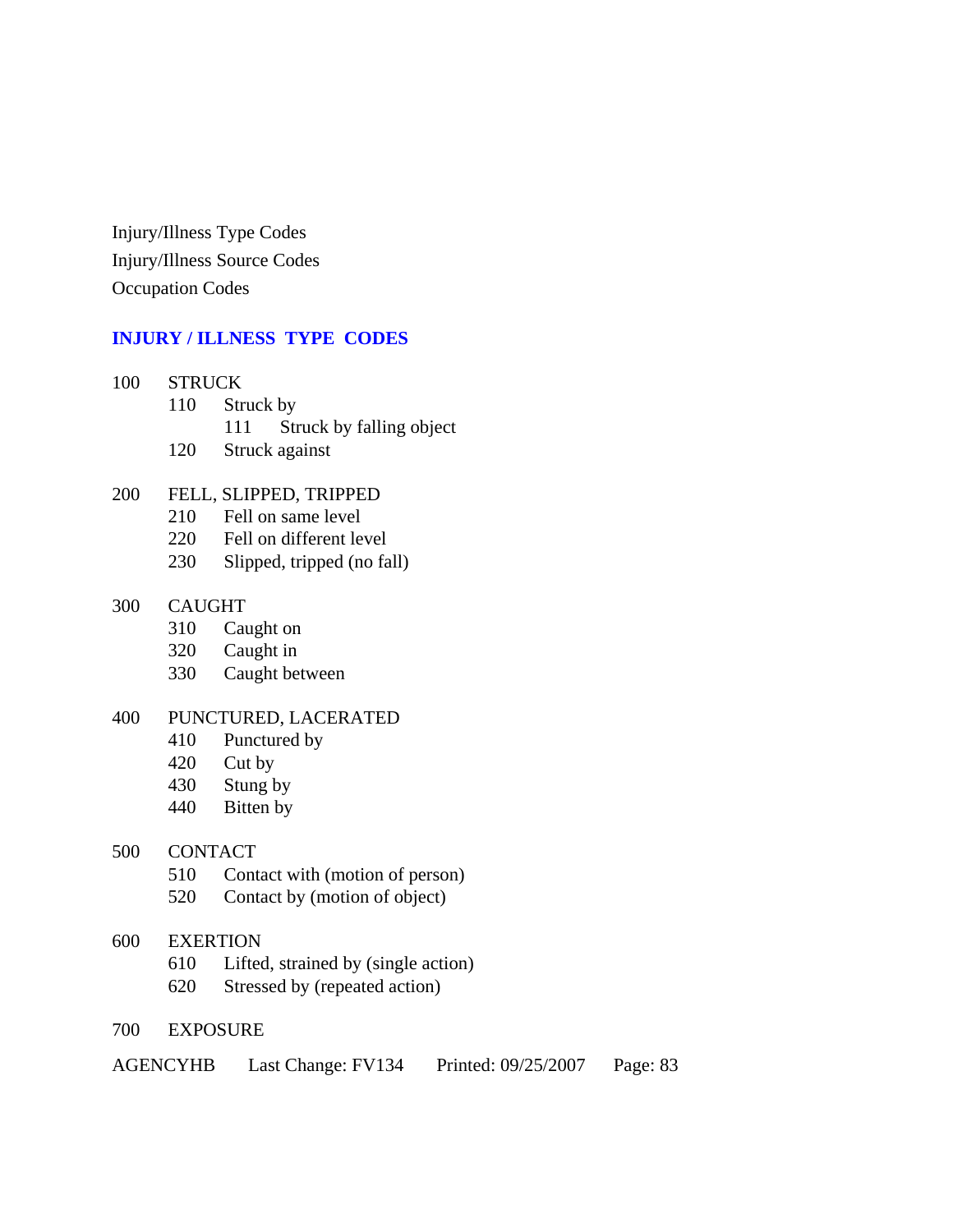- 710 Inhalation
- 720 Ingestion
- 730 Absorption
- 800 TRAVELING IN
- 999 UNCLASSIFIED OR INSUFFICIENT DATA

#### **INJURY / ILLNESS SOURCE CODES**

#### 0100 BUILDING OR WORKING AREA

- 0110 Walking/working surface (floor, street, curbs, porches)
- 0120 Stairs, steps
- 0130 Ladder
- 0140 Furniture, furnishings, office equipment
- 0150 Boiler, pressure vessel
- 0160 Equipment layout (ergonomic)
- 0170 Windows, doors
- 0180 Electric, electricity

#### 0200 ENVIRONMENTAL CONDITION

- 0210 Temperature extreme (indoor)
- 0220 Weather (ice, rain, heat, etc.)
- 0230 Fire, flame, smoke (not tobacco)
- 0240 Noise
- 0250 Radiation
- 0260 Light
- 0270 Ventilation
	- 0271 Tobacco smoke
- 0280 Stress (emotional)
- 0290 Confined space

#### 0300 MACHINE OR TOOL

- 0310 Hand tool (powered: saw, grinder, etc.)
- 0320 Hand tool (non-powered)
- 0330 Mechanical power transmission apparatus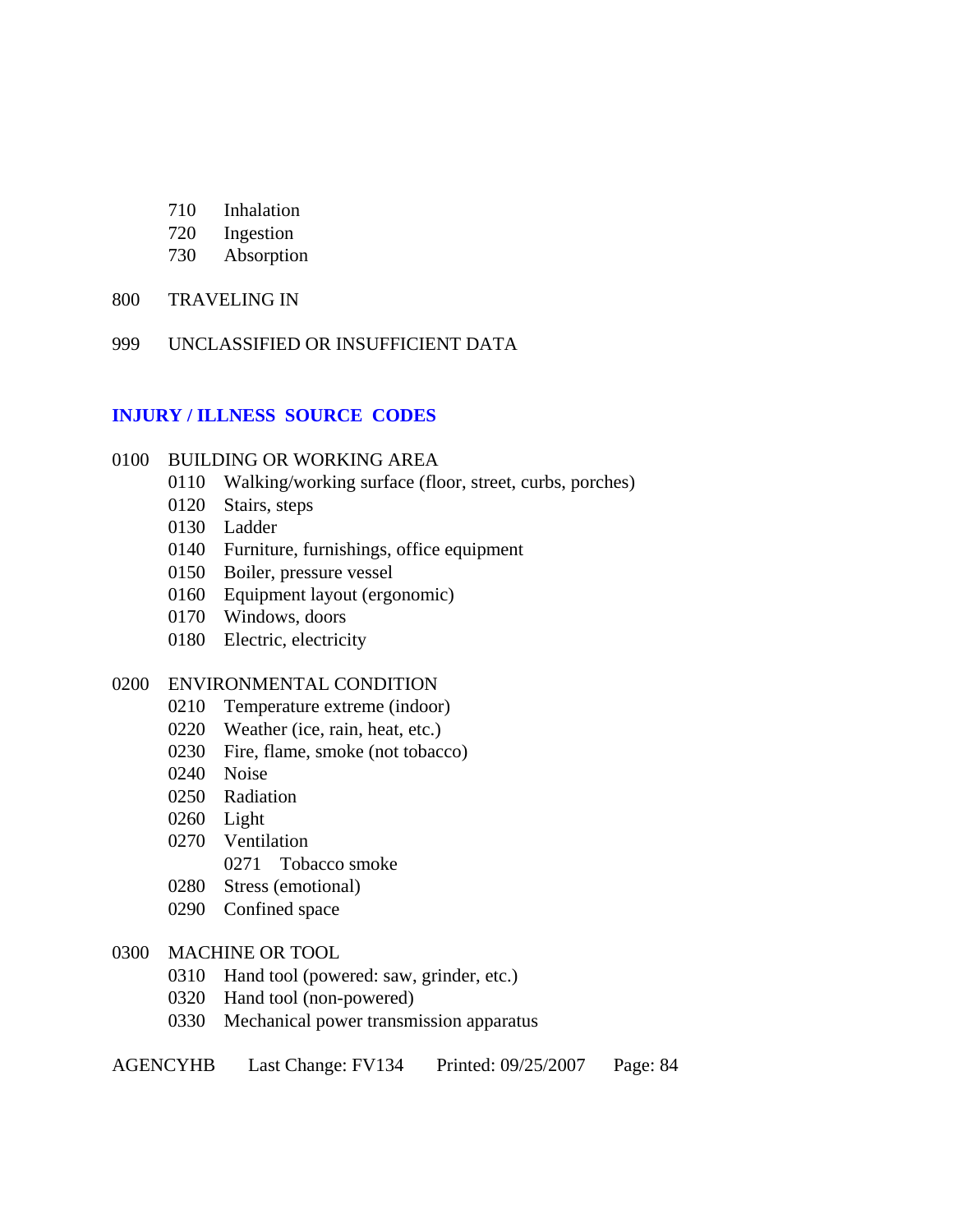- 0340 Guard, shield (fixed, moveable, deadman)
- 0350 Video Display Terminal
- 0360 Pump, compressor, air pressure tool
- 0370 Heating equipment
- 0380 Welding equipment
- 0400 VEHICLE
	- 0410 Privately-owned vehicle (includes rental)
		- 0411 As driver
		- 0412 As passenger
	- 0420 Government-owned vehicle
		- 0421 As driver
		- 0422 As passenger
	- 0430 Common carrier (airline, bus, etc.)
	- 0440 Aircraft (not commercially scheduled)
	- 0450 Boat, ship, barge

#### 0500 MATERIAL HANDLING EQUIPMENT

- 0510 Earthmover (tractor, backhoe, etc.)
- 0520 Conveyor (for material and equipment)
- 0530 Elevator, escalator, personnel hoist
- 0540 Hoist, sling chain, jack (for material and equipment)
- 0550 Forklift, crane
- 0560 Handtrucks, dollies
- 0600 DUST, MIST, VAPOR, ETC.
	- 0610 Dust (silica, coal, grain, cotton)
	- 0620 Fibers
		- 0621 Asbestos
	- 0630 Gases 0631 Carbon monoxide
	- 0640 Mist, steam, vapor, fume
	- 0650 Particles (unidentified)

#### 0700 CHEMICAL, PLASTIC, ETC.

0710 Chemical dry 0711 Corrosive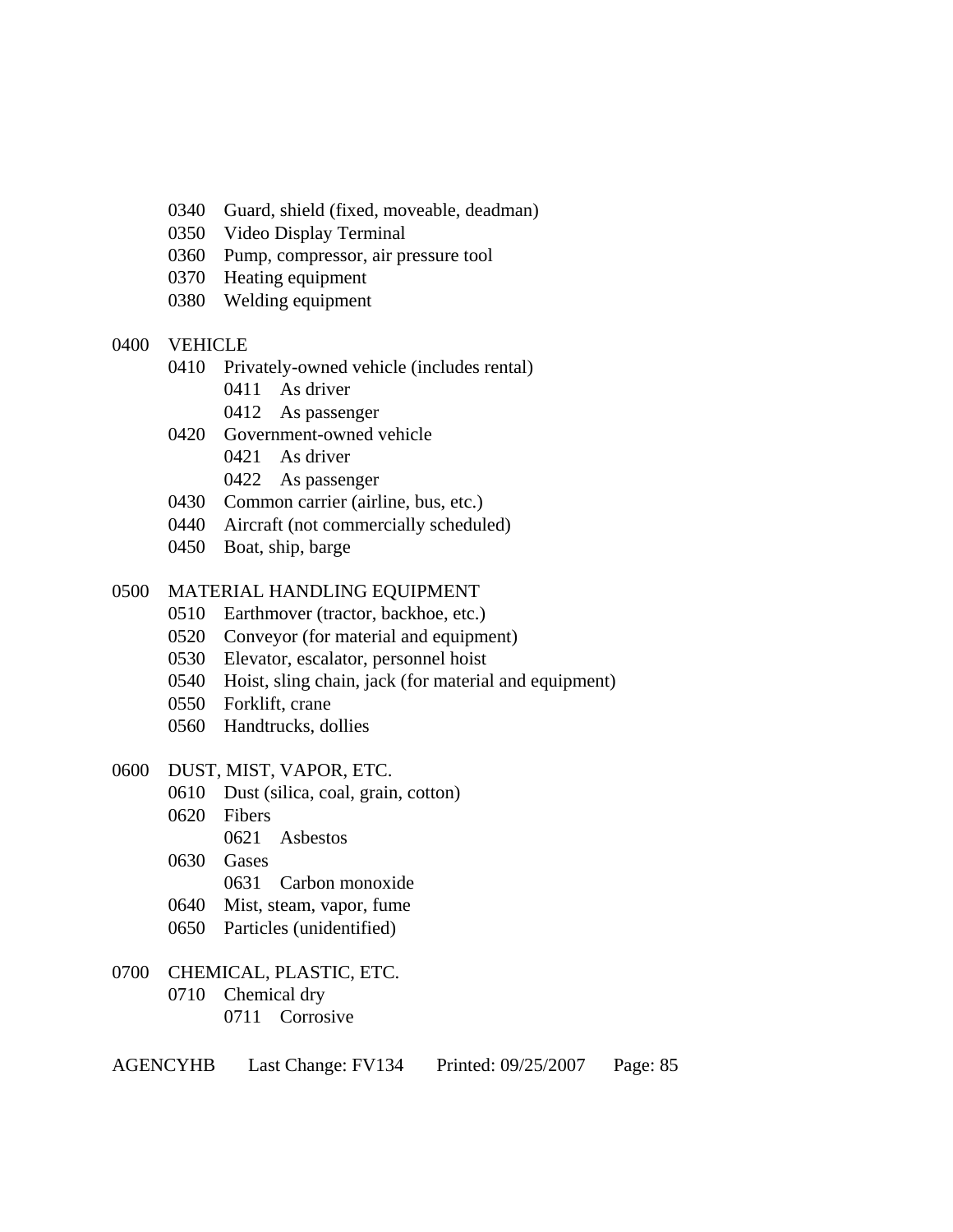- 0712 Toxic
- 0713 Explosive
- 0714 Flammable
- 0720 Chemical liquid
	- 0721 Corrosive
	- 0722 Toxic
	- 0723 Explosive
	- 0724 Flammable
- 0730 Plastic
- 0740 Water
- 0750 Medicine

#### 0800 INANIMATE OBJECT

- 0810 Box, barrel, container, etc.
- 0820 Paper
- 0830 Metal item, mineral 0831 Needle
- 0840 Glass
- 0850 Scrap, trash
- 0860 Wood
- 0870 Food
- 0880 Personal clothing, apparel, shoes
- 0900 ANIMATE OBJECT
- 0910 Animal
	- 0911 Bite (dog)
	- 0912 Bite (other)
- 0920 Plant
- 0930 Insect
- 0940 Human (violence)
- 0950 Human (communicable disease)
- 0960 Bacteria, virus (not human contact)

#### 1000 PERSONAL PROTECTIVE EQUIPMENT

- 1010 Protective clothing, shoes, glasses/goggles
- 1020 Respirator, mask
	- 1021 Diving equipment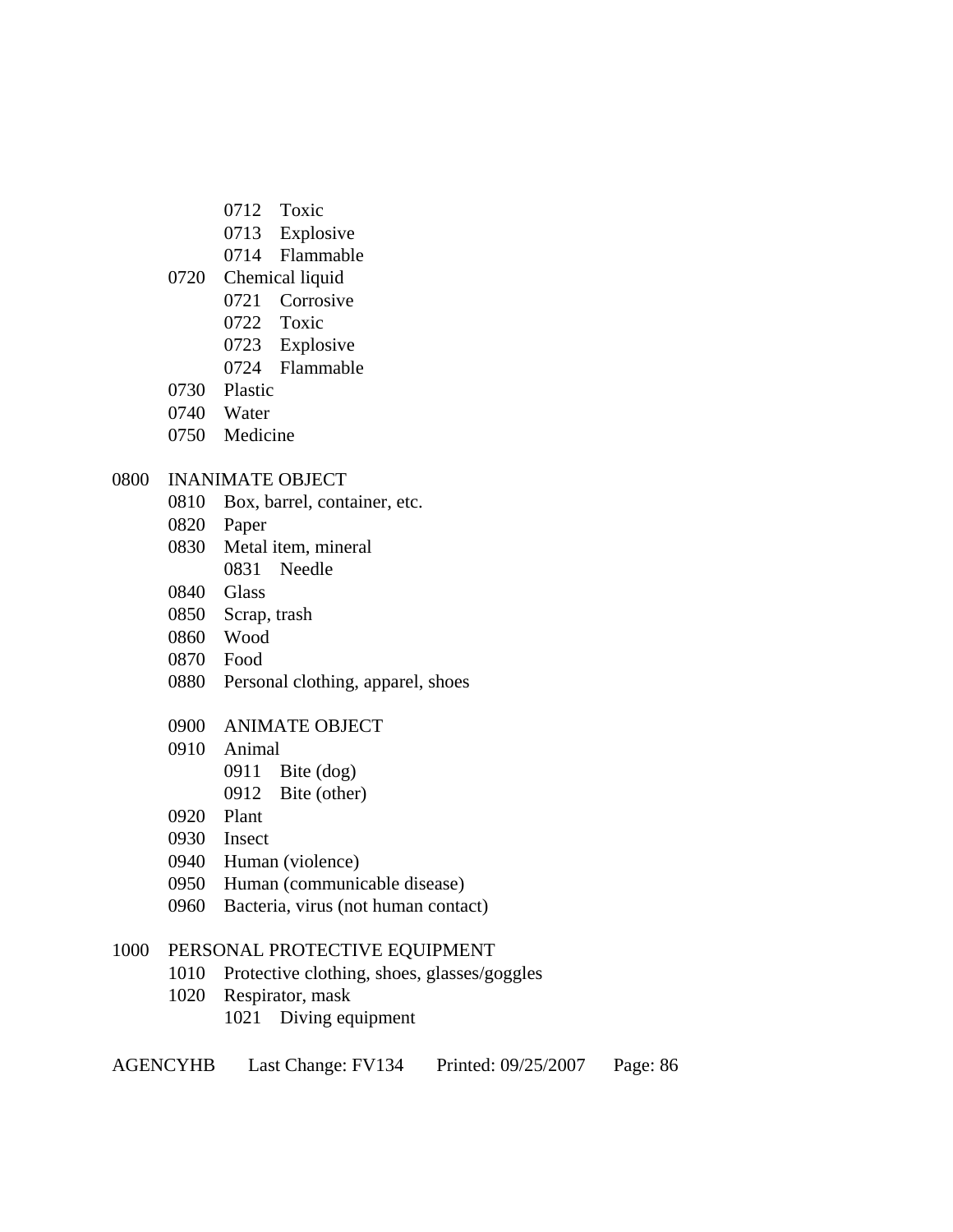- 1030 Safety belt, harness
- 1040 Parachute

#### 9999 UNCLASSIFIED OR INSUFFICIENT DATA

Note: Select most specific type and source for event which initiated injury/illness. Use heading as "other" for that category. Use TYPE as "verb" and SOURCE as "noun" to describe incident. EXAMPLE: Employee slipped on ice, cut hand on rock. TYPE: 210, fell on same level SOURCE: 0220, weather

#### **OCCUPATION CODES**

 For Postal Service employees, the occupation code consists of the characters "PS" plus the first four numbers of the appropriate occupation code. For all other Federal employees, the code begins with the two letters of the employee's pay plan (i.e., "GS", "GM", "WG", etc.) followed by the four numbers of the occupation series. For workers who perform services for the Federal government but who do not have job titles which fall under the usual job classification systems, a list of "non-standard" occupation codes and titles follows. Each code begins with the characters "??" instead of the usual pay plan letters.

| Alpha/<br>Numeric |                                     |
|-------------------|-------------------------------------|
| Code              | Title                               |
|                   |                                     |
| ??013600          | Peace Corps Volunteer               |
| ??008300          | Non-Federal Law Enforcement Officer |
| ??002100          | <b>VISTA Volunteer</b>              |
| ??024300          | <b>Job Corps Enrollee</b>           |
| ??030200          | Mail Messenger                      |
| ??350100          | <b>Contract Job Cleaner</b>         |
| ??062100          | <b>Student Nurse</b>                |
| ??046200          | <b>Forest Service Volunteer</b>     |
| ??134100          | Volunteer Weather Observer          |
|                   |                                     |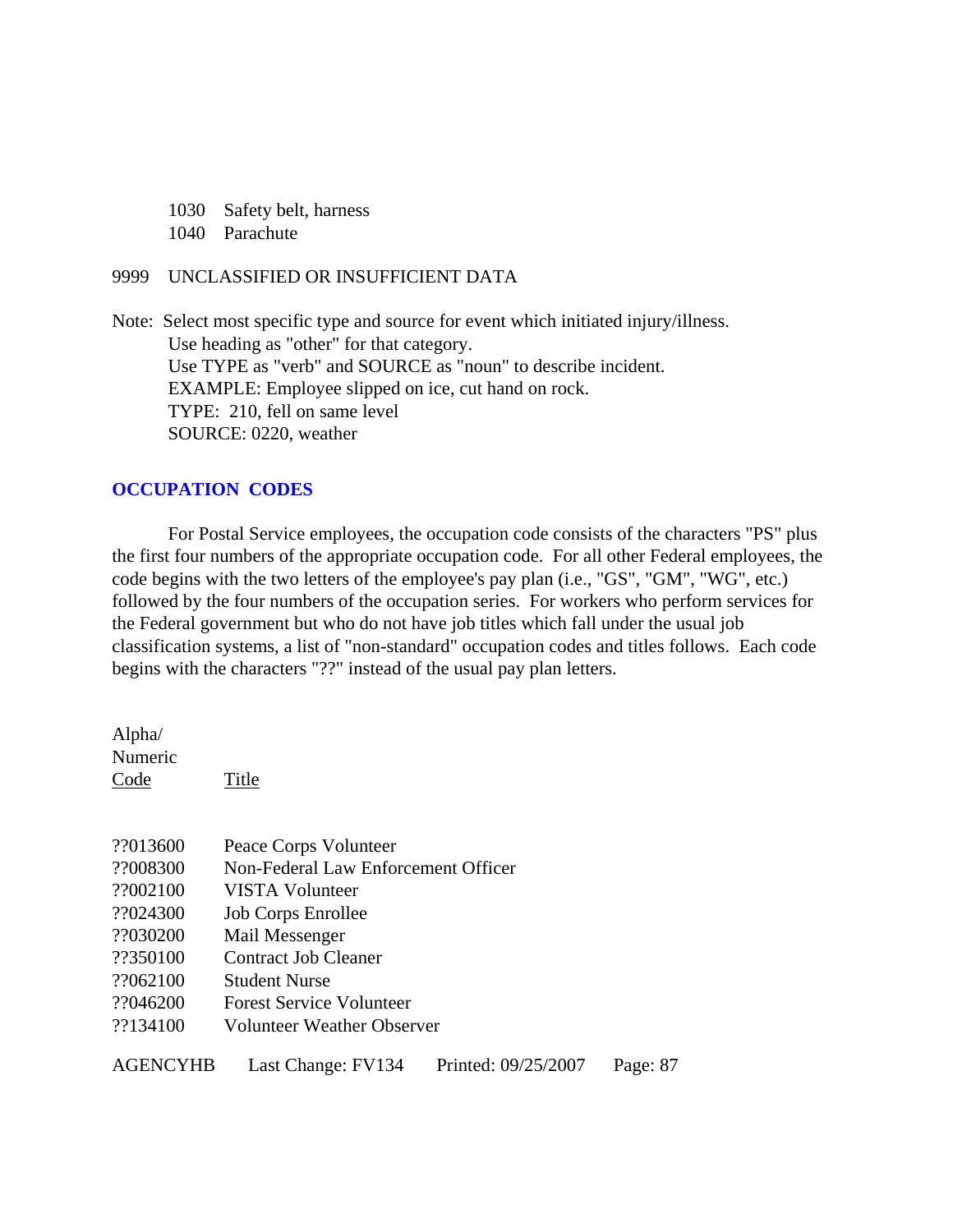| ??009900 | <b>State Maritime Academy Cadet</b>       |
|----------|-------------------------------------------|
| ??009900 | ROTC Cadet                                |
| ??093000 | Federal Juror                             |
| ??218100 | Civil Air Patrol Volunteer                |
| ??068500 | Volunteer Hospital Worker                 |
| ??024300 | <b>Youth Conservation Corps Volunteer</b> |
| ??047500 | County Agent, Dept. of Agriculture        |
| ??350600 | Student Aide                              |
| ??982500 | Seaman                                    |
| ??020400 | <b>Coast Guard Reserve Member</b>         |
| ??024000 | <b>Coast Guard Auxiliary Member</b>       |
| ??002300 | National Park Service Collaborator        |
| ??009900 | College Work/Study Participant            |
| ??006000 | Chaplain                                  |
| ??186300 | State/Local Agriculture Inspector         |
|          |                                           |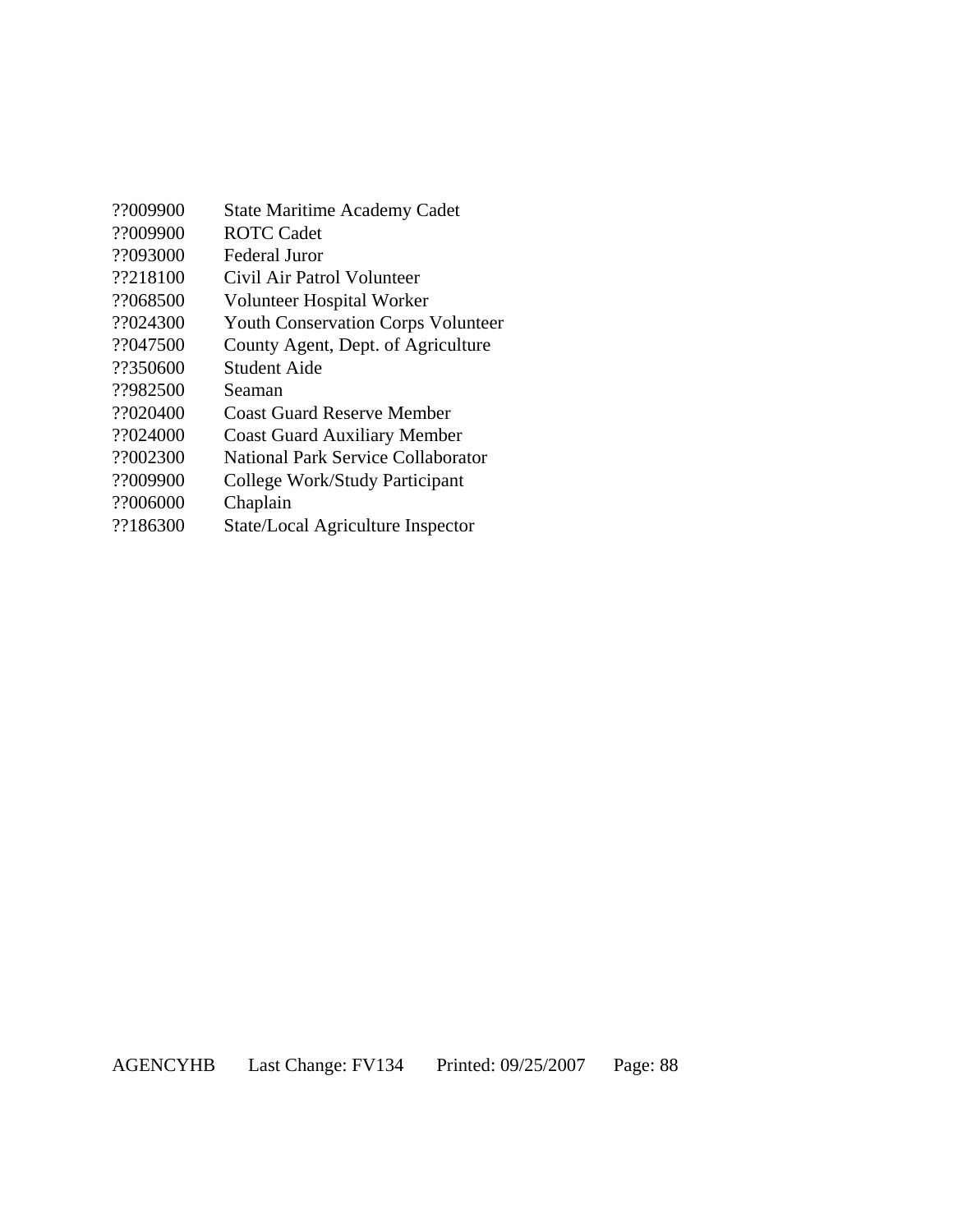| Alpha/<br>Numeric |                                                            |
|-------------------|------------------------------------------------------------|
| Code              | Title                                                      |
| ??003000          | Sports Clinic Performer                                    |
| ??018800          | <b>Entertainer/Armed Forces</b>                            |
| ??024300          | <b>Vocational Trainee</b>                                  |
| ??046000          | <b>Forest Service Cooperator</b>                           |
| ??131600          | Gage Reader, Corps of Engineers                            |
| ??470100          | Maintenance Worker, Dept. of Housing and Urban Development |
| ??002600          | National Park Service Volunteer                            |
| ??020400          | <b>National Defense Executive Reserve</b>                  |
| ??174000          | <b>National Teacher Corps Member</b>                       |
| ??061000          | <b>Contract Nurse</b>                                      |
| ??060200          | <b>Contract Physician</b>                                  |
| ??063000          | Nutritional Aide, USDA                                     |
| ??174000          | Reader for the Blind                                       |
| ??101600          | Trust Employee, Smithsonian Institution                    |
| ??045700          | Soil/Water Conservation District Employee                  |
| ??024300          | Youth/Adult Conservation Corps Enrollee                    |
| ??009900          | Military Academy Cadet                                     |
| ??000600          | <b>Volunteer Trainee Probation Officer</b>                 |
| ??000600          | <b>Urban Crime Prevention Program Volunteer</b>            |
| 0.0001500         | $\sim$ $\sim$ $\sim$ $\sim$ $\sim$                         |

# ??034500 Congressional Staff Member

# **Appendix C. Occupational Disease Checklists**

The Federal Employees' Compensation program has developed eight checklists to help employees and agency personnel gather and submit material required for adjudication of occupational disease claims. The forms are listed below in PDF and in MS Word format. Double-click a link to view a document.

#### **PDF File Format**

**MS Word (ver. 97) Format**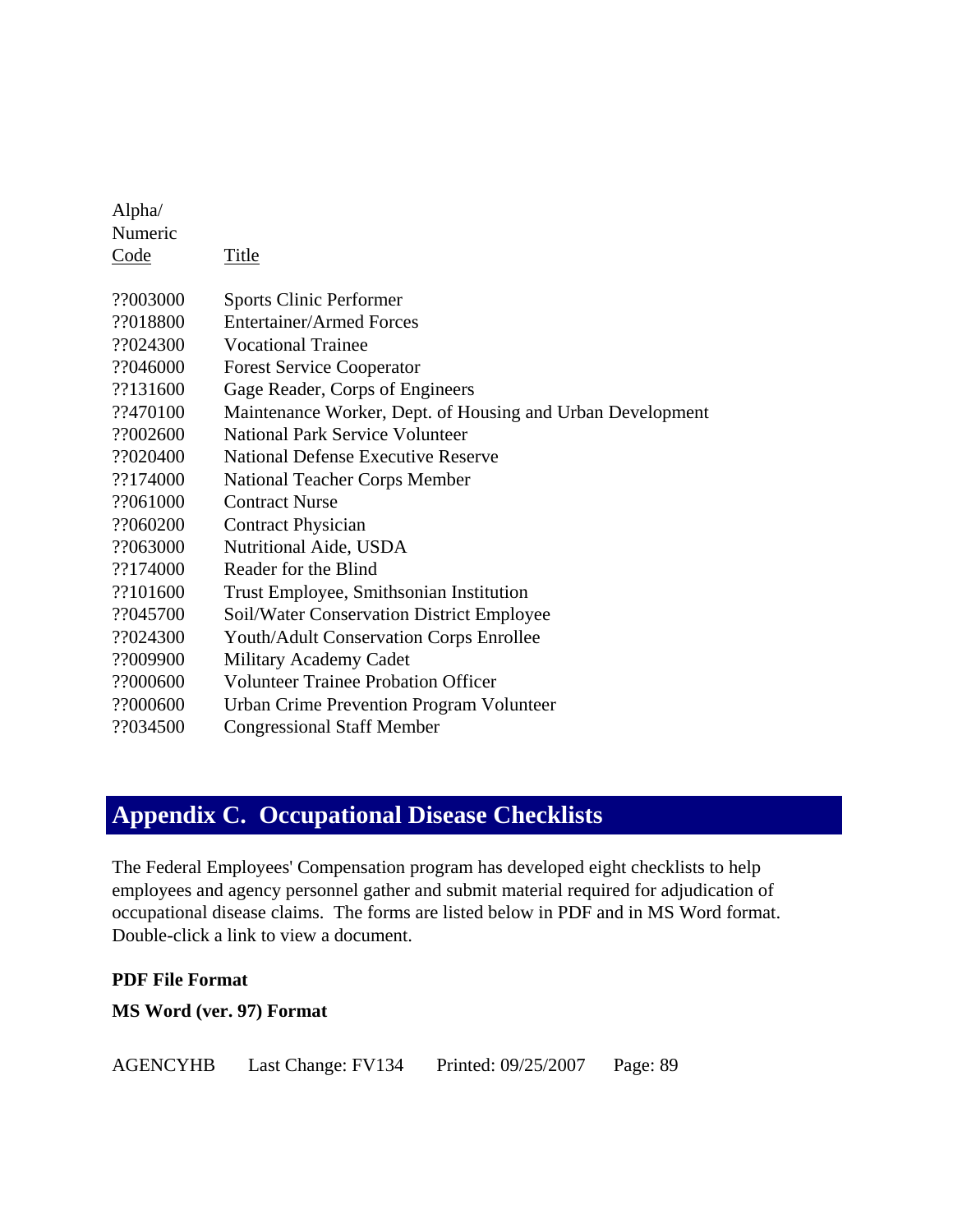# **PDF File Format**

You must have a PDF viewer program such as Acrobat installed on your computer in order to view the following forms. Contact your system administrator if you do not have a viewer.

| Form No. | <b>Condition Addressed</b>                        |             | <b>Revision Date</b> |
|----------|---------------------------------------------------|-------------|----------------------|
| $CA-35a$ | Occupational Disease in General                   | August 1988 |                      |
| $CA-35b$ | <b>Hearing Loss</b>                               | August 1988 |                      |
| $CA-35c$ | Asbestos-Related Illness                          |             | October 1987         |
|          | <b>Questionnaire for Asbestos-Related Illness</b> | Page 1      | Page 2               |
| $CA-35d$ | Coronary/Vascular Condition                       | August 1988 |                      |
| $CA-35e$ | <b>Skin Disease</b>                               | August 1988 |                      |
| $CA-35f$ | Pulmonary Illness (not Asbestosis)                | August 1988 |                      |
| $CA-35g$ | Psychiatric Illness                               | August 1988 |                      |
| $CA-35h$ | Carpal Tunnel Syndrome                            |             | October 1987         |
|          |                                                   |             |                      |

Instructions for CA-35 forms

#### **MS Word Format**

You must have MS Word (version 97 or higher) installed on your computer in order to view the following forms. We recommend selecting Page Layout to view the forms.

| Form No.        | <b>Condition Addressed</b>                           | <b>Revision Date</b>            |
|-----------------|------------------------------------------------------|---------------------------------|
| $CA-35a$        | <b>Occupational Disease in General</b>               | August 1988                     |
| $CA-35b$        | <b>Hearing Loss</b>                                  | August 1988                     |
| $CA-35c$        | <b>Asbestos-Related Illness</b>                      | October 1987                    |
|                 | Questionnaire for Asbestos-Related Illness (2 pages) |                                 |
| $CA-35d$        | Coronary/Vascular Condition                          | August 1988                     |
| <b>AGENCYHB</b> | Last Change: FV134                                   | Printed: 09/25/2007<br>Page: 90 |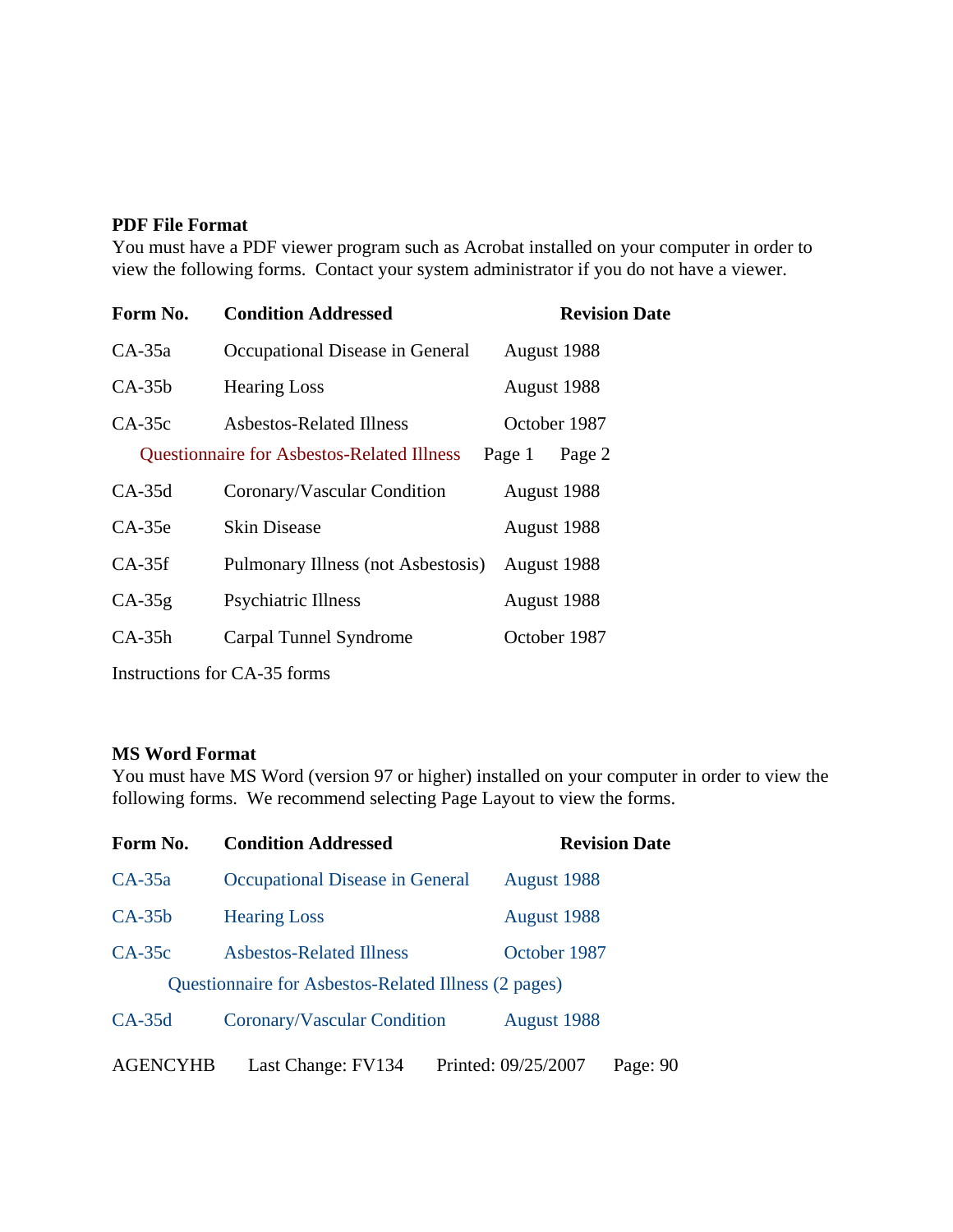| $CA-35e$                     | <b>Skin Disease</b>                | August 1988  |  |
|------------------------------|------------------------------------|--------------|--|
| $CA-35f$                     | Pulmonary Illness (not Asbestosis) | August 1988  |  |
| $CA-35g$                     | <b>Psychiatric Illness</b>         | August 1988  |  |
| $CA-35h$                     | <b>Carpal Tunnel Syndrome</b>      | October 1987 |  |
| Instructions for CA-35 forms |                                    |              |  |

# **Appendix D. Address List and Jurisdictional Map**

District Office Jurisdictional Map (Link to Image)

District Office 1--Boston U. S. Department of Labor, OWCP JFK Federal Office Building, Room E-260 Boston, MA 02203 Phone: 617-565-2137 FAX: 617-565-4513

District Office 2--New York U. S. Dept. of Labor, OWCP 201 Varick Street, Room 750 New York, NY 10014 Phone: 212-337-2075 FAX: 212-337-2688

District Office 3--Philadelphia U. S. Dept. of Labor, OWCP Gateway Bldg., Room 15200 3535 Market Street Philadelphia, PA 19104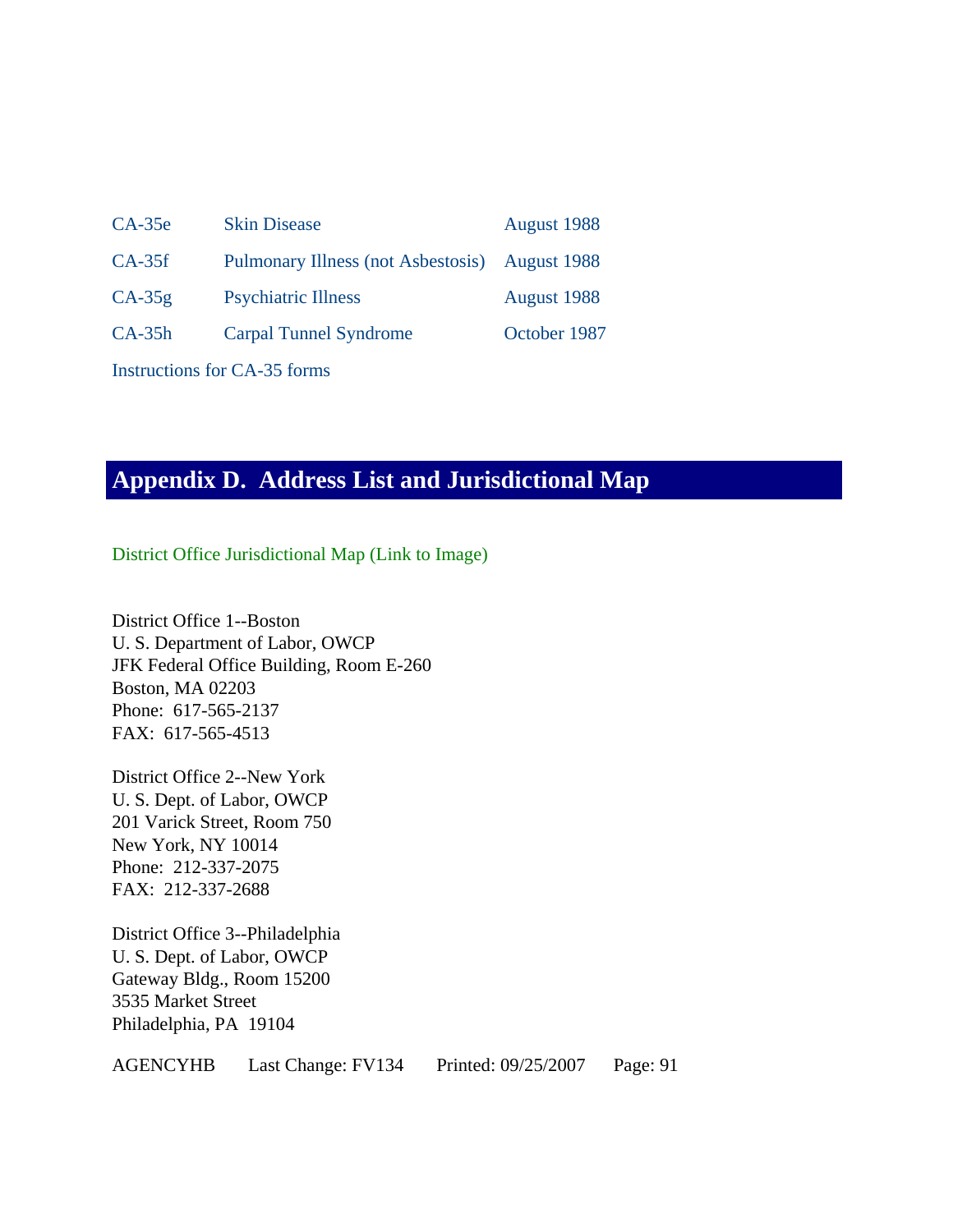Phone: 215-596-1457 FAX: 215-596-0495

District Office 6--Jacksonville U. S. Dept. of Labor, OWCP 214 North Hogan St., Suite 1006 Jacksonville, FL 32202 904-357-4777

District Office 9--Cleveland U. S. Dept. of Labor, OWCP 1240 East Ninth Street, Room 851 Cleveland, OH 44199 216-522-3800

District Office 10--Chicago U. S. Dept. of Labor, OWCP 230 South Dearborn Street, Eighth Floor Chicago, IL 60604 312-886-5656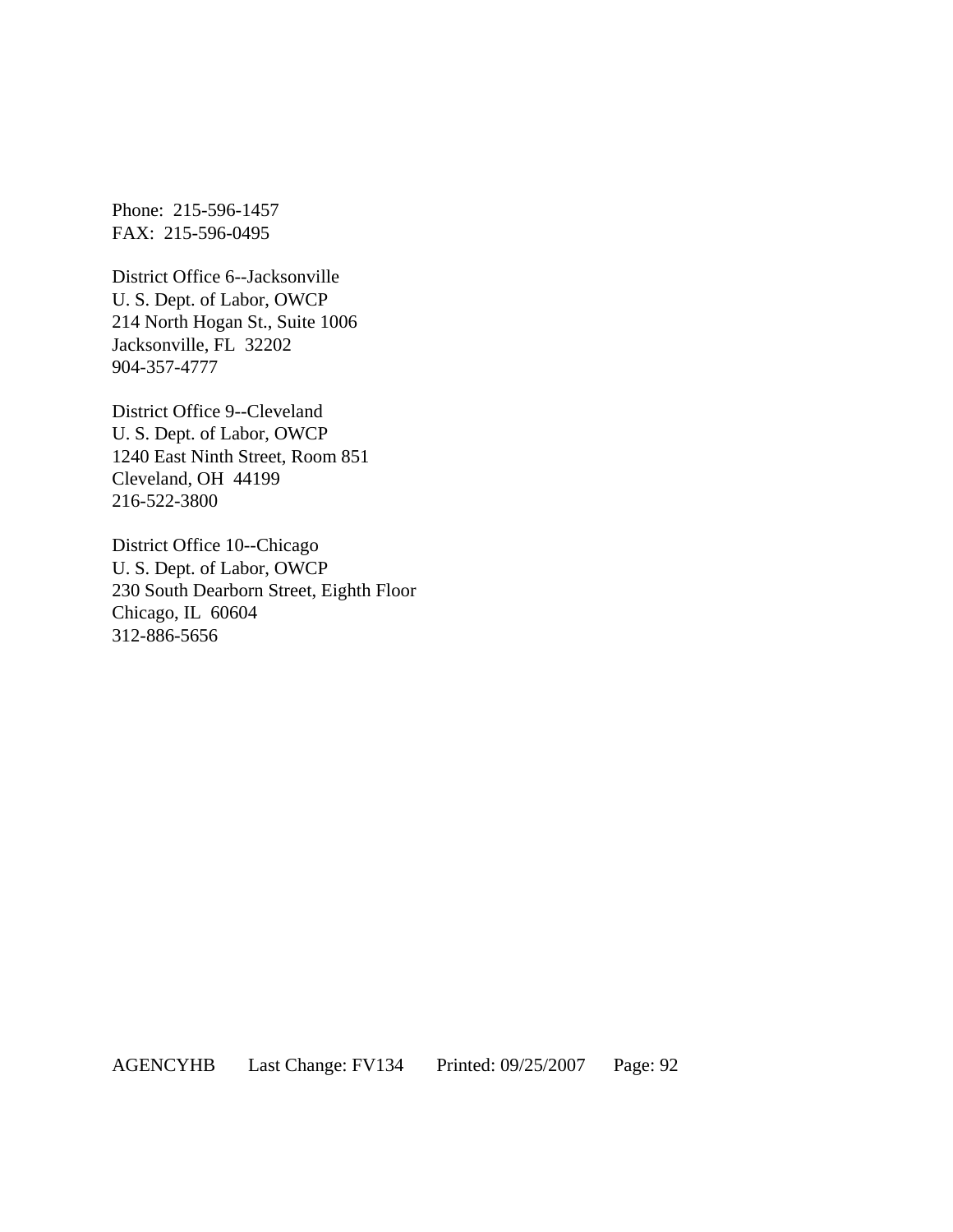District Office 11--Kansas City U. S. Dept. of Labor, OWCP City Center Square 1100 Main Street, Suite 750 Kansas City, MO 64105 816-426-3397

District Office 12--Denver U. S. Dept. of Labor, OWCP 1801 California Street, Suite 915 Denver, CO 80202 303-844-1310

District Office 13--San Francisco U. S. Dept. of Labor, OWCP 71 Stevenson Street, Second Floor San Francisco, CA 94105 415-744-6610

District Office 14--Seattle U. S. Dept. of Labor, OWCP 1111 Third Avenue, Suite 615 Seattle, WA 98101 206-553-5508

District Office 16--Dallas U. S. Dept. of Labor, OWCP 525 Griffin Street, Room 100 Dallas, TX 75202 214-767-4707

District Office 25--Washington, D. C. U. S. Dept. of Labor, OWCP 800 N. Capitol Street, N.W., Room 800 Washington, D.C. 20211 202-565-9770